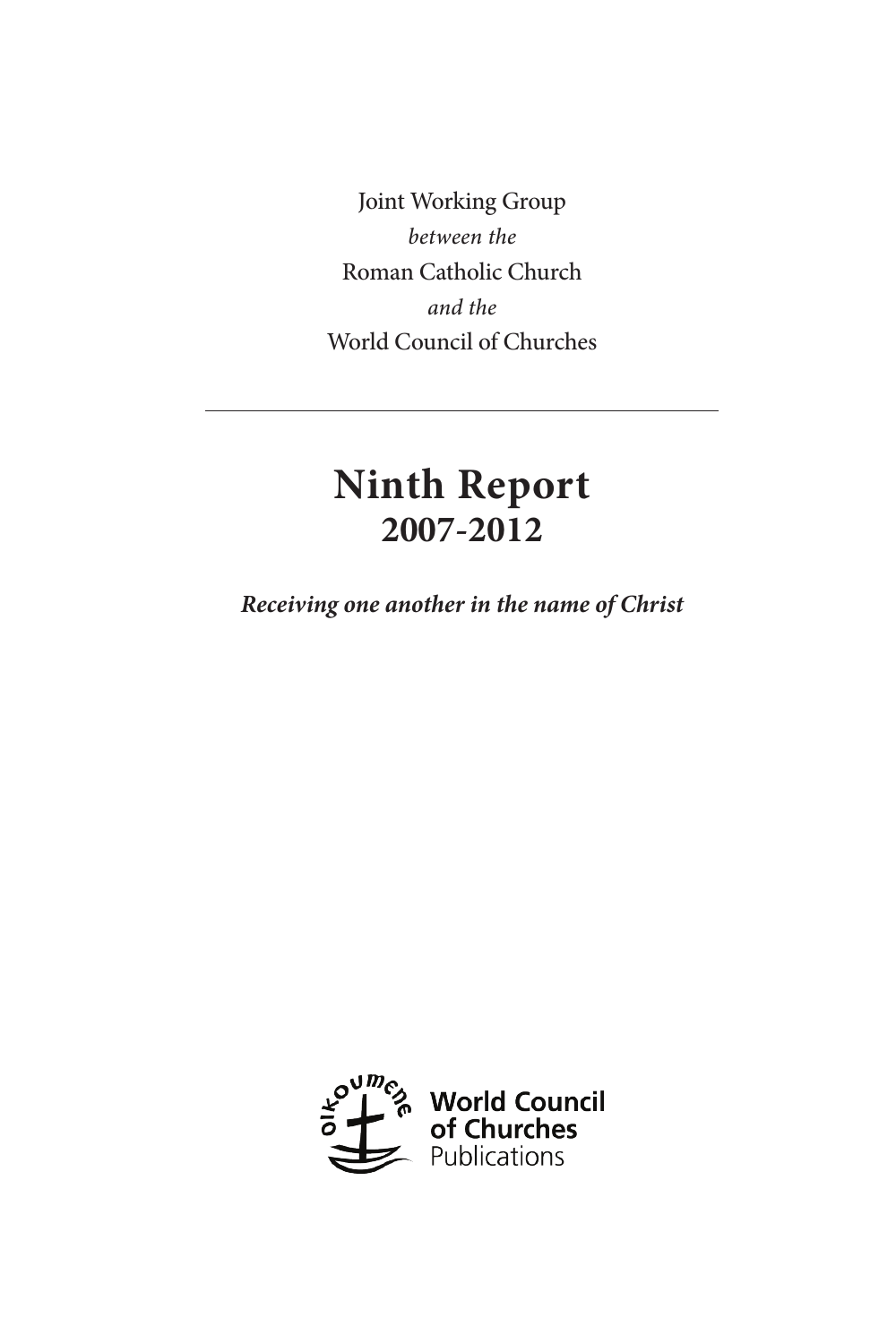#### NINTH REPORT, 2007–2012

Joint Working Group between the Roman Catholic Church and the World Council of Churches

Copyright © 2013 WCC Publications. All rights reserved. Except for brief quotations in notices or reviews, no part of this book may be reproduced in any manner without prior written permission from the publisher. Write: publications  $@$  wcc-coe.org.

*WCC Publications is the book publishing programme of the World Council of Churches. Founded in 1948, the WCC promotes Christian unity in faith, witness and service for a just and peaceful world. A global fellowship, the WCC brings together more than 349 Protestant, Orthodox, Anglican and other churches representing more than 560 million Christians in 110 countries and works cooperatively with the Roman Catholic Church.*

Scripture quotations are from the New Revised Standard Version Bible, © copyright 1989 by the Division of Christian Education of the National Council of the Churches of Christ in the USA. Used by permission.

Cover design and typesetting: Josh Messner

ISBN: 978-2-8254-1626-6

World Council of Churches 150 route de Ferney, P.O. Box 2100 1211 Geneva 2, Switzerland http://publications.oikoumene.org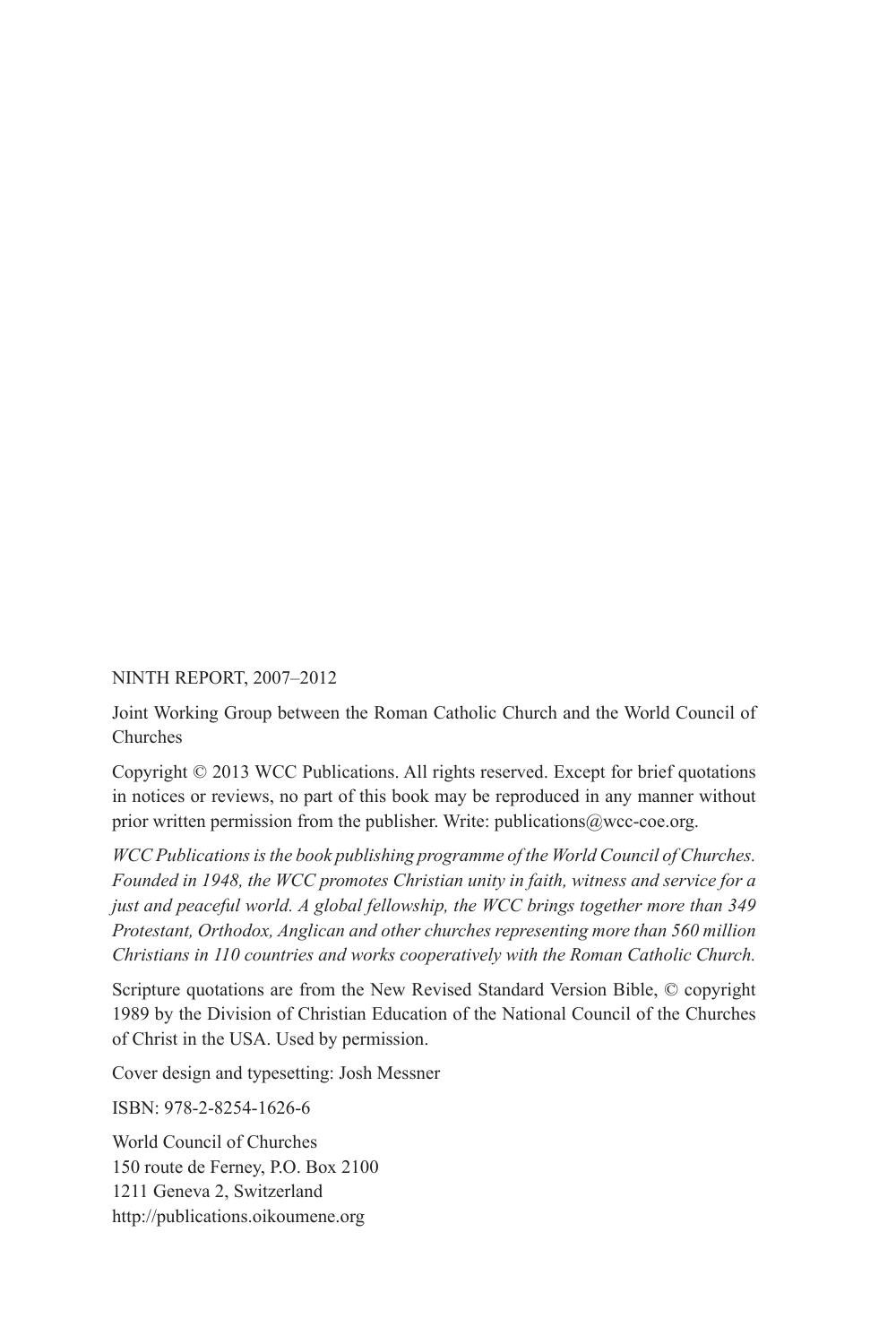# **Contents**

| Foreword by the Co-Moderators                                 | vii            |
|---------------------------------------------------------------|----------------|
| I. Introduction                                               | $\mathbf{1}$   |
| II. Growing Relationships of Trust                            | $\overline{4}$ |
| III. Collaboration between the RCC and the WCC                | 9              |
| A. Faith and Order                                            | 9              |
| B. Week of Prayer for Christian Unity                         | 10             |
| C. Mission and evangelism                                     | 11             |
| D. Ecumenical cooperation among the youth                     | 13             |
| E. Ecumenical formation, Bossey                               | 14             |
| F. Inter-religious dialogue                                   | 14             |
| G. Justice, peace, creation and human rights                  | 15             |
| H. International Ecumenical Peace Convocation                 | 15             |
| I. Ecumenism in the 21st century                              | 16             |
| IV. The Joint Working Group                                   | 18             |
| A. Character and nature of the Joint Working Group            | 18             |
| B. The work of the Joint Working Group 2007-2012              | 19             |
| C. Study documents                                            | 21             |
| 1. Reception: A Key to Ecumenical Progress                    | 21             |
| 2. Be Renewed in the Spirit: The Spiritual Roots of Ecumenism | 23             |
| D. Reflections on Youth                                       | 25             |
| E. Discussions on Migration                                   | 27             |
| V. Prospects for the Future (2013-2020)                       | 29             |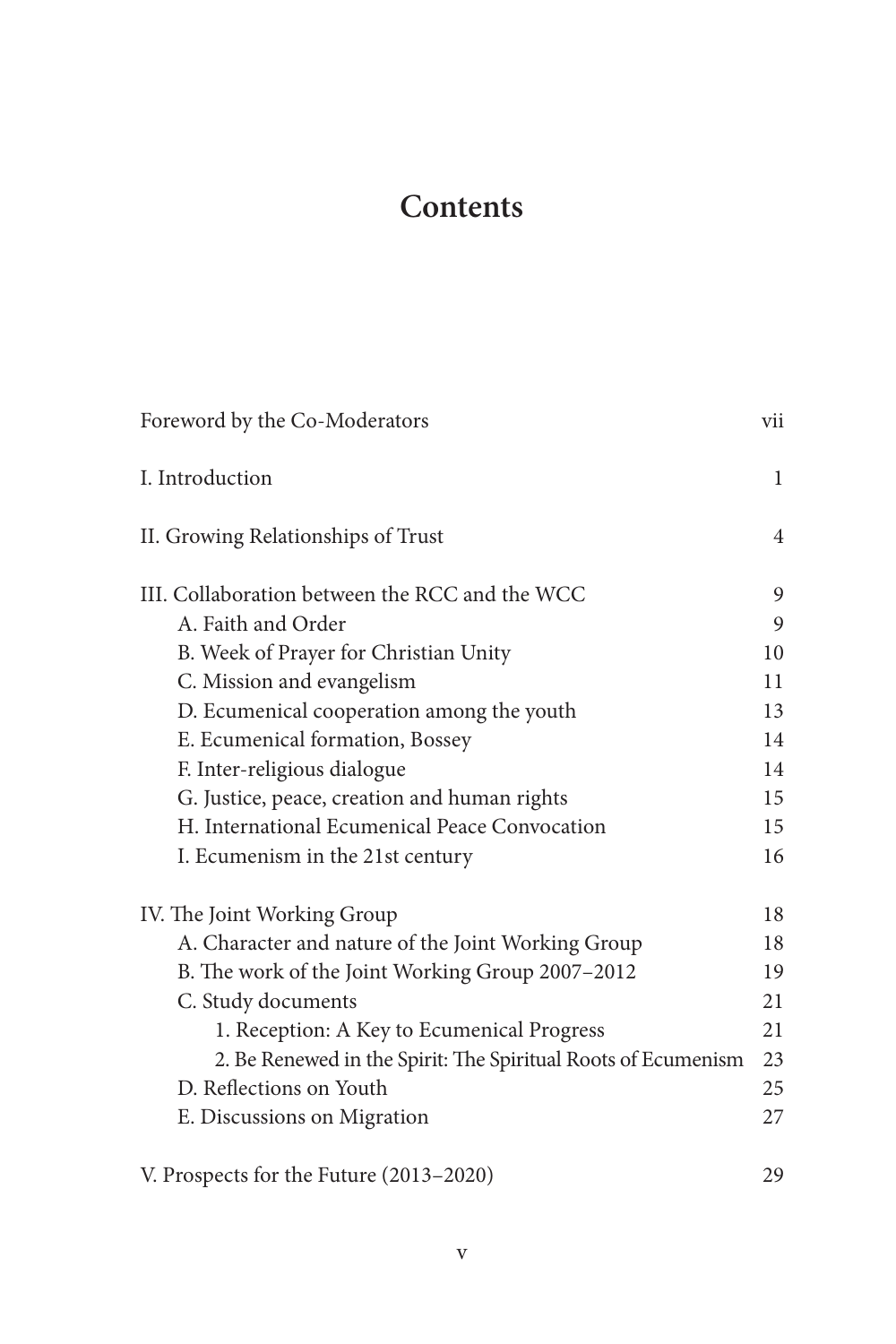| VI. Members of the Joint Working Group (2007–2012)            | 32  |
|---------------------------------------------------------------|-----|
| VII. Appendices                                               | 39  |
| A. Reception: A Key to Ecumenical Progress                    | 41  |
| B. Be Renewed in the Spirit: The Spiritual Roots of Ecumenism | 103 |
| C. The Church in the Life of Youth and                        |     |
| Youth in the Life of the Church                               | 139 |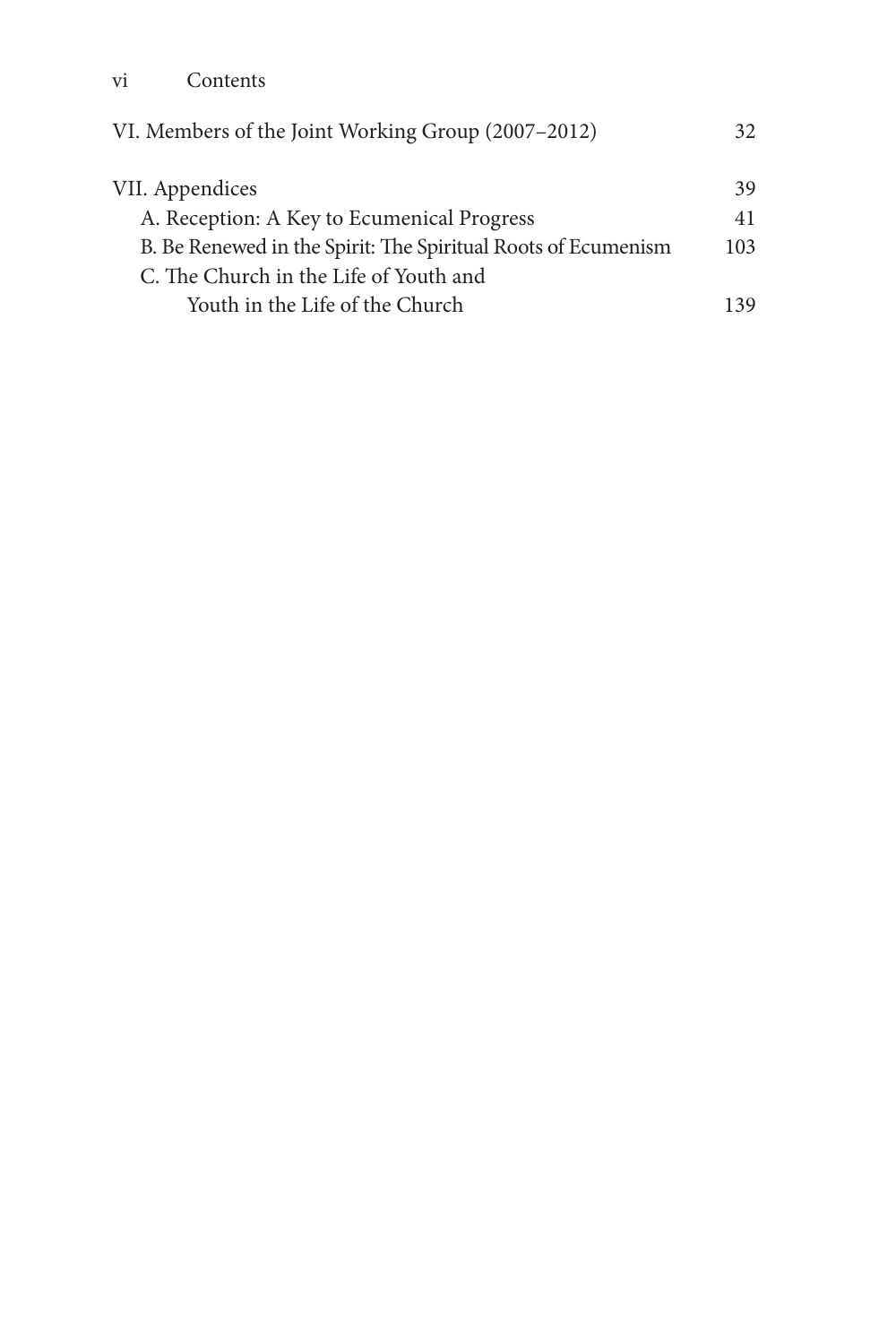## **Foreword**

#### *"Receiving one another in the name of Christ"*

We have chosen this motto for the Ninth Report of the Joint Working Group. It reflects the quality of our togetherness as a group and of our relationship as the two co-moderators. On our common journey during this mandate of the Joint Working Group between the 2006 WCC assembly in Porto Alegre (Brazil) and the 2013 assembly in Busan (Republic of Korea) we deepened our friendship and our mutual appreciation, the knowledge, wisdom and leadership of each other. It has been an honour and a privilege for us to lead this instrument of cooperation between the World Council of Churches and the Roman Catholic Church, a fruit of the Second Vatican Council. And we are grateful for the support that was offered by the representatives of the two parent bodies of the group, the WCC secretariat in Geneva and the Pontifical Council for Promoting Christian Unity in Rome.

"Receiving one another in the name of Christ" was also chosen because a major piece of our work as a group has been a study on Reception of the results of ecumenical dialogues. We want to share through this study our sense of joy about all that could be achieved in past decades and our respect and gratitude to all who were involved in these endeavours. We hope that it can motivate students and younger scholars to continue this work because it has not been in vain as a faithful response to Christ's prayer that all may be one (John 17:21). This is not just a task for scholars and experts. There are many ways to nurture and deepen the spiritual roots of ecumenism so that Churches and Christians discover how much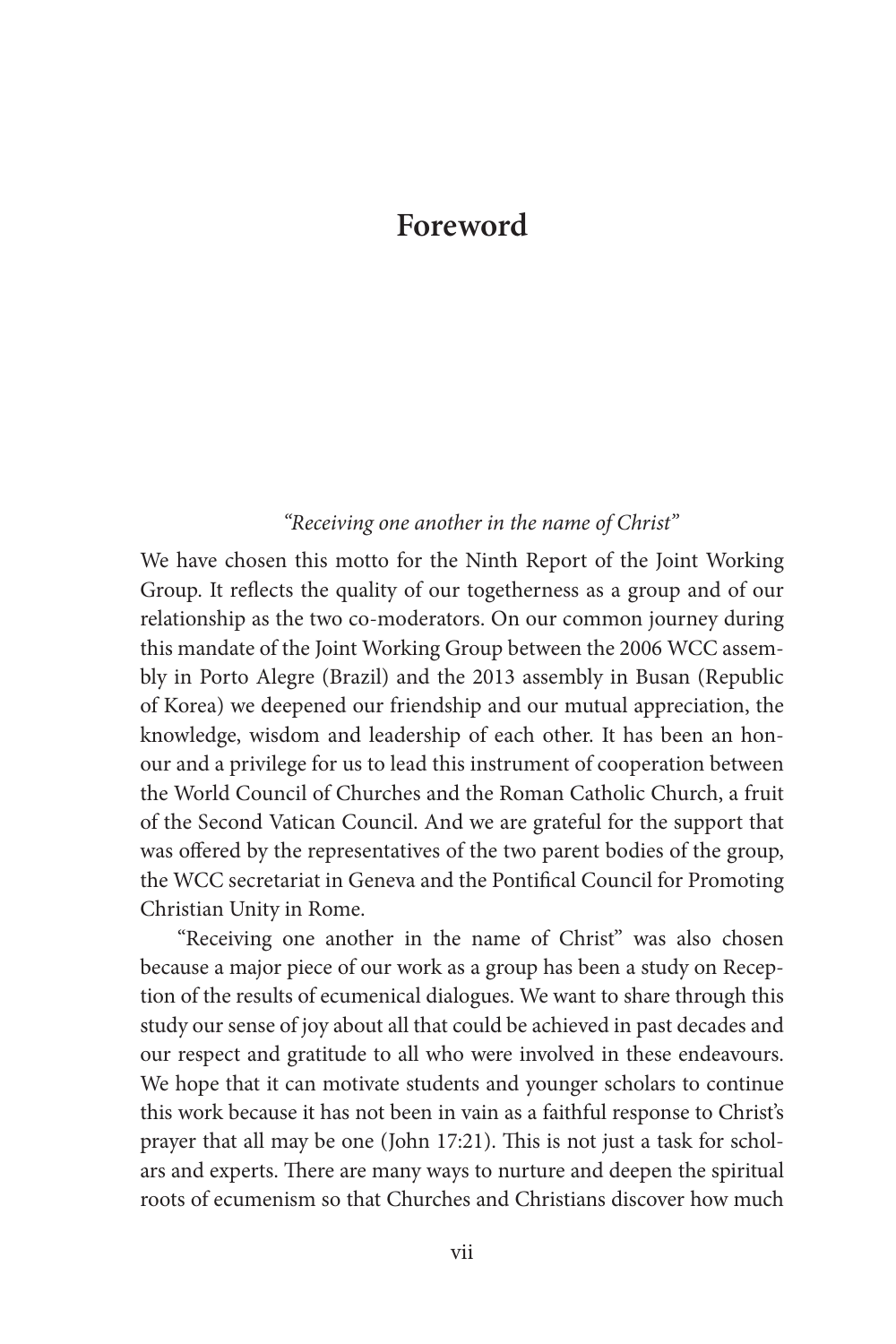they share the same faith in Christ. The group wanted to underline this through another study document that accompanies the text on Reception.

This mandate of the Joint Working Group has now come to an end. The report will be presented to the forthcoming tenth assembly of the WCC. The report shows that one of the major assets of the Joint Working Group is not just the work that is done, but the relationships that are fostered and the many opportunities in both the plenary sessions and the meetings of the smaller executive for dialogue and shared analysis of the changing contexts of ecumenism and the life of the churches. We are grateful to those who created the Joint Working Group almost half a century ago and cherish its existence. We hope and pray that it will continue to strengthen relationships between the World Council of Churches and the Roman Catholic Church for the benefit of all who believe in Christ as our Lord and Saviour. In him we are reconciled with God and received as children and citizens of God's reign to come.

*Metropolitan Nifon Archbishop of Targoviste, Romania*

*Archbishop Diarmuid Martin Archbishop of Dublin, Ireland*

*Co-Moderators of the Joint Working Group*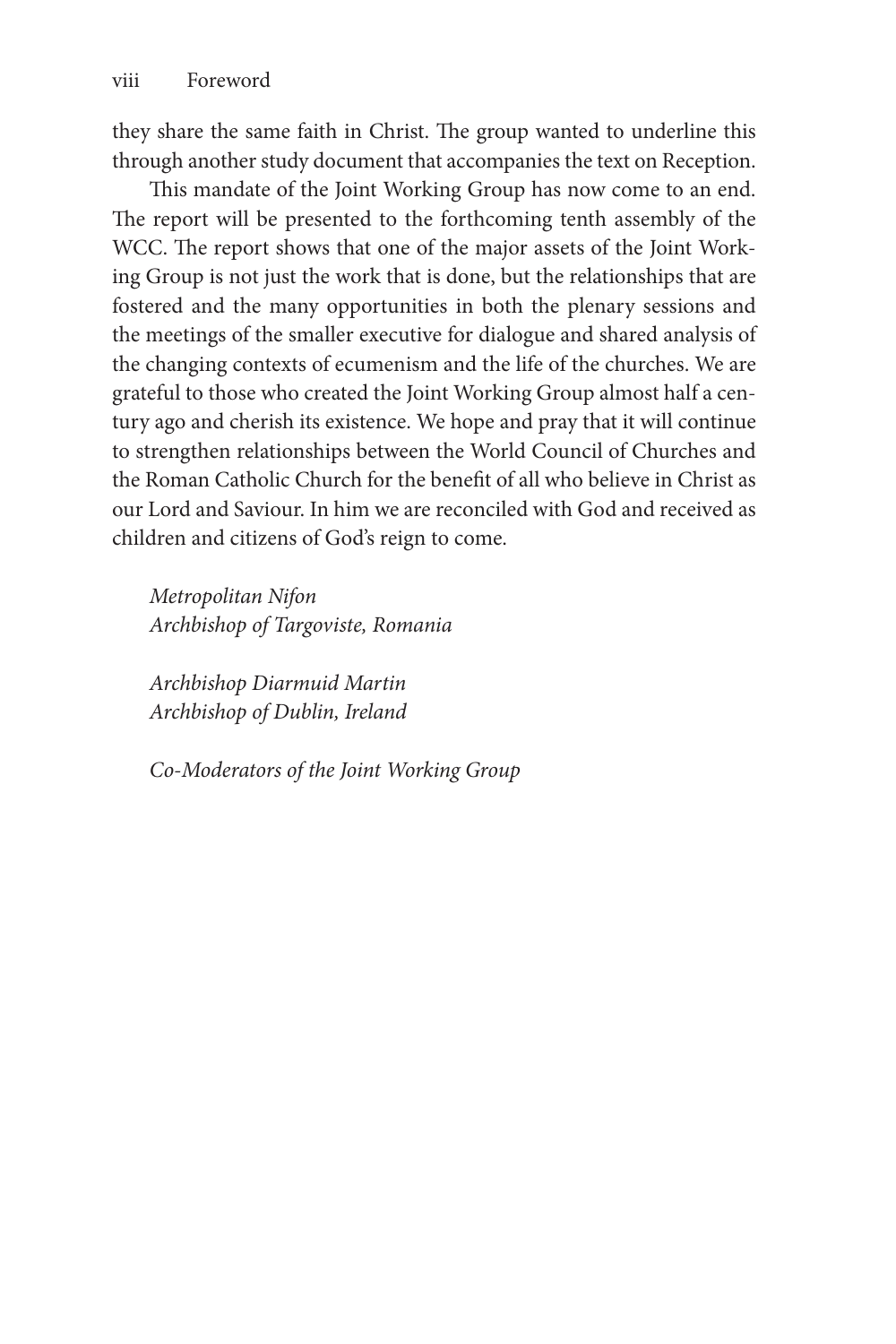# **I. Introduction**

The Joint Working Group (JWG) has been a vital and effective instrument for fostering cooperation between its parent bodies, i.e. the Pontifical Council for Promoting Christian Unity (PCPCU) and the World Council of Churches (WCC). Following the *Decree on Ecumenism* of the Second Vatican Council (*Unitatis Redintegratio*) in 1964, the JWG was established jointly by the PCPCU (then the Secretariat for Promoting Christian Unity) and the WCC in 1965. Since then, the JWG has met regularly. It provides the space where the parent bodies discuss important topics affecting their relationships, and where their representatives share the experiences of their churches and talk about their common involvement in the ecumenical movement, as both the Roman Catholic Church (RCC) and the WCC are committed to the goal of the visible unity of the church.

The JWG has functioned as a worldwide working group with regional and local input. For the term from the ninth WCC assembly in 2006 in Porto Alegre, Brazil, to the tenth assembly in 2013 in Busan, Korea, each parent body appointed 18 members to the JWG, selected from different regions of the world, with varied pastoral and ecumenical experiences. The JWG met five times in plenary, led by two co-moderators. The comoderators, representatives of the parent bodies, co-secretaries, and the Faith and Order director and the RCC consultant in the WCC mission team form an executive that meets twice a year. The executive oversees the work of the JWG between its plenary sessions and prepares the agenda and materials for them.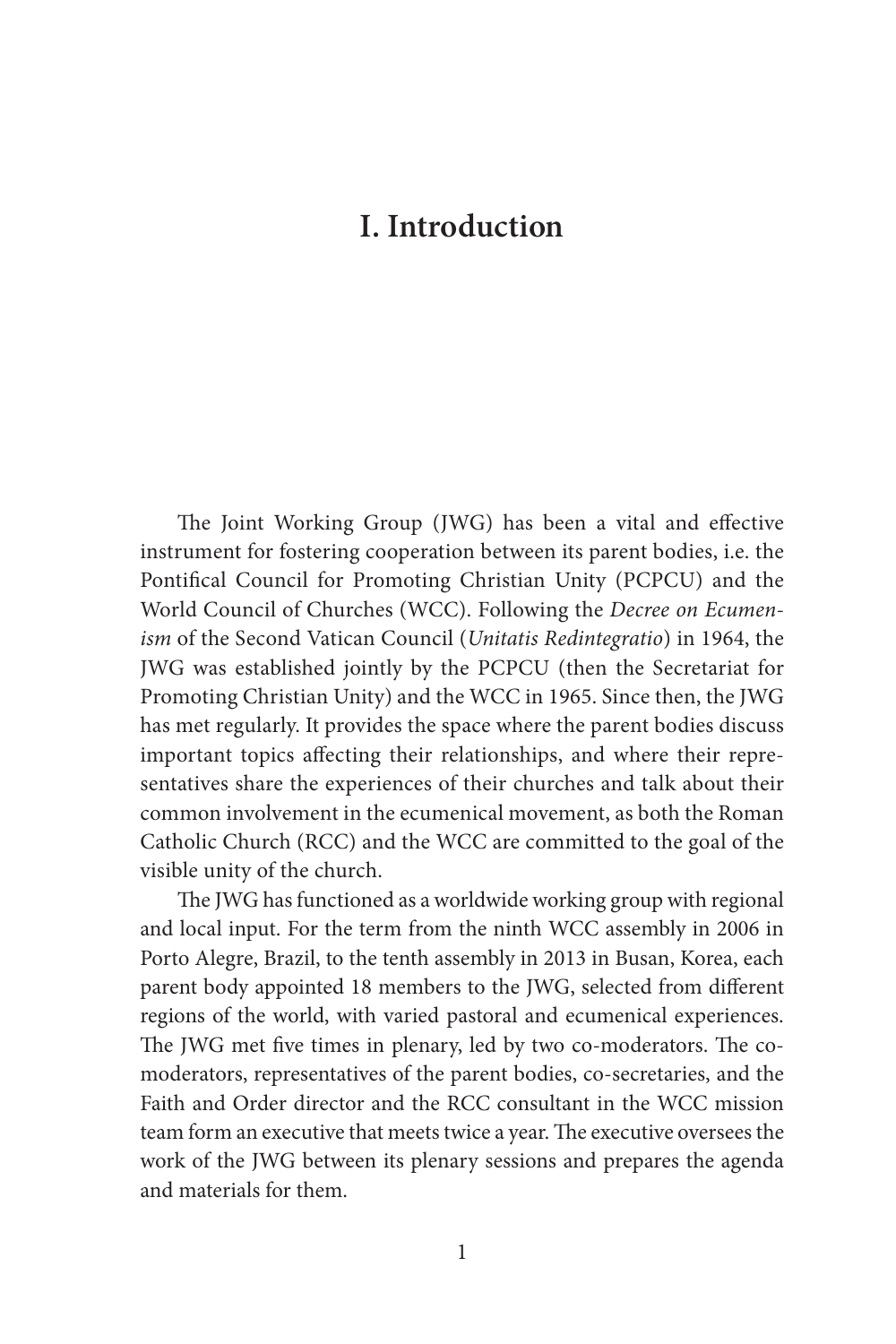Starting to work only in 2008, the JWG made up for the delay by holding two plenary meetings in Geneva and Rome in 2008. In doing so, the JWG followed the suggestion made at the 40th anniversary in Bossey, that any future JWG should spend some time, particularly at the beginning of its mandate, in familiarizing itself with the structures of the parent bodies and building a sense of teamwork and of shared spiritual commitment.

Moving in the following years from Cordova, Spain (2009), to Saidnaya, Syria (2010) and Rabat, Malta (2011), the JWG undertook an "ecumenical pilgrimage," encountering the reality of the churches in these countries and their ecumenical initiatives. In Cordova, the group was impressed by inspiring work on ecumenical formation and education, which are crucial for the future of the ecumenical movement. The friendship and hospitality among the three Patriarchs and other church leaders in Saidnaya, and their deep concern for migrants and refugees as well as for youth, left a mark on all JWG members who kept them in their prayers during the difficult times in Syria. In Malta, the group learned firsthand about the work of the churches for migrants and refugees coming across the sea from Northern Africa.

The group wants to express its sincere gratitude for all who hosted these meetings so generously and shared with the group their traditions of faith, their ecumenical experience and challenges, e.g. the Archdiocese of Cordova (Spain), the Orthodox Patriarchate of Antioch and all the East in Damascus (Syria), and the Archdiocese of Malta (Malta). At the invitation of the two co-moderators, the executive group met not only in Rome and Geneva but also in the archdioceses of Dublin (Ireland) and Targoviste (Romania).

Looking at the changing ecclesial landscape at the beginning of the  $21<sup>st</sup>$  century and the challenges the churches are confronted with in their search for visible unity and a common witness to the world, the JWG realized already at the plenary meeting in 2008 in Geneva that there was a common interest of the parent bodies in deepening the fellowship of churches in the ecumenical movement and in ecumenical formation that builds on the fruits of ecumenical dialogue, engages young people, and is inspired by the presence of migrants who challenge false self-centeredness of communities and local churches. This was reflected in the choice of the themes for study and reflection: the studies on reception and the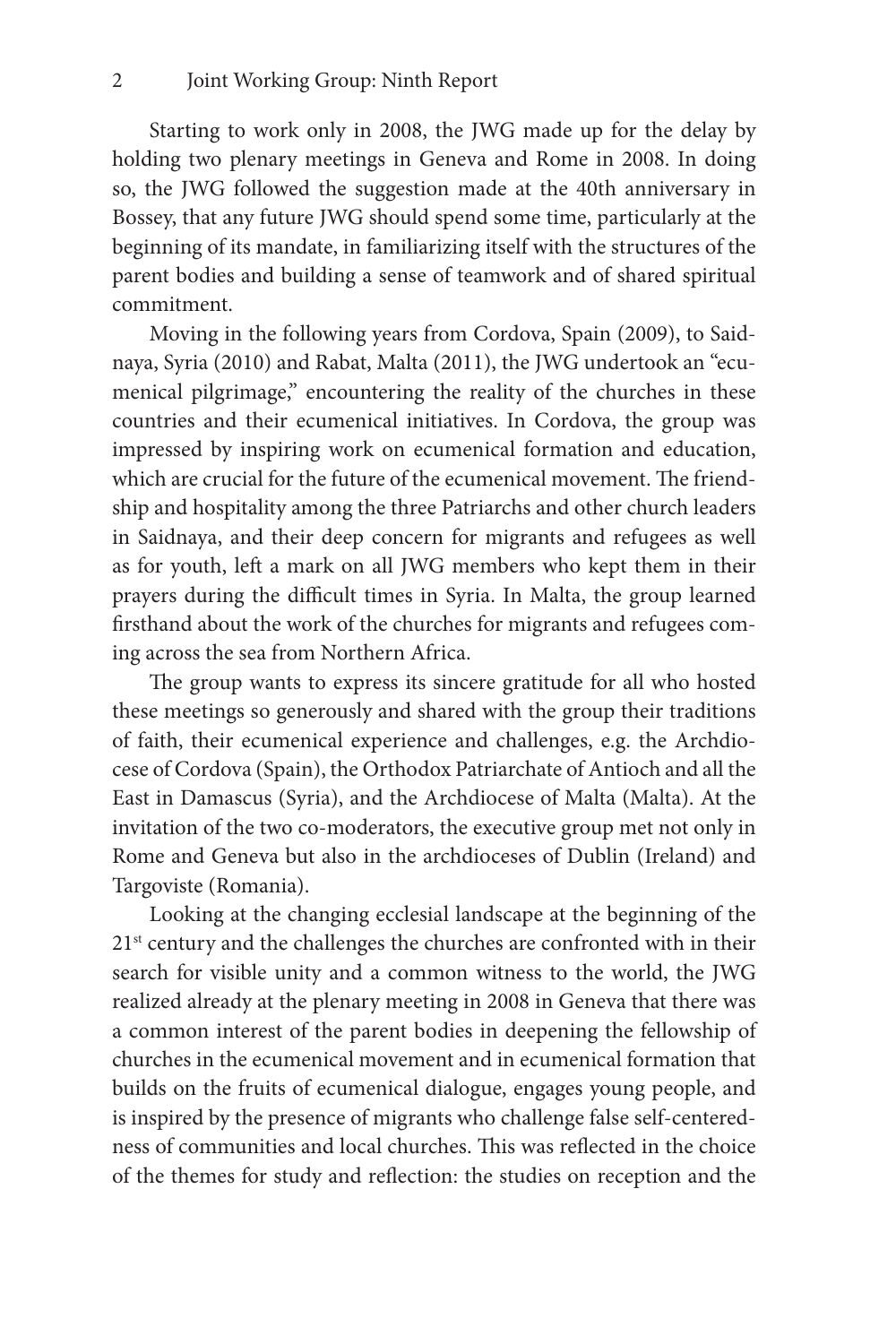spiritual roots of ecumenism,<sup>1</sup> and reflections on youth. The JWG also discussed the root causes and the impact of migration on the lives of people, communities and the churches.

This report outlines the activities of the JWG during these years and includes the two study documents and reflections on the role of youth. We offer these texts to the parent bodies and hope that they will be received by churches and Christians around the world, inspiring them in their own ecumenical journey. Our pilgrimage together as the JWG has enriched our spirituality and our understanding of ecumenism and further strengthened our conviction that we are called to be one in Christ.

<sup>1.</sup> Cf. also the two publications by H.E. Cardinal Walter Kasper. (2009) *Harvesting the Fruits: Basic aspects of Christian faith in ecumenical dialogue.* Continuum International Publishing Group, London/New York; (2007; first printing in 2006) *A Handbook of Spiritual Ecumenism.* New City Press, New York.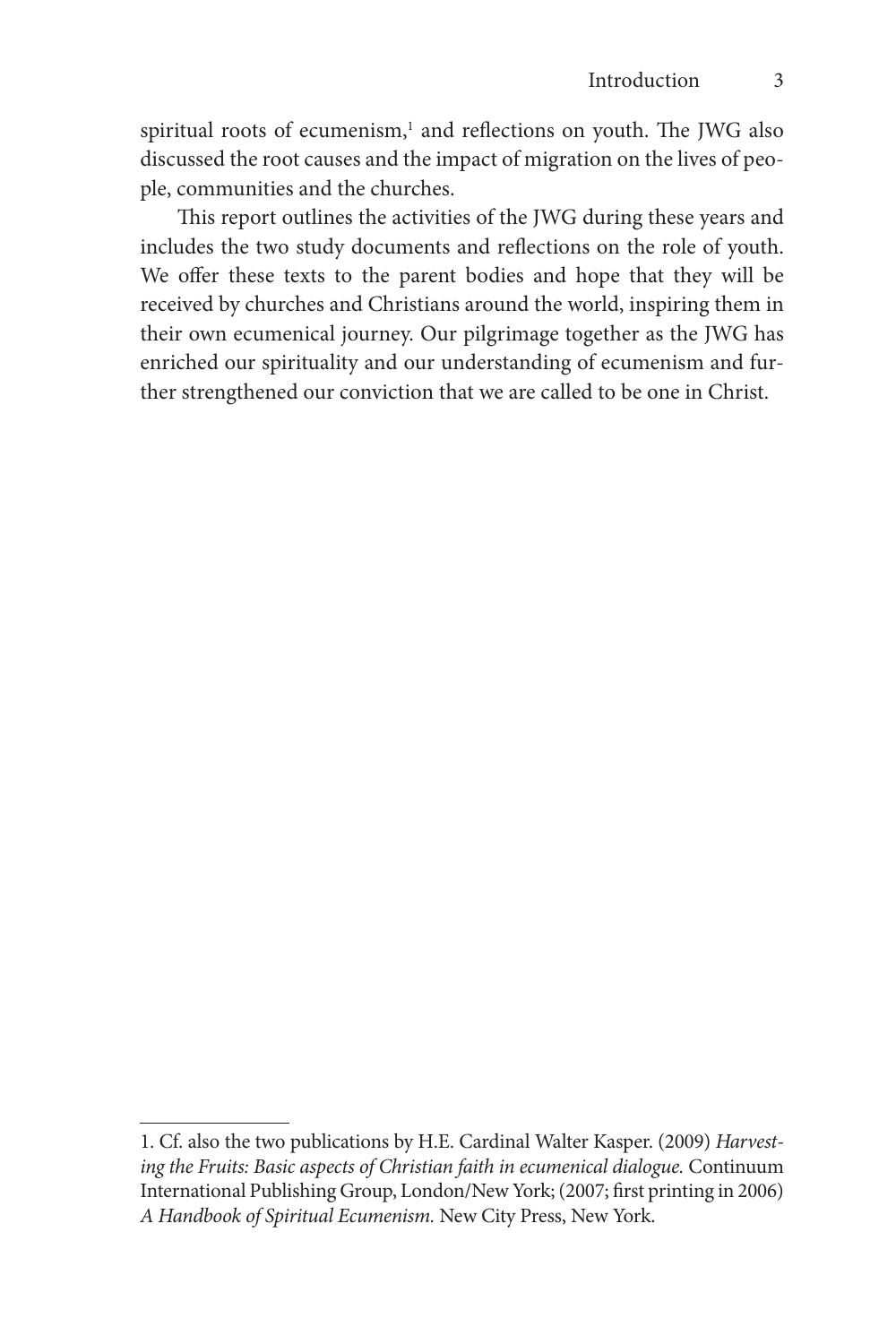## **II. Growing Relationships of Trust**

The JWG has not only fostered cooperation between the two parent bodies, but also contributed to growing trust and collaboration with other churches and ecumenical partners in the one ecumenical movement.

This is vital in the context of the rapidly changing ecclesial landscape, with the growth of Pentecostal and charismatic churches, the deep geopolitical shifts over recent decades, the devastating consequences of climate change and financial crises, conflicts concerning values and personal ethics, violence within and between different religious communities, and growing need for the accompaniment of Christian communities in conflict situations. These challenges demand that the churches renew their ecumenical commitment to a common witness and the search for the visible unity of the Church. In all of our efforts as the JWG the unity that Christ wills for his Church has been and will remain central.

Together, the Roman Catholic Church and WCC member churches have fostered relationships with evangelicals, Pentecostal and charismatic churches—not least through cooperation in the Global Christian Forum, but also through many other initiatives, e.g. the Centenary of the Edinburgh World Mission Conference in 2010, participation in the WCCfacilitated Joint Consultative Group with Pentecostals, cooperation in the Conference of the Secretaries of Christian World Communions (CWCs), the Joint Committee between CWCs and WCC, and the publication of the document *Christian Witness in a Multi-Religious World: Recom-*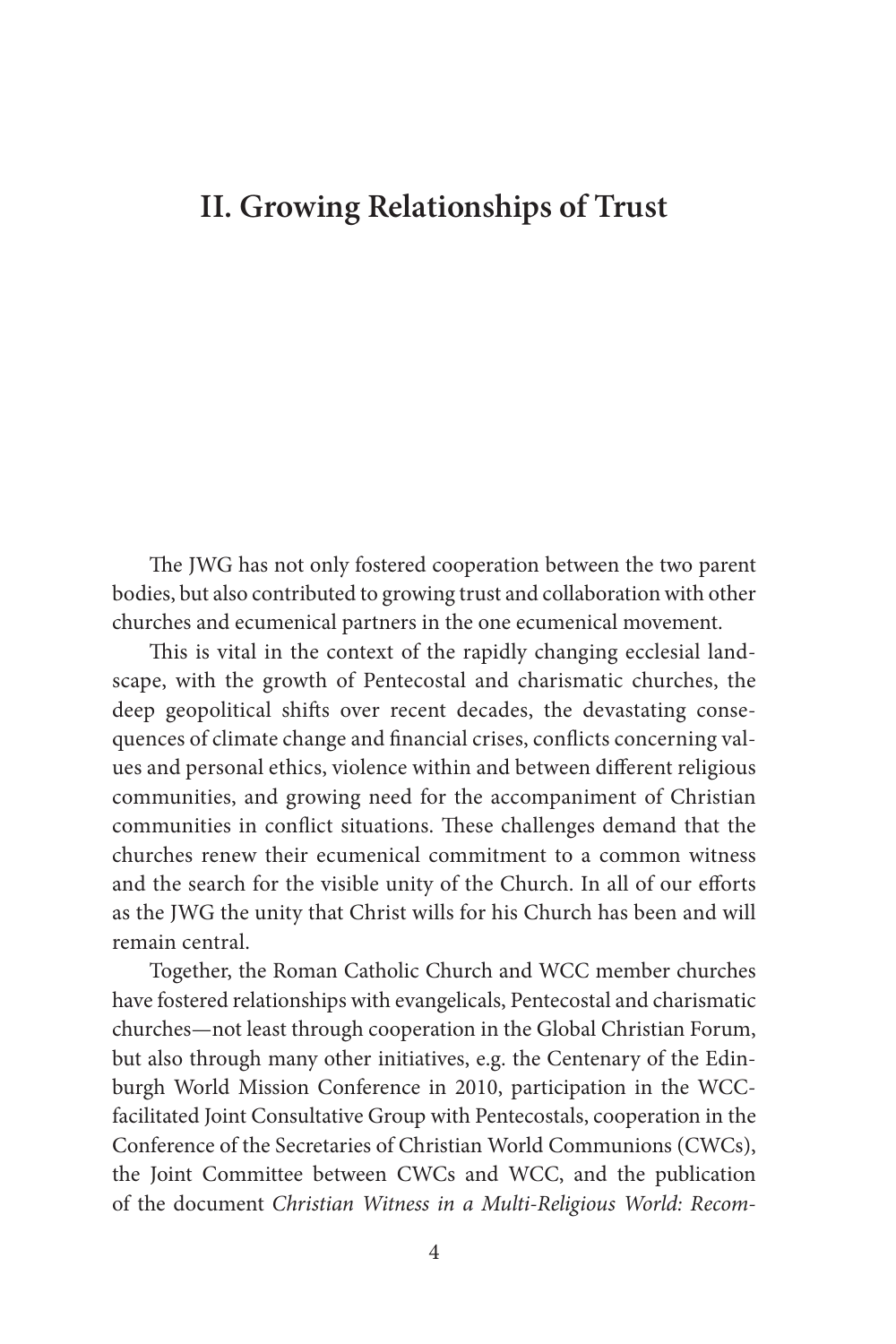mendations for Conduct<sup>1</sup> that was presented to the public by the WCC together with the Pontifical Council for Interreligious Dialogue (PCID) and the World Evangelical Alliance (WEA).

The quality of relationships nurtured by the JWG encouraged the WCC to intensify its very valuable cooperation with the CWCs and to offer new spaces for churches and ecumenical partners beyond the WCC membership, both in reflections on ecumenism in the  $21<sup>st</sup>$  century and in preparations for the forthcoming tenth assembly of the WCC in 2013 in Busan. In both cases, committees were formed that include as full members a broad spectrum of churches beyond WCC membership and ecumenical partners. In doing so, the WCC could build on the excellent cooperation with the RCC and increasingly also with Pentecostals in the Faith and Order Commission (F&O) and the Commission on World Mission and Evangelism (CWME).

What could have been a challenge became an opportunity for strengthening relationships: both the PCPCU and the WCC changed leadership during this mandate of the JWG. The Revd Dr Olav Fykse Tveit succeeded The Revd Samuel Kobia as general secretary of the WCC; Cardinal Kurt Koch followed Cardinal Walter Kasper as president of the PCPCU. Soon after he had taken office in Geneva in January 2010, The Revd Olav Fykse Tveit visited Cardinal Walter Kasper in Rome and met with Cardinal Kurt Koch later in the same year in the context of a visit to Rome that included a private audience with His Holiness Pope Benedict XVI. Both Pope Benedict XVI and The Revd Olav Fykse Tveit expressed their common concern for the visible unity of the Church as gift and calling of our Lord and Saviour Jesus Christ.<sup>2</sup> Cardinal Kurt Koch visited the WCC in May 2011, underlining the irreversible commitment of the Roman Catholic Church to ecumenism.3

Major events during this ninth mandate of the JWG offered other opportunities for the deepening of relationships and common witness for the unity of the Church, for mission, and for peace in the world:

<sup>1.</sup> www.oikoumene.org/fileadmin/files/wcc-main/2011pdfs/ChristianWitness\_ recommendations.pdf.

<sup>2.</sup> www.oikoumene.org/en/news/news-management/eng/a/article/1634/popebenedict-and-wcc-lea.html.

<sup>3.</sup> www.oikoumene.org/en/news/news-management/eng/a/article/1634/cardinal-koch-sounds-a.html.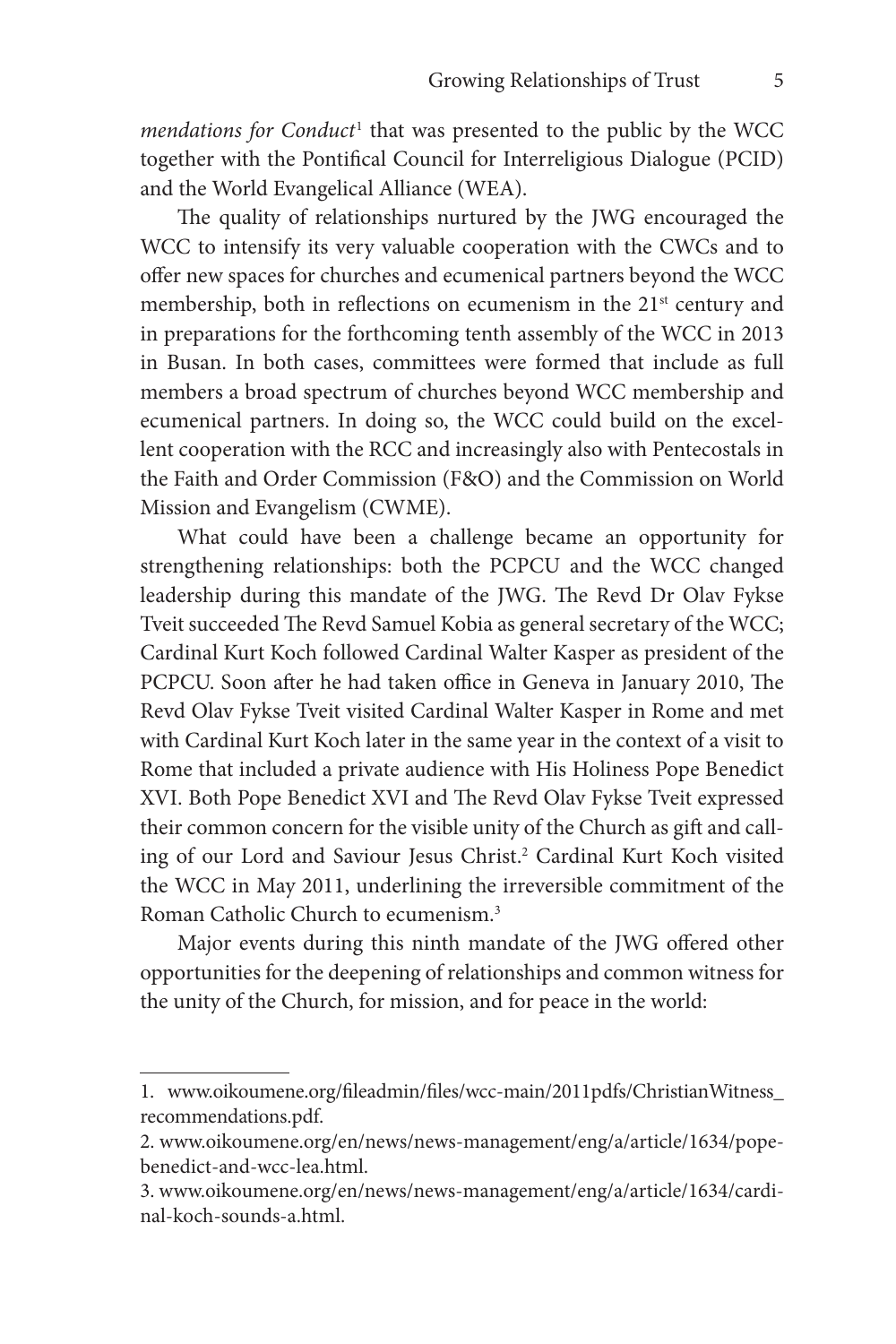• The WCC celebrated its  $60<sup>th</sup>$  anniversary on February 17, 2008 with a prayer service in Geneva's Saint Pierre Cathedral and a plenary session of the Central Committee of the WCC in the Ecumenical Centre. His All Holiness Bartholomew I, the Ecumenical Patriarch of Constantinople, reminded those gathered for the service of the "three pillars" of unity, witness, and service on which the WCC was built. The Roman Catholic Church was represented by the secretary of the PCPCU, Bishop Brian Farrell, who brought the greetings of Pope Benedict XVI.

• The 100<sup>th</sup> anniversary of the Week of Prayer for Christian Unity (WPCU) in January 2008 became both a powerful sign for the shared commitment for the visible unity of the church and a reminder that ecumenism has its roots in the common prayer of Christians of different traditions as a response to Jesus' own prayer that his disciples may be one so that the world may believe (John 17:21). In recognition of the many years of joint preparations of the WPCU by the PCPCU and the Faith and Order Commission of the WCC, the WCC general secretary, The Revd Samuel Kobia, was invited to participate in the closing ceremony of the WPCU with the celebration of vespers in the ancient Basilica of St. Paul Outside-the-Walls, which was presided over by Pope Benedict XVI.<sup>4</sup> It was a very precious moment of spiritual communion in prayer and worship in which the WCC general secretary addressed Pope Benedict XVI and those gathered for worship. This event and a private audience with Pope Benedict XVI, in which he encouraged a focus on reception, marked the first plenary meeting of the JWG in January 2008 in Rome.

• In the spirit of the 2006 WCC assembly's statement on ecclesiology, "Called to be the One Church," the WCC's Faith and Order Plenary Commission met in the Orthodox Academy of Crete in October 2009. Led by the moderator, His Eminence Metropolitan Vasilios of Constantia, together with guests and consultants, the members of the commission met the bishops, clergy and faithful of the local Orthodox dioceses, parishes and monastic communities of the Church of Crete. His All Holiness, Bartholomew, Ecumenical Patriarch, graced the first plenary session of the commission with his presence and delivered the opening address. The renewed relationship between Faith and Order and the Commission on World Mission and Evangelism was evident. Working groups addressed

<sup>4.</sup> www.oikoumene.org/en/news/news-management/eng/a/article/1634/popebenedict-xvi-and-wcc.html?tx\_ttnews%5Bcat%5D=120&cHash=fabbdbc44ab 322a2288105d0173fce8f.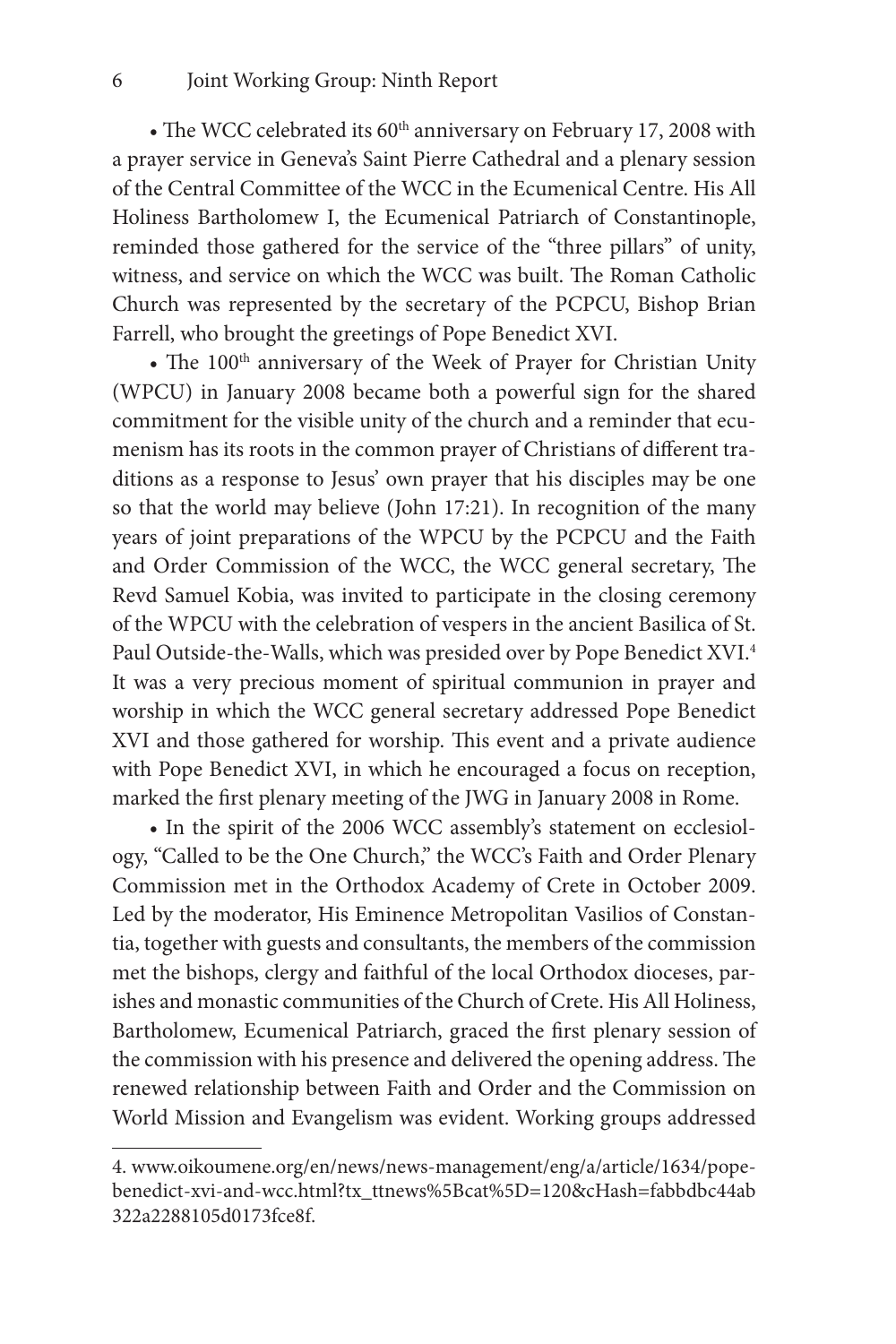the ongoing studies of the commission on the Nature and Mission of the Church, Sources of Authority: Tradition and traditions, and Moral Discernment in the Churches.

• The preparations for the Centenary of the World Missionary Conference in Edinburgh in 2010 were another occasion for cooperation. The preparatory group included a broad spectrum of Christian traditions aiming at building bridges within the mission movement that split after the International Missionary Council joined the WCC in 1961. Both the PCPCU and the Commission on World Mission and Evangelism of the WCC (CWME) pointed to the necessary link between mission and unity which had been so important for the organizers of the World Missionary Conference in 1910.<sup>5</sup> The 1910 conference often is seen as the beginning of the modern ecumenical movement. It had been the origin not only of the International Missionary Council, but also of the Faith and Order and the Life and Work movements, i.e. of three of the classical streams of the ecumenical movement.6

• The WCC sent greetings to the  $50<sup>th</sup>$  anniversary celebrations of the PCPCU in 2010, which included a symposium with keynote addresses by distinguished church leaders and ecumenists: Cardinal Walter Kasper; the Archbishop of Canterbury, The Most Revd Rowan Williams; and His Eminence Metropolitan John of Pergamon.

• The PCPCU sent a delegation to the International Ecumenical Peace Convocation in 2011 in Kingston/Jamaica (IEPC). The IEPC was the culminating event of the Decade to Overcome Violence (DOV) that began in 2001 as an initiative of the WCC.7 More than one thousand participants gathered in Kingston for this harvesting festival of the contributions made by churches and ecumenical partners to the DOV; the participants shared experiences of their own engagement for just peace, and encouraged each other to renew the churches' and their own commitment to nonviolence, peace and justice.

• In October 2011, the WCC general secretary, The Revd Olav Fykse Tveit, participated in the Assisi World Day of Prayer for Peace at the invitation of Pope Benedict XVI. Together with church leaders and

<sup>5.</sup> It is noteworthy that the new Pontifical Council for Promoting the New Evangelization was established in the year of the Edinburgh centennial.

<sup>6.</sup> www.edinburgh2010.org; http://edinburgh2010.oikoumene.org/en/news/ en/browse/1/article/4645/pope-benedict-xvi-sends-g.html.

<sup>7.</sup> www.overcomingviolence.org.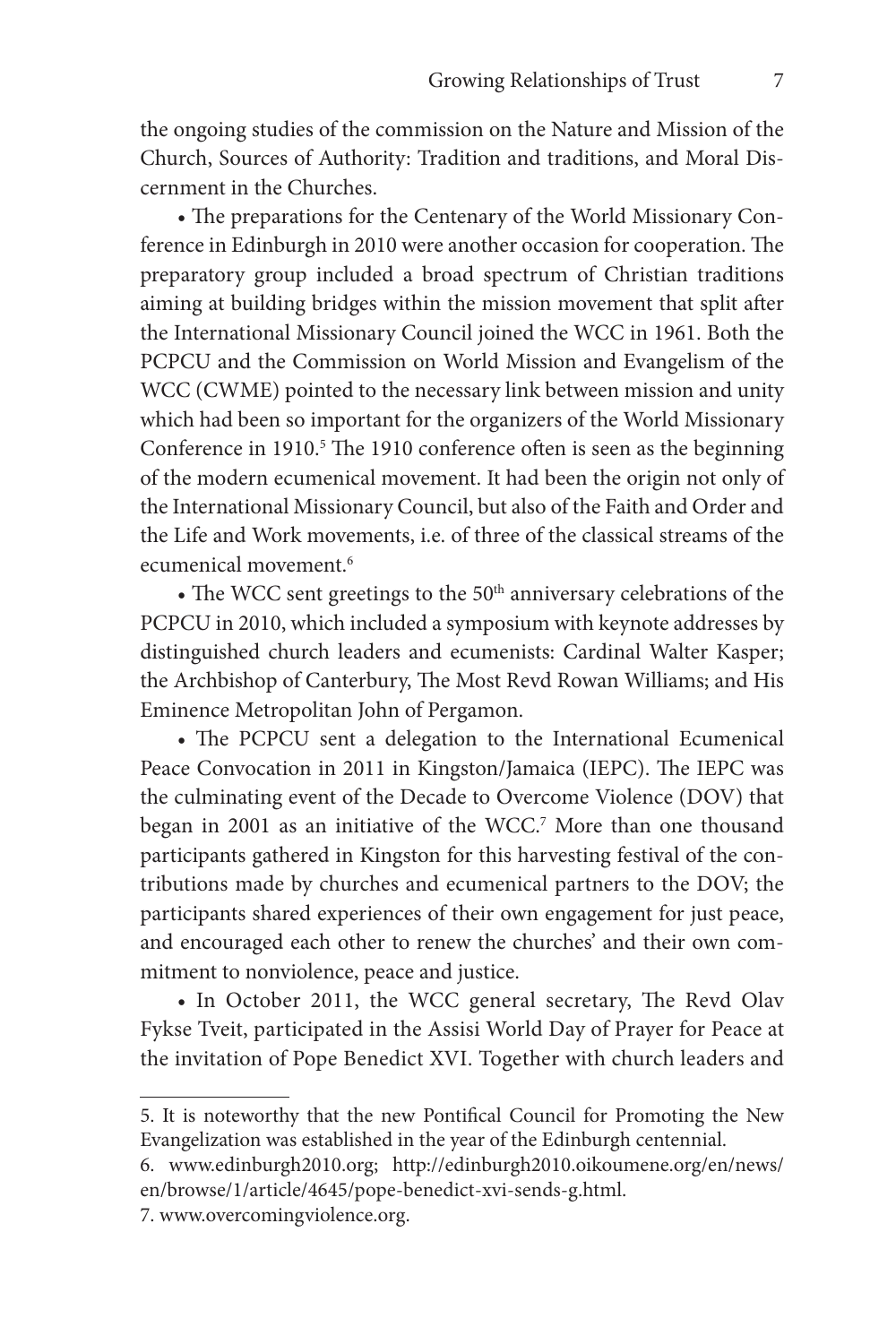representatives of other religions, The Revd Olav Fykse Tveit called on Christians to pray and to act for peace and reconciliation and not to allow the misuse of religion for the justification of violence.

• The WCC's Commission on World Mission and Evangelism (CWME) held a pre-assembly mission event in March 2012 in Manila/ Philippines. The theme of the event, "Together towards Life: Mission and Evangelism in Changing Landscapes," referred to the title of a new mission-affirmation that was discussed during the event and will provide a new basis for the future work of the CWME.

• The Catholic Church celebrated the  $50<sup>th</sup>$  anniversary of the opening of the Second Vatican Council on 11 October 2012 in the context of the Synod of Bishops on the New Evangelization and also marking the beginning of the Year of Faith. The Ecumenical Patriarch Bartholomew I and the Archbishop of Canterbury Rowan Williams participated in the celebration of the Mass in St. Peter's square. It was a remarkable moment when both of them went up to the Papal Altar and exchanged the Kiss of Peace with Pope Benedict XVI.

• Participation of PCPCU representatives in the Central Committee of the WCC and the Commissions on Faith and Order, World Mission and Evangelism, the Continuation Committee on Ecumenism in the 21st Century and the Assembly Planning Committee proved the mature level of mutual trust and cooperation. The same is true for the regular participation of representatives of the WCC in the Synods of Bishops and other important events in the life of the RCC. Cooperation continued at regional and national levels in similar ways. This became clearly visible during the sharing of JWG members at the beginning of each of the plenary sessions.

Another important dimension in the relationship between the Catholic Church and the WCC, almost on a day to day basis, has been and continues to be through Roman Catholic movements such as the Sant' Egidio Community and the Focolare movement. Both Prof Andrea Riccardi (Sant' Egidio) and Maria Emmaus Voce (Focolare) visited the WCC in 2007 and 2009. The WCC general secretaries participated regularly in the Sant'Egidio International Conferences for Peace together with a WCC president and other delegates. The general secretaries also visited the Focolare movement's headquarters in Rocca di Papa in 2007 and 2010.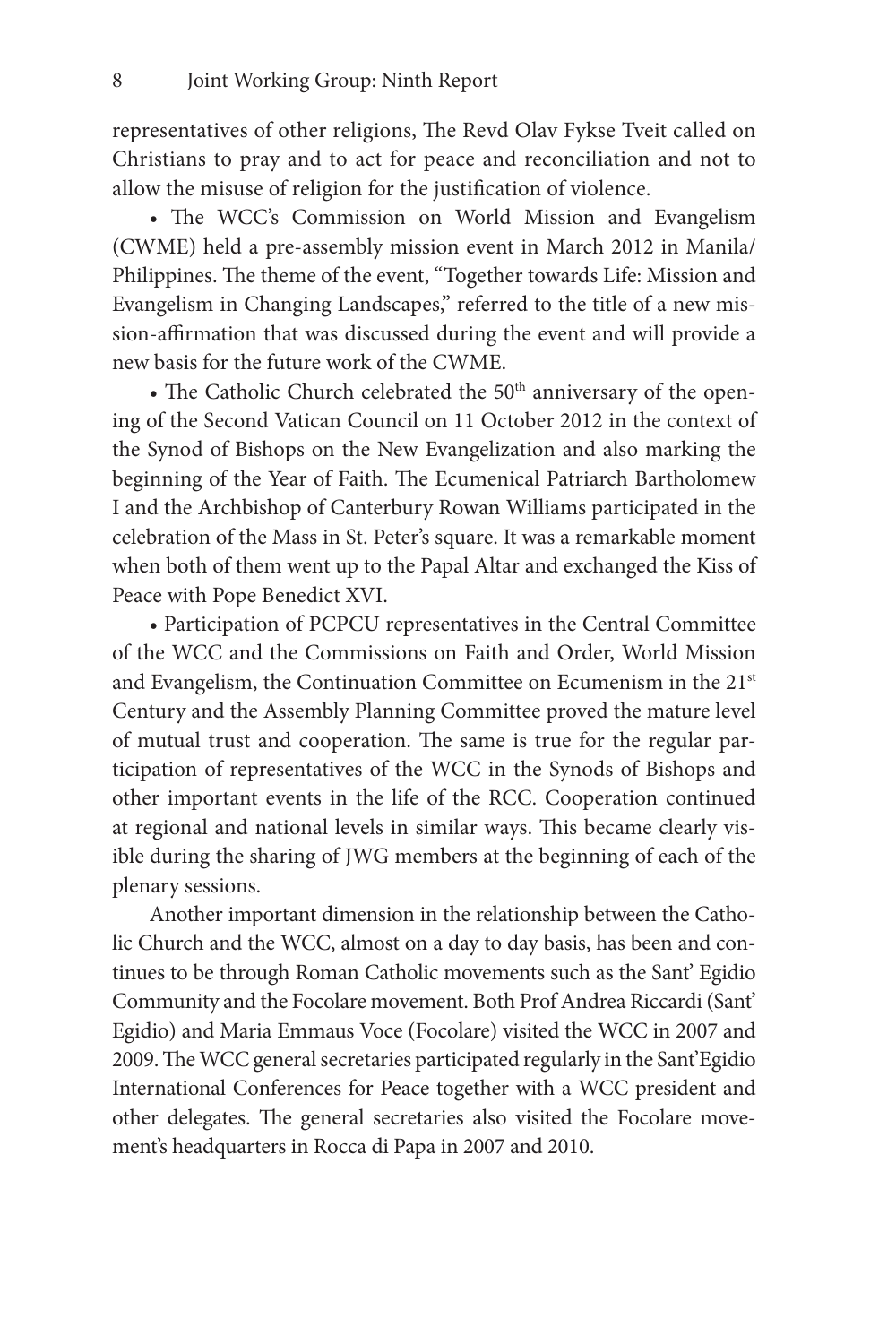## **III. Collaboration between the RCC and the WCC**

#### **A. Faith and Order**

The Catholic Church became a member of the Faith and Order Commission (F&O) in 1968. Their excellent cooperation was sustained in the period from 2006-2013. During this period the longstanding PCPCU consultant to the Faith and Order Commission, Monsignor John Radano, took his retirement. Fr Radano was a significant support to the commission and a noted scholar of Faith and Order work. The F&O Commission was pleased to welcome his successor, Fr Gregory Fairbanks, in 2008.

During this period, F&O pursued three main study projects:

*1. Ecclesiology*. The F&O secretariat received more than 80 responses to the study document *The Nature and Mission of the Church* (Faith and Order Paper no 198, 2005). On the basis of the responses a restructured and shortened study text was drafted. The F&O Commission approved the text on *The Church: Towards a Common Vision* as consensus text in 2012 in Penang/Malaysia. It is for the first time since the 1983 text on *Baptism, Eucharist and Ministry* (BEM) that the commission agreed on a consensus document.

*2. Sources of authority*. By looking at how churches use sources of authority, the commission tried to take a new approach to the complex questions concerning scripture and tradition. The study is progressing. *3. Moral discernment in the churches*. Conducting case studies on controversial issues, the commission explored how churches arrive at their positions on moral issues. The study has raised high expectations given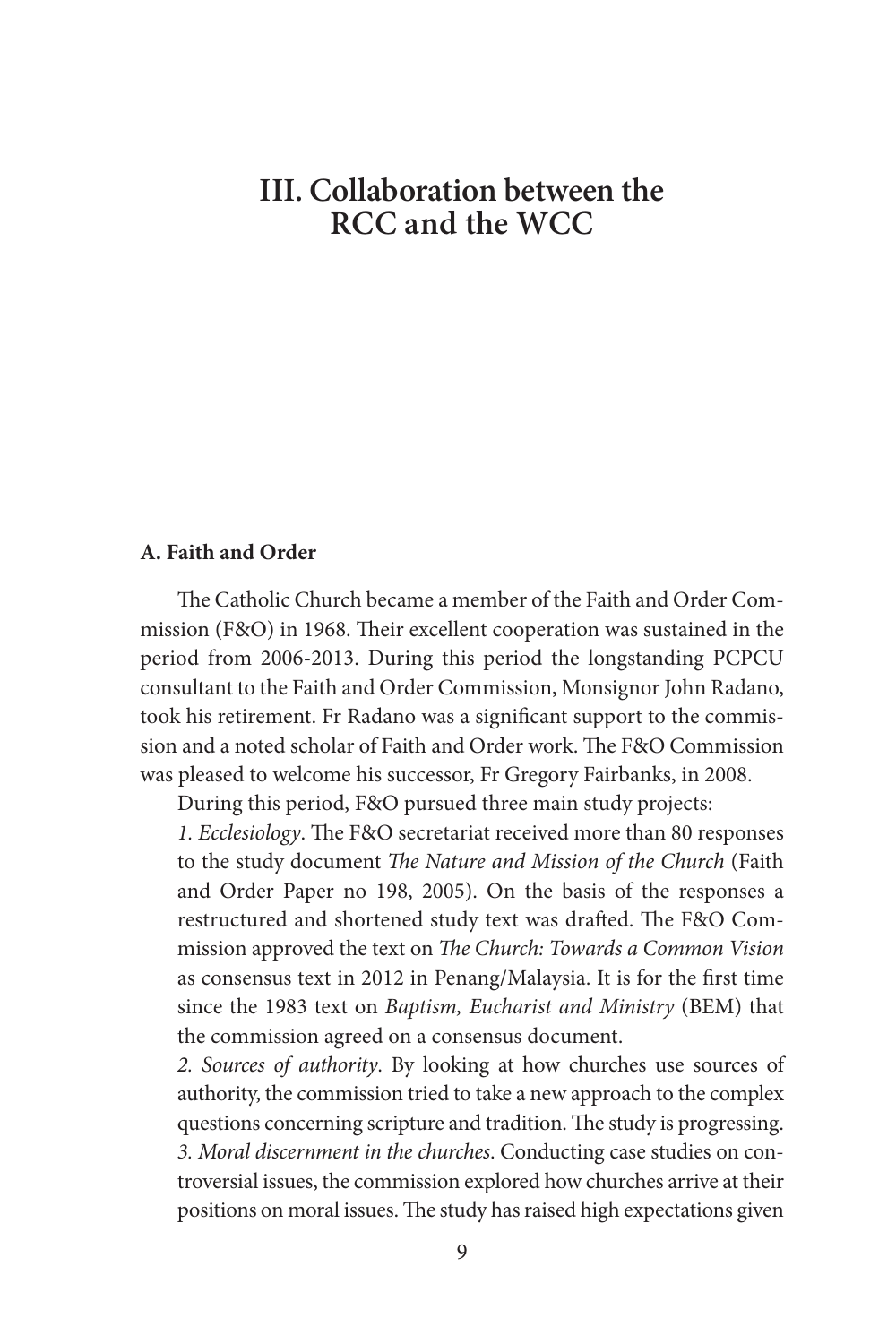the potentially church-dividing character of moral issues. A draft text was discussed by the commission. The study continues.

The document on *One Baptism: Towards Mutual Recognition* which had been elaborated by a previous standing commission was approved for publication.

The PCPCU representatives to the standing commission continued to make significant contributions to the work of F&O. Fr William Henn has been the principal drafter of the text on *The Church: Towards a Common Vision.* Fr Frans Bouwen gave important leadership as one of the vice-moderators of the commission, as well as the co-moderator of the study project on moral discernment in the churches. Professor Myriam Wijlens was a member of the sub-committee that proposed a restructuring of the commission. Fr Gregory Fairbanks was an observer at the United and Uniting Churches consultation in November 2008 in Johannesburg. Catholic members of the plenary commission made significant contributions to the 2009 meeting of the Faith and Order plenary commission. One of the keynote speakers was Sister Ha Fong Maria Ko. Fr Jorge Scampini presented a paper at a panel discussion on ecclesiology.

Roman Catholic participation in the 2008 meeting of the Ninth Forum on Bilateral Dialogues at Breklum, Germany was significant. The bilateral forum is convened by F&O on behalf of the secretaries of the CWCs. Roman Catholic participants were important contributors to the Breklum report, which affirmed visible unity as the primary goal of ecumenical dialogue, but acknowledged that there were differing stages to that goal depending on the ecumenical partners and the maturity of the dialogue. The interaction among different bilateral dialogues and with the multi-lateral level of ecumenical dialogue is acknowledged as a key concern for F&O. The Tenth Forum on Bilateral Dialogues met in 2012 in Dar es Salaam, Tanzania, at a Roman Catholic retreat centre. The theme of the 2012 meeting, reception in the global South, was much shaped by Roman Catholic input.

#### **B. Week of Prayer for Christian Unity**

A significant area of ongoing cooperation between Faith and Order and the PCPCU is the annual production of the material for the Week of Prayer for Christian Unity (WPCU). During the centenary celebrations of the WPCU in January 2008, which already were highlighted in chapter II of this report, the Commission on Faith and Order and the Pontifical Council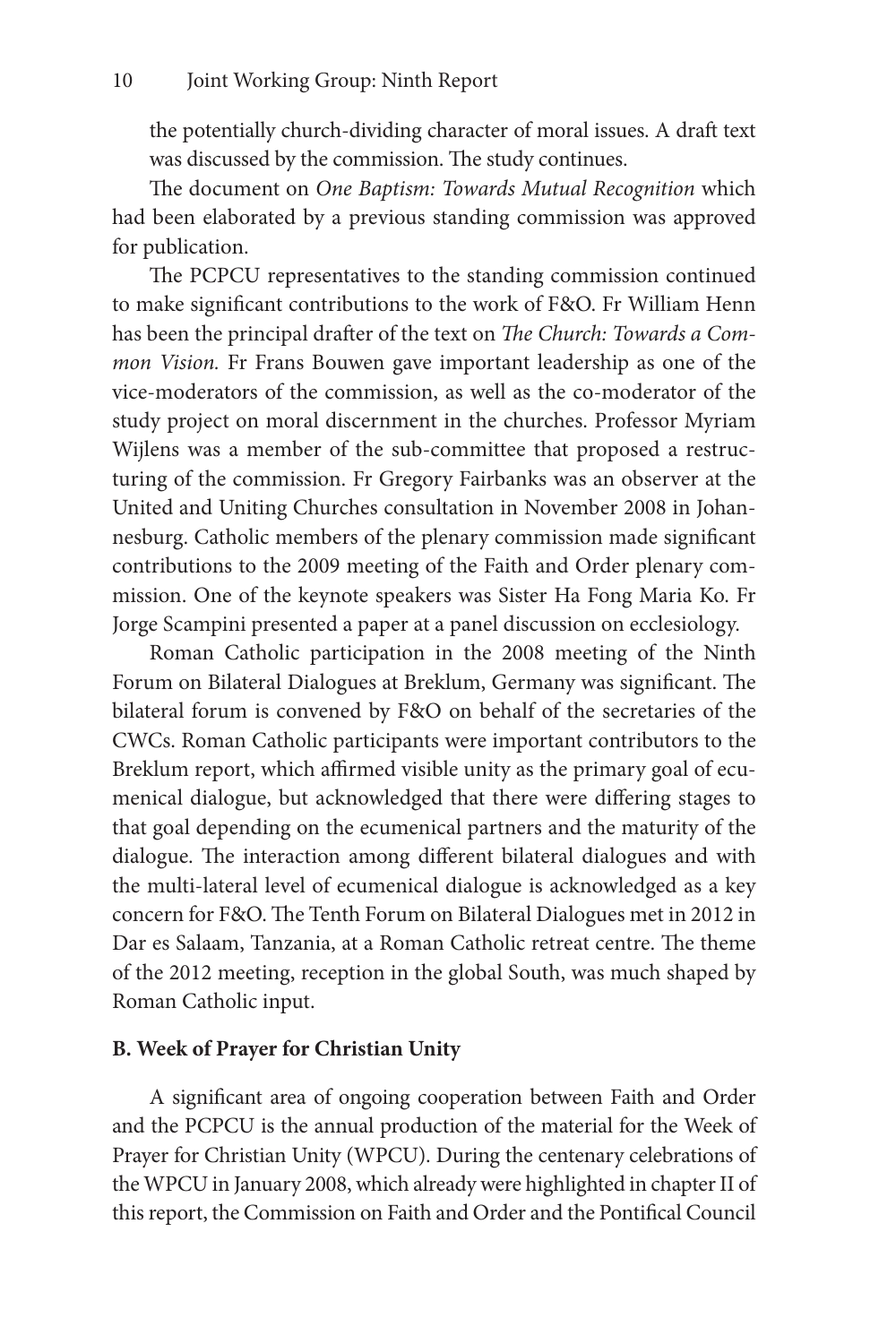for Promoting Christian Unity jointly received the "Christian Unity Award" from the Franciscan Friars of the Atonement at a ceremony at the Centro Pro Unione in Rome. Faith and Order and PCPCU staff began annual joint staff meetings to review the previous years' process of preparing the texts for the Week of Prayer, as well as initiating changes and improvements for the future.

Topics of the WPCU for the years 2006-2013 are as follows:

- 2006 *Where two or three are gathered in my name, I am there among them*  (Matt. 18:18-20)—prepared with an ecumenical group in Ireland
- 2007 *He even makes the deaf to hear and the mute to speak* (Mark 7:37)—prepared with Christian communities in South Africa
- 2008 *Pray without ceasing* (1 Thess. 5:17)—prepared with churches in the USA
- 2009 *That they may become one in your hand* (Ezek. 37:17)—prepared with churches in Korea
- 2010 *You are witnesses of these things* (Luke 24:48)—prepared with churches in Scotland in the context of the Edinburgh centennial
- 2011 *One in the apostles' teaching, fellowship, breaking of bread and prayer* (Acts 2:42-47)—prepared by Christians in Jerusalem
- 2012 *We will all be changed by the victory of our Lord Jesus Christ* (cf. 1 Cor. 15:51-58)—prepared by a working group of churches active in Poland
- 2013 *What does God require of us?* (cf. Micah 6:6-8)—prepared by a group from India

#### **C. Mission and evangelism**

Already the very first official report of the JWG in 1965 states: "There are possibilities of collaboration open to us in the mission field; these need to be analysed with care."1 Various forms of contact and working relationships have developed since then between the Commission on World Mission and Evangelism (CWME) of the World Council of Churches (WCC) and Vatican offices, dicasteries of the Holy See, and Catholic missionary orders.

The Pontifical Council for Promoting Christian Unity (PCPCU) has continued to facilitate increasing Catholic collaboration with the work of

<sup>1.</sup> Reprint (1966) from *The Ecumenical Review* XVIII No. 2, p. 5.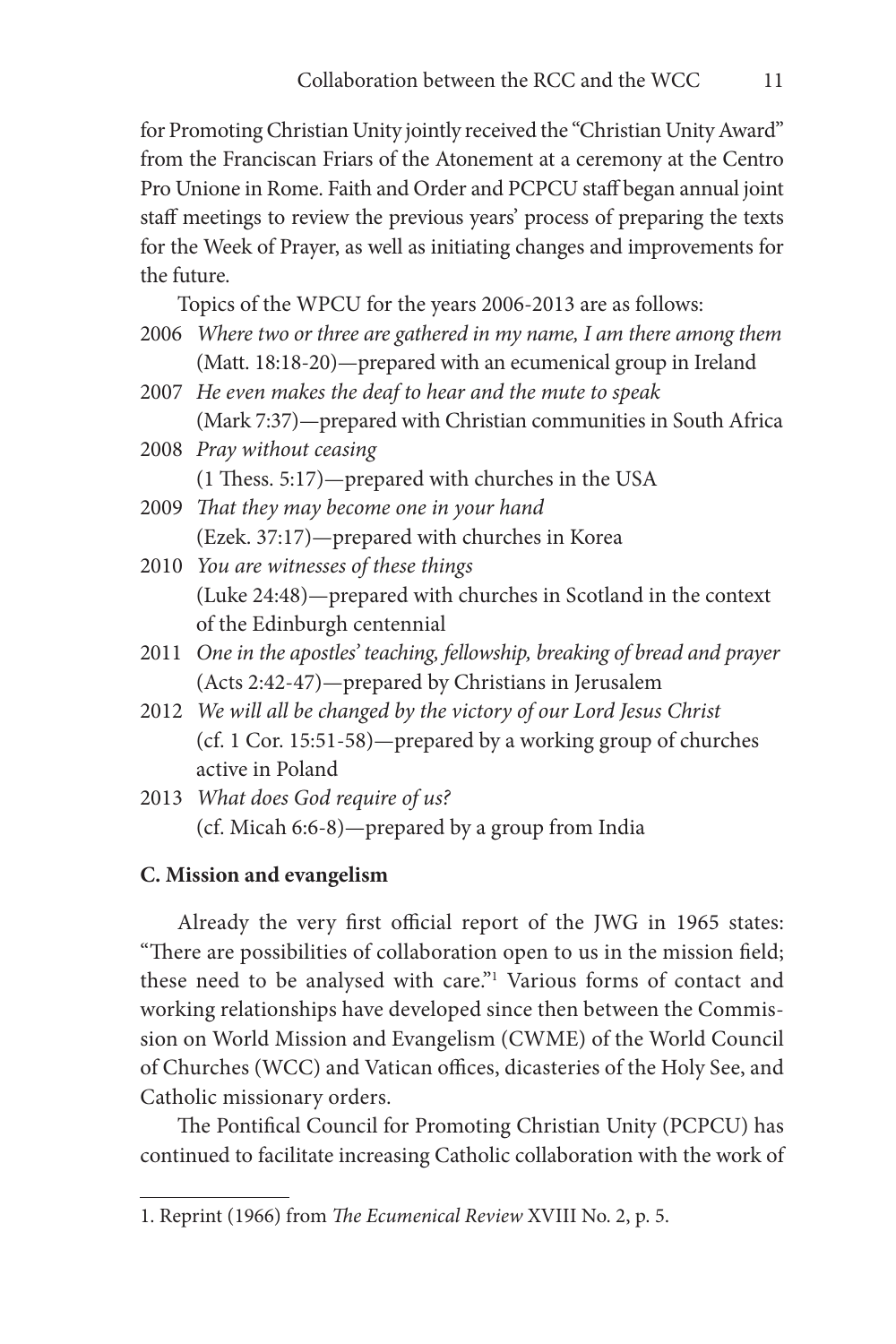the WCC's Mission and Evangelism Programme through the availability of Catholic mission experts as commissioners (one of them is also part of the CWME executive group) and, since 1984, of a full-time consultant based at the WCC in Geneva. During the period under review, this latter post has been occupied until September 2010 by Prof Dr Maria Aranzazu Aguado; at present the consultant is Prof Dr Annemarie Mayer. The role of the consultant includes participation in the CWME executive group and commission meetings as well as liaison with the appointed Catholic commissioners and with leaders of Catholic missionary congregations and missiologists. A series of visits was made by the Catholic consultant to both Catholic and Protestant missionary organizations in order to discuss common witness as practiced at both national and local levels. Under the coordination of the consultant, significant cooperation took place in the field of multicultural ministries, in contact mainly with ENFORMM, formerly INFORMM, the Ecumenical Network for Multicultural Ministry.

The CWME decided to engage in a process of developing a new WCC affirmation on mission and evangelism towards the next WCC's assembly in Busan (Republic of Korea) 2013. During its plenary meeting in Bangalore (India) in October 2008, CWME organized several working groups: one on "mission and spirituality," many times referred to as "transformative spirituality and mission," one on "ecclesiology and mission," and one on "evangelism." The three Catholic commissioners in the CWME have been actively involved in the general meetings and in the different working groups organized to carry on the study of specific issues in the mission field and to contribute to a new WCC mission statement. The Catholic consultant, as staff member of the WCC in the field, was in charge of the coordination of the working group on mission and spirituality. This has involved the preparation of a number of studies and encounters as well as the publication of articles in the *International Review of Mission.* The consultant coordinated also the work on mission and ecclesiology. The documents drafted by these working groups constituted the raw material for the new mission statement and were the basis of a pre-assembly mission event held in Manila (Philippines) in March 2012. A Catholic delegation comprising 18 people participated in this pre-assembly mission event. The draft mission statement *Together towards life: Mission and Evangelism in changing landscape,* which was agreed upon by the CWME in Manila, was approved by the WCC's Central Committee in September 2012 in Chania/Greece.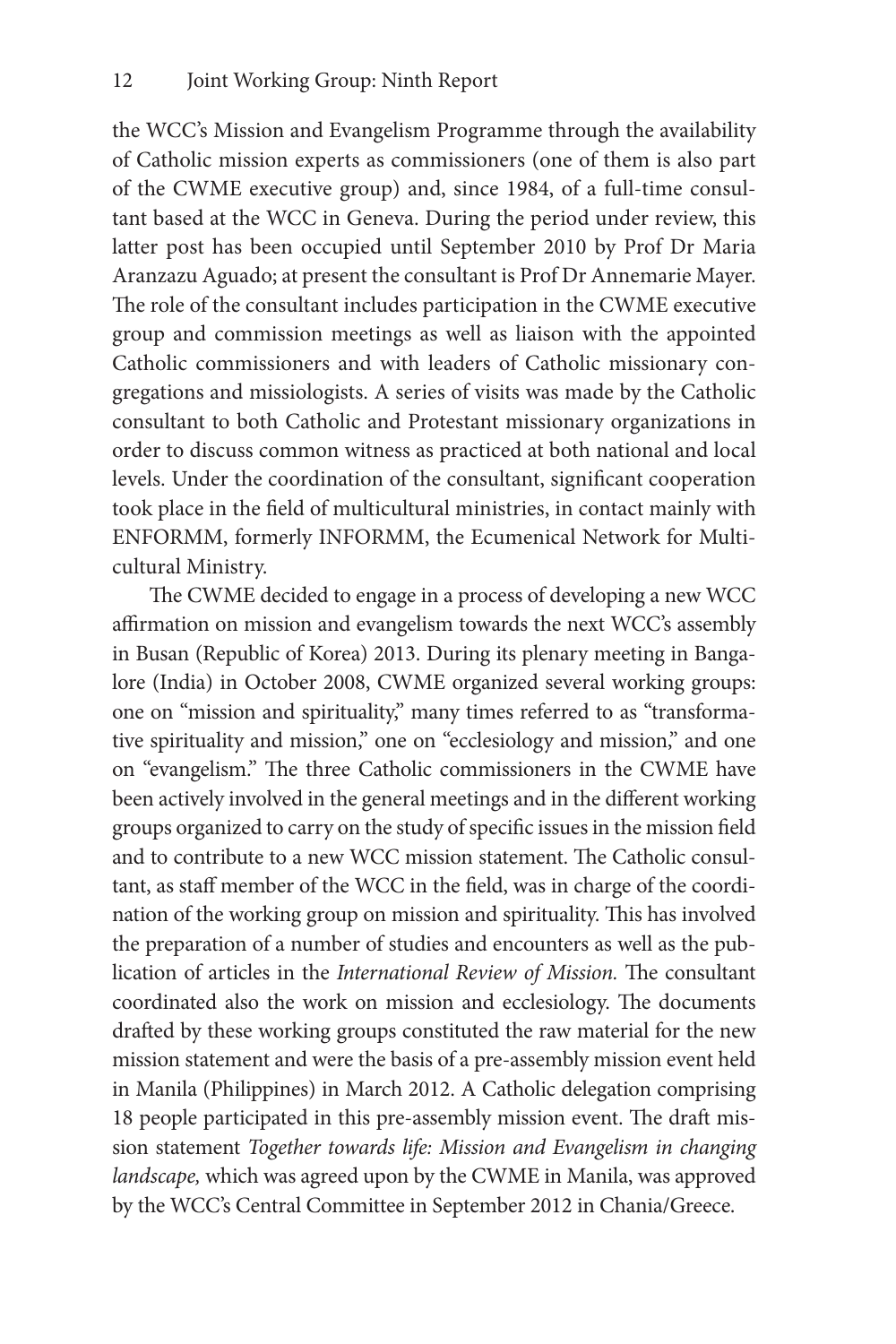Catholic representatives contributed to the discussion on the necessary link between mission and unity both at Faith and Order and CWME meetings. In March 2009 a common meeting of the Faith and Order ecclesiology working group and CWME's working group on mission and ecclesiology was conducted in Berekfürdö (Hungary), since both working groups, from their specific perspectives and with their different accents, deal with mission/unity and church. The working groups of both commissions also include RCC members.

During this official mandate of the JWG the 2010 Edinburgh centenary celebration took place. While in 1910 no RCC delegates took part in the mission conference, in 2010 the PCPCU appointed a delegation of 12 members and was among the main organizing bodies of the study process and the conference in Edinburgh. One of the areas worth mentioning is the involvement of the RC consultant in the preparation of the Edinburgh 2010 Mission Conference. She was appointed by the PCPCU as its representative in the Edinburgh 2010 general council, and she was part of the study process monitoring group. Edinburgh 2010 made it possible to document, on all sides involved, the advances in the direction of a missiological rapprochement. The theme of Edinburgh 2010, "Witnessing to Christ Today," replaced the terminology of "evangelization," using instead "witness," a term recognized by Catholics and Protestants, Evangelicals and Pentecostals alike.

The year 2007 marked a renewal of CWME staff visits to Rome. A visit of a PCPCU delegation from Rome to Geneva is scheduled for February 2012. During this visit a consultation on the new mission statement will be held.

#### **D. Ecumenical cooperation among the youth**

Ecumenical cooperation among young people of various church traditions beyond WCC member churches and the RCC developed spontaneously over the last three to four years around the Week of Prayer for Christian Unity through electronic networking. Young people shared their creative ideas inspired by the material prepared jointly by the PCPCU and the WCC. These and other observations of similar initiatives motivated the JWG to suggest closer cooperation between the WCC ECHOS youth commission and Catholic Youth Organizations through the International Young Catholic Students (IYCS) that was represented in the JWG membership. The JWG document on *The Church in the Life of Youth and Youth in the Life of the Church* gives an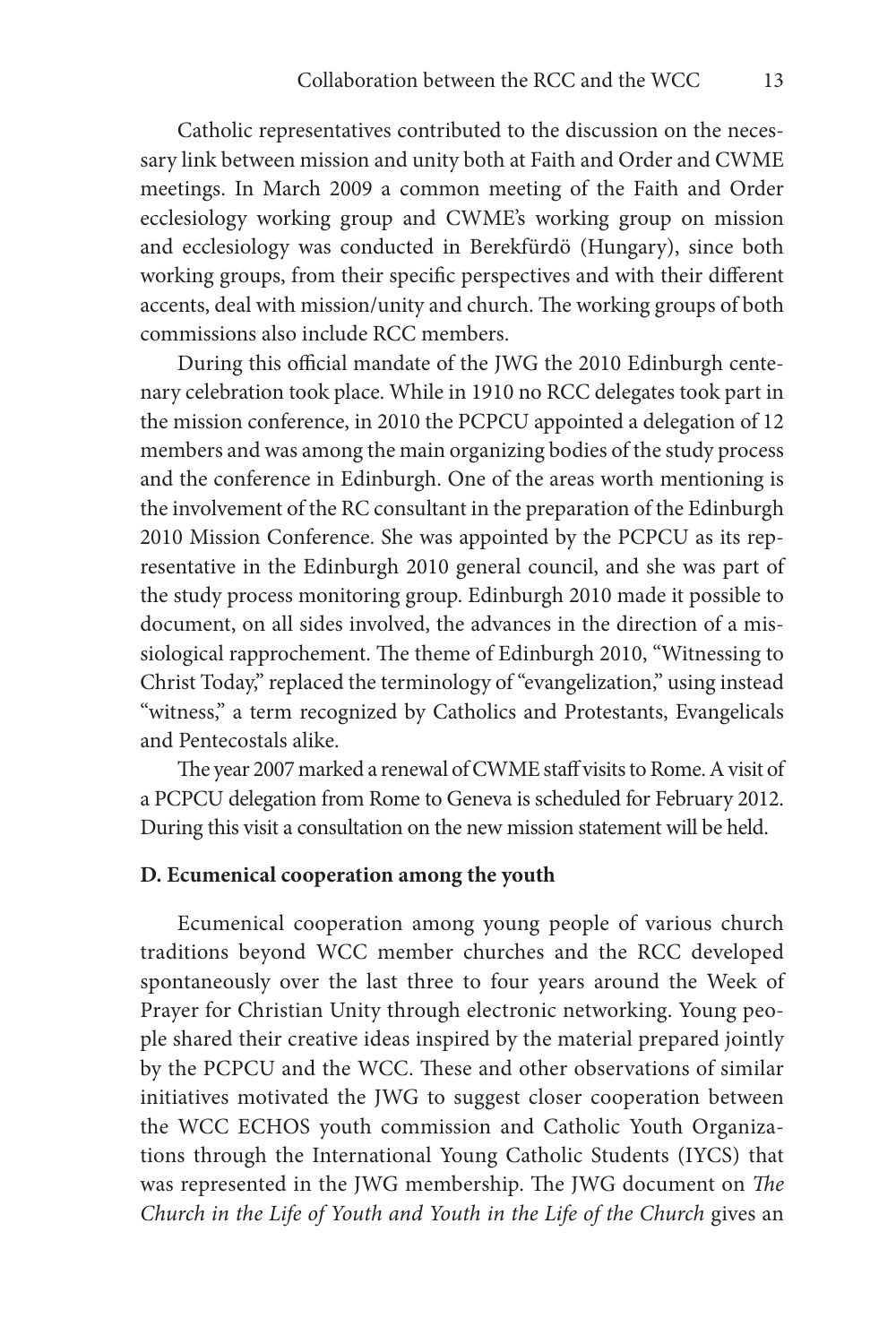account of this cooperation that culminated in the organization of an ecumenical event at the World Youth Day in 2011 in Madrid, Spain.

#### **E. Ecumenical formation**

The PCPCU and the WCC have consistently cooperated in the work of formation of future ecumenists. The RCC was represented on the Commission on Ecumenical Formation and Education and subsequently the Bossey accompanying group. A Catholic professor, Fr. Lawrence Iwuamadi, continues to offer courses in Biblical theology at the Ecumenical Institute of Bossey. Two scholarships for the Ecumenical Graduate School are being financed by PCPCU. Every year the Bossey students and the WCC youth interns visit the Holy See for a week, aiming to experience in person the way the RCC is organized and to learn of its contributions to the one ecumenical movement. The groups usually are taking part in the general audience of the Pope and are visiting a range of dicasteries. They also visit the International Union of Superiors General; the Centro Pro Unione; the Waldensian Faculty of Theology; the Pontifical Universities; the Community of Sant'Egidio; the Focolare movement; and important places in the ancient city of Rome.

The network on Ecumenical Theological Education (ETE) also is cooperating with the Centro Pro Unione and some Catholic theological faculties. It is worthwhile to consider broadening the involvement of Catholic partners. ETE has made important progress in building linkages with Evangelical and Pentecostal partners.

#### **F. Inter-religious dialogue**

The Pontifical Council for Interreligious Dialogue (PCID) and the WCC project on Interreligious Dialogue and Cooperation can look back on many years of continuing exchange, both through regular visits to Geneva and Rome and through meaningful cooperation in various ways. Because of changes in leadership and staffing, visits have not been as regular as before, but still good working relationships have been maintained.

The letter titled *A Common Word,* issued by 138 Muslim leaders in October 2007, motivated the WCC together with the Pontifical Council for Interreligious Dialogue and representatives of CWCs to gather for an intra-Christian consultation on the Christian self-understanding in relation to Islam. The consultation was held in 2008 in Chavannes de Bogis.<sup>2</sup>

<sup>2.</sup> www.oikoumene.org/en/resources/documents/wcc-programmes/interreligiousdialogue-and-cooperation/christian-identity-in-pluralistic-societies/christian-selfunderstanding-in-relation-to-islam.html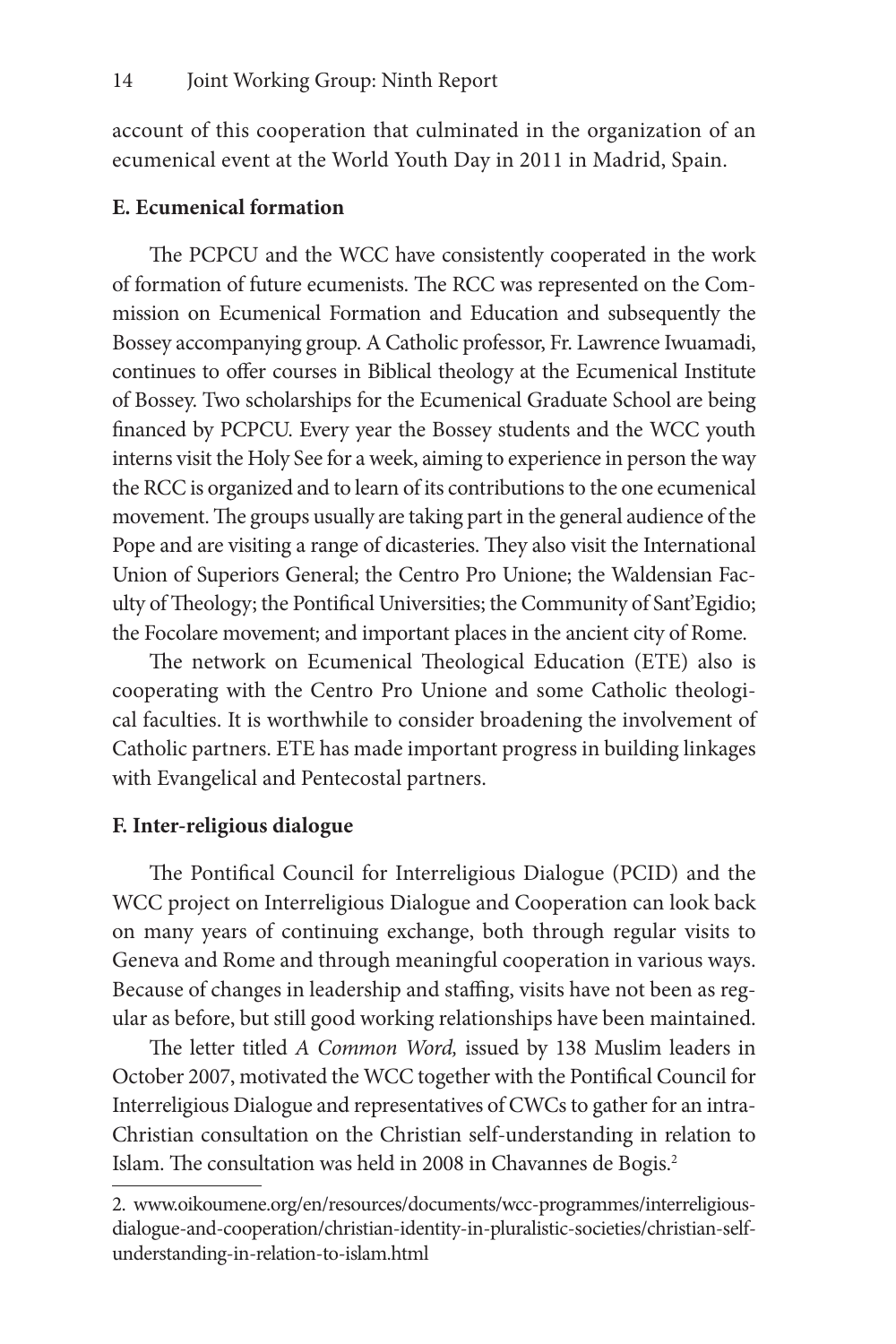In June 2011, Cardinal Jean-Louis Tauran, the president of the PCID, visited the WCC to launch the document *Christian Witness in a Multi-Religious World: Recommendations for Conduct*<sup>3</sup> that was issued following a five-year series of consultations among the PCID representing the RCC on the one side, and the WCC and its partner, the World Evangelical Alliance (WEA) on the other. It was the first time that these bodies released a common document. The recommendations suggest practical ways of engaging in mission, while showing sincere respect for neighbours of other faiths. This document was distributed widely and sparked an important discussion on the methods of mission.

#### **G. Justice, peace, creation and human rights**

WCC projects on poverty, wealth, and ecology, on health and healing, and on peace and human rights, benefit from the expertise, cooperation and support of Caritas Internationalis, Franciscans International and others. There are many more opportunities for cooperation at regional and national levels. The Ecumenical Water Network, for instance, also involves representatives of the Catholic Bishops' Conference in Brazil, and the Latin American Episcopal Council. The WCC is extremely grateful for the dialogue with the Apostolic Nuncios both in Geneva and New York, which helps to strengthen the voice of the churches in the UN system regarding peace, disarmament and human rights.

A new initiative by the International Labour Organization (ILO) brings the Pontifical Council for Justice and Peace and the WCC together with the Organization of Islamic Cooperation in an interreligious project on the ILO focus on decent work. The process started with conferences in Senegal, Chile and Ethiopia, and the publication of a handbook on convergences between the ILO mandate on social justice, decent work and religious traditions.4

#### **H. International Ecumenical Peace Convocation**

The International Ecumenical Peace Convocation (IEPC) in 2011 in Kingston (Jamaica) was already mentioned as a highlight during this mandate of the JWG. The PCPCU sent an official delegation that was

<sup>3.</sup> www.oikoumene.org/fileadmin/files/wcc-main/2011pdfs/ChristianWitness\_ recommendations.pdf

<sup>4.</sup> *Convergences : decent work and social justice in religious traditions: a handbook.* (2012) Geneva, ILO; www.ilo.org/public/english/bureau/pardev/download/relations/ilo\_convergences\_en.pdf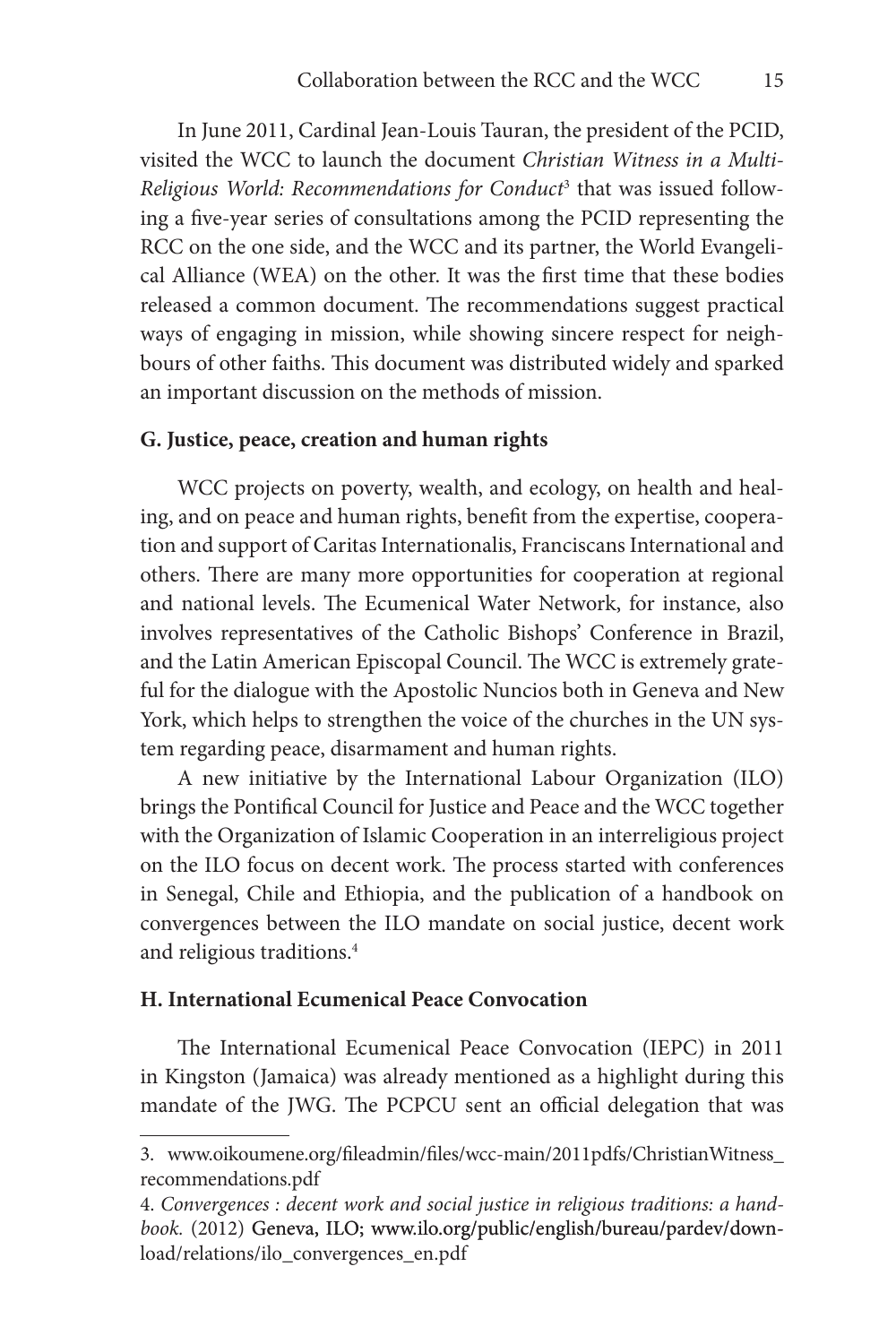led by Bishop Rodolfo Valenzuela Núñez, the Bishop of Verapaz (Guatemala). Among the thousand participants were many members of Pax Christi groups or Commissions on Justice and Peace. The Sant'Egidio community accepted the invitation to be part of the seminars on just peace. The Focolare movement participated with the Gen Rosso musical "Streetlight," rehearsed and performed with fifty young people from a violence stricken neighbourhood in Kingston—an approach to violence that was developed by Gen Rosso in the project "Strong without violence."5

The IEPC was the culminating event of the Decade to Overcome Violence (2001-2011). The event offered the opportunity for the sharing of experiences by many of those who had been contributing to the Decade. The PCPCU and Mennonite World Conference offered a statement, *A Mennonite and Catholic Contribution to the World Council of Churches' Decade to Overcome Violence,*<sup>6</sup> based on the 2004 report of the international dialogue between the Catholic Church and the Mennonite World Conference *Called Together to be Peacemakers*. 7 In Kingston, many workshops, seminars and plenary sessions were offered on the different dimensions of peace in the community, in the economy, with the earth and among peoples. The relationships between justice and peace and the proposal to move from just war theory to a shared commitment to just peace were intensely debated during the event. In the follow up to the event, IEPC participants will serve their churches as resource persons for initiatives to overcome violence and for peace.

### **I. Ecumenism in the 21st century**

"The WCC and the Ecumenical Movement in the  $21<sup>st</sup>$  Century" is both the name of a programme in the current WCC structure and the main concern and challenge this programme is addressing through the work of the Continuation Committee on Ecumenism in the 21<sup>st</sup> Century. The work involves issues of worship and spiritual life, church and ecu-

<sup>5.</sup> www.genrosso.com/index.php?option=com\_content&task=blogcategory&i d=0&Itemid=112&lang=en

<sup>6.</sup> *A Mennonite and Roman Catholic Contribution to the WCC's Decade to Overcome Violence,* in: WCC (ed), *The Ecumenical Review 60,* Geneva: WCC, 2008, pp. 333-344.

<sup>7.</sup> www.overcomingviolence.org/en/resources/documents/declarations-on-justpeace/contributions/from-confessional-bodies-councils/a-mennonite-and-catholic-contribution-to-the-wccs-dov.html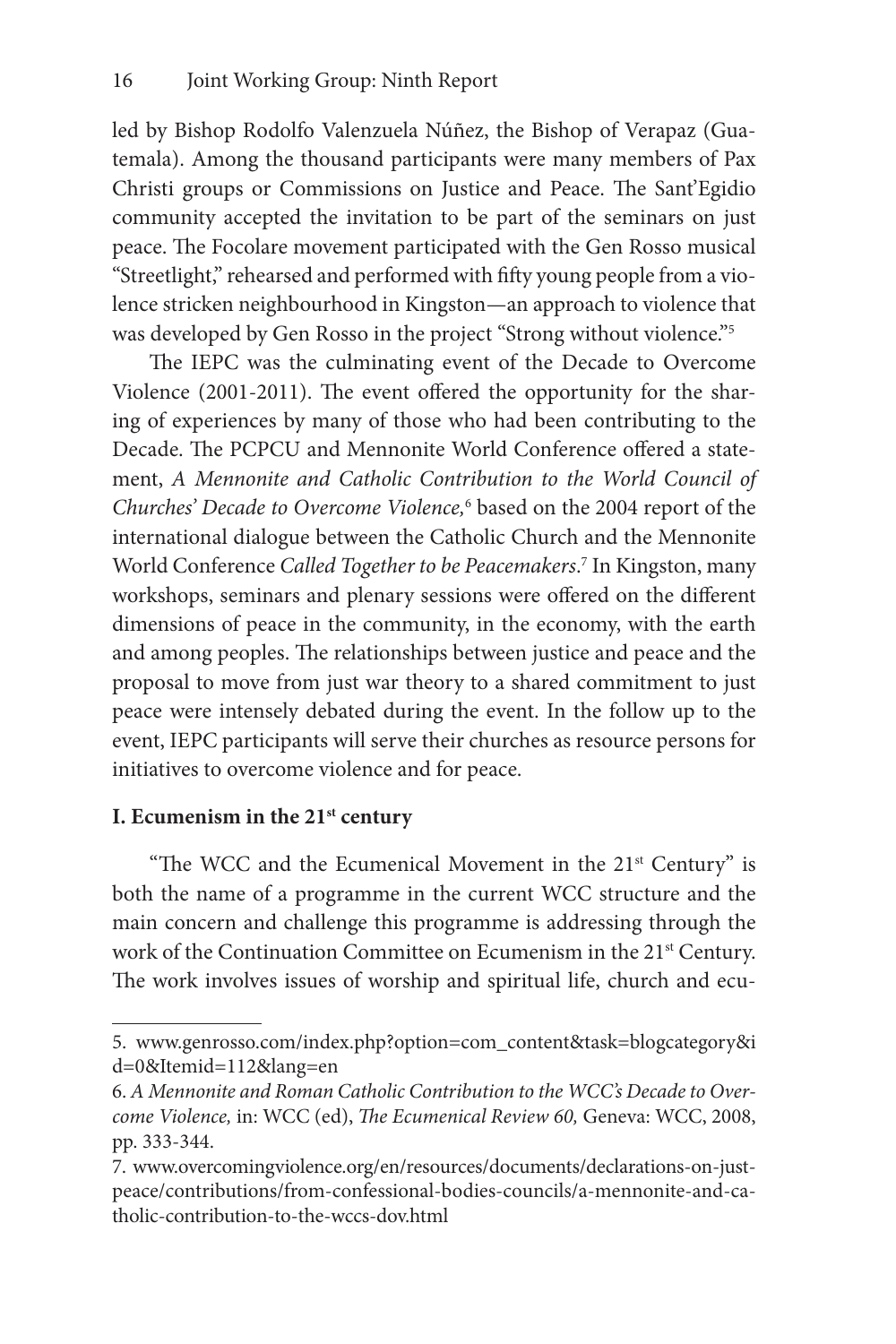menical relations, women and youth. Taking up the constitutional task of the WCC to uphold the coherence of the ecumenical movement, the WCC has put far greater emphasis on building trust and relationships of mutual accountability and gift sharing between member churches and ecumenical partners.

A very important part of this has been close cooperation with the PCPCU in the context of the Conference of Secretaries of CWCs and the joint committee between WCC and CWCs, which has proven to serve the desired goal. The Catholic Church and CWCs sent representatives as full members to both the Continuation Committee on Ecumenism in the 21<sup>st</sup> Century and the assembly planning committee. One of the overarching objectives for the assembly is to serve the coherence of the ecumenical movement by being prepared together with WCC partners.

Mutual trust between the WCC, the RCC and CWCs also has been important for the advance of the Global Christian Forum (GCF), a broad platform that includes representatives of all major traditions of worldwide Christianity. During 2007-2012, several regional meetings were held, along with one global gathering in 2011 in Manado (Indonesia). The GCF has been and continues to be a vital and necessary initiative to nurture relationships of mutual trust and recognition, especially with Christians and churches that had been distant from the ecumenical movement.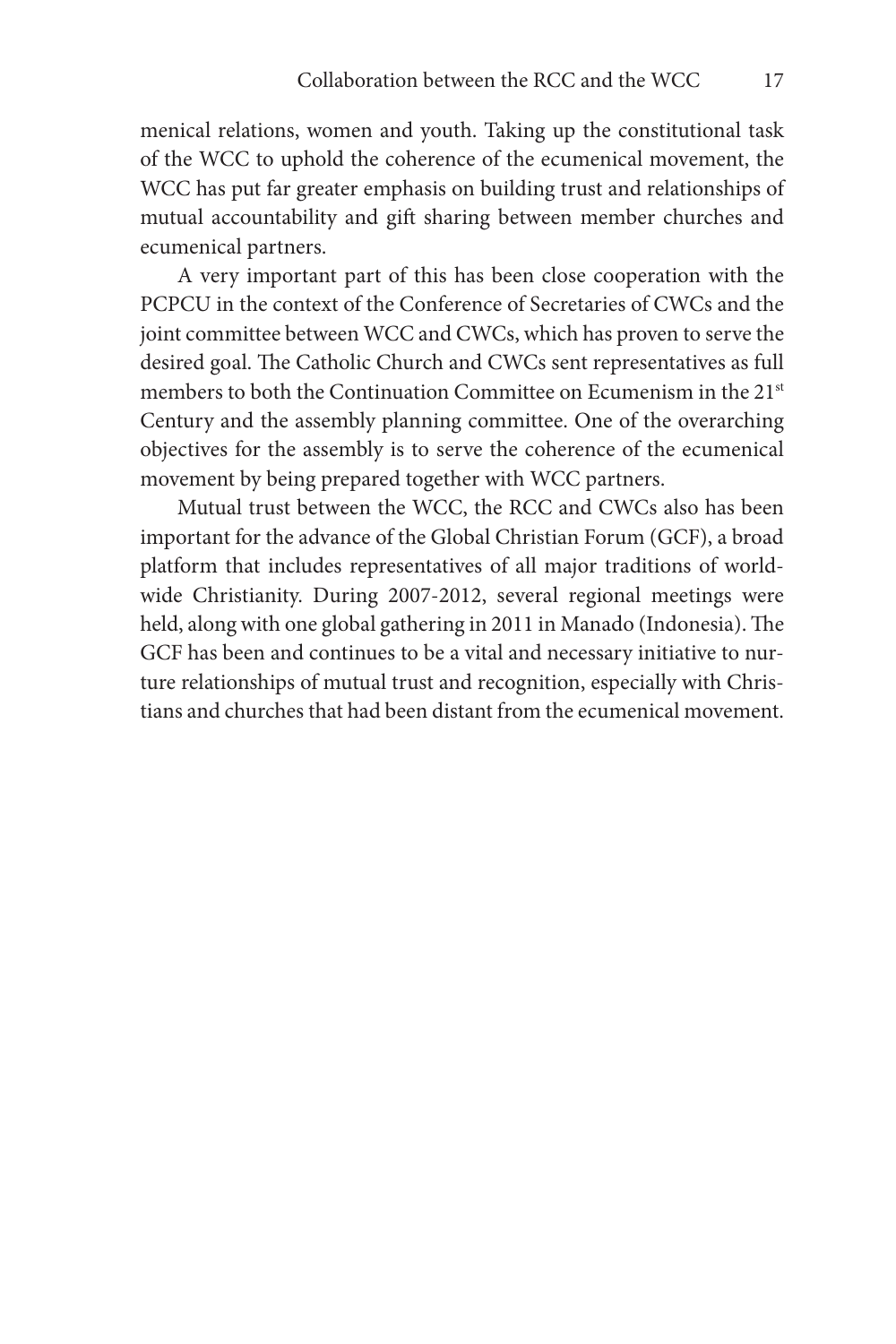### **IV. The Joint Working Group**

#### **A. Character and nature of the JWG**

The JWG was founded in May 1965 by mutual agreement between the WCC and the RCC as an instrument of collaboration between the two partners. Its purpose, described in 1966, was to interpret the trends in the development of the ecumenical movement and "to explore possibilities of dialogue and collaboration, to study problems jointly, and to report to the competent authorities of either side." Thus the JWG has an advisory function and serves as an instrument for promoting cooperation between the RCC and the WCC.

The decree *Unitatis Redintegratio* of the Second Vatican Council noted that the call to full visible Christian unity can be fulfilled only by the joint efforts of churches working together. The Joint Working Group has sought to play this role over the years, as well as that of calling the churches to recover and reaffirm the original vision and goal of the ecumenical movement. The JWG "initiates, evaluates and sustains forms of collaboration between the WCC and the RCC, especially between the various organs and programmes of the WCC and the RCC."1 The JWG has among its tasks the functions of initiating and helping to keep alive the discussion in the RCC and the member churches of the WCC of issues facing the ecumenical movement. It also assesses the current trends in the ecumenical movement with a view to offering recommen-

<sup>1.</sup> Cf. the collection of JWG mandates from 1966, 1975 and 1999 in the *Joint Working Group Between the Roman Catholic Church and the World Council of Churches: Eighth Report*, Geneva: WCC, 2005, pp.34 ff.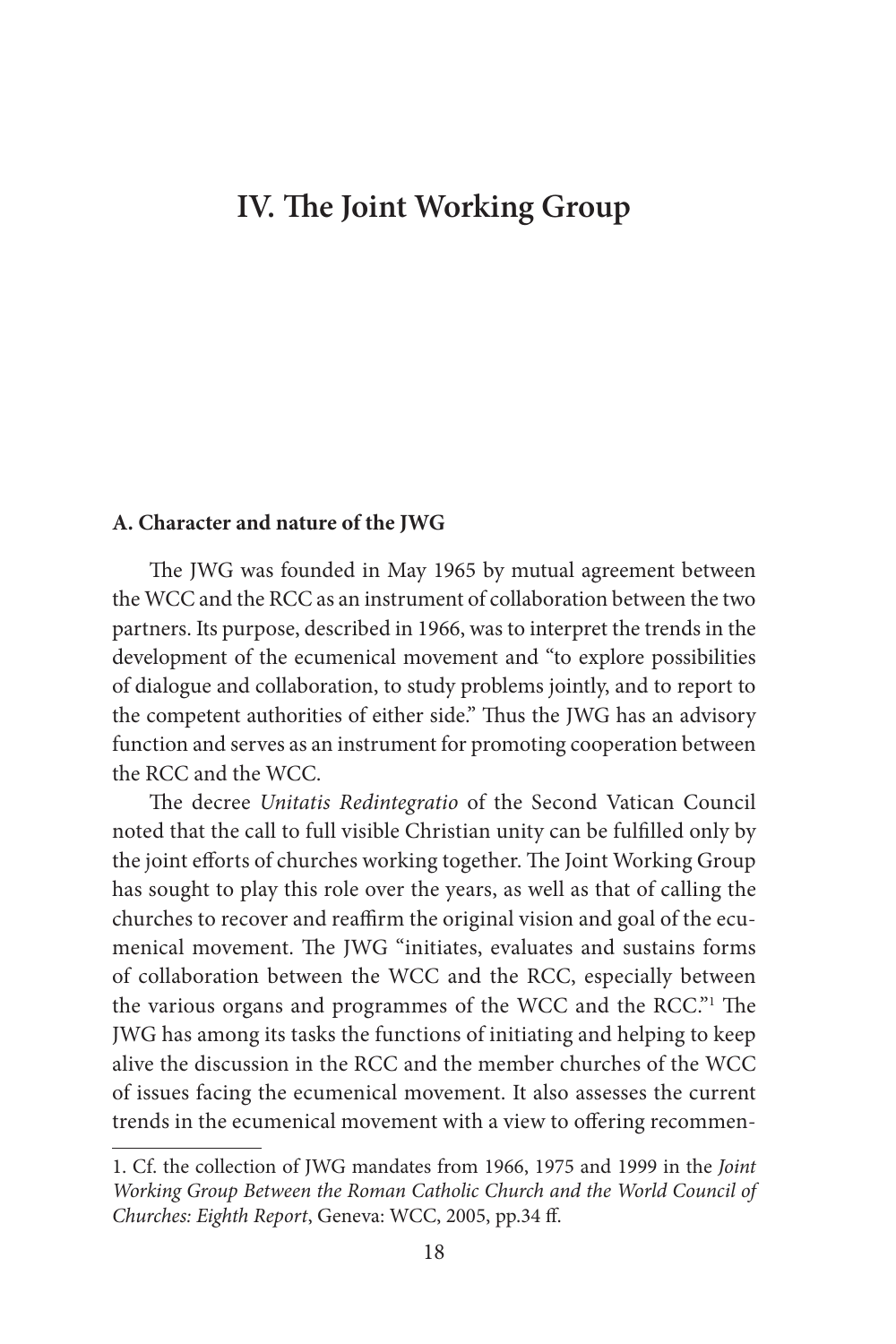dations to its parent bodies. As such, the JWG functions as a catalyst for ecumenical cooperation between the RCC and WCC member churches at different levels.

The JWG receives its mandate from its parent bodies—the WCC assembly and the PCPCU—every seven years. The structure and style of the JWG is meant to be flexible and adaptable to the changing needs and priorities of the JWG agenda. The JWG thus sets up sub-groups to study specific topics on its agenda. Some topics may require the participation of experts from outside the group who may contribute to the ongoing study. At the end of each mandate, the JWG prepares and submits to its parent bodies a detailed report on its activities. This report is examined by the parent bodies, who in the process of reception offer their observations, agree for its publication and distribution, and give further guidelines for the next mandate.

The 40th anniversary of the JWG was celebrated with a consultation in 2005 in Bossey, Switzerland. The consultation underlined that the very fact of the establishment and continued cooperation between the Roman Catholic Church and the World Council of Churches for 40 years must be considered one of the significant achievements of the modern ecumenical movement. The slow but persevering establishment of a relationship in which the World Council of Churches and the Catholic Church have found in one another a trusted partner has been perhaps the most enduring achievement of the past four decades. In that sense, the JWG is itself an act and example of reception.

#### **B. The work of the JWG 2007-2012**

The "ecumenical pilgrimage" of the group followed during this mandate the footsteps of Saint Paul in Damascus, Malta and Rome. There is no better way to summarize the spirit and the work of this JWG than to refer to Saint Paul's letter to the Romans 15:7: "Receive one another, therefore, just as Christ has received you...." The time together always was grounded in common prayer, Bible reading, and celebration, consciously strengthening the spiritual roots of ecumenism as a shared basis for common work.

The time for sharing information and experiences by individual JWG members and the parent bodies has been an important and fruitful element of every meeting. The sharing provided precious spaces to monitor and discern developments concerning the parent bodies and the ecumenical movement at local, regional and international levels.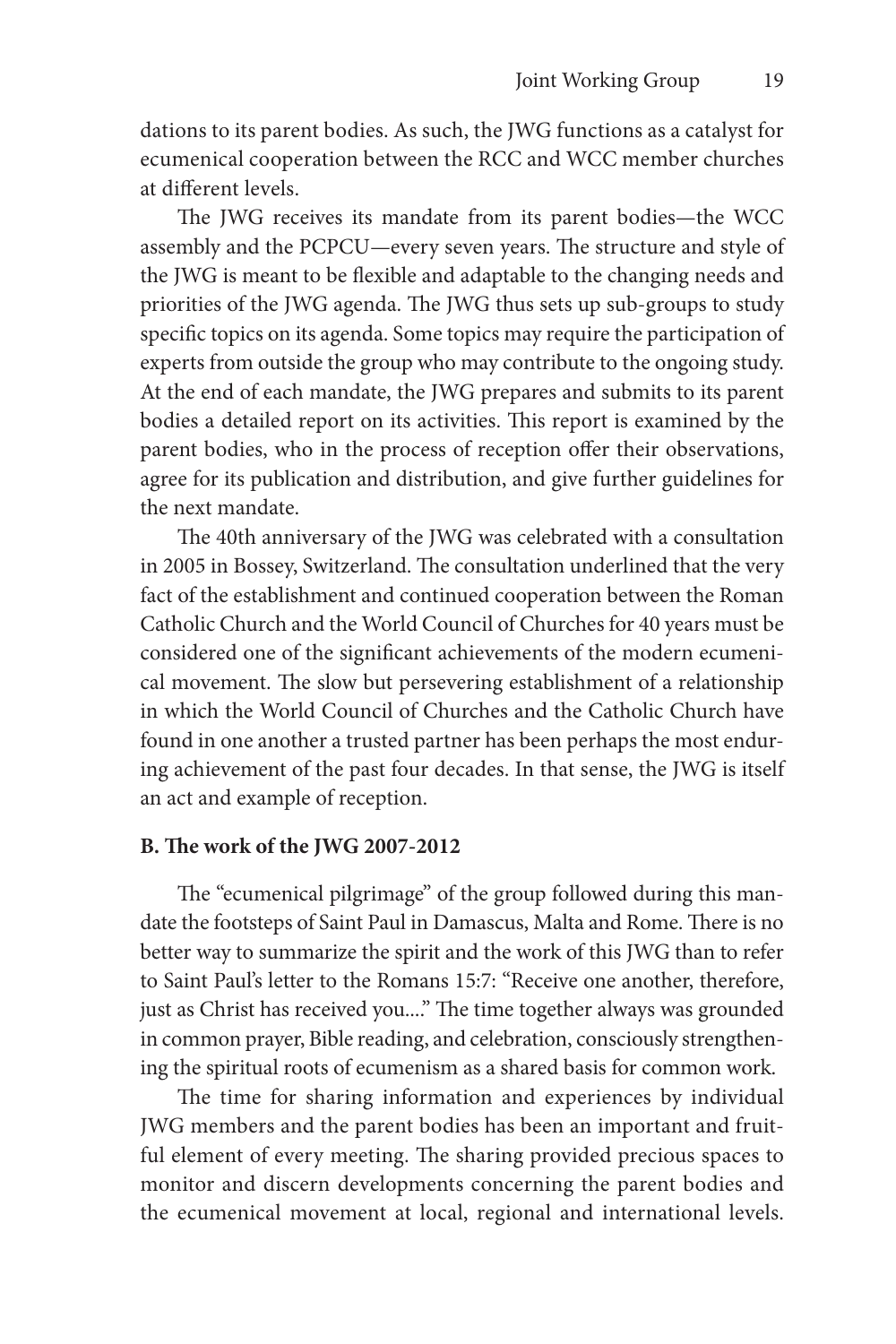This regular and structured exchange is conducive to building trust; to nurturing a quality of relationships that also allows participants to address difficult issues with mutual respect; and to nurturing common interest in the flourishing of the one ecumenical movement. The smaller JWG executive continued to be a very helpful instrument for the exchange of information, discussion of common concerns and the fostering of cooperation.

The importance of receiving the results of ecumenical dialogue, thus fostering a renewed commitment to ecumenism, surfaced in many ways in the reports of JWG members and of the parent bodies. The meetings of bishops with the PCPCU during their *ad limina* visits to Rome are just one example of important opportunities to draw attention to progress made in the past and to rekindle ecumenical commitment. In similar ways questions of ecumenical formation and the participation of youth continued to be included in the sharing. Migration moved centre stage in the observations of representatives from the Middle East and Asia as well as in reports by the co-moderators. The changing ecclesial landscape and cooperation in the Global Christian Forum were discussed at every meeting. Enriching experiences of interfaith dialogue and cooperation, and the difficult problems of religiously motivated violence, became ever more important in the times of sharing.

Responding to suggestions of the previous JWG presented in the *Eighth Report*, inspired by the spiritual life of the group and the sharing of its members, this JWG concluded that it should make a specific contribution to the issues of reception and the spiritual roots of ecumenism from the perspective of the unique body that it is. These two texts together are meant to be mutually enriching dimensions of a holistic response to Saint Paul's exhortation in Romans 15:7 which, therefore, was chosen as the motto for this ninth report of the JWG.

Compared to previous JWG mandates, the group introduced a new way of working with two sub-groups that explored opportunities for stimulating cooperation in the areas of migration and youth, two issues which greatly challenge all churches. The discussion on migration needs to continue. The group working on the role of youth in the church contributed a text to this report which is included as Appendix.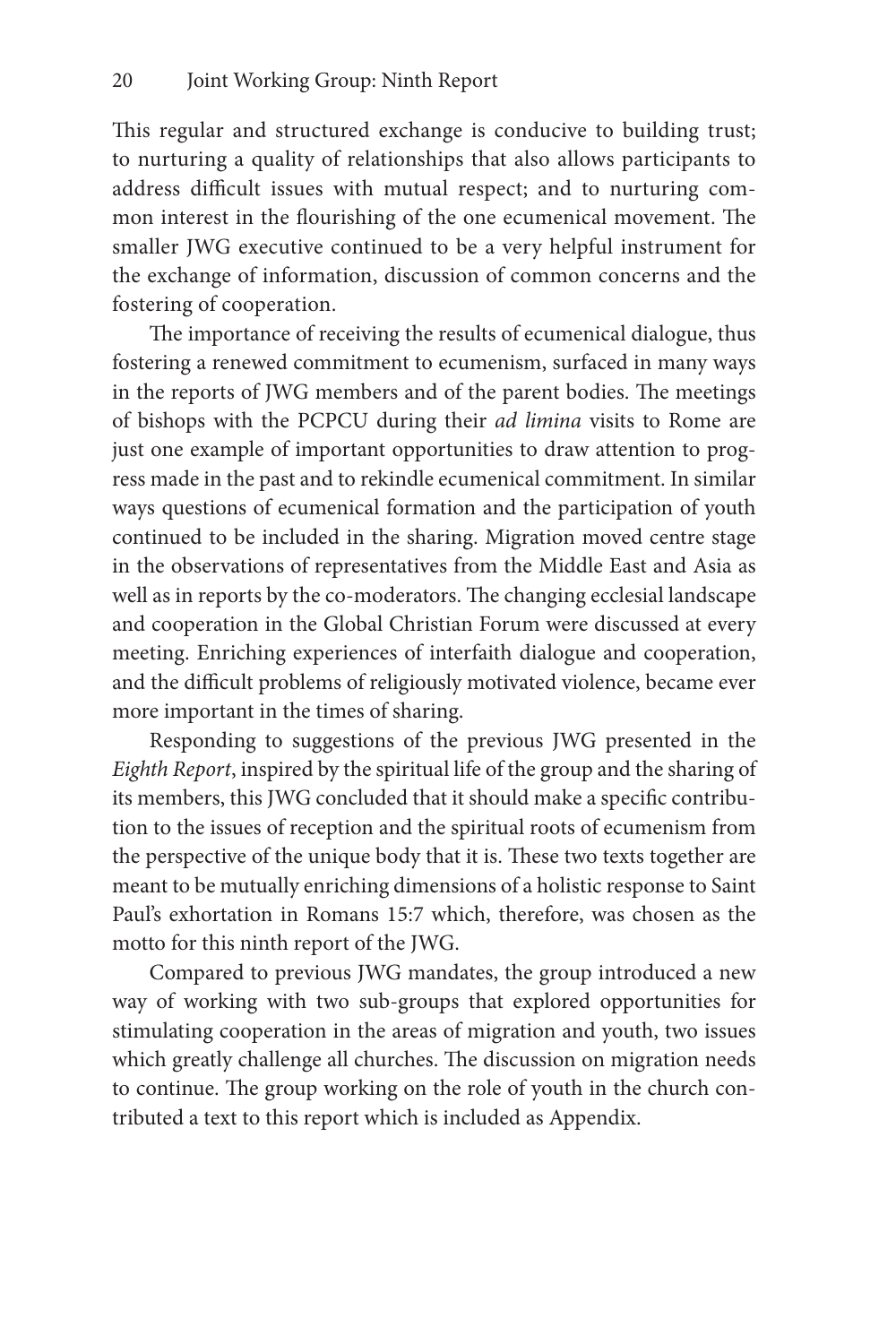#### **C. Study documents**

#### *1. Reception: A Key to Ecumenical Progress (Appendix A)*

The current Joint Working Group has met during the time when the ecumenical world has celebrated the centenary of the 1910 Edinburgh World Missionary Conference, the event that gave birth to the modern ecumenical movement, as well as 50 years of the Second Vatican Council. These facts are reflected in the study on ecumenical reception in several ways.

The study is organized in five sections. Section I, entitled "Ecumenical reception: vital for achieving unity," starts first by describing the fundamental importance of reception in the life of the church, giving some theological aspects involved in reception, and then, the meaning of ecumenical reception. It proceeds by inviting churches continually to receive the ecumenical movement and its results, "the achievements of a century of ecumenism," into the life of the churches, and to build on those achievements as the ecumenical journey continues. The final part of this section sets the stage for the discussion to come by recalling that the JWG already has given much attention to ecumenical reception in the past, but asserts that the centenary is a special occasion on which to reflect more deeply on ecumenical reception and on the way a century of ecumenism has made a difference for the churches. All five sections end with "Learning points and recommendations" offered for reflection by the churches.

Section II describes the way ecumenical reception happens in the churches. After opening reflections on processes of reception, the rest of this section gives brief presentations describing the methods of ecumenical reception in fifteen Christian world communions, based on their experience and/or policy. The variety of approaches reflects differences in ecclesiology and illustrates the complexity of ecumenical reception.

Section III, the longest section, is titled "Overcoming the divisions of the past: reception promoting reconciliation." It illustrates the way churches, through ecumenical reception, have taken some major steps toward overcoming those divisions. It starts by commenting on the new ecumenical context developed during the century of ecumenism since Edinburgh 1910, in which long separated Christians have increasingly recognized the degrees of faith they have continued to hold in common, despite centuries of division, and have begun to receive each other as Christians. With this new situation, the churches have been able to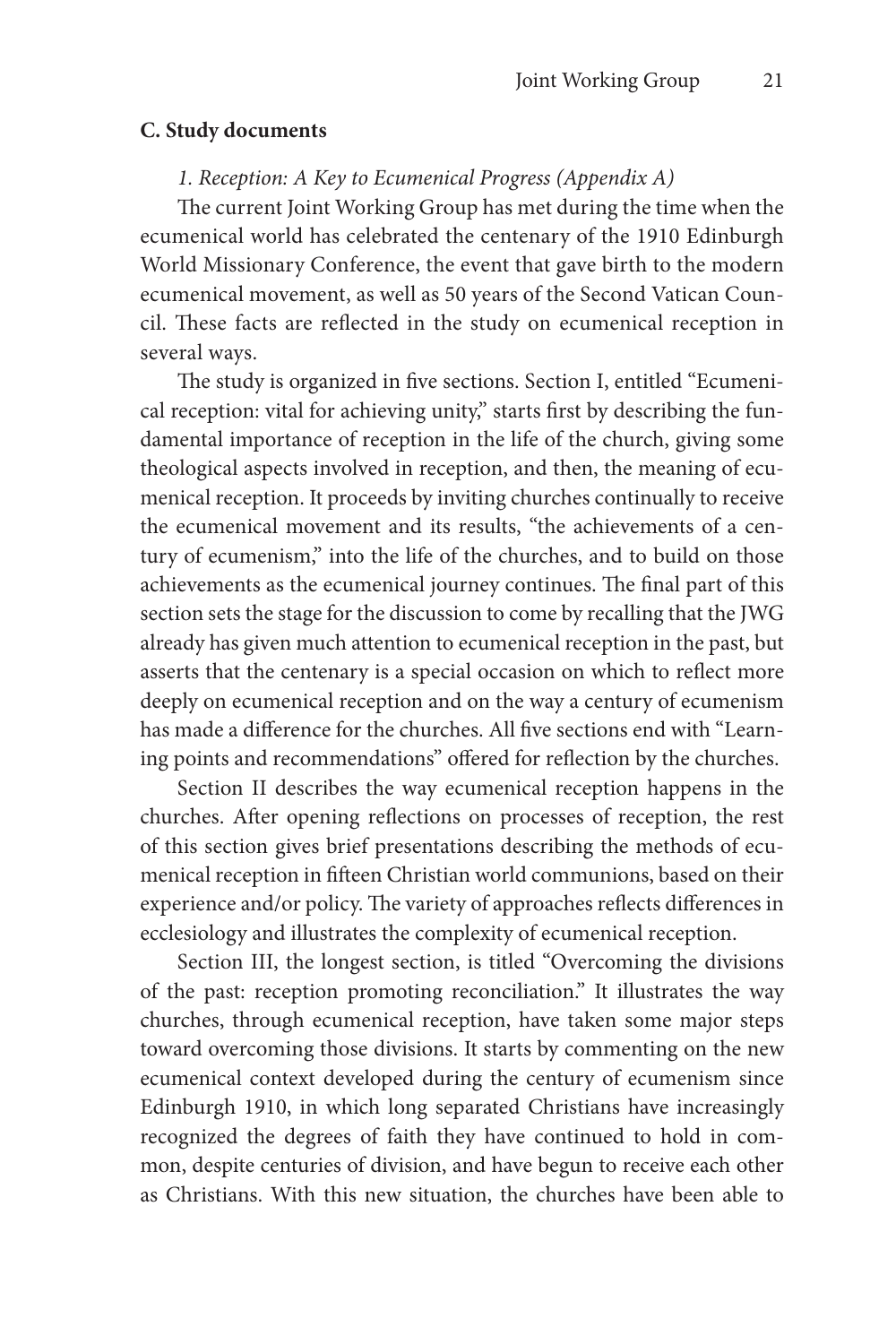engage in dialogue and to face together the causes of separation in the past. It describes ways in which three historic areas of division have been addressed ecumenically, and significant steps towards reconciliation have been taken. The first concerns divisions in the fifth century especially following the Council of Chalcedon (451). The second concerns the schism between eastern and western Christianity following 1054. The third concerns divisions in western Christianity during and since the sixteenth century, not only of the Reformation churches from the Catholic Church, but also between Reformation churches themselves. Detailed presentations of significant steps toward reconciliation and overcoming these divisions are given, although much more needs to be done to achieve full visible unity. The final part of this section presents ways in which the World Council of Churches and the Pontifical Council for Promoting Christian Unity have been agents of reception.

Section IV shows that ecumenical reception also has been a struggle. Just as Part II gave concrete examples of reception processes, part IV shows concrete examples of reasons why reception processes can be a struggle.

Section V presents "Ecumenical formation: a key to ecumenical reception." The Eighth JWG Report had stated that "greater effort is needed in the field of ecumenical formation" because "a new generation of Christians is sometimes unaware of the way things were and how much has changed in the decades since the founding of the WCC and since the Second Vatican Council."2 This present study has documented those changes, showing steps taken towards overcoming the divisions of the past, and the way ecumenical reception has helped foster and promote reconciliation. This section discusses the links between ecumenical formation and ecumenical reception, traces the JWG's ongoing concern for ecumenical formation, and outlines some general principles of ecumenical formation, as well as programmes and guidelines to guide it.

The Conclusion of this study, in Section VI, is "An appeal to the churches" to recognize what has been achieved during a century of ecumenism, to continually support processes of ecumenical reception, and to renew their commitment to the quest for Christian unity.

Members of the JWG who agreed to serve on this study included The Rt Revd Dr Gregory Cameron, Deacon Dr Alexey Dikarev (as of 2010),

<sup>2.</sup> *Joint Working Group between the Roman Catholic Church and the World Council of Churches: Eighth Report 1999-2005* (2005) Geneva: WCC Publications, p. 29.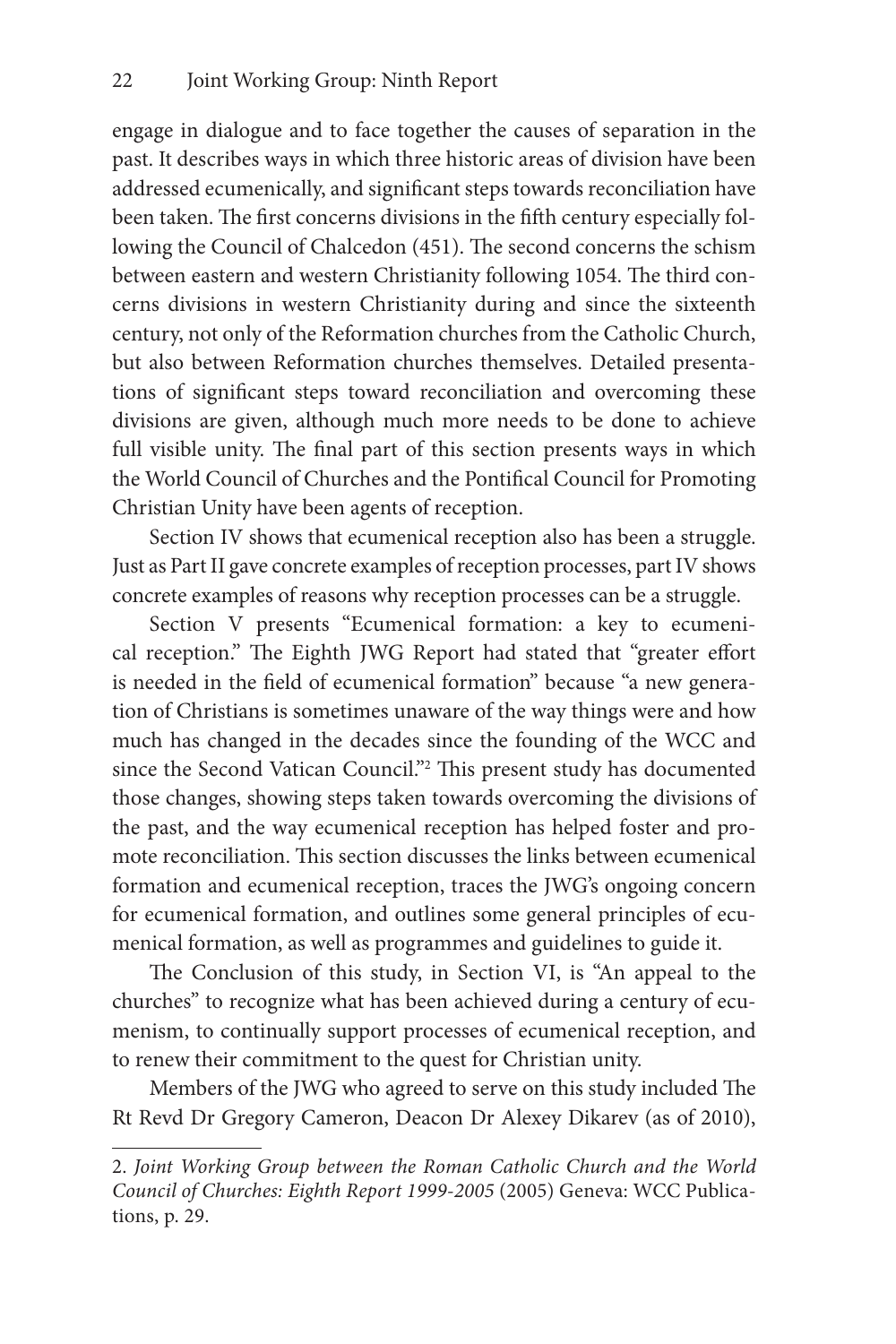The Revd Canon Dr John Gibaut, Prof Dr Annemarie Mayer (from October 2010), The Revd Fr Luis Melo, S.M., The Revd Dr George Mulrain, Prof Dr Friederike Nüssel, Msgr John Radano, Dr Teresa Francesca Rossi, Fr Igor Vyzhanov (2006-2010), and The Revd Dr Tom Best (2006-2007). Dr John Gibaut and Msgr John Radano were asked to serve as co-convenors.

### *2. Be Renewed in the Spirit: The Spiritual Roots of Ecumenism (Appendix B)*

In response to the prayer of our Lord "that they may all be one…" (John 17:21) and motivated by Christ's call for renewal of life and conversion of heart, the Joint Working Group initiated a project to reflect anew on the spiritual roots of ecumenism. The goal was twofold: to remind Christians of the spiritual impulse that has driven the ecumenical movement from its inception, and to consider fresh ways churches can nurture these spiritual roots by offering some practical recommendations.

Following an introduction, the text is divided into eight sections: basic terms, Biblical foundations, implications for prayer and liturgical practice, examples inspired by the saints, the power of transforming encounters, practical opportunities for churches with some recommendations to the parent bodies, a concluding summary, and suggested resources for further reading.

After defining the terms "spirituality" and "ecumenism" (words that popular culture often uses without sufficient clarity), this study explores the theological basis for spiritual ecumenism; considers practices of piety, prayer, and worship that nurture these spiritual roots; highlights how God in Christ through the Holy Spirit breathes new life into Christians through examples among the saints and transforming encounters with Christians of other traditions; and offers some concrete ideas for ways in which this spiritual foundation can be appropriated more fully in local settings.

The section on the theological basis for spiritual ecumenism is developed by using prayer as the chief organizing principle, because prayer is rooted in the Christian's relationship with the Triune God, and with how Christians understand God and God's will for unity. The section explores the use of prayer for unity both in personal piety and in liturgy, and it sees unity and diversity as two interconnected gifts that Christ gives the Church. The section concludes by stressing that unity is both gift and task, and that Christians live and work in enduring hope for the final vision of the people of God in harmonious relationship.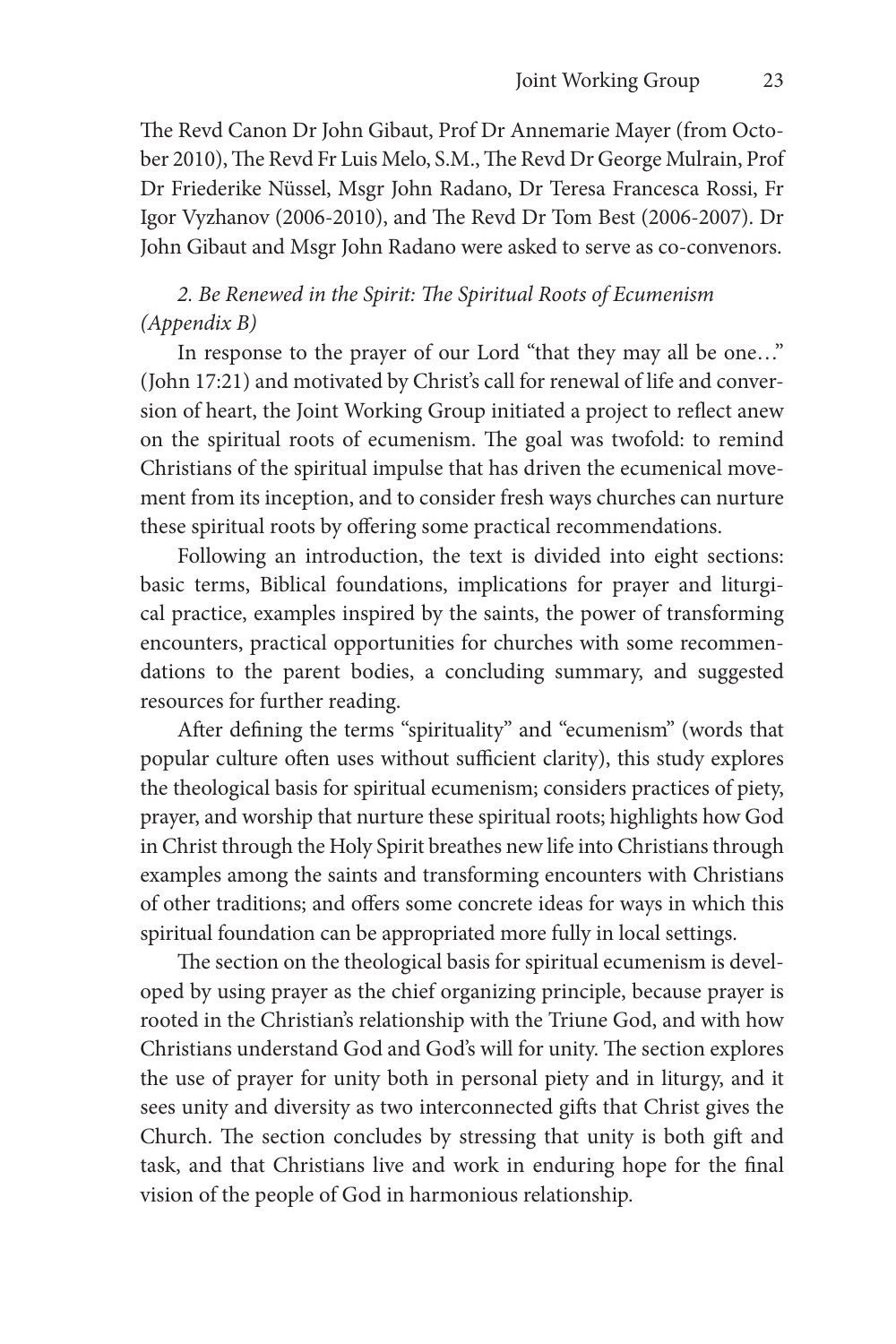The section on implications for prayer and liturgical practice celebrates that Christians regularly pray for each other in a variety of ways, and that this is one of the fruits of the ecumenical movement. It specifically explores the use of ecumenical prayer cycles, the Week of Prayer for Christian Unity, and the practice of common prayer beginning with the Lord's Prayer, which Christian churches hold in common.

The text gives examples of the impulse toward unity inspired by martyrs, saints, and living witnesses, and highlights an initiative to explore ways that the witness of martyrs can be a force for unity. This topic was developed jointly in a consultation by the Monastery of Bose and the Faith and Order Commission of the WCC.

In "the power of transforming encounters," the study explores ways that encounters with Christians from other traditions have been an inspiration that have propelled a deepened commitment to the quest for Christian unity.

The final section of the text offers practical recommendations to churches for ways that the spiritual roots of ecumenism can be manifested more fully. The text is grouped into five categories: (1) opportunities to pray together—placing more emphasis on ways participants can engage with each other during the Week of Prayer for Christian Unity, finding fresh ways to use the Ecumenical Prayer Cycle, encouraging ecumenical Bible study, and focusing on the impact of prayers for unity in liturgical settings; (2) opportunities for ecumenical witness—making use of ecumenical visitations to place a human face on the ecumenical movement, recognizing the power of witnessing by ecumenical leaders, and finding ways to foster ecumenical exposure to the young who have demonstrated some interest in ecumenism; (3) opportunities to offer ecumenical hospitality—on occasions of rites of passage, through attention to preparatory planning to show ecumenical hospitality, and by considering an intentional effort to involve Christians from different traditions in educational travel, focusing on the spiritual roots of ecumenism; (4) opportunities for programmatic engagement—through shared Bible study, careful attention to the ecumenical impulse underlying joint mission projects and other initiatives of community engagement; and (5) opportunities for ecumenical education—encouraging academic staff to draw intentionally and explicitly on the spiritual roots of ecumenism. Of particular note is the JWG recommendation that educational travel should be used as a means to involve Christians from different traditions in encounters dedicated to promoting dialogue and an exchange of spiritual gifts.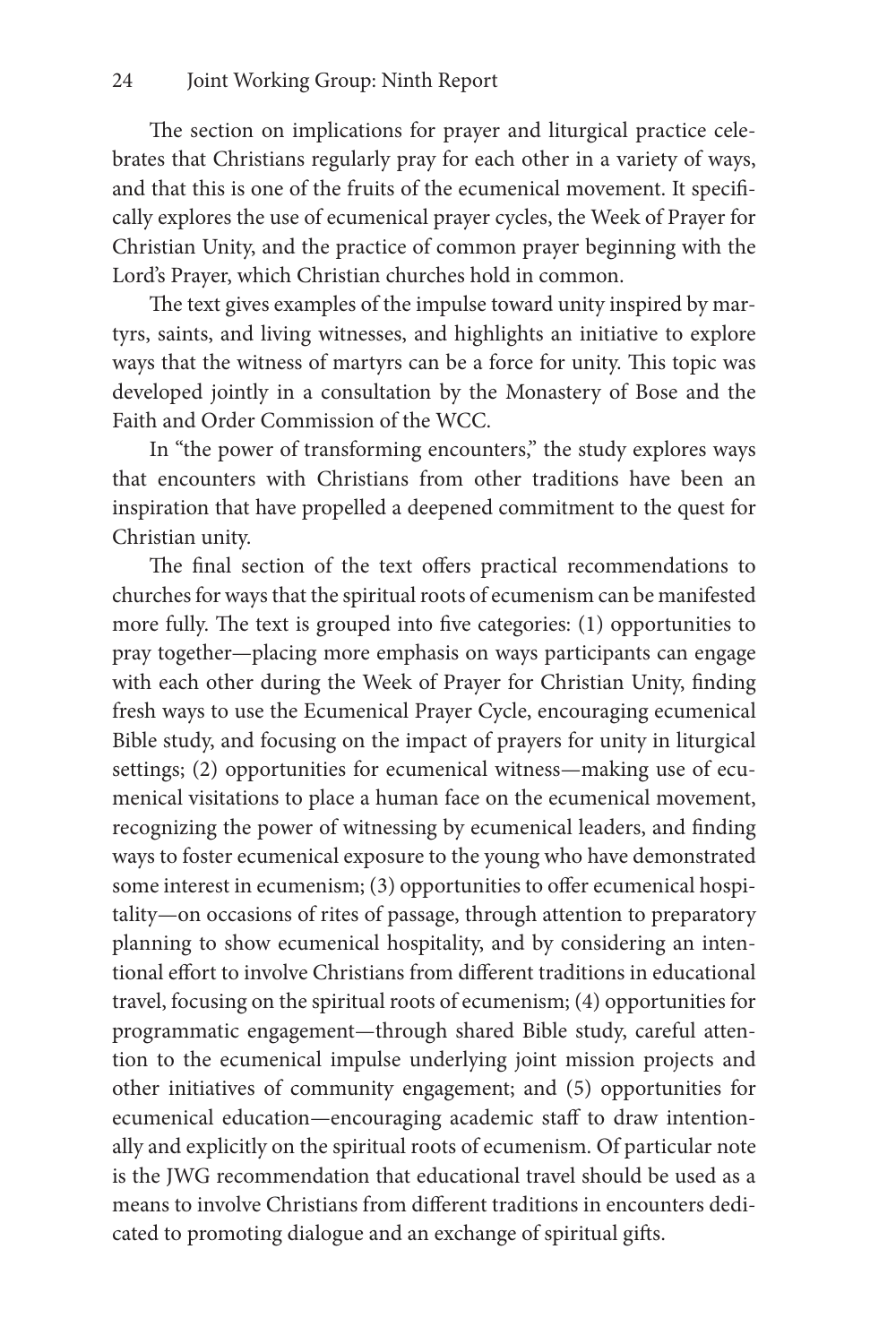Members of the drafting team for this report included Dr Maria Aranzazu Aguado Arrese (co-convenor until 2010), The Revd Gregory J. Fairbanks, The Most Revd Felix A. Machado, The Revd Fr James Massa, Ms Margaret Naylon, The Revd Dr Kondothra M. George, The Revd Dr Henriette Hutabarat-Lebang, The Revd Diane C. Kessler (coconvenor), The Revd Dr Elisee Musemakweli, and His Eminence Metropolitan John Pelushi.

#### **D. Reflections on youth**

### *The Church in the Life of Youth and Youth in the Life of the Church (Appendix C)*

The Church is an important part of young people's lives and their participation in the Church is an essential element of the life of the Church. The absence of youth in church communities threatens the vitality of the Church.

Because young people are one of the most dynamic sectors in every society and are at a crucial time in their lives, the Church has to find appropriate and creative ways to lead them to Jesus Christ. The churches need to stimulate discussions with and among young people in order to understand their experience and the richness of their faith. The contemporary world presents many challenges and at the same time opportunities to young people. They are exposed to the pressures of an increasingly global society. The JWG invites churches to be aware of the consequences of these pressures and the inevitable frustrations to which they can give rise. Young people live in the midst of the proliferation of information and communication technologies. These have a considerable impact on their lives, sometimes with negative consequences, affecting their relations, interests, priorities, passions and lifestyles. Communications technologies also offer positive opportunities that enable young people to communicate, network, and cooperate, giving a sense of global solidarity and motivation to work for church and society. Moreover, young people search for personal spiritual experiences and a relationship with God.

The challenges young people face have an impact on the way that they participate in the Church. Young people can be active members of parishes and congregations and youth organizations. Some may feel that the Church does not respond to their aspirations and modes of expression and, therefore, they may remain passive observers. This can lead to an uneasiness and sense of distance from the life of the Church. Therefore, the JWG invites churches to understand and respond to the complex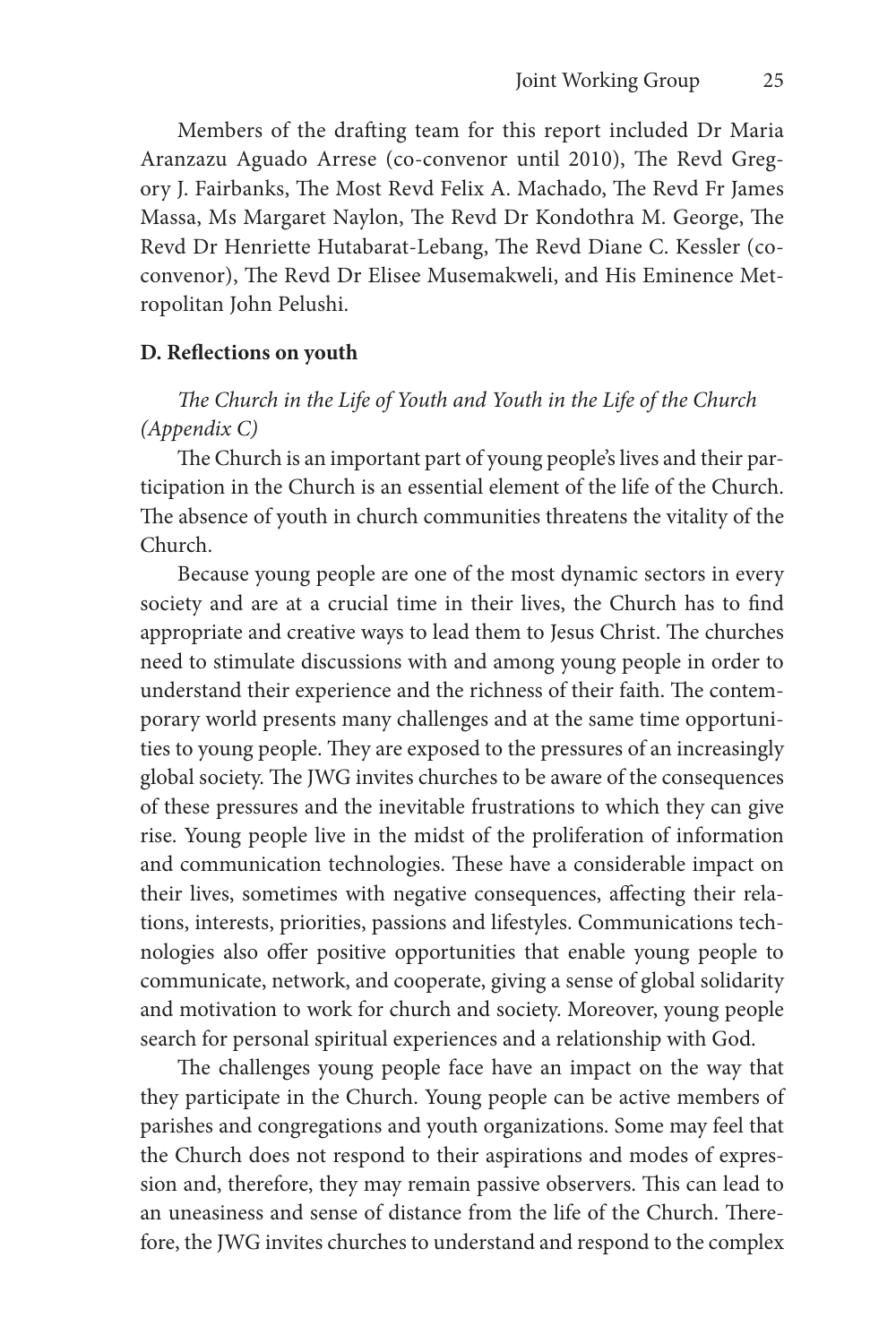reality experienced by youth, and to be open to their needs and expectations as a key to develop, maintain, and nurture their sense of belonging to the Church.

The actions of young people in promoting Christian unity have been noticeable throughout the history of ecumenism. The JWG invites the churches to develop new ways of engaging young people in the work of ecumenism and to reflect on their perceptions of youth. It is necessary to appreciate young people in promoting Christian unity and to move beyond seeing them as passive recipients, but rather, as partners whose input is heard and valued.

For that reason the JWG opened a channel of communication with young people through specific resources that can be used in different places and churches. The three areas explored by the *Resources for Youth* are: 1) Believing (faith); 2) Belonging to the Church (baptism); 3) Living one's faith (discipleship). Each area was dealt with from three different perspectives: the Word of God, the early Christian witnesses, and the Church today. The resource materials were tested among Christian student groups, parish and congregational groups, as well as in schools. The collected responses addressed the role of faith in the lives of young people; explored what it means to belong to the Christian tradition and the role of the Church; and considered interaction with Christians from different traditions. The JWG encourages churches to use that tool as a starting point in young people's reflections on their own Christian traditions. The responses indicated that young people expect the Church to be active and involved in the contemporary world. The feedback shows that young people are open to different Christian traditions but are not aware of the role they could play in promoting Christian unity. The JWG encourages churches to consider how young people can participate more consciously and actively in ecumenical strategies for collaboration.

Members of the working group on youth included Ms Loucille Alcala (as of 2010), The Very Revd Archimandrite Dr Iosif L. Bosch, Ms Margareta Brosnan (until 2010), Ms Agnieszka Godfrejóv Tarnogórska (convenor), and The Revd Msgr Juan Usma Gómez.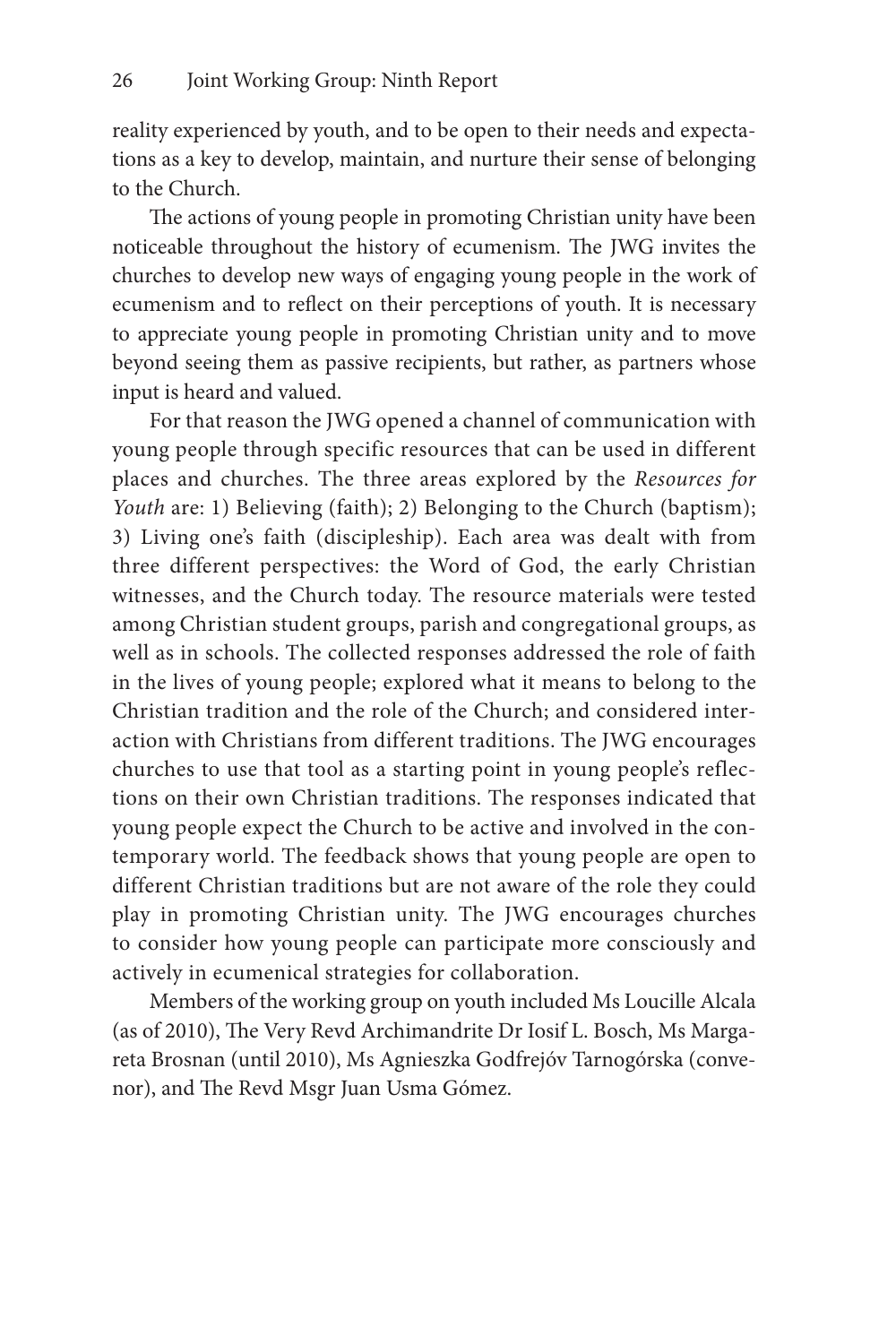#### **E. Discussions on migration**

Realizing the mutual belonging to one another is the real calling in the movement and presence of migrants. Belonging to one another goes beyond the diaconal service for people in need; it is about sharing our common humanity and the gift of life that we all have received. Who is my neighbour? The existential context of migration reveals the deeper meaning of community and mutual belonging within a socially, culturally and often also religiously diverse people. Among Christians of different traditions and origins, the fellowship and the quality of the common life in Christ—communion—are at stake. As such, migration requires an ecumenical response.

The most recent statistics indicate that approximately 3% of the world's population are migrants according to the International Organization for Migration.3 There are 214 million international migrants, among them 106 million or 49% Christians.<sup>4</sup> The journey and presence of people from other countries is at the origin of the wide mix of challenges, blessings and responses evoked in public debates on migration: from racist rejection to uncertainty to the full embrace as people sooner or later becoming citizens. Many uncritically held assumptions—including notions of a fixed culture or community—are being challenged by the arrival of migrants.

Both common and biblical history reveal that migration has been part of the life of human communities from the beginning, almost always involving change both for those moving and for those they join. Increasing globalization and mobility have added new dimensions to the phenomenon of migration. Mobility and plurality of identities are factors that now shape life in communities almost everywhere in the world. When

4. March 2012 according to PEW Research Center's Forum on Religion and Public Life, *Faith on the Move. The Religious Affiliation of Migrants*, www.pewforum.org/Geography/Religious-Migration.aspx

<sup>3. &</sup>quot;Migration" is the movement of a person or a group of persons, either across an international border, or within a State. It is a population movement, encompassing any kind of movement of people, whatever its length, composition and causes. It includes migration of refugees, displaced persons, economic migrants, and persons moving for other purposes, including family reunification. (source: International Organisation for Migration, www.iom.int/jahia/Jahia/aboutmigration/key-migration-terms/lang/en#Migrant). The phrase "international migrants*"* refers to persons or groups of persons that are living for one year or longer in a country other than the one in which he or she was born.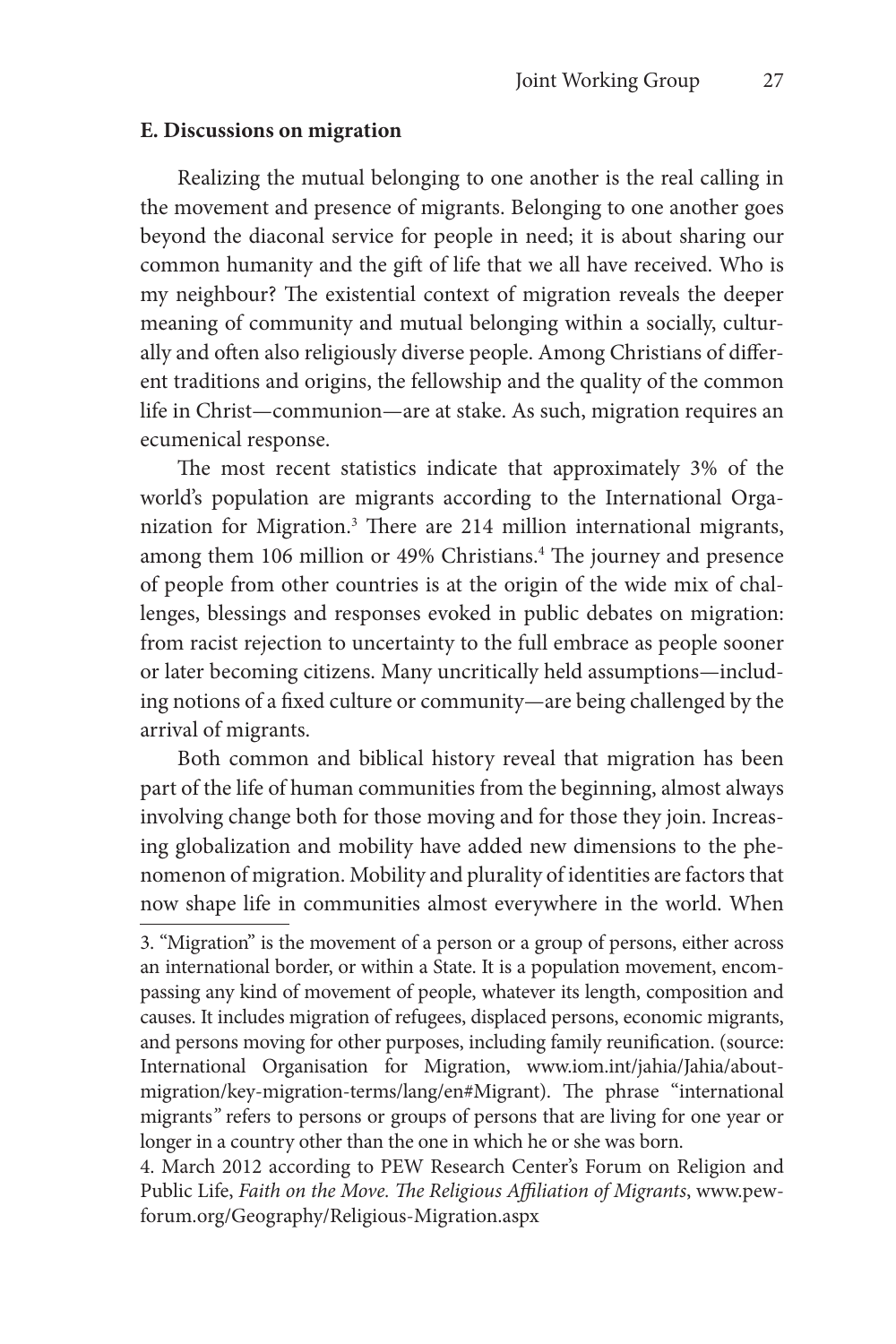people move, not only their personal identities are tested. Encounter with people of other faiths, convictions, and lifestyles also have a deep impact on the way collective and institutional identities are understood; they affect the individual's sense of community, belonging and loyalty, *paroikia5* of a parish and church as well as the churches' relationship to the ecumenical movement as a whole. The formation and growth of migrant-led communities is an indicator of the chances and challenges this poses for ecumenical responses by the churches: how can the common service and witness to the one gospel be maintained, despite divergent articulations and versions of Christianity? From this perspective, mobility and the plurality of social, cultural and religious identities are to be addressed with and also beyond the immediate diaconal response to migration.

It is necessary to be attentive to the complexity of the socio-economic and political underpinnings of the public debate on migration, and, at the same time, to increase the awareness for constructive models of encountering the other. The shared humanity—in the fullness of its promise as in its vulnerability—and common baptism constitute the basis for ecumenical relationships between engagement with all migrants and with communities of Christian migrants and churches in the countries in which they seek acceptance. As members of the same body, they all share a responsibility for the entire body and all its parts. The issue will undoubtedly constitute a priority in ecumenical initiatives across-the-board for years to come. Faithful to each of our own ecclesial traditions, such a response must be open to the new realities.

Addressing the concerns of migrants needs also sensitivity to the effects of a negatively tainted public discourse on migration, also within Christian communities.

Members of the working group on migration included Archbishop Vicken Aykazian, Dr Youssef Kamal El-Hage, Chorbishop John D. Faris (convenor), The Revd Dr Benebo Fubara Fubara-Manuel, Dr Flaminia Dama Giovanelli, Ms Laurel Namhla Masinga, The Revd Dr Japhet Ndhlovu, and Sister Veronica de Roza, FMM.

<sup>5.</sup> The word parish derives from the Greek word p*aroikia—*dwelling near one another, but also dwelling in a strange land.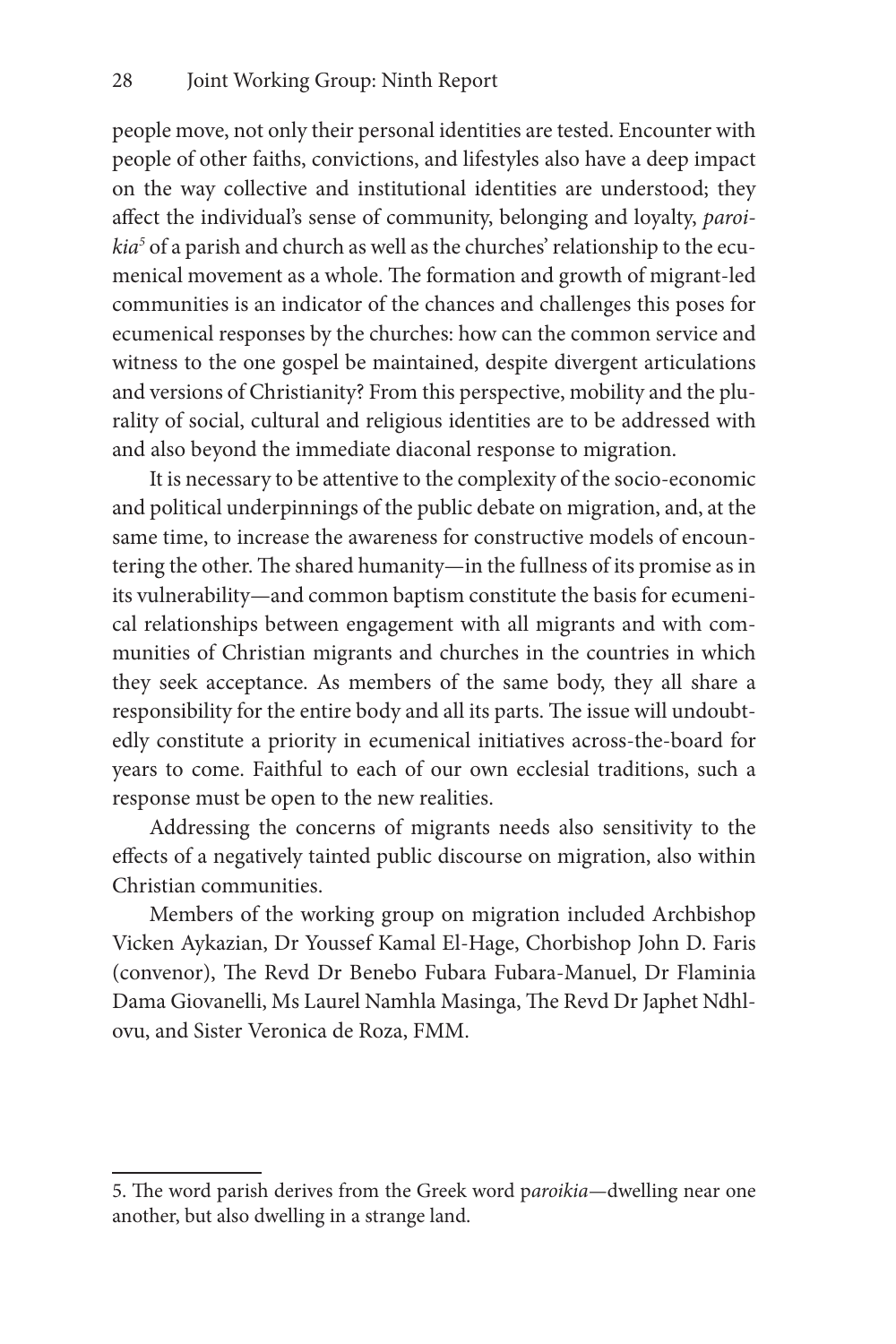### **V. Prospects for the Future (2013–2020)**

The trust that is built through the structured and sustained form of cooperation of the parent bodies through the JWG is an important contribution to the coherence of the one ecumenical movement and the continuing search for the visible unity of the church. The JWG has been a space for open and constructive exchange, facilitating cooperation between different aspects of the life and work of the parent bodies, interpreting developments in both of the parent bodies and the wider ecumenical movement, and addressing common challenges and sensitive issues in an atmosphere of spiritual communion and friendship in Christ. Along with this ongoing cooperation, relationships between different programmatic areas of the WCC and the relevant dicasteries of the Roman Curia developed further during this period.

All these functions should remain central to any future JWG, independent of the size of the group or the duration of its mandate. Preparing for the 2012 WCC Central Committee meeting and the forthcoming assembly, the WCC governance group was reviewing all WCC related commissions and advisory groups regarding size, frequency of meetings and working methodologies, with the tendency to encourage the formation of smaller and at the same time more flexible bodies. The parent bodies will discuss these matters further and come up with a jointly developed proposal for the future.

Grateful for the opportunity of working together during this mandate, the JWG offers the following recommendations: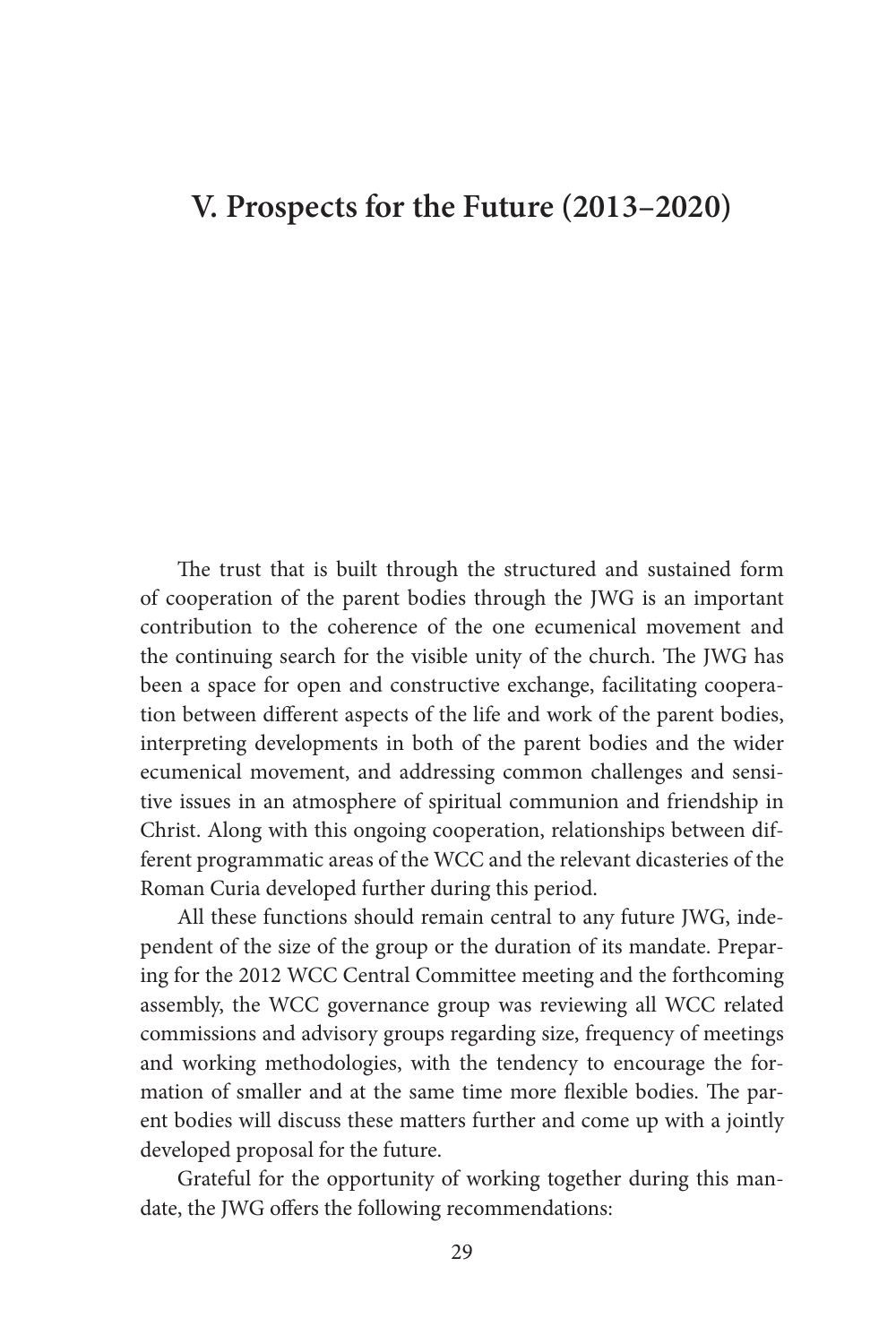• Some of the insights of the consultation at the occasion of the 40th anniversary of the JWG have proven to be relevant beyond the present mandate. The next JWG will surely benefit if the first two plenary sessions again are organized in Rome and Geneva. More detailed and better knowledge of the two parent bodies by all members of the group will lead to a clearer understanding both of the tasks and the potential of the group.

• One concrete proposal for follow-up comes from the study group on *The Spiritual Roots of Ecumenism.* The group recommends exploring the possibility of a pilot project with the WCC Palestine Israel Ecumenical Forum and the Pontifical Council for Migrants and Itinerant People on pilgrimages to the Holy Land.

• The JWG did not conclude its discussion on migration. The importance of the issue for the churches merits fostering collaboration between the parent bodies on this issue.

• It will be necessary for the next JWG to reflect on new forms of working together, assessing and responding to the continually evolving global and ecclesial context. The JWG needs to feel the pulse of the ecumenical movement continuously, taking stock of the state of ecumenical relations, identifying strengths and weaknesses in actual ecumenical relations, setting priorities with measurable goals, and monitoring progress to determine whether goals have been seriously and consistently pursued.

• It was underlined that the Joint Working Group should not duplicate the work of the Faith and Order Commission. The Joint Working Group has a role to play in providing reflection on the ecumenical dimension of issues, and must decide whether it can make a particular contribution in a given area, perhaps more often by asking a specialized body to undertake a study than by organizing a study on its own.

• It might be good for the next mandate to explore other creative possibilities in response to the core mandate of the JWG. This might also strengthen the group for "being a challenge to the parent bodies by proposing new steps and programmes." The following questions build on the work done so far, but also point to other tasks:

• How could the JWG function more practically as an agent of reception and a promoter of the spiritual rootedness of ecumenism?

• How can the new presence of diverse Christian communities in a given place as the result of migration become an enriching opportunity for the deepening of ecumenical relations in the context of a changing ecclesial landscape?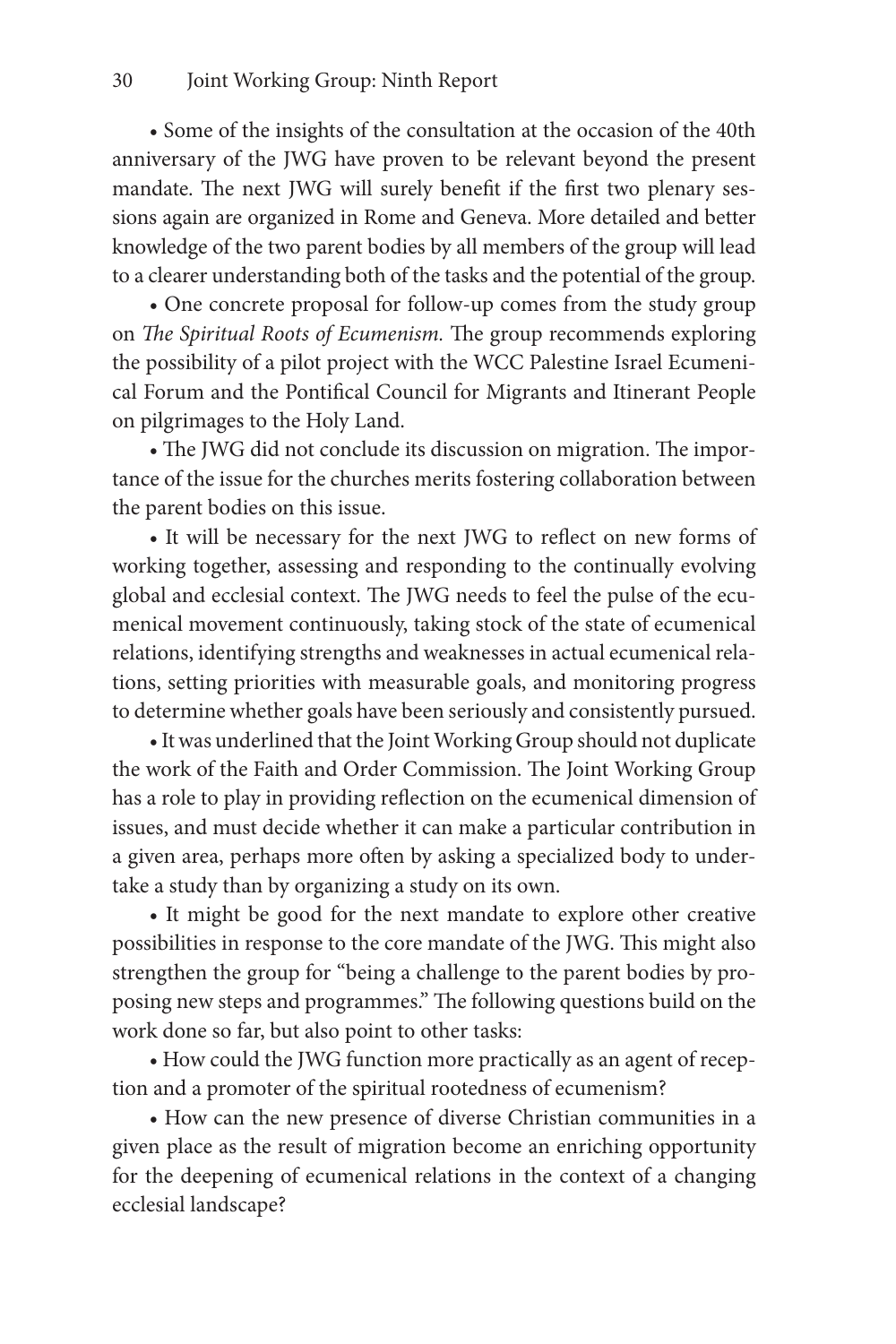• In which ways can the JWG continue to encourage better and growing ecumenical cooperation and participation of young people, for instance in universities and at occasions like the World Youth Day?

• What can the parent bodies do together to foster inter-religious dialogue and cooperation?

• Are there more effective possibilities of strengthening relationships with those Christians who keep a distance from the ecumenical movement?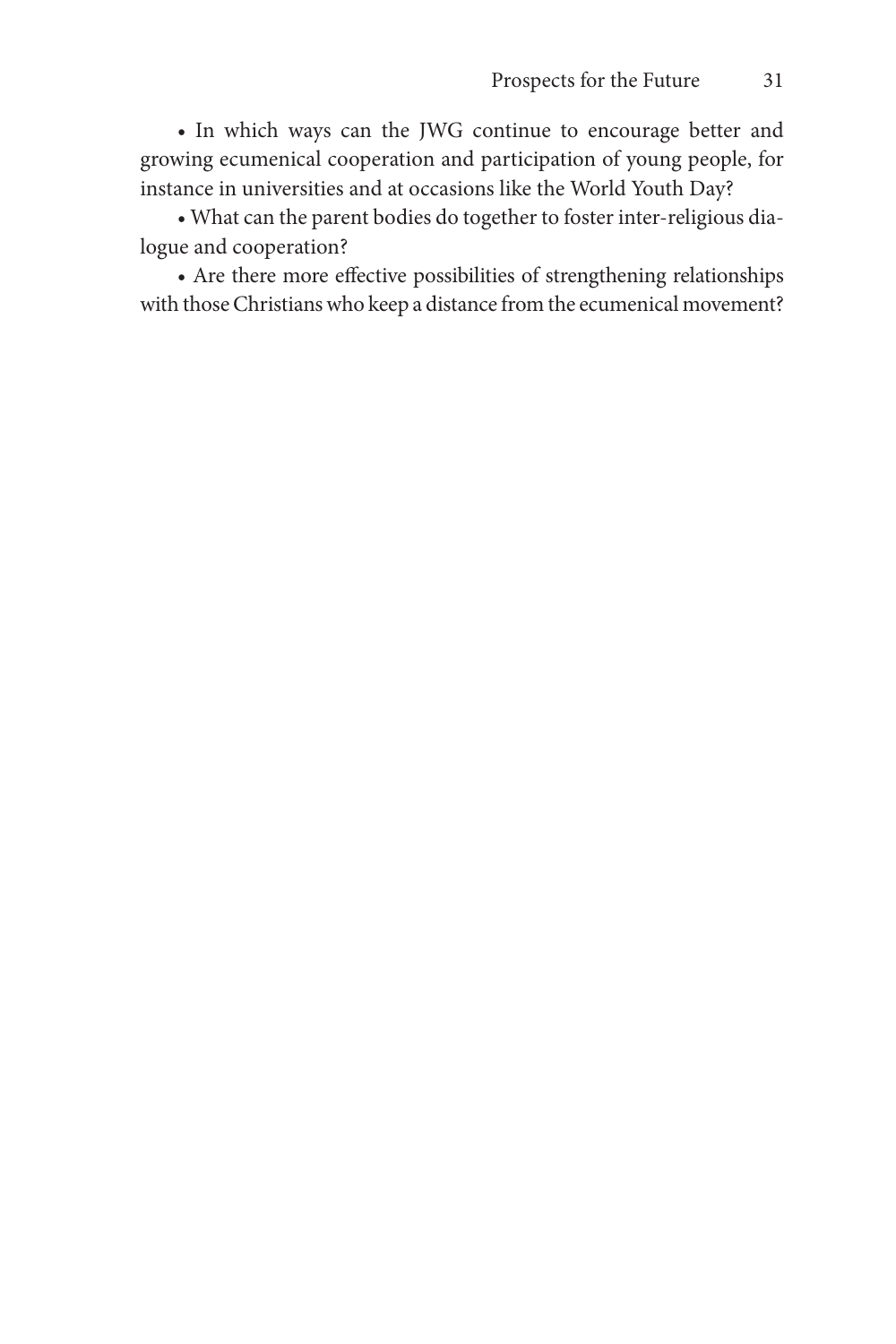# **VI. Members of the Joint Working Group (2007–2012)**

### **Representatives of the Roman Catholic Church**

The Most Revd Diarmuid MARTIN *Co–Moderator* Archbishop of Dublin Dublin, Ireland

The Most Revd Brian FARRELL *Secretary* Pontifical Council for Promoting Christian Unity Vatican City

The Revd Msgr Gosbert BYAMUNGU (until December 2011) *Co–Secretary* Official of the PCPCU for relations with the WCC Pontifical Council for Promoting Christian Unity Vatican City

Prof Maria Aranzazu Aguado ARRESE (until August 2010) Roman Catholic Consultant to the World Council of Churches; Commission for World Mission and Evangelism World Council of Churches Geneva, Switzerland

Ms Loucille ALCALA (2010–2012) Programme Coordinator International Young Catholic Students (IYCS) Paris, France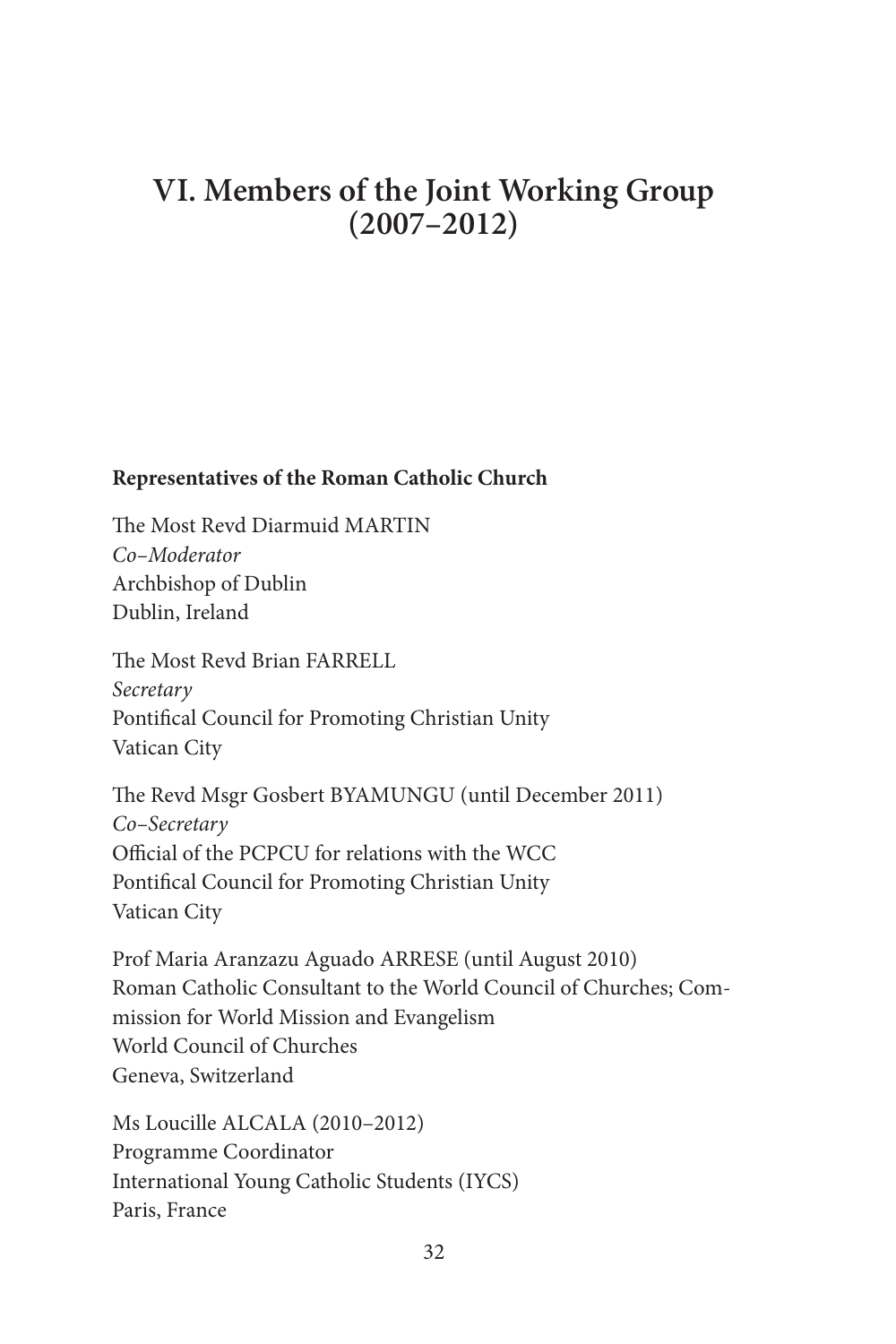Ms Margareta BROSNAN (until 2010) Campaign Coordinator for Caritas Australia Alexandria, Australia

Sister Veronica DE ROZA, FMM Franciscan Missionaries of Mary Singapore

Dr Youssef Kamal EL-HAGE Associate Professor of Physics Faculty of Natural and Applied Sciences, Notre Dame University-Louaize Zouk Mosbeh, Lebanon

The Revd Gregory J. FAIRBANKS (as of 2008) Pontifical Council for Promoting Christian Unity Vatican City

Chorbishop John D. FARIS Eparchy of Saint Maron Member North American Orthodox and Catholic Dialogue and Oriental Orthodox and Catholic Consultation Utica, USA

Dr Flaminia Dama GIOVANELLI Under-Secretary Pontifical Council for Justice and Peace Vatican City

The Most Revd Felix A. MACHADO Archbishop of Vasai Vasai, India

Mrs Laurel Namhla MASINGA Laity Association of South Africa Soweto, South Africa

The Revd Fr James MASSA (2005-2011) Executive Director Secretariat for Ecumenical and Interreligious Affairs United States Conference of Catholic Bishops Washington, DC, USA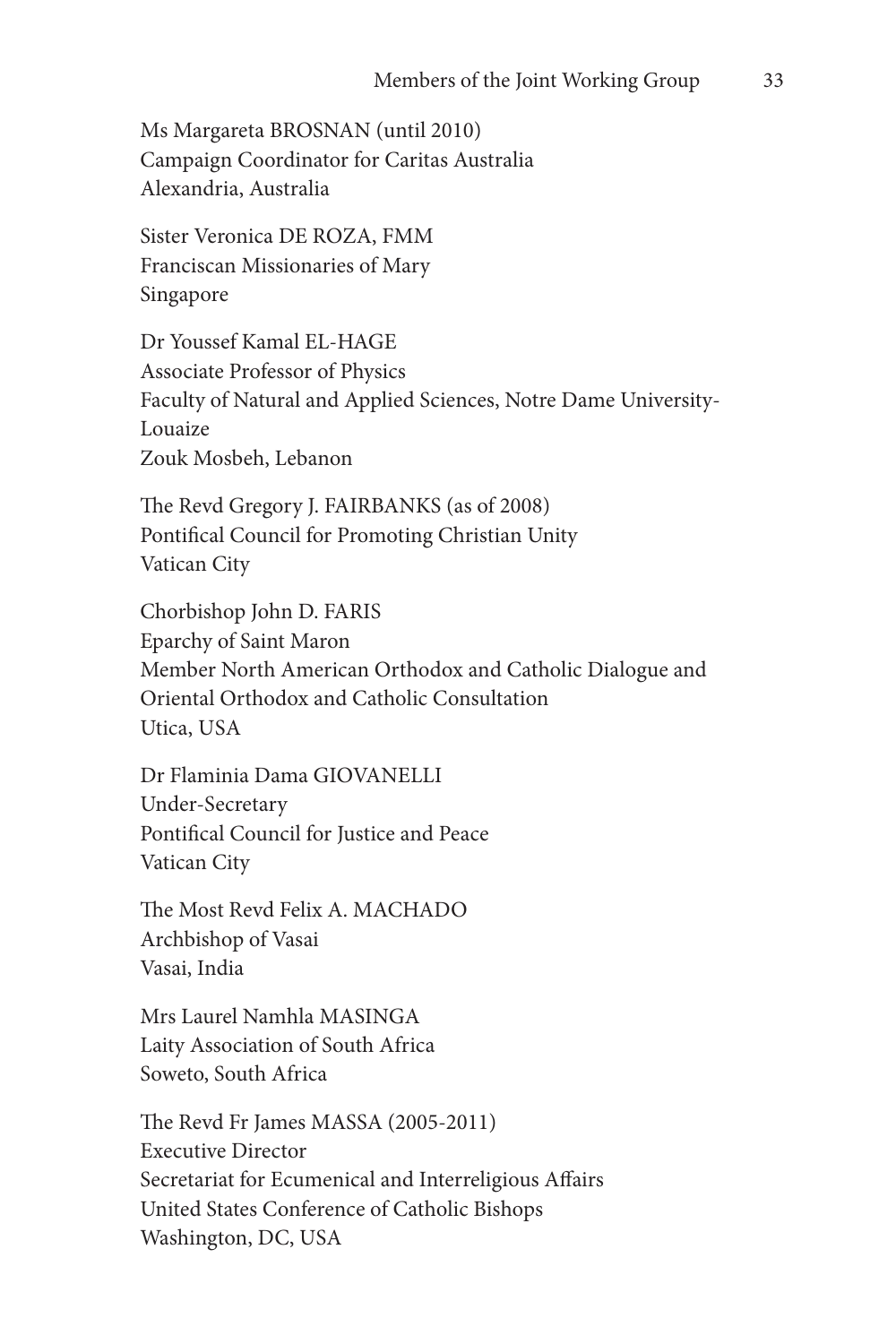Prof. Dr Annemarie MAYER (as of October 2010) Roman Catholic Consultant to the World Council of Churches Commission World Mission and Evangelism World Council of Churches Geneva, Switzerland

The Revd Fr Luis M. MELO, S.M. Director of Ecumenical and Interreligious Affairs St. Boniface, Winnipeg, Canada (since October 2012) Co–Secretary Official of the PCPCU for relations with the WCC Pontifical Council for Promoting Christian Unity Vatican City

Ms Margaret NAYLON Executive Officer Commission for Ecumenism and Inter-religious Relations Brisbane, Australia

The Revd Msgr John A. RADANO Adjunct Professor, School of Theology Seton Hall University South Orange, New Jersey, USA

Prof. Dr Teresa Francesca ROSSI Associate Director Centro Pro Unione Rome, Italy

Msgr Juan USMA GÓMEZ Bureau Chief, Western Section Pontifical Council for Promoting Christian Unity Vatican City

Ms Giovanna RAMON, Administrative Assistant Ms Silvana SALVATI, Administrative Assistant Pontifical Council for Promoting Christian Unity Vatican City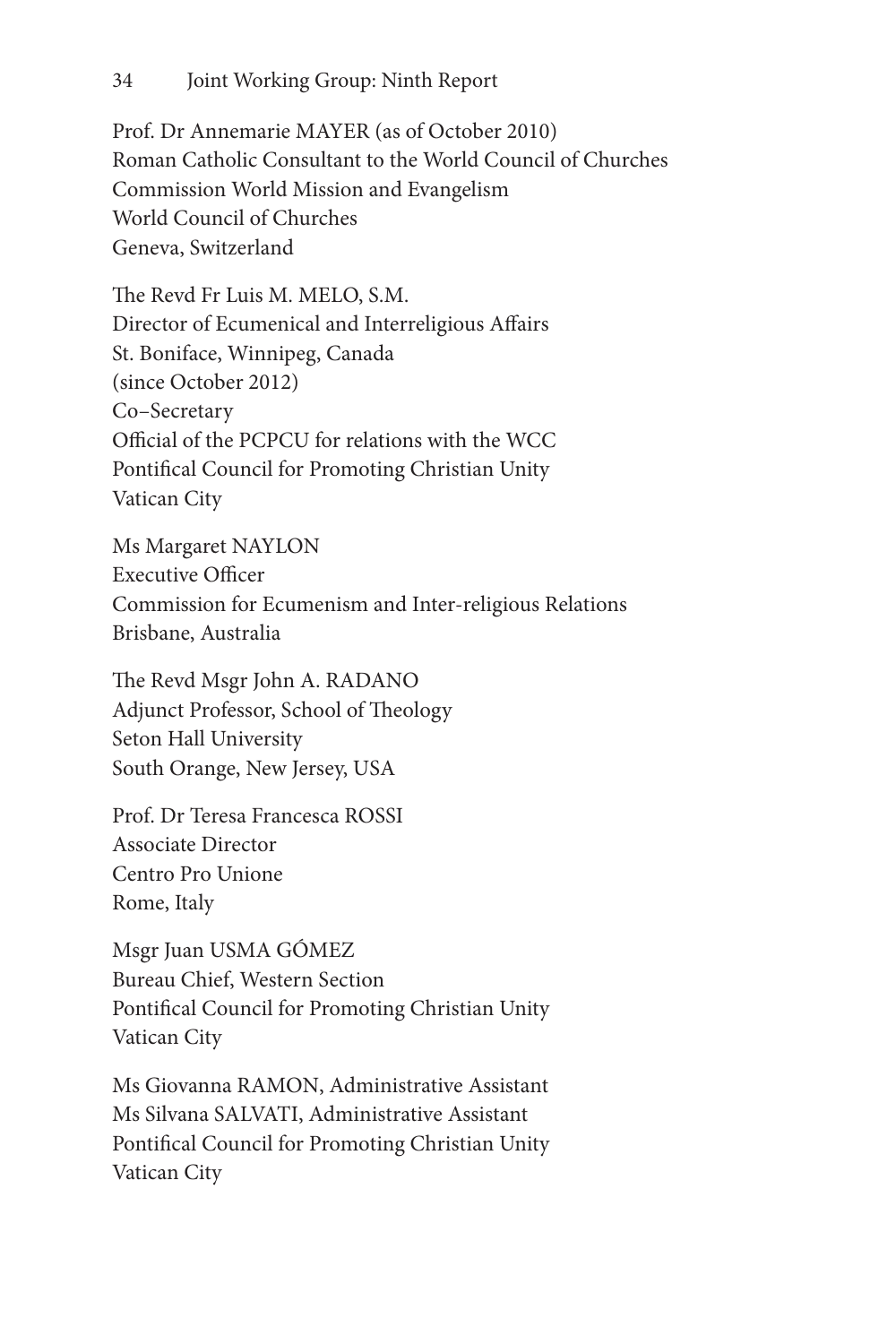#### **Representatives of the World Council of Churches**

+Metropolitan NIFON OF TARGOVISTE *Co–Moderator* Metropolitan of Targoviste Romanian Orthodox Church Targoviste, Romania

Mr Georges LEMOPOULOS *Secretary* Deputy General Secretary World Council of Churches Geneva, Switzerland

The Revd Dr Martin ROBRA *Co–Secretary JWG* Programme Director World Council of Churches Geneva, Switzerland

Archbishop Vicken AYKAZIAN Diocese of the Armenian Church in America Washington DC, USA

The Revd Dr Tom BEST (2006–2007) Director, Faith and Order (retired) Disciples of Christ Belmont, Massachusetts, USA

H.E. Mgr Dr Dr Iosif L. BOSCH Bishop of Patara Chancellor of the Sacred Archdiocese of Buenos Aires and South America Ecumenical Patriarchate Buenos Aires, Argentina

The Rt Revd Gregory K. CAMERON Bishop of St. Asaph Church in Wales St. Asaph, Wales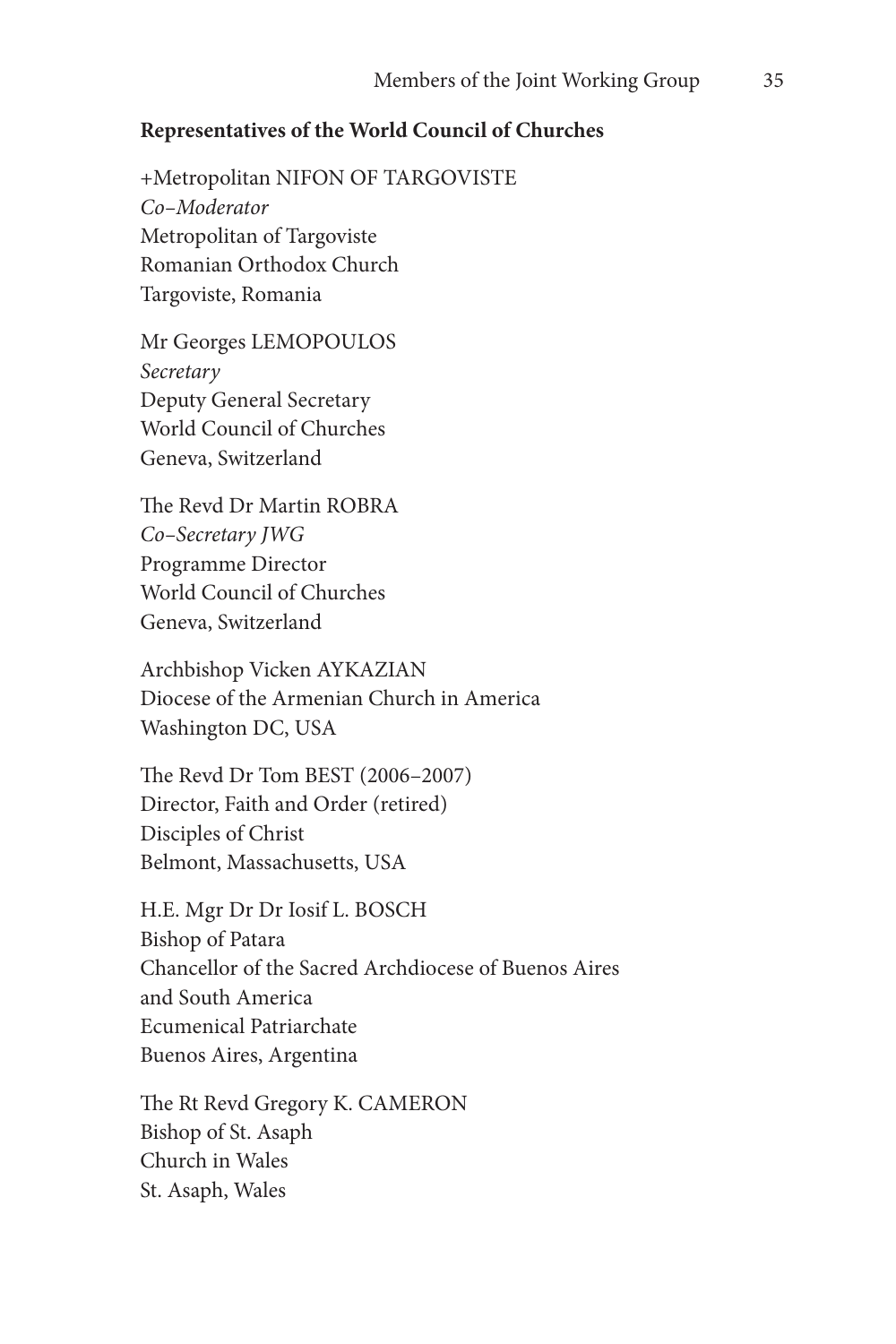Deacon Dr Alexey DIKAREV (as of 2010) Russian Orthodox Church, Department for External Church Relations of Moscow Patriarchate Moscow, Russia

The Revd Dr Benebo Fubara FUBARA-MANUEL Presbyterian Church of Nigeria Port Harcourt, Nigeria

The Revd Dr Kondothra M. GEORGE Principal of the Orthodox Theological Seminary, Kottayam Malankara Orthodox Syrian Church Kottayam, Kerala, India

The Revd Canon John GIBAUT (as of 2008) Director, Faith and Order World Council of Churches Geneva, Switzerland

Ms Agnieszka GODFREJOW-TARNOGORSKA Catechist and Diaconal Coordinator Evangelical Church of the Augsburg Confession Krakow, Poland

The Revd Dr Henriette HUTABARAT-LEBANG General Secretary Christian Conference of Asia Rantepao, Indonesia/Chiang Mai, Thailand

The Revd Diane C. KESSLER Executive Director (retired) Massachusetts Council of Churches Newton, Massachusetts, USA

Ms Melenaite Katea LUTUI Secretary of the Women Department Free Wesleyan Church of Tonga Methodist Church of Tonga Nuku' alofa, Tonga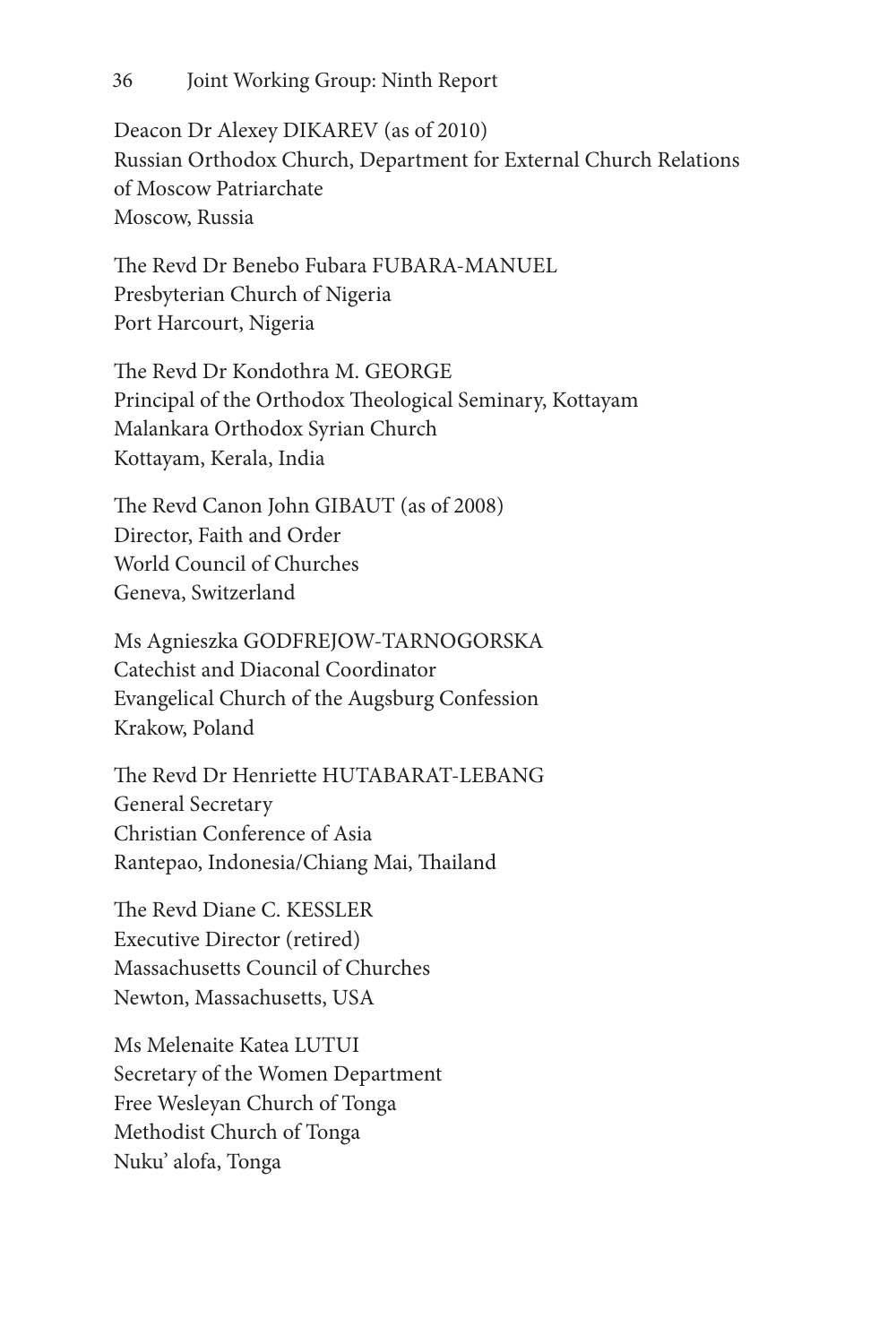The Revd Dr George MULRAIN The Conference of the Methodist Church in the Caribbean and the Americas St. John's, Antigua, West Indies

The Revd Dr Elisée MUSEMAKWELI President Presbyterian Church in Rwanda Kigali, Rwanda

The Revd Dr Japhet NDHLOVU Former Synod Moderator Reformed Church in Zambia Currently Head of School of Theology Presbyterian University of East Africa Nairobi, Kenya

Prof. Dr Friederike NUESSEL Professor of Systematic Theology and Ecumenical Studies Heidelberg University Evangelical Church in Germany Heidelberg, Germany

Metropolitan John PELUSHI Metropolitan of Korca Autocephalous Orthodox Church of Albania Korca, Albania

The Revd Dr Juan SEPULVEDA Mision Iglesia Pentecostal Santiago, Chile

Father Igor VYZHANOV (2006–2010) Department for External Church Relations of Moscow Patriarchate Russian Orthodox Church Moscow, Russia

Ms Luzia WEHRLE, Programme Assistant Ms Lut VAN KERSAVOND, Project Assistant World Council of Churches Geneva, Switzerland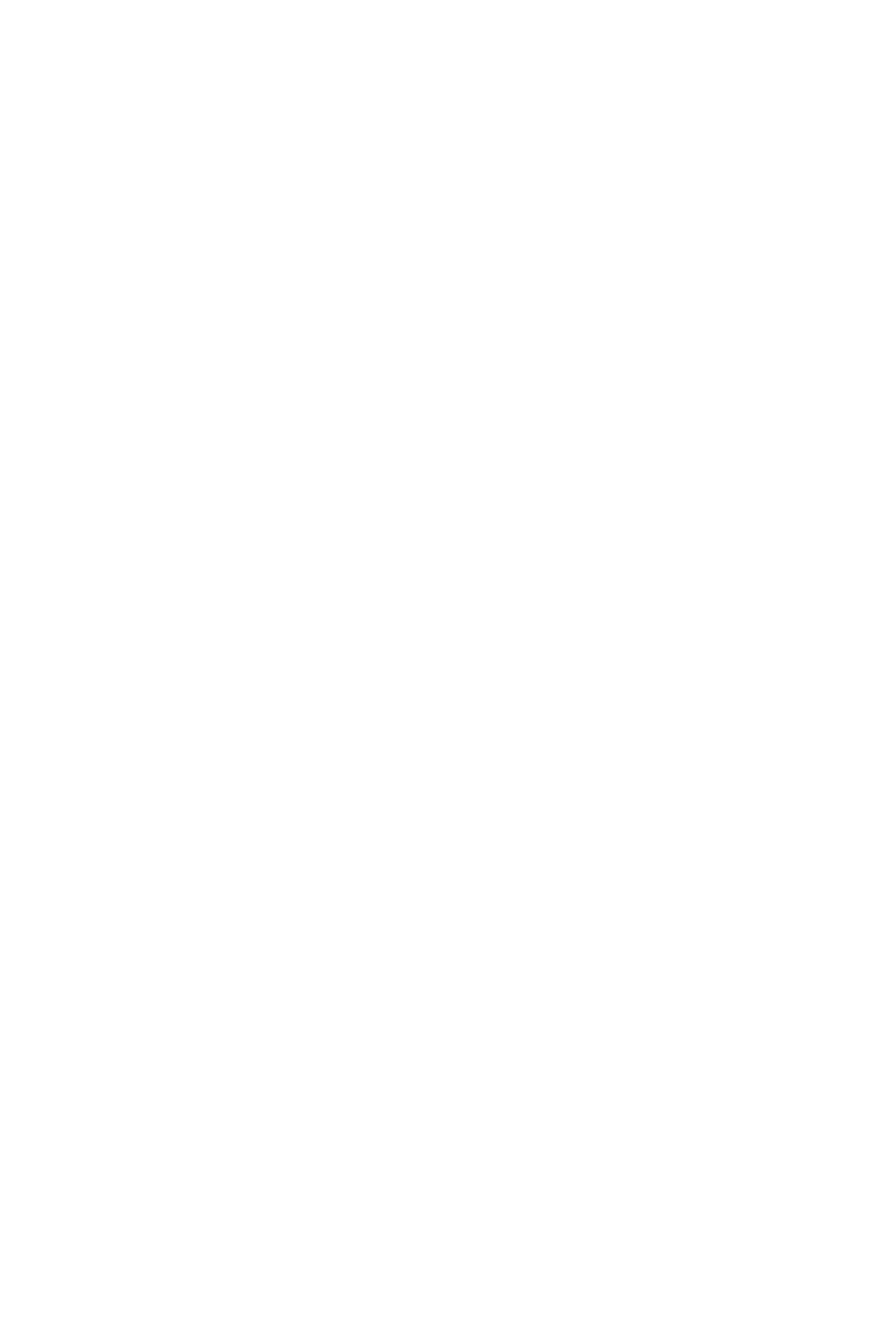# **VII. Appendices**

*Appendix A* Reception: A Key to Ecumenical Progress

*Appendix B* Be Renewed in the Spirit: The Spiritual Roots of Ecumenism

*Appendix C* The Church in the Life of Youth and Youth in the Life of the Church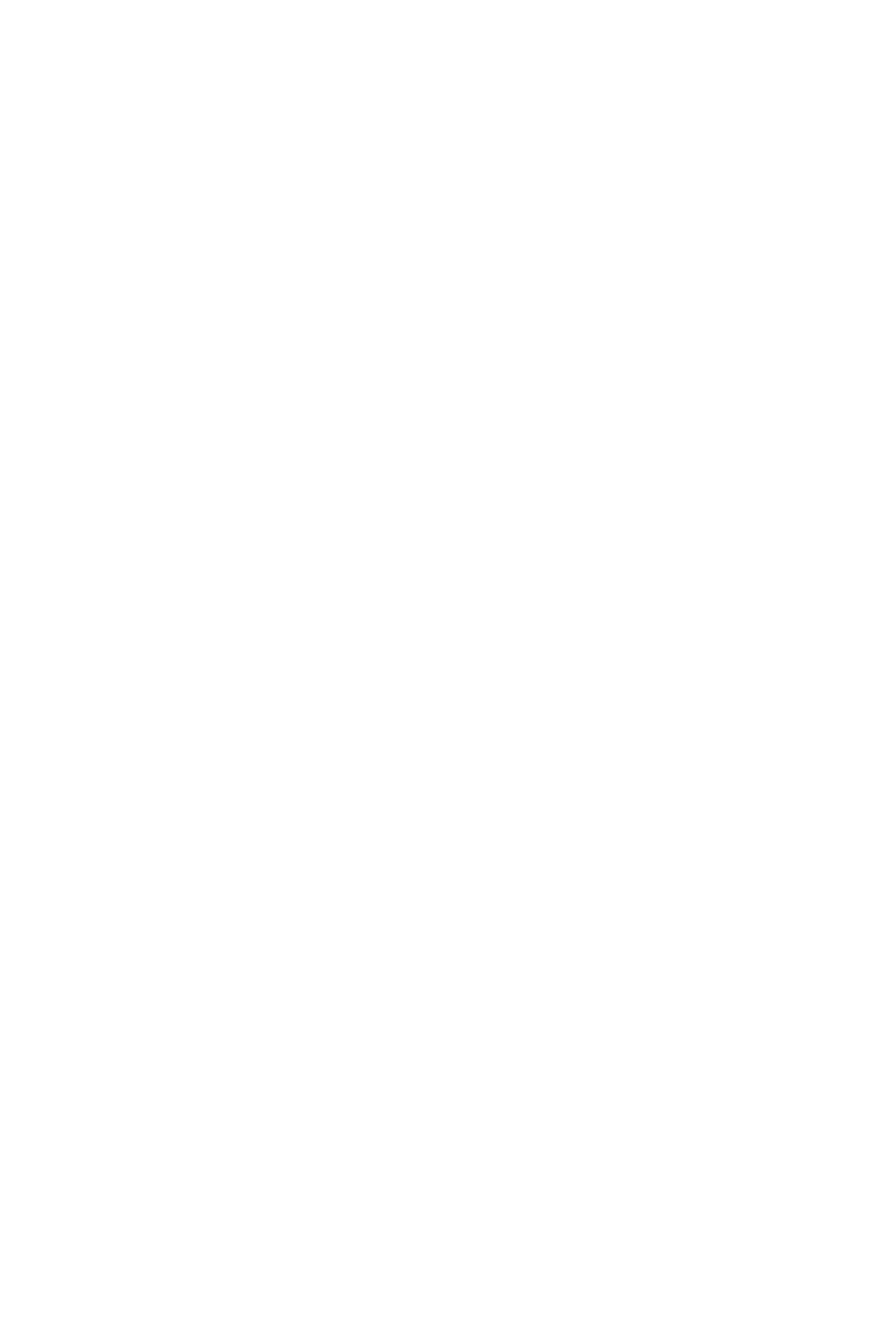# **Appendix A**

# Reception: A Key to Ecumenical Progress A JWG Study

# **Contents**

# INTRODUCTION

- I. ECUMENICAL RECEPTION: VITAL FOR ACHIEVING UNITY
	- A. Reception in the life of the church: yesterday, today and tomorrow
	- B. Ecumenical reception
	- C. Continually receiving the ecumenical movement and its results in the life of the churches
		- *1. Receiving the achievements of a century of ecumenism*
		- *2. Building on achievements as the ecumenical journey continues*
	- D. Ecumenical reception in the reflection of the Joint Working Group
	- E. Learning points and recommendations
- II. HOW ECUMENICAL RECEPTION HAPPENS: THE EXPERIENCE OF CHRISTIAN WORLD COMMUNIONS
	- A. The processes of reception
	- B. How the processes work
	- C. Learning points and recommendations
- III. OVERCOMING THE DIVISIONS OF THE PAST: RECEPTION PROMOTING RECONCILIATION
	- A. The new context fostering reception
	- B. Towards overcoming fifth century divisions
		- *1. Common Christological declarations*
			- a. Bishops of Rome and Oriental Orthodox Patriarchs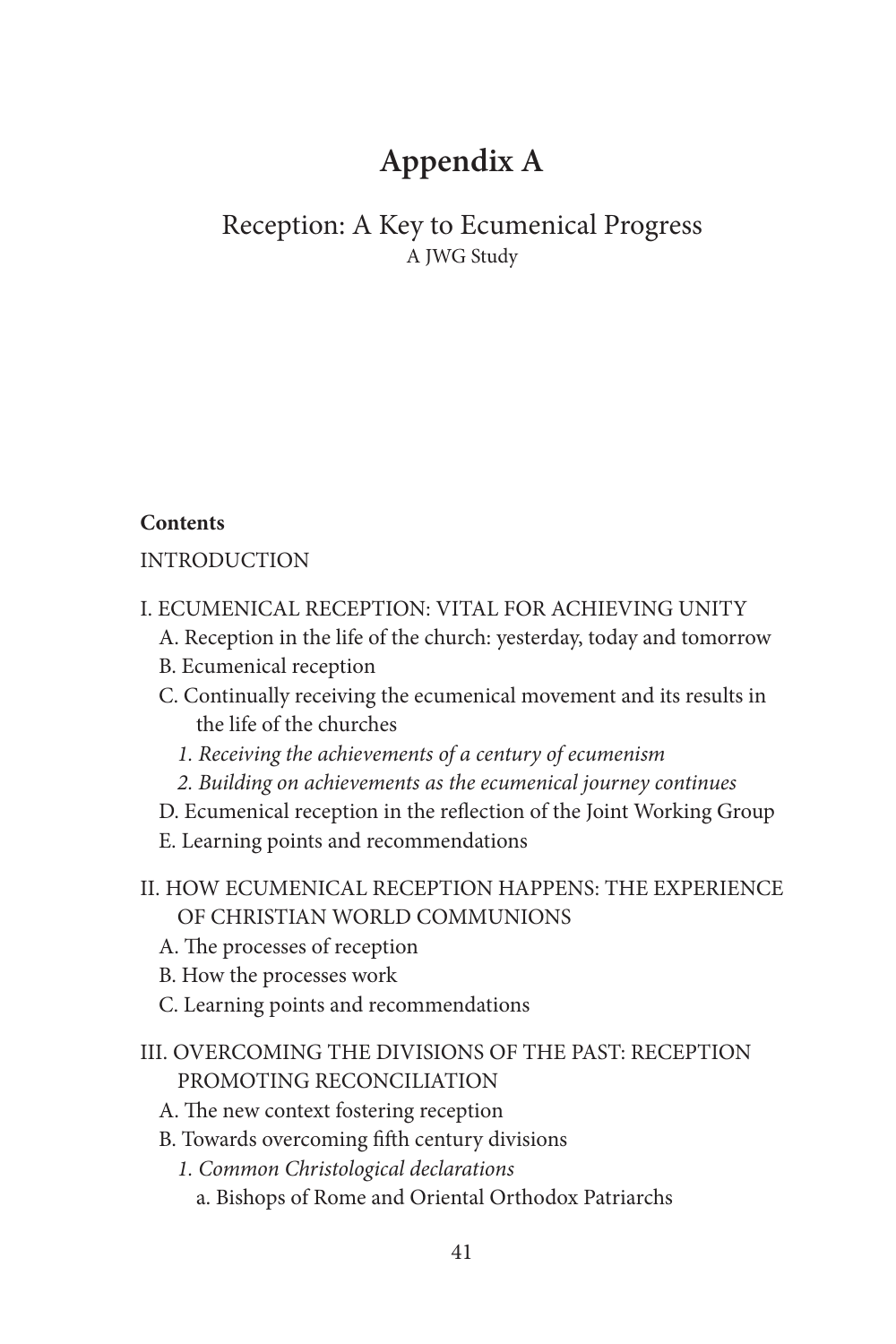- b. The Bishop of Rome and the Patriarch of the Assyrian Church of the East
- c. The official dialogue of the Eastern Orthodox and Oriental Orthodox Churches
- d. Christological agreement in other relationships and dialogues
- C. Towards overcoming the divisions of 1054
- D. Towards overcoming divisions from the  $16<sup>th</sup>$  century
	- *1. Early examples of mutual reception*
	- *2. More recent examples of successful reception processes: Leuenberg and Porvoo*
		- a. The Community of Protestant Churches in Europe— The Leuenberg Concord
		- b. The Community of British and Irish Anglican Churches and Northern and Baltic Lutheran Churches—The Porvoo Communion
	- 3. The continuing reception of the *Joint Declaration on the Doctrine of Justification*
	- *4. Lutheran and Mennonite reconciliation*
- E. The role of the sponsoring bodies as agents of reception
	- *1. The Pontifical Council for Promoting Christian Unity*
	- *2. The World Council of Churches*
		- a. An example of ecumenical reception within the WCC itself
		- b. An example of the WCC receiving the results of a bilateral dialogue report
		- c. Forum on bilateral dialogues
		- d. The continuing reception of *Baptism, Eucharist and Ministry*
- F. Learning points and recommendations

# IV. WHEN ECUMENICAL RECEPTION IS A STRUGGLE

- A. Challenges to reception
- B. Learning points and recommendations

# V. ECUMENICAL FORMATION: A KEY TO ECUMENICAL RECEPTION

- A. Formation and reception
- B. Tracing the history of ecumenical formation in the JWG context
- C. Articulating ecumenical formation
	- *1. General principles*
	- *2. Programs and guidelines*
- D. Learning points and recommendations

# VI. CONCLUSION: AN APPEAL TO THE CHURCHES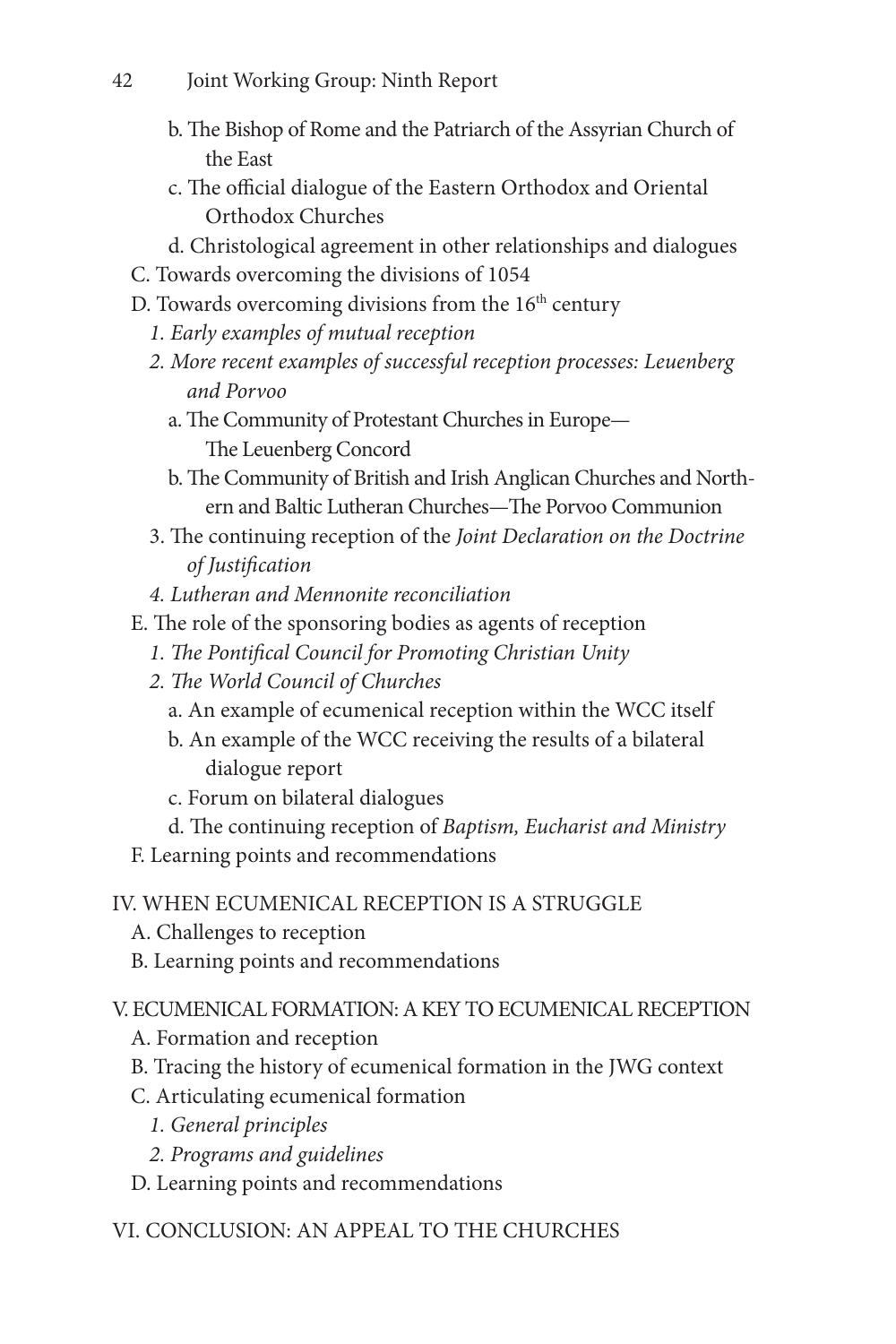#### **Introduction**

1. Reception is intimately linked with the nature and purpose of the ecumenical movement. The *Eighth Report* of the Joint Working Group (JWG) between the Catholic Church and the World Council of Churches (WCC) expressed the urgency of reception as an ecclesiological issue today:

"Reception" is the process by which the churches make their own the results of all their encounters with one another, and in a particular way the convergences and agreements reached on issues over which they have historically been divided. As the report of the sixth forum on bilateral dialogues notes: "Reception is an integral part of the movement towards that full communion which is realised when 'all the churches are able to recognise in one another the one, holy, catholic and apostolic Church in its fullness'." Thus reception is far more than the official responses to the dialogue results, although official responses are essential. However, even though they are not concerned with the full range of interchurch relations, the results of international theological dialogues are a crucial aspect of reception, as specific attempts to overcome what divides churches and impedes the expression of unity willed by our Lord.<sup>1</sup>

2. This quotation itself reveals the complexity of the concept of reception; it encompasses not only the reception of ecumenical dialogue but the broader process by which churches can receive elements, such as liturgy, spirituality and forms of witness from one another's traditions, and even the totality of the process by which churches may receive one another in full communion.

3. By engaging in multilateral and bilateral dialogue, and by increasing contacts with one another in many ways, Christian communions long separated have begun to receive one another in fresh ways as brothers and sisters in Christ. The present text sets out to reflect the gifts and challenges of reception to the churches as they receive insights resulting from their ecumenical dialogues with one another. The pages in this report are by no means an exhaustive examination of the full scope of ecumenical achievements and their reception. The report does, however, present diverse experiences and types of reception emerging from the major ecumenical dialogues. With this study document the JWG returns to a theme taken up

<sup>1. &</sup>quot;The Nature and Purpose of Ecumenical Dialogue." (2005) *The Joint Working Group between the Roman Catholic Church and the World Council of Churches: Eighth Report*. WCC Publications, Geneva, pp. 82-83.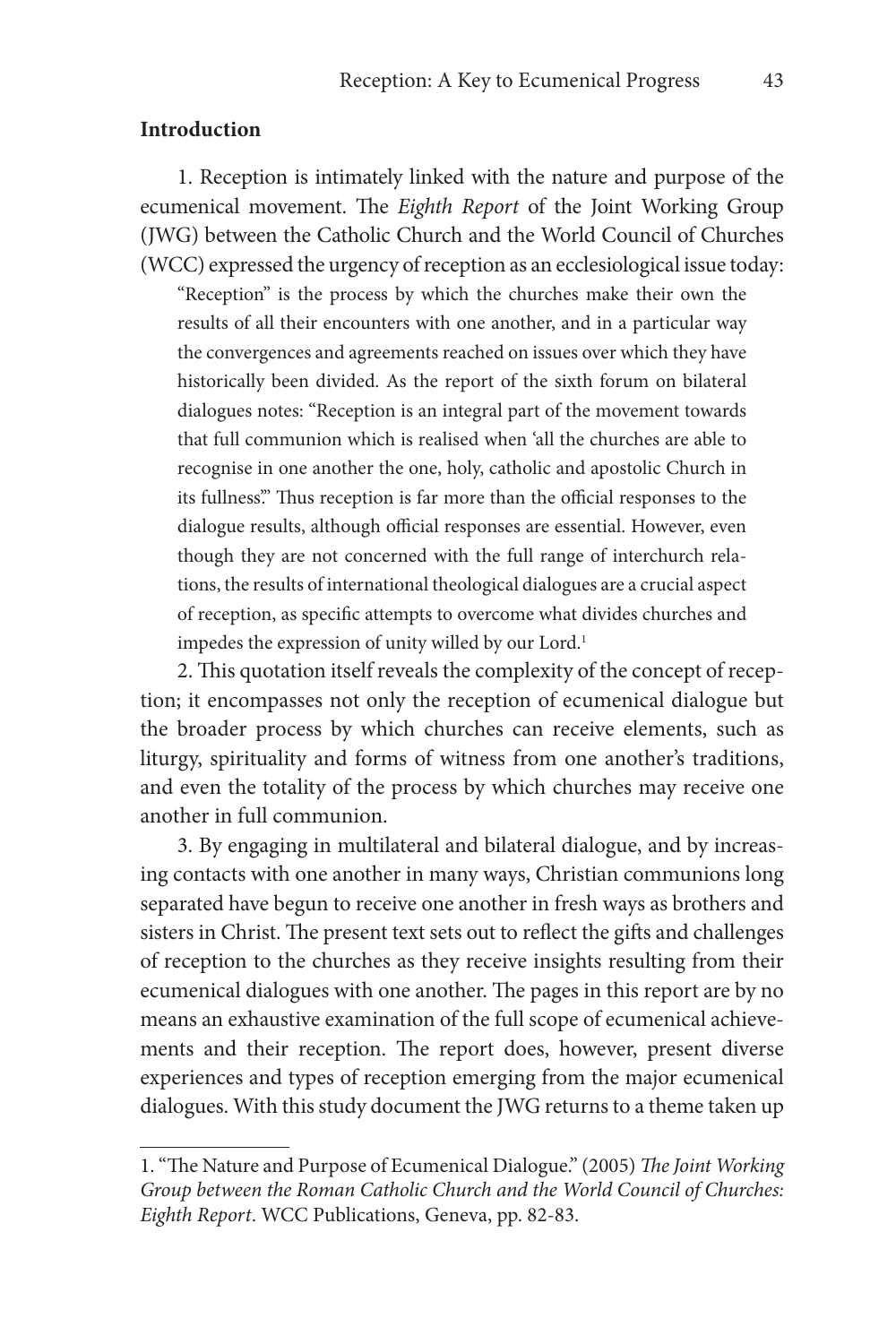before and reflects further on reception as an integral part of the ecumenical movement, vital for fostering the goal of visible unity.

4. Section I starts with a brief presentation of the importance of reception in general in the life of the church. This is followed by a discussion of ecumenical reception "by which the churches make their own the results of all their encounters with one another, and in a particular way the convergences and agreements reached on issues over which they have been historically divided."2 It stresses in particular the need of continually receiving the ecumenical movement and its results into the life of the churches. Section II presents descriptions of specific processes used by various Christian world communions especially of receiving ecumenical documents. Section III shows ways in which, through the ecumenical movement, the reception of ecumenical dialogue results and the gradual reception by long separated Christians of each other as brothers and sisters in Christ, has enabled them to take significant steps towards overcoming divisions originating in the fifth, the eleventh, and the sixteenth centuries. At the same time Section IV makes clear that there remain obstacles to unity still to be resolved and therefore challenges to ecumenical reception. In this light Section V discusses the importance of ecumenical formation as a key to ecumenical reception. At the end of each section, learning points and recommendations are offered to assist the churches in receiving from one another and receiving each other. The text concludes with "An Appeal to the Churches" to acknowledge the fact that much progress has been achieved during the century of ecumenism after the 1910 Edinburgh World Missionary Conference, and urges the parent bodies of the JWG to continually foster the ecumenical movement and the reception of its achievements in the life of the churches.

# **I. Ecumenical Reception: Vital for Achieving Unity**

### *A. Reception in the life of the church: yesterday, today and tomorrow*

5. Reception is fundamental to the life of the church. Reception is rooted in the revelation of the mutual interaction and love of the persons of the Trinity—Father, Son and Holy Spirit. Biblical vocabulary and witness (*lambanein/apolambanein, dechesthai/apodechesthai*r—receive, welcome) provides a rich source of meaning of reception as rooted in revelation.

6. To receive is essential to our experience as Christians. We receive existence and being as creatures from God, we receive salvation as

<sup>2.</sup> *The Nature and Purpose of Ecumenical Dialogue*, No. 59.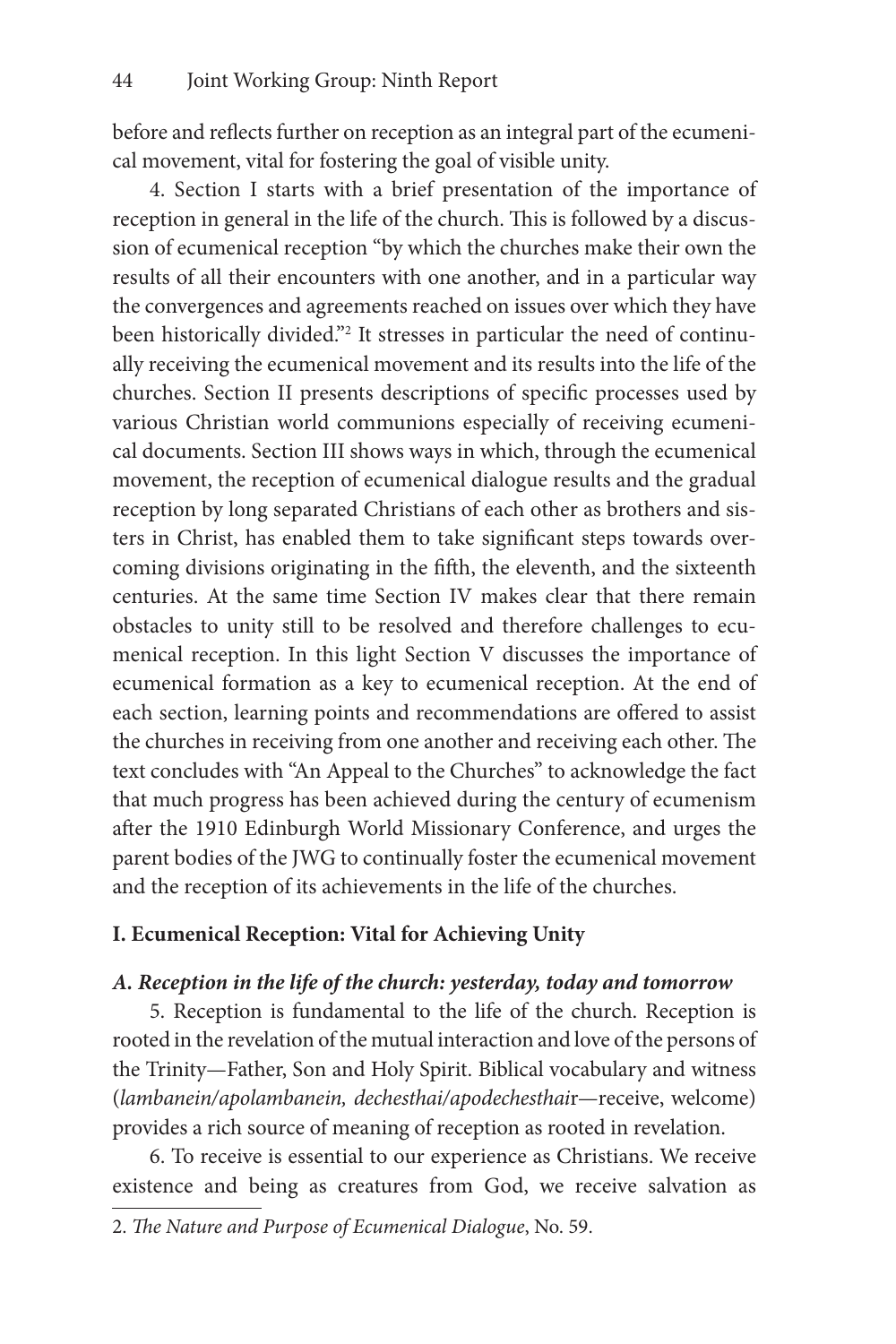redemption through Jesus Christ, and a new life as anointed ones in the Holy Spirit. We receive God's word and sacraments as effective signs of the new covenant. We receive the call to mission as disciples with various charisms for the upbuilding of the Church of Christ. As the Father sends the Son and the Holy Spirit to allow human beings to receive the good news of salvation, so too those in Christ are sent so that the world may receive the joy of eternal life.

7. Since reception takes place in the Holy Spirit, it occurs in and through events of communion (*koinonia*). From the reception of the preaching of Jesus and the preaching of the gospel through the apostles, the Church was born and continues to exist. This inheritance, handed down through the ages, was received with varying degrees of difference in form and manner, reflecting the many circumstances in life of the local churches. Through mutual exchange and reception of various traditions in a visible communion (*koinonia*) the Church is sustained in unity and holiness, true to its apostolic origins and universal mission.

8. Reception necessarily involves an active discernment by the Church regarding the authenticity of what is being received. It assumes that the recognition of what is already known is grounded in the living Word of God. St. Paul reminded the Corinthians that they had already received the gospel, a gospel which he himself received (cf. 1 Cor. 15:1).

9. Reception is more than recognition: it involves appropriation and assimilation of what is received in concrete communities with concrete gestures of communion (*koinonia*). Common celebrations of the eucharist, letters of communion among bishops, profession of a common symbol of the faith (creed) and shared artistic traditions, diptychs in the liturgy, synods and councils, and pulpit exchanges are among the many and varied ways full ecclesial communion has been expressed in the Church. These signs give testimony that the call of St. Paul is lived among Christians: "Welcome one another, therefore, just as Christ has welcomed you, for the glory of God" (Rom. 15:7).

10. When a receiving community recognizes its own faith, however new its expression, it is effectively transformed and lives ever more deeply its discipleship of Christ. This dynamic of re-receiving and re-affirming the mystery of the faith is a fruit of the creative force of the Holy Spirit in the life of the church. This unexpected or unforeseen aspect of reception sustains the continued vitality of the faith.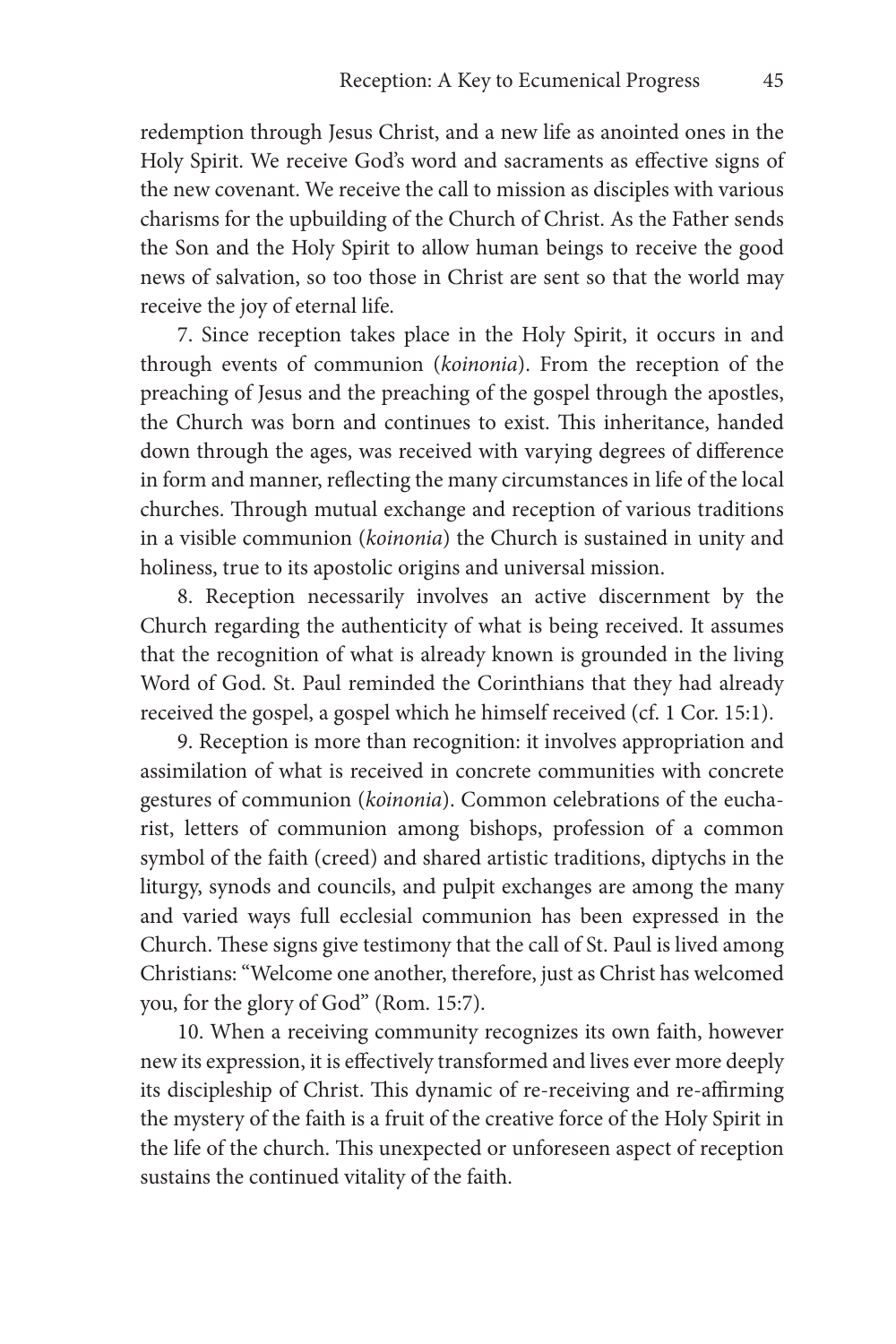11. Reception is often gradual. At times, it is a painful experience associated with great upheaval in the lives of individuals and communities. The securing and handing on of the faith with its ecclesial life and structures, and the protection of the fellowship and unity of local churches, takes place over time, often spanning generations. This is clearly evident, for example, in such formative events in the life of the Church as the development and the establishment of the canon of scripture and the reception of the Council of Nicaea. The latter took over 50 years and the former took several centuries to achieve universal consensus.<sup>3</sup>

12. In this manner, reception has been used as a term to describe the process by which the local churches accept the decision of a council and thereby recognize its authority. This process is a multiplex one and may last for centuries. Even after the formal conclusion of such a process and the canonical reception of a council's doctrinal formula, usually through a new council, the process of reception continues in some way or other as long as the churches are involved in self-examination on the basis of the question whether a particular council has been received and appropriated properly and with justification. In this sense we can say that *in the ecumenical movement the churches find themselves in a process of continuing reception or re-reception of the councils.*"4 In this setting, reception "is

<sup>3.</sup> Richard R. Gaillardetz. "Reception of Doctrine." (2002) in *Authority in the Roman Catholic Church*, ed. Bernard Hoose. Ashgate, Aldershot Hants/Burlington Vt., p. 98.

<sup>4.</sup> *Faith and Order Louvain, 1971, Study Reports and Documents.* (1971). WCC, Geneva, p. 29, italics added, and quoted by Anton Houtepen, "Reception," in *Dictionary of the Ecumenical Movement*, ed. Lossky et al. (Geneva: WCC, 2nd edition, 2002), [=*DEM*], pp. 959-60. Here could also be documented the work of the World Council of Churches with regards to reception. For example: at the New Delhi Assembly of the World Council of Churches in 1961, there was a call for Faith and Order to undertake a study on "Councils and the Ecumenical Movement," the result of which was published in 1968. In 1971, the Final Report, "The Importance of the Conciliar Process in the Ancient Church for the Ecumenical Movement" was adopted at the Faith and Order meeting in Louvain. The appropriation of the critical discernment of the traditions according to "the faith of the church through the ages" was explicitly addressed by Faith and Order through consultations and forums on bilateral dialogues. Three of the forums are cited as the Faith and Order Paper 107, Geneva, 1982 by Johannes Willebrands, "Ecumenical Dialogue and its Reception," *Diakonia* 1-3, (1984/5): 121. This culminated in a new stage in reception when churches were asked to respond to *Baptism, Eucharist and Ministry* (1982).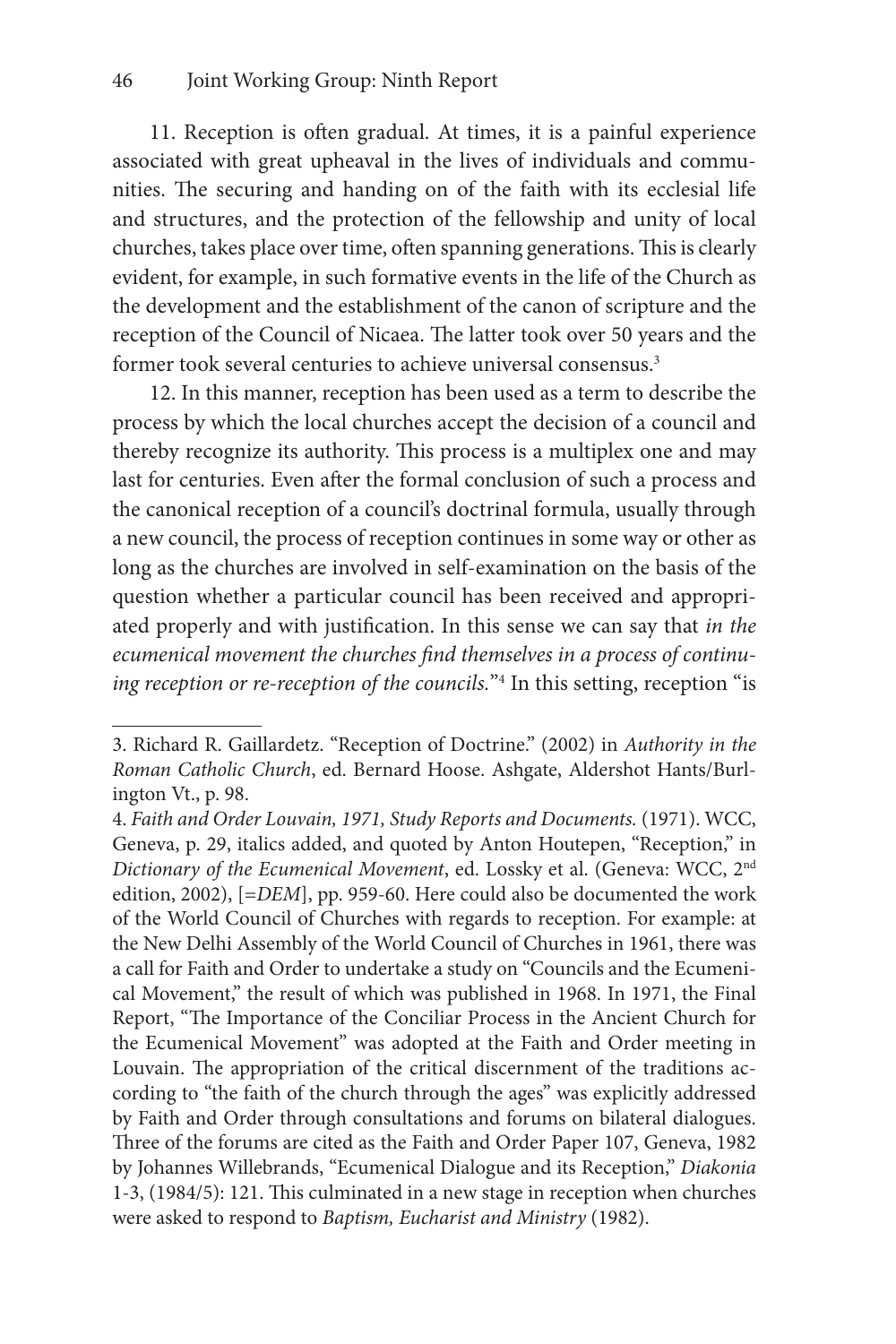an effect and a sign of the Spirit's presence; no mere legal category, it is a theological process that is constitutive of the life of the Church."5

13. In receiving and in sharing what it receives, the Church is renewed in its life and mission. It is caught up in the dynamic of revelation and tradition that always begins and ends with the living word that is sent, received and sustained in the Church itself, and shared for the life of the world. In the church, God's word is proclaimed in the scriptures and interpreted, celebrated in the liturgy, and by believers committed to living and communicating the depths of gospel in their homes, families and workplaces. In this dynamic, the Church offers itself to the world so that it may come to know God's salvation in Christ through the Holy Spirit.<sup>6</sup>

#### *B. Ecumenical reception*

14. Reception has assumed a new meaning in the modern ecumenical movement which is generally understood to have begun with the 1910 World Missionary Conference at Edinburgh, Scotland. The goal of this movement, visible unity, has been expressed both by the World Council of Churches and the Catholic Church. According to the WCC Constitution the primary purpose of the fellowship of churches in it "is to call one another to visible unity in one faith and in one eucharistic fellowship, expressed in worship and common life in Christ, through witness and service to the world, and to advance towards that unity that the world may believe."7 According to Pope John Paul II, the unity we seek is "constituted by the bonds of the profession of faith, the sacraments and hierarchical communion."8 The success of the ecumenical movement in achieving its goal depends on the willingness of Christians in all communities to engage in dialogue, to critically evaluate dialogue results, to receive those results into the life of their churches, and to discern ways in which the new insights can be translated into new relationships which go beyond the divisions which have afflicted Christians in the past.

<sup>5.</sup> William G. Rusch. (2007) *Ecumenical Reception: Its challenge and opportunity*. Eerdmans, Grand Rapids, p. 7.

<sup>6.</sup> See John Zizioulas, "The Theological Problem of 'Reception'" in *Bulletin Centro Pro Unione*, No. 26 (Fall, 1984): 4.

<sup>7.</sup> Constitution and Rules of the World Council of Churches (as amended by the 9th Assembly, Porto Alegre, Brazil, February 2006), No. III. www.oikoumene. org/en/who-are-we/self.../constitution-rules.html (Accessed April 2, 2012) 8. Pope John Paul II, *Ut unum sint*, No. 9.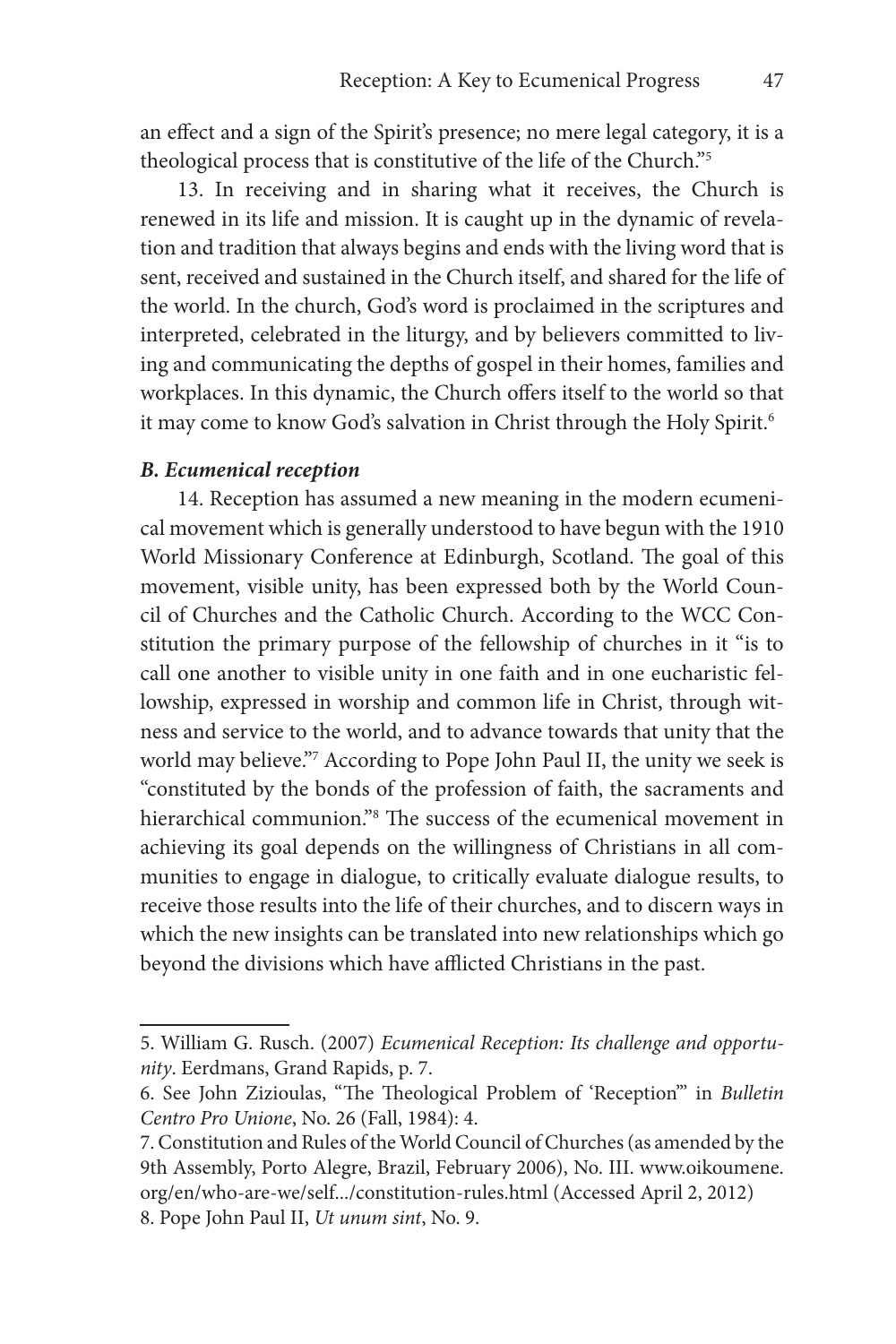15. In this new context of churches in conversation after a period of significant estrangement, reception involves not only the consideration of results of the dialogue, but also refers to the formal decision of the competent ecclesial authorities to allow these outcomes to shape their own life and mission. The forces of receptivity and receivability are at work in this critical process of reception.9 While receivability deals with recognizing the results of dialogue as true and conforming to the rule of faith, receptivity designates the evangelical attitude necessary to allow those results to be adopted in one's own ecclesial tradition. Each church is called to stretch beyond its own experience to recognize and be enriched by that which is of the living word of God in other churches. The acknowledgement that one has something to learn and receive from another ecclesial body and tradition requires not only openness but also great humility. The divided churches are being called not only to receive from one another, but also to receive one another.<sup>10</sup> Such reception includes a conscious commitment to the spiritual roots of ecumenism.

16. Ecumenical reception involves the active and distinct participation of the entire people of God. According to Cardinal Willebrands speaking from a Catholic perspective:

Reception therefore involves the *kerygma*, the *didaché*, and the *praxis pietatis*. Inasmuch as the entire People of God partakes in the search for and the unfolding of the truth of God's word, all the charisms and services are involved according to their station: the theologians by means of their research activities, the faithful by means of their preserving fidelity and piety, the ecclesial ministries and especially the college of bishops with its function of making binding doctrinal decisions. One can also say that ministry and charism, proclamation and theology, magisterial ministry and sense of faith of the People, all act together in the reception process. The Church and all her members are therefore involved in a learning process that by its very nature is not exclusively

<sup>9.</sup> William Henn, "The Reception of Ecumenical Documents," in *La recepción y la comunión entre las Iglesias,* ed. H. Legrand, J. Manzanares, and A. García y García. (1997) Universidad Pontificia Salamanca, Salamanca, p. 484.

<sup>10.</sup> Especially, "[t]his raises fundamental ecclesiological questions […] Ecumenically, reception is coming to be seen as a process, guided by the Holy Spirit, in which churches are called to acknowledge elements of sanctification and truth in one another. This implies that they are being called to recognise in one another elements of Christ's Church." See *The Church of the Triune God: The Cyprus statement of the International Commission for Anglican-Orthodox Theological Dialogue 2006.* (2006) Anglican Consultative Council, London, pp. 97-98.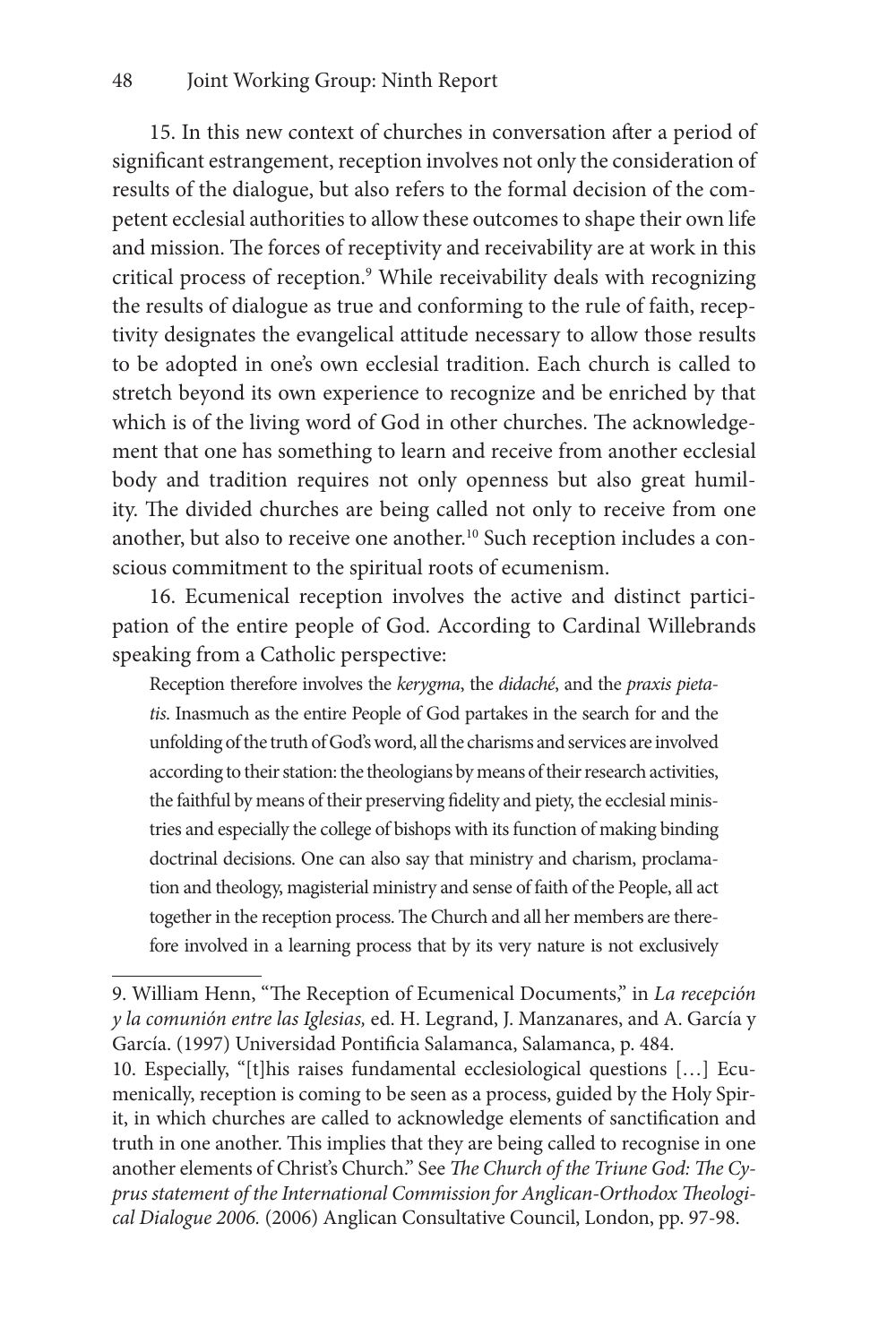concerned with theological documents, but also considers developments in the domains of liturgy, pastoral care, canon law, discipline, forms of piety, etc.<sup>11</sup>

17. Reception cannot and must not be understood only as a purely technical or instrumental concept or even as just a sociological process in a purely numerical or quantitative manner. Signs in the community confirming that reception has taken place must be evident, not only in words but also in life. The entire Church has the responsibility to be actively engaged as a hermeneutical community that responds to the Holy Spirit fostering unity in its midst for the life of the world. As the ninth forum on bilateral dialogues said in its 2008 Breklum Report:

We believe that it would be profitable to keep in mind right from the beginning of any phase of dialogue the reception of its results. As each dialogue is in some way a "learning process," each needs to consider how this learning process may be shared with the wider membership of the two communities involved. Only an abiding commitment to the ecclesial reception of ecumenical texts can allow these statements of convergence or consensus to have a reconciling and transforming effect in the life of our churches. Each dialogue report might suggest some appropriate actions which could be taken by the leaders and believers of their communities on the basis of the agreements reached. We recommend that communions find a way to mark by public signs their progress in dialogue. We recommend that those churches which have made a declaration of communion between themselves develop structures of unity that provide for common decision-making, teaching, mission and action.<sup>12</sup>

# *C. Continually receiving the ecumenical movement and its results in the life of the churches*

#### *1. Receiving the achievements of a century of ecumenism*

18. In the century since Edinburgh 1910, participation in the ecumenical movement has increased dramatically. At Edinburgh, only Protestants and Anglicans were present.<sup>13</sup> Over the decades they were joined

<sup>11.</sup> Cardinal Johannes Willebrands. (Spring, 1985) "The Ecumenical Dialogue and its Reception," in *Bulletin Centro Pro Unione* No. 27: 6.

<sup>12. &</sup>quot;The Breklum Statement" of the Ninth Forum on Bilateral Dialogue, Recommendation 2, www.oikoumene.org/fileadmin/files/wcc-main/documents/ p2/breklum-statement.pdf

<sup>13.</sup> It is, however, important to note that the Bishop of Cremona, in Italy, Msgr. Geremia Bonomelli, at the invitation of Silas McBee, an Episcopalian, sent a letter of support to the Conference. Brian Stanley, *The World Missionary Con-*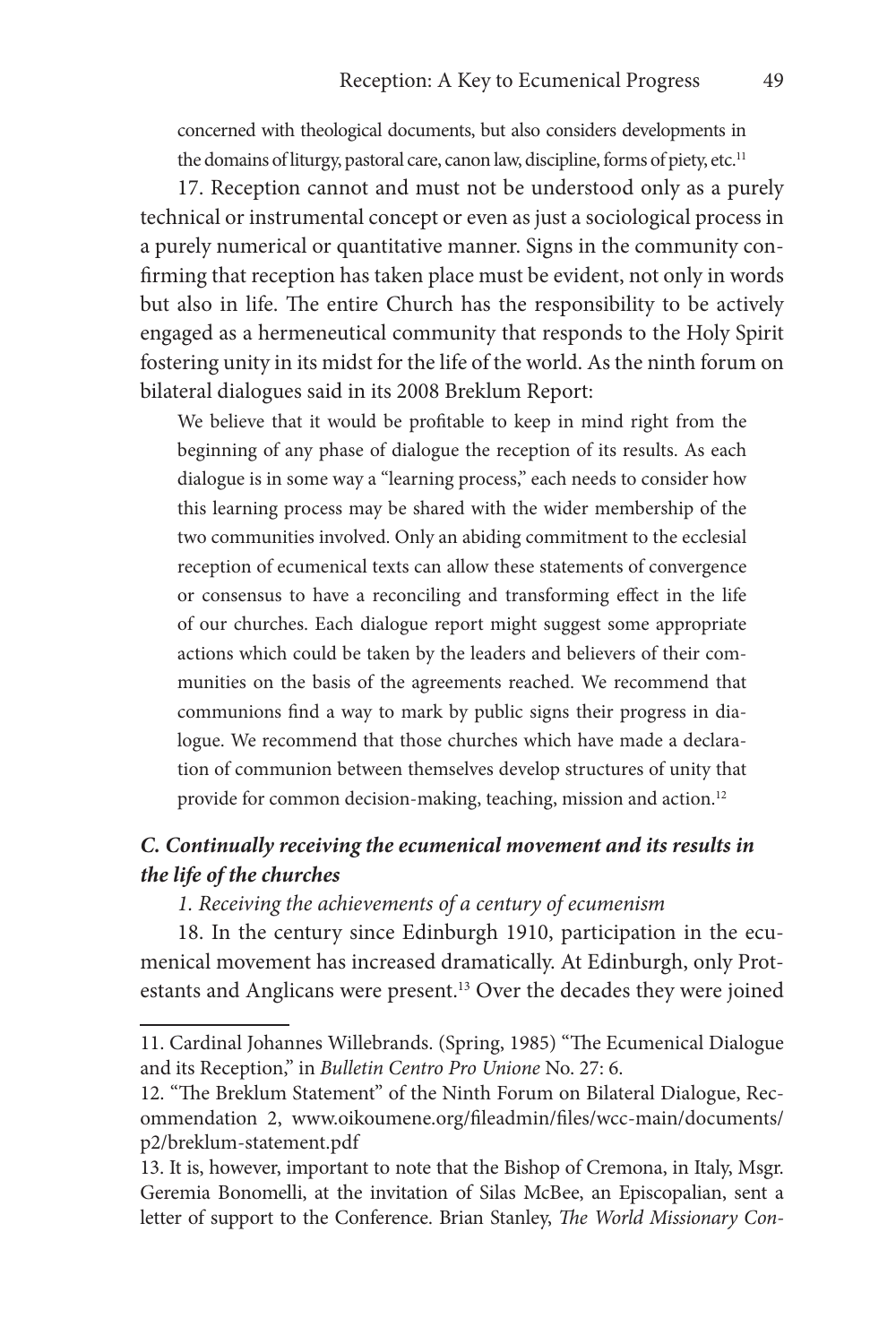by Orthodox, Roman Catholics, and more recently Pentecostals in efforts of dialogue and cooperation for the sake of unity. Within a century after Edinburgh, there were closer relations among Christians. Dialogue and other contacts have addressed issues which have caused division, and have helped to radically change relationships between many Christian communities long divided from one another.

19. One can cite, for example, the continuing efforts of the World Council of Churches over six decades to relate churches to one another in the quest for unity. The many achievements of the multilateral dialogues in Faith and Order, especially *Baptism, Eucharist and Ministry* (BEM), include the highest degree of convergence on these subjects among separated Christians since the sixteenth century Reformation. BEM has provided theological support for churches in different parts of the world as they have built new and closer relations between them, such as, among others, the Porvoo and Meissen Agreements.

20. Through recent contacts and dialogue, old conflicts over the Council of Chalcedon's Christological definition, which led to division 1500 years ago, have been faced, and have led to Christological declarations which have helped to resolve these issues. In contrast to nine centuries of separation between Eastern and Western Christians (since 1054), new relationships have developed between them in the twentieth century, and today there are many ways in which they cooperate. In regard to the sixteenth century Reformation, through dialogue a common understanding of the doctrine of justification, the central theological issue in the conflicts of the reformation, has been achieved, as seen especially in the Lutheran-Catholic *Joint Declaration on the Doctrine of Justification*. Anglican and other churches in Asia have formed church unions;

*ference, Edinburgh 1910*. William B. Eerdmans, Grand Rapids, Michigan/Cambridge, U.K., 2009, p. 11. Moreover Russian Orthodox Archbishop (now Saint) Nicolai of Japan was consulted; he pointed out the connection between unity in mission and the unity of the church: "I am in friendly, more than that, brotherly relations with all the missionaries of other sections known to me, and so are our Christians with their Christians. So shall we be from our part always, because we know that the first duty of us Christians is to cultivate Christian love to all men, and particularly to our brothers in Christ. But, nevertheless, there is no real and full unity between us and other sections; more than that, we are far from such unity because we are divided in the Christian doctrine." In *World Missionary Conference, 1910, Report of Commission VIII: Cooperation and the promotion of unity,* Oliphant, Anderson & Ferrier, New York, Chicago and Toronto, p. 4.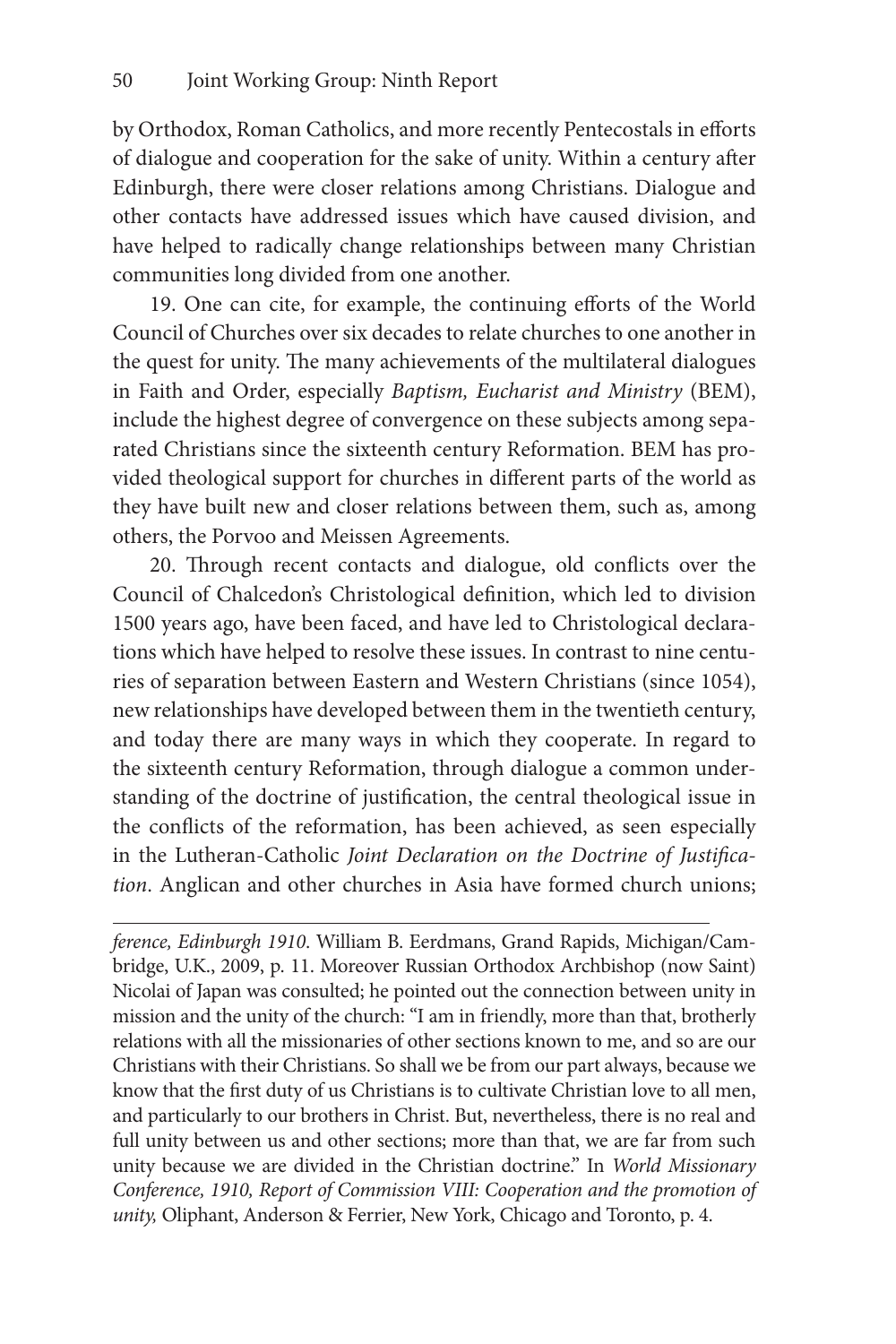Reformed and Lutherans in Europe have entered into altar and pulpit fellowship. These and other important achievements will be discussed in detail in section III below. They have not led yet to full unity among Christians. There are still important issues to be resolved. But collectively, over the century since Edinburgh 1910, the reception by the churches of many dialogue results has created a new ecumenical situation.

*2. Building on achievements as the ecumenical journey continues*

21. The responsibility now is to receive and build on those achievements. A century ago, when the movement set in motion at Edinburgh first began to unfold, it was not clear what directions it might take. As the second century of the modern ecumenical movement has begun, it has become clear that the movement's achievements are significant. Christians have overcome some of the causes of the historic divisions among them. The ecumenical movement has helped promote healing and reconciliation among Christians.

22. Today, the challenge for Christians is to recognize that achievements such as those just mentioned (cf. nos. 19 and 20), have changed relationships among Christians, have allowed them to identify the deep bonds of faith they share with one another, and the real though imperfect *koinonia*/communion that exists between them. It is this new situation in their relations, fostered by the ecumenical movement, that needs to be received so that a new phase of the ecumenical movement can begin.

23. The question now is, in what ways can the ecumenical achievements of a century, which have taken Christians in many ways beyond the divisions which had long characterized their relationships, be solidified? In what ways can those achievements help fashion steps forward which will promote the unity that is sought, steps forward which will contribute to resolving the theological conflicts which still exist? There are no easy answers to these questions, which continue to challenge all Christians.

#### *D. Ecumenical reception in the reflection of the Joint Working Group*

24. The Joint Working Group is in a unique position to serve not only its own parent bodies, but the whole ecumenical movement as well. In different ways, the JWG has already acknowledged the importance of ecumenical reception by giving significant attention to it. It is also in a position to foster reception in the wider ecumenical movement. In some ways the JWG can serve as a gauge of developments in the ecumenical movement and the way in which this movement is being received.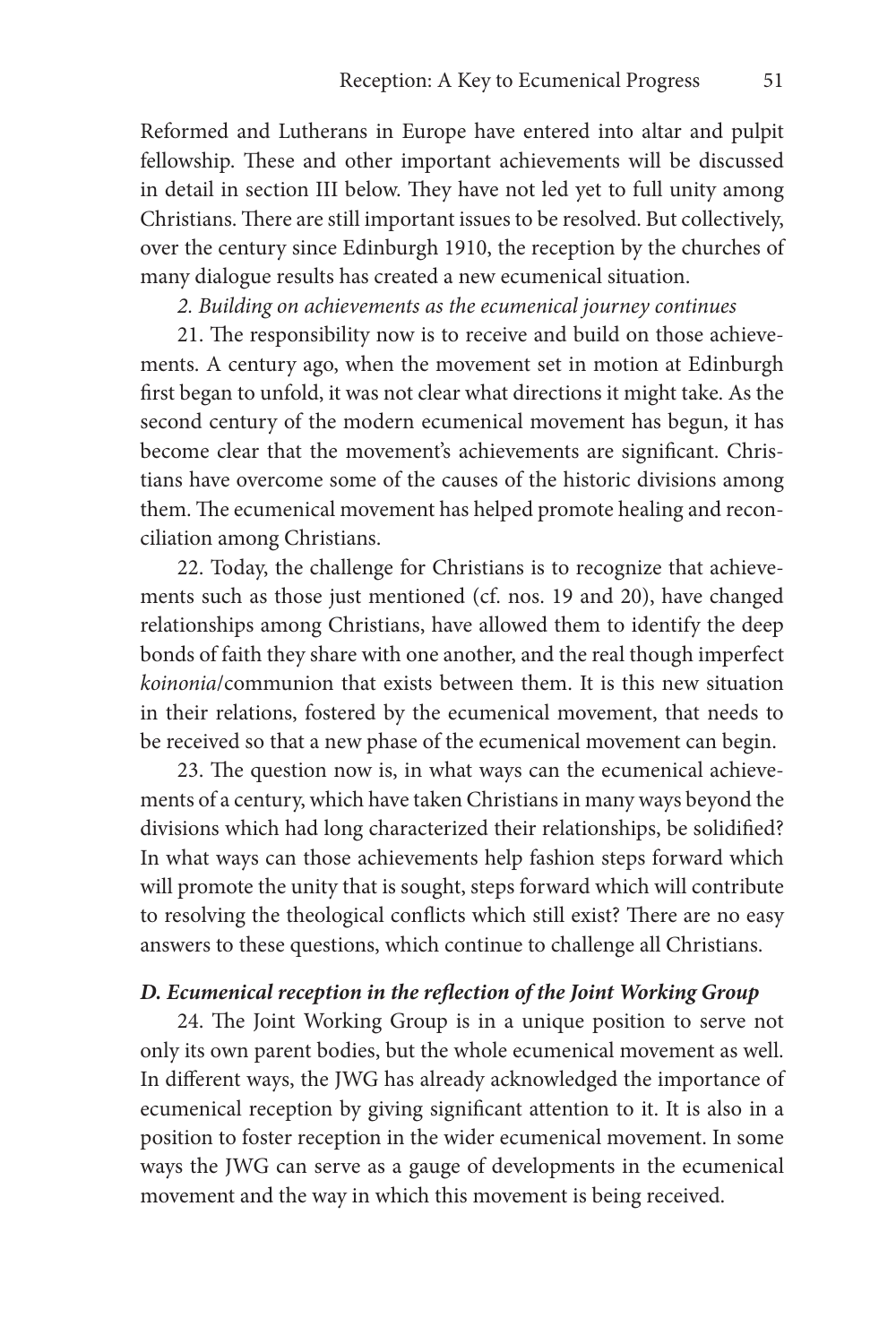25. The Joint Working Group has reflected on ecumenical reception both directly and indirectly. In the eighth JWG report (2005), each of its three study documents gives attention to ecumenical reception, albeit in different ways. One study document, *The Nature and Purpose of Ecumenical Dialogue*, illustrates the growing significance of ecumenical reception. The first JWG working paper on *Ecumenical Dialogue* (1967) had no treatment of reception, although it hinted at reception when indicating that the aim of dialogue "is to grow together in *koinonia.*"(no.1), and that the results "must be shared with the whole church" (no. 3). On the other hand, *The Nature and Purpose of Ecumenical Dialogue* (2005) shows that ecumenical reception is currently acknowledged as an integral aspect of the ecumenical movement. It includes a section on "The reception of ecumenical dialogues" (nos. 58-79), describing its meaning and difficulties associated with it, and giving case studies illustrating positive experiences with reception from both multilateral and bilateral dialogue.

26. A second 2005 study document, *Ecclesiological and Ecumenical Implications of a Common Baptism,* is in many ways an act of reception of the growing understanding of a common baptism resulting from dialogue, especially to reception of the Faith and Order convergence text *Baptism, Eucharist and Ministry* (BEM, 1982). Exploring different aspects of the common understanding of baptism, it illustrates ecumenical implications of this common understanding, and identifies ecclesiological issues, some deep bonds of faith Christians share with one another which enhance this common understanding of baptism, and others which need further treatment in dialogue in order to resolve differences which still stand in the way of the degree of unity implied in a common baptism.

27. A third study, *'Inspired by the Same Vision': Roman Catholic Participation in National and Regional Councils of Churches*, explores the phenomenon of the growing membership of the Catholic Church in these councils—itself a reception of ideas put forward in the *Directory for the Application of Principles and Norms of Ecumenism* (1993).

28. Studies previously published by the JWG have included important aspects of reception. Its *Sixth Report* (1990) included two studies, both suggested in the conversation between WCC staff and John Paul II during the Pope's visit to the WCC in 1984. One, entitled *The Church: Local and Universal,* was undertaken partly in reception of BEM. The introduction to Faith and Order Paper No. 150, in which this study was published, stated that the responses to BEM indicated that ecclesiology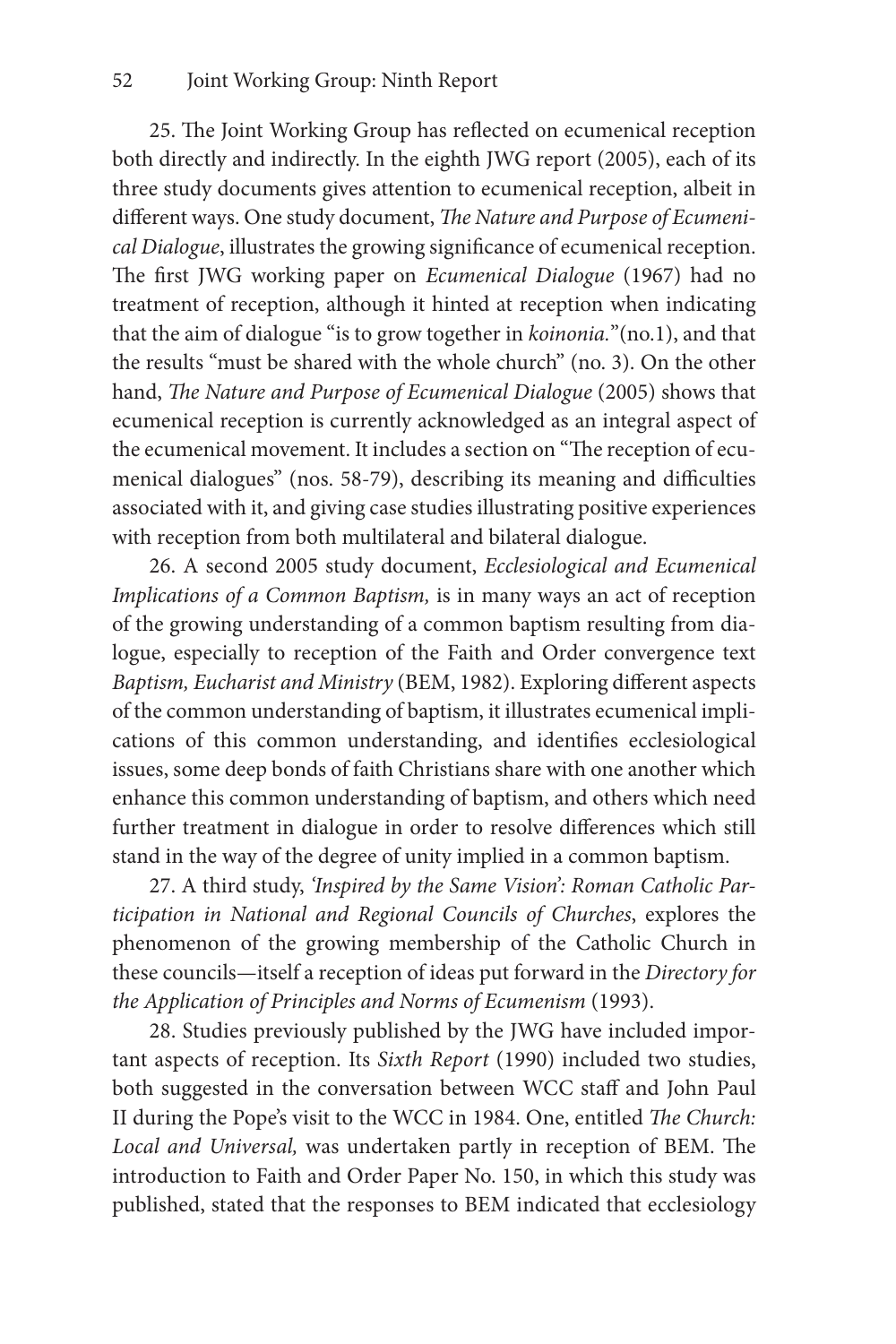must be given further attention in the future, and therefore Faith and Order took initial steps toward a major study of ecclesiology: "An important aspect of an ecumenical understanding of the church is a proper understanding of the meaning and relationship of its universal and local expressions." Ecumenical dialogue has fostered convergence on this question, and "[t]he present study is a result of such dialogue and a contribution to its further development."14

29. The second 1990 study, *The Notion of 'Hierarchy of Truths': An Ecumenical Interpretation,* was the first common ecumenical study on this subject. It refers to the expression found in number 11 of Vatican II's *Unitatis Redintegratio* (Decree on Ecumenism). It was seen as a concept which "has aroused ecumenical hopes, but…needs clarification…of its implications for the ecumenical dialogue" (no. 1). As this concept was already received as important for ecumenism, but not given ecumenical attention, the JWG study set out to study and interpret it. Its report concluded that it "has implications for the relations between churches as they seek full communion with one another through such means as the ecumenical dialogue. It can help to improve mutual understanding and to provide a criterion which would help to distinguish those differences in the understanding of the truths of faith which are areas of conflict from other differences which need not be" (no. 28). It was, in effect, inviting further reception and use of this notion in ecumenical dialogue.

30. This present study document gives examples of some of the significant achievements of the ecumenical movement, showing how new relationships have come about between churches long divided, and steps taken towards overcoming theological conflicts which have divided Christians for centuries (Section III below). These examples illustrate creative acts of reception, underlining the interrelationship of the various aspects of the one ecumenical movement. The study document also notes ongoing challenges to ecumenical reception to illustrate the difficulties before us as the movement towards Christian unity continues (Section IV below). Still other creative acts of reception should be considered in the years ahead. Continuing reception of the ecumenical movement and its various expressions in this second century of the movement will be vital for reaching the goal of visible unity.

<sup>14.</sup> *Faith and Order paper No. 150,* "Introduction," (1990) WCC, Geneva, p. viii.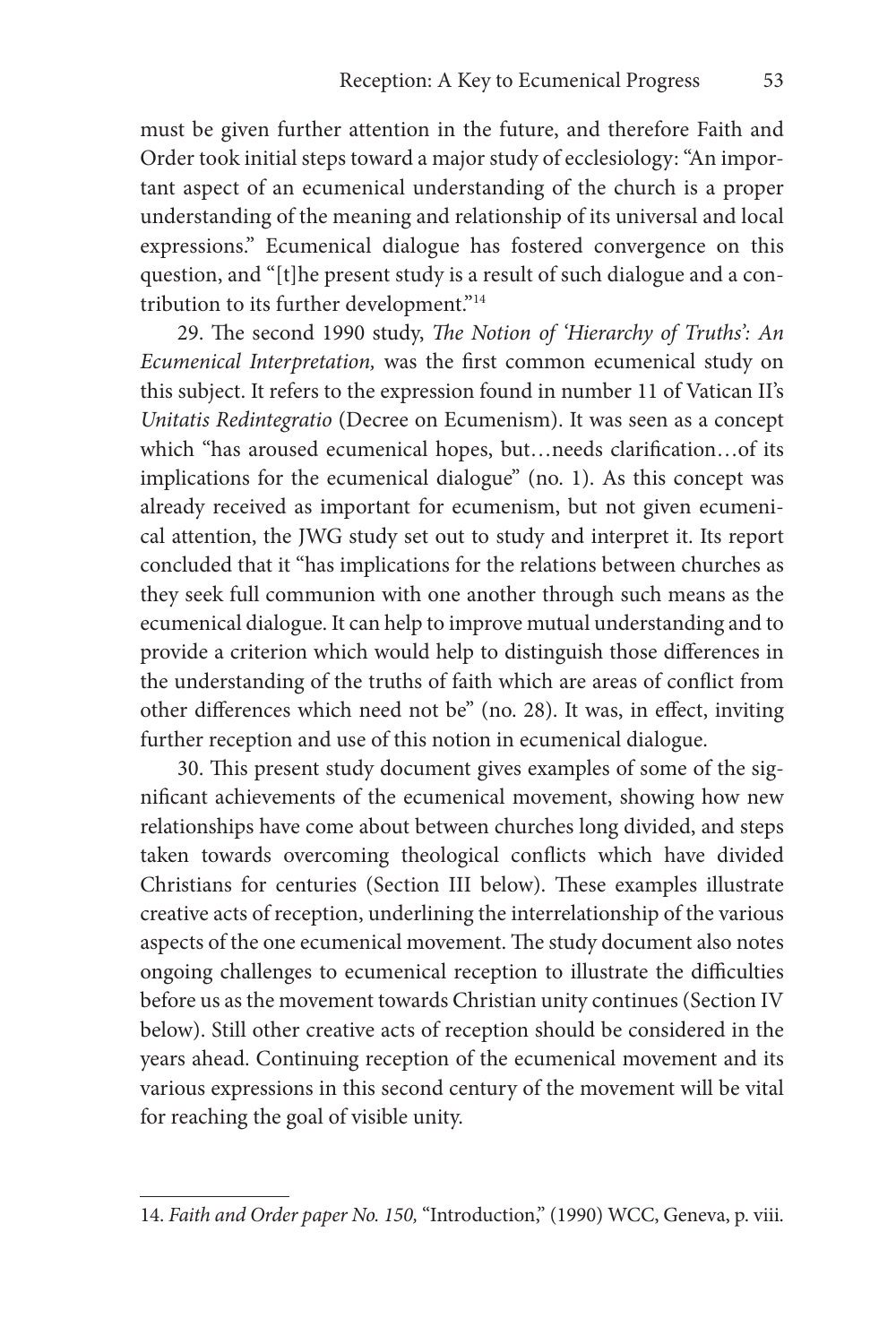# *E. Learning points and recommendations*

### *1. Learning points*

To be human is to grow by receiving from others. To be Christian is to receive the grace and the gifts of God. In the ecumenical context to be Christian today involves receiving Christ in one another and through one another. In learning to receive one another we walk together under the guidance of the Holy Spirit. This is both gift and responsibility.

• If progress is to be made in the ecumenical movement, there must be reception of the achievements already made. This responsibility is essential for the life of the churches in order to be faithful to the will of Christ (cf. John 17:21) and to live the mission of the church.

• The costly nature of discipleship teaches us that reception of these achievements takes time, is often difficult, at times painful, but always essential and fruitful. If part of reception is an exchange of gifts, those gifts can be blessings. Now is the time to harvest these fruits and gifts and move forward.

# *2. Recommendations*

For reception to be expressed in the life of the Church and lead to concrete action, we propose the following recommendations:

• take positive steps to inculcate a spirituality of *metanoia* and welcome<sup>15</sup> in their engagement with ecumenical partners so that the inherited barriers may be overcome and a receptivity to Christ in the other be developed;

• remind churches of the rich diversity of elements of Christian life and discipleship which can be shared across the traditions and offered for ecumenical reception;

• actively recognize, especially in the case of dialogue reports, that reception is a multilayered process, and ensure that there is a real engagement with documents in the arenas of both formal and informal reception in all its stages;

• encourage dialogue commissions to be explicit about the issues related to reception of the document when texts are being drafted and when agreed statements are achieved. This includes, for example, making clear the genre and status of the statement, giving an invitation to reader responses, and indicating that formal responses of the statements depend on the churches which sponsor the dialogue;

<sup>15.</sup> Cf. Section II.B of the 2013 JWG Study Document *Be Renewed in the Spirit: The Spiritual Roots of Ecumenism.*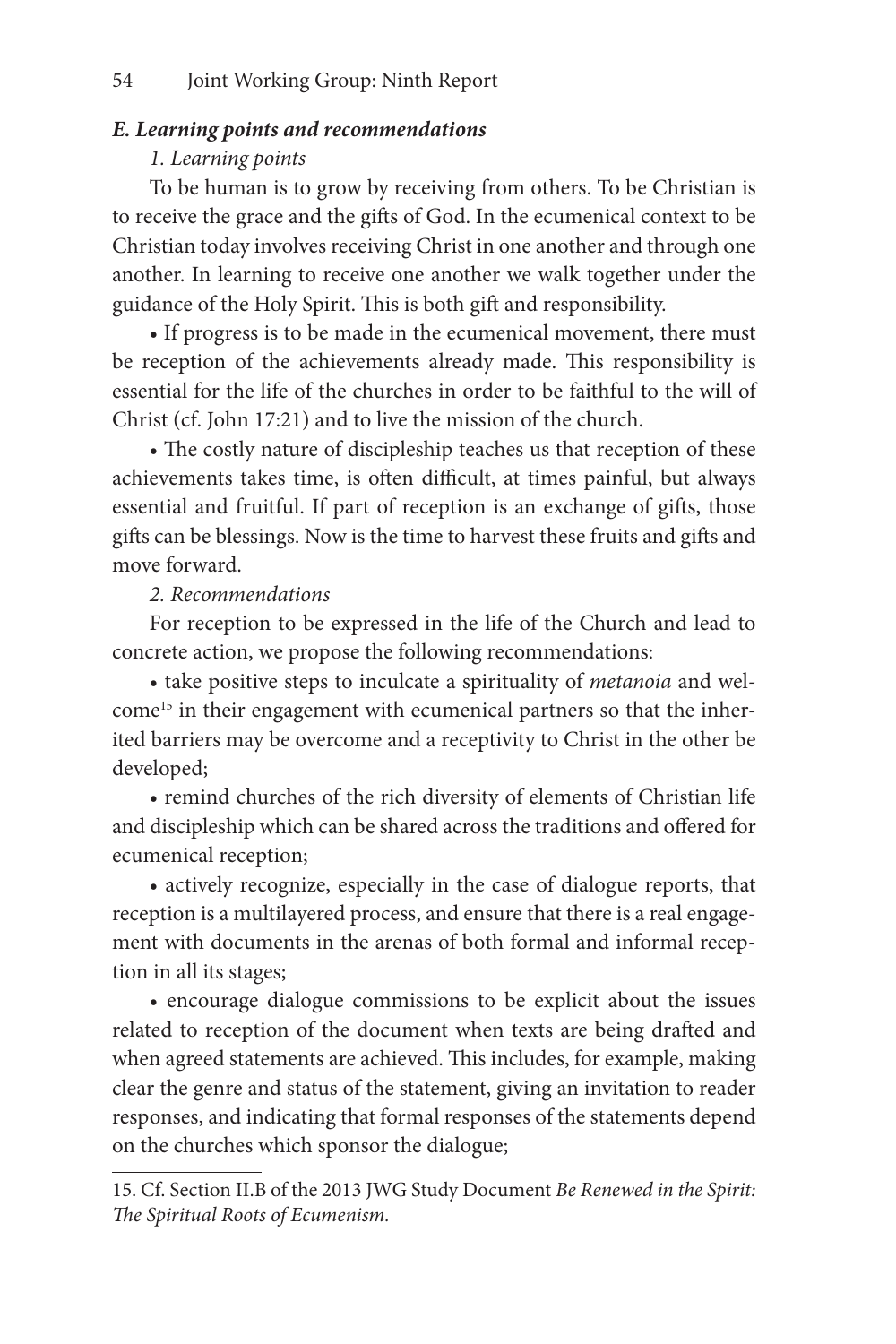• take steps to affirm ecumenical achievements and encourage the churches to receive them with a commitment to implementation.

# **II. How Ecumenical Reception Happens: The Experience of Christian World Communions**

#### *A. The processes of reception*

31. Within the broadest understanding of ecumenical reception lies the precise act of a formal action whereby churches receive agreed statements of their ecumenical dialogues. Concerning such a formal action, *The Nature and Purpose of Ecumenical Dialogue* (2005) said the following:

If the agreements reached through ecumenical dialogue are to have an impact on the life and witness of the churches and lead to a new stage of communion, then careful attention needs to be paid to processes for receiving the agreements so that the whole community might be involved in the process of discernment.<sup>16</sup>

32. Such a precise act of reception is in and of itself only a moment within broader processes which begin long before a text or statement is formally received, and continue long after such an action has taken place. There seems to be no common process for the reception of ecumenical texts, except that it is multilayered, multifaceted, difficult to identify, at times difficult to discern, and even more difficult to achieve. Nevertheless, it is possible to identify a broadly similar pattern of reception operating across international church structures and Christian world communions. Stages of reception can be described as discovery, dialogue, and reflection on the insights of the dialogue; when appropriate, a formal act; and finally, ongoing reception.

33. Reception is born with the discovery of those brothers and sisters in Christ with whom we are called into fellowship. In a sense, the very action of discovery is an act of reception, when we learn to appreciate other churches and traditions and recognize that Christ is active and present in their life. The establishment of dialogue is a further act of reception, when we recognize an ecumenical partner as someone whose presence is needed to achieve the full visible unity of the church. The early processes of reception therefore include discovery and dialogue. An essential aspect of the dialogue is the publication of any report or agreed

<sup>16. &</sup>quot;The Nature and Purpose of Ecumenical Dialogue," in the *Joint Working Group between the Roman Catholic Church and the World Council of Churches: Eighth Report.* (2005). WCC Publications, Geneva-Rome, No. 58.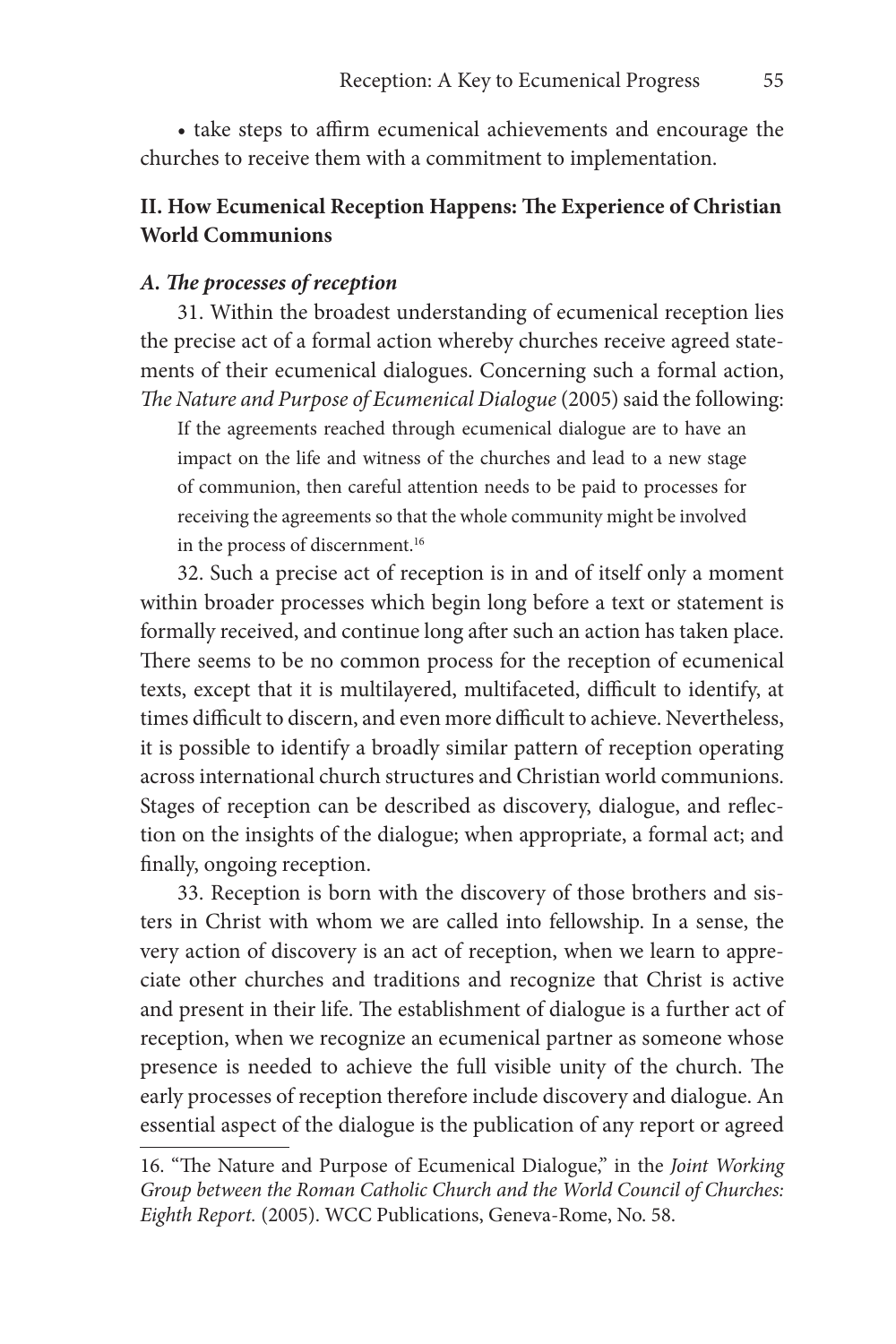statement, the promotion of its study, and reflection upon it by each of the dialogue partners. Such processes may well include rigorous theological analysis and consultation on a wide basis across the communion in question. Not all dialogues have been taken forward to a formal evaluation of the degree of ecumenical progress which the document represents. The goals of dialogue may vary from a search to lay the foundations of visible unity in one faith with one eucharistic fellowship, to a more general seeking of mutual understanding and cooperation.

34. A formal act of reception can itself take many forms. It may be a declaration by the highest authorities within a world communion, a canonical act<sup>17</sup>, or the adoption of the text by motion or resolution at a synodical or conciliar gathering or assembly. A mutual act of formal reception takes place when, after internal study, both partners respectively agree to commit themselves formally to the specific achievements of the dialogue.

35. For the fruits of the dialogue to be received it remains for the theological insights and convergence expressed in the documents to be acknowledged and lived out in the ongoing life of the receiving communions at every level of the church's life*.*

### *B. How the processes work*

36. The following brief inventory includes descriptions of reception at the global level, drawing on conversations with the general secretaries and ecumenical officers of the Christian world communions. It highlights the way that international church structures, or Christian world communions, deal with the question of and response to the reception of ecumenical statements at the international level. While the list of short descriptions is not exhaustive, it does reflect different Christian traditions which are found around the world. They are listed here in alphabetical order.

37. In the formal process of reception, the interplay between the national and international levels of reception is evident in the *Anglican Communion*, but consultation across a body of autonomous provinces is inevitably slow and can be confusing to ecumenical partners. When reports are offered which need response from the churches of the Anglican Communion, they are sent to each primate and the respective ecumeni-

<sup>17.</sup> In many Anglican Churches, for example, ecumenical agreements will be incorporated into the church law of a province by a church canon or other legal process.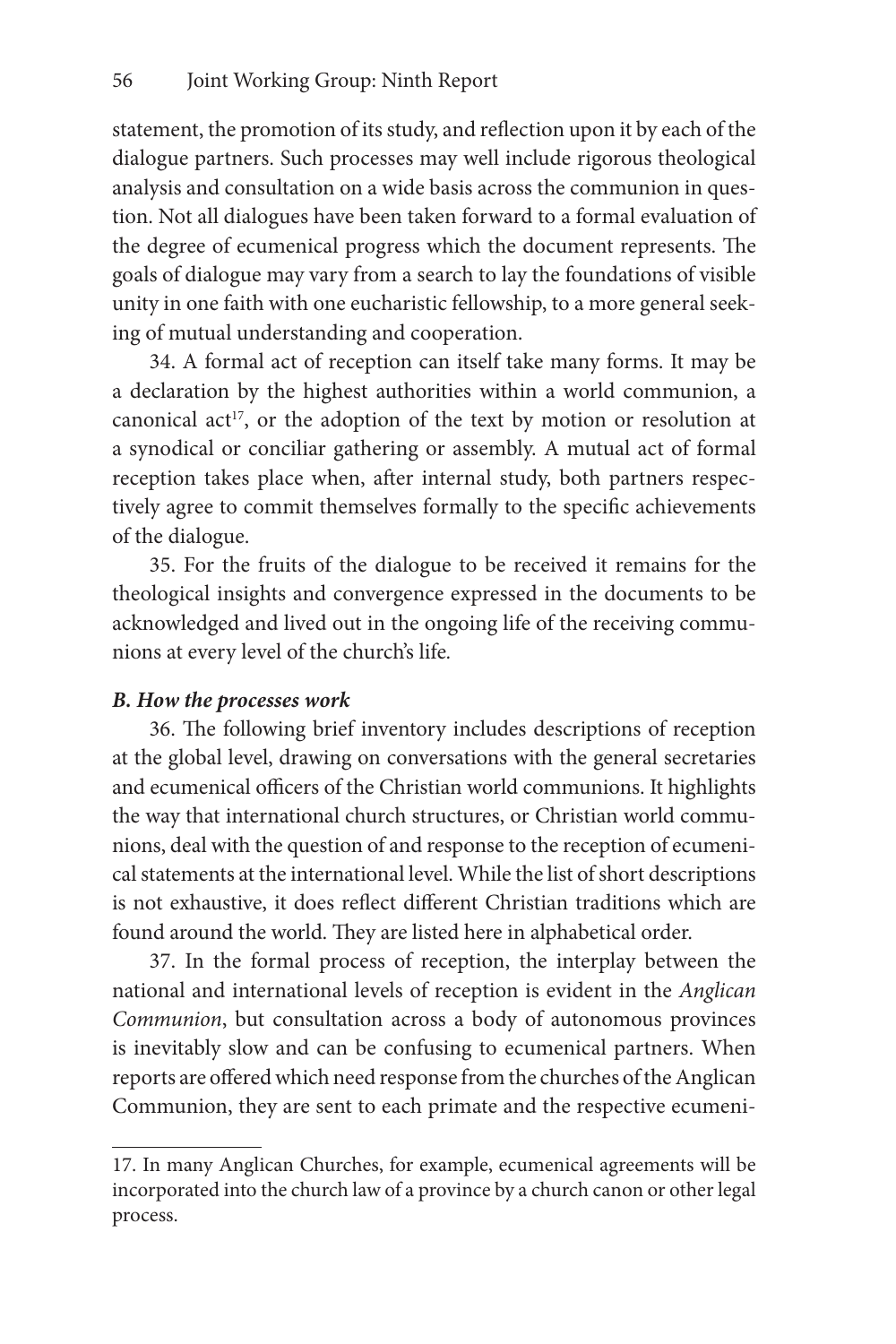cal officers by one of the Instruments of Communion (the Archbishop of Canterbury, the Primates Meetings, the Lambeth Conference, the Anglican Consultative Council), usually the Anglican Consultative Council (ACC), accompanied by questions for analysis and response. Responses at the provincial level are submitted to an Instrument of Communion, usually the ACC but also the Lambeth Conferences, often depending when the meetings are held. The new Inter-Anglican Standing Committee on Unity, Faith and Order is addressing this question and may bring recommendations for the Anglican Communion.

38. Reception in the *Baptist World Alliance* (BWA) first begins with the Committee on Doctrine and Inter-church Relations. An instance of how the process works in the BWA is in its dialogue with the Anglican Communion, *Conversations Around the World, 2000-2005.* The BWA convened a group of twelve people to assist the Committee on Doctrine and Inter-church Relations, six of whom were ecumenically aware, and six who were not so ecumenically aware, to "test the waters." The final document prepared by the expanded committee was presented to the executive committee, but was commended, rather than voted on. An ongoing process of reception included things such as symposia at annual gatherings for questions and responses.

39. The multileveled and multilayered processes around reception are evident in the *Catholic Church*. 18 When a dialogue has finished its work, the result—an agreed statement or text—is considered at this stage as no more than the property and work of the commission. The first stage of ecclesial reception begins when the text is sent by the dialogue commission to the Pontifical Council for Promoting Christian Unity (PCPCU), which then studies the text and makes a judgment as to whether or not it leads to closer communion and is open to full visible unity. Then a decision is made by the PCPCU to publish the document together with a theological commentary. This is done in agreement with the Congregation for

<sup>18.</sup> The spiritual nature and complex process of reception as understood in Catholic ecclesiology was described by Cardinal J. Willebrands in a speech to the Assembly of the Lutheran Church in America (Toronto, 3 July, 1984): "In Catholic understanding reception can be outlined as a process by means of which the People of God, in its differentiated structure and under the guidance of the Holy Spirit, recognizes and accepts new insights, new witnesses of truth, and their forms of expression, because they are deemed to be in the line of the apostolic tradition and in harmony with the *sensus fidelium*, the sense of faith living in the whole People of God—the Church as a whole."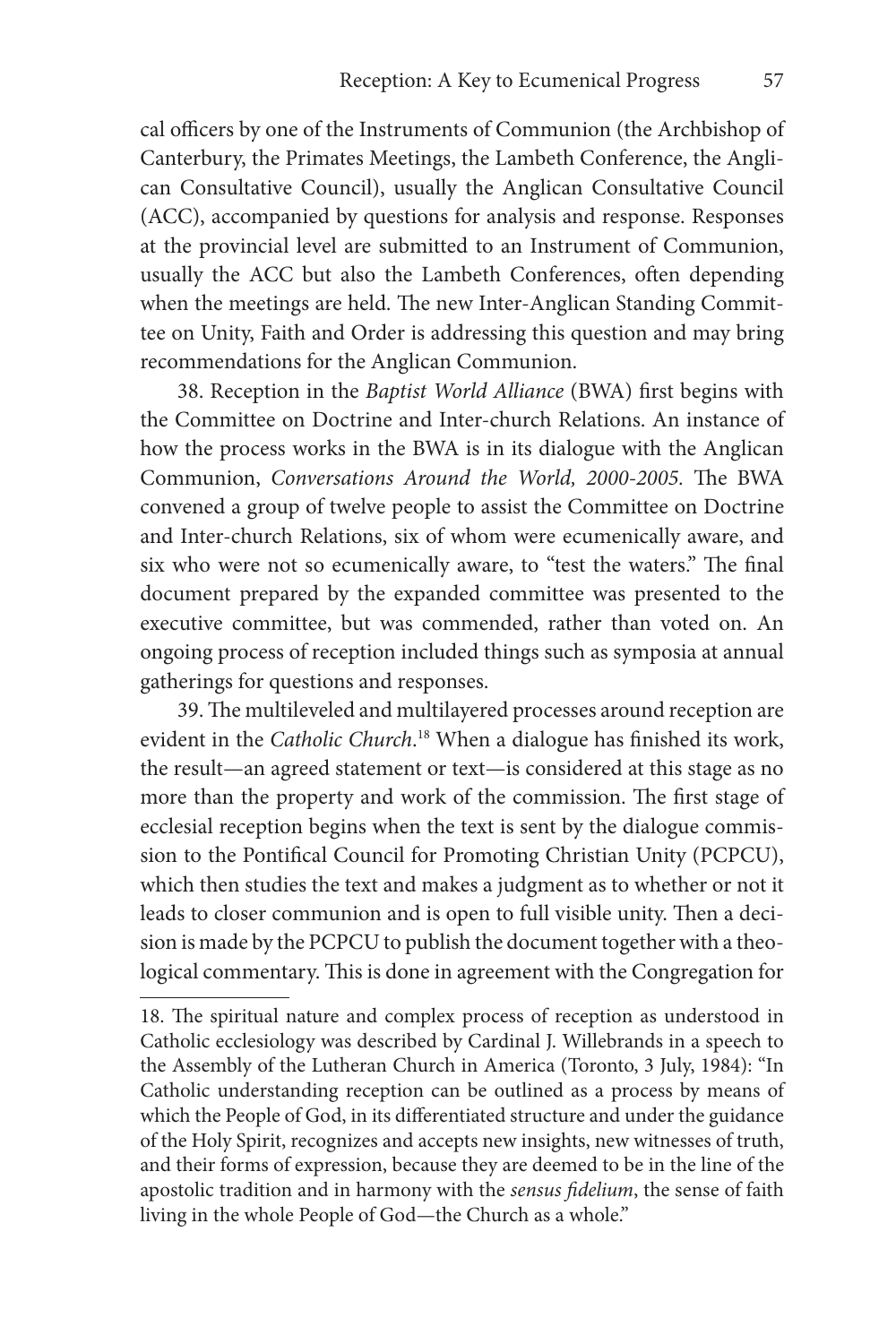the Doctrine of the Faith (CDF). It is then sent to episcopal conferences. If a document is to receive formal reception by church authorities in both communions sponsoring the dialogue, then, on the Catholic side, a joint commission of the PCPCU and the CDF is established to make the text the formal object of study and analysis. At this point, a text may be commended to the attention of the Pope, who is ultimately responsible for formal reception in the Catholic Church. This long process requires a growing agreement on the perceived value of the text; it depends on the perceived value of the text, and on whether the faithful begin to support it. Reception involves movement and reaction within the Church on the part of the bishops and the whole people of God.

40. Within the *Christian Church (Disciples of Christ),* agreed statements of the dialogues are sent to the Disciples Ecumenical Consultative Council, which in turn publishes the material and sends it to all the member churches. Because the Disciples of Christ have no official doctrine as in many other churches, how ecumenical texts are treated by the churches can vary enormously. Texts are often sent to congregations, ministers and other leaders, as well as to seminaries where they may function as teaching documents. Also, ecumenical texts are made available to local and national bilateral dialogues as resources. The fundamental question for the Disciples is, what does a text mean in life of the churches?

41. In the *Lutheran World Federation* (LWF) reception is a multileveled process, and is identified as a challenge for this Christian world communion. Creating and receiving a text is understood as occurring as a communion in communion. Dialogue reports are sent to the Committee on Ecumenical Affairs, which may give limited approval but not much more. An ecumenical text so approved is then sent to all the LWF member churches for study and comment. In practice, this stage of the reception process does not work well since many of the member churches lack the structures to give a theologically responsible response; the process appears biased towards the churches of the global north. Even in the northern churches this stage is weak, often due to lack of staff or interest. On the other hand, when the issues attract popular attention, such as with Lutheran-Roman Catholic or Lutheran-Mennonite agreed statements, more attention is paid to reception. An identified missing step is allowing dialogue statements to be part of the formation of clergy, and then being appropriated into the lives of congregations. The LWF recognizes the need for better structures for ecumenical reception.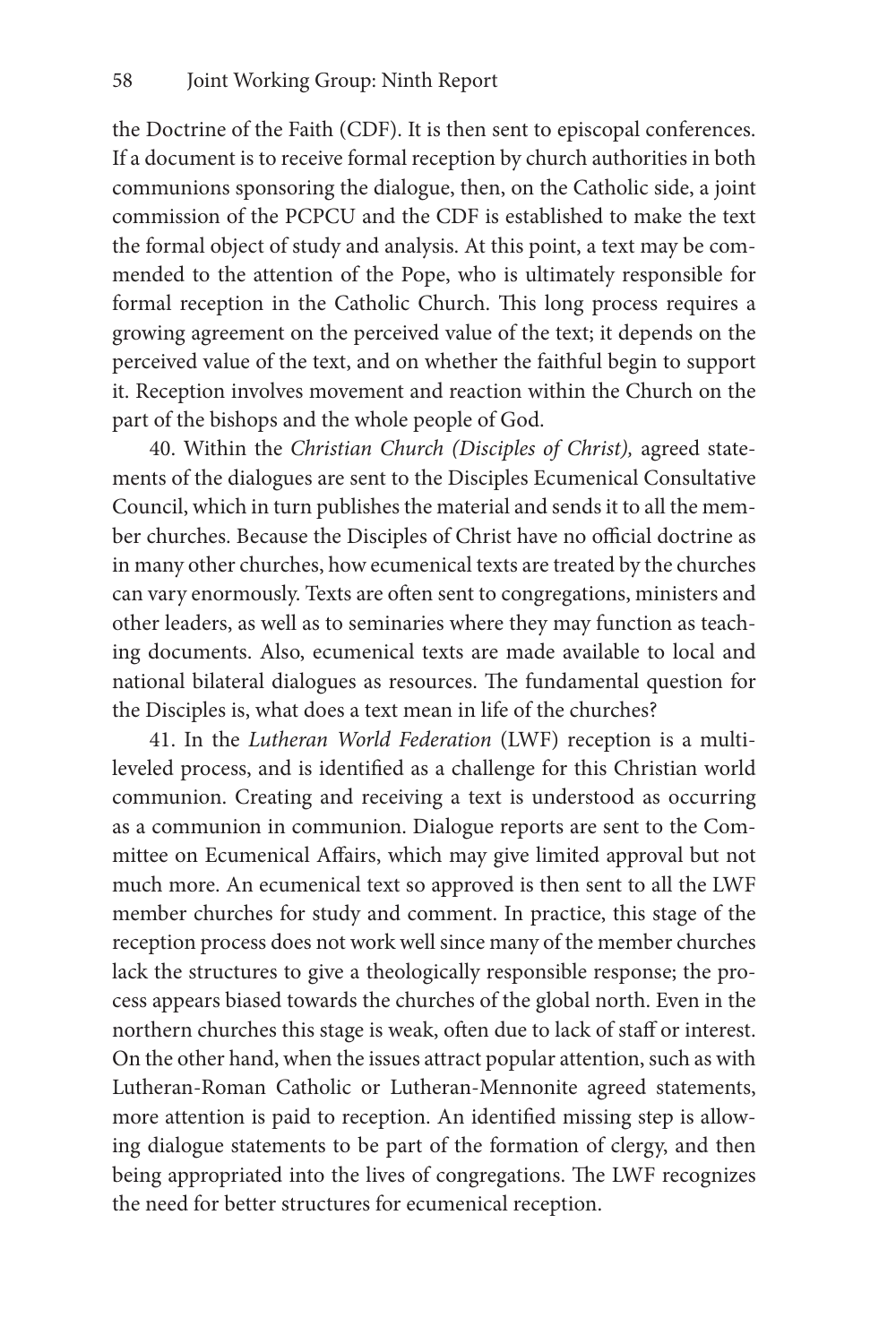42. The process of reception in the *Mennonite World Conference* is evident in the case of the agreed statements from the Roman Catholic-Mennonite dialogue. When the report of this dialogue was completed it was sent to the Mennonite international governing body, which then commended the report to all churches with request for responses. Responses from the local churches, which are occasionally sent to faculties of theology, were then sent back to the General Council. If recommendations for follow-up are accepted, the responses and recommendations are then sent to the Pontifical Council for Promoting Christian Unity of the Catholic Church.

43. An instance of reception in the *Oriental Orthodox* tradition is seen in the Holy See of Cilicia of the Armenian Apostolic Church. It is the responsibility of the ecumenical officer to provide His Holiness the Catholicos a progress report on a dialogue, or a final agreed statement. Then the text may be sent to the Ecumenical Relations Committee, presided over by the Catholicos. If the text is approved by the Catholicos, it is then sent to the Central Religious Council (equivalent to the Holy Synod of other Orthodox churches) for approval. Because the Armenian Apostolic Church has two jurisdictions—Etchmiadzin and Cilicia—the agreement of one Holy Synod is then forwarded to the other; representatives of the two Holy Synods must meet and agree on the text. The final step is to send the report and joint decision of the two Holy Synods to all the Oriental Orthodox churches for final reception by the family of Oriental Orthodox churches. The process of reception is largely conditioned by the nature of the agreed text or statement.

44. In most of the local autocephalous *Eastern Orthodox* churches, the findings of bi-lateral theological dialogues as well as the documents of ecumenical organizations submitted to churches for action are normally forwarded by the Holy Synod of each church to their respective specialized synodical commission or department. These would assess each document and report back to the Holy Synod. In some cases (i.e. study documents) churches may formulate and offer their own response individually. In other cases (i.e. results of bilateral theological dialogues) there is always an awareness that further consultation and final agreement with other sister Orthodox churches is needed within the framework of the pan-Orthodox conciliar process. A concrete example of coordinated Orthodox efforts aiming at reception is from the Ecumenical Patriarchate. There are cases where the Ecumenical Patriarchate would convene or encourage inter-orthodox consultations (organized, for example, by the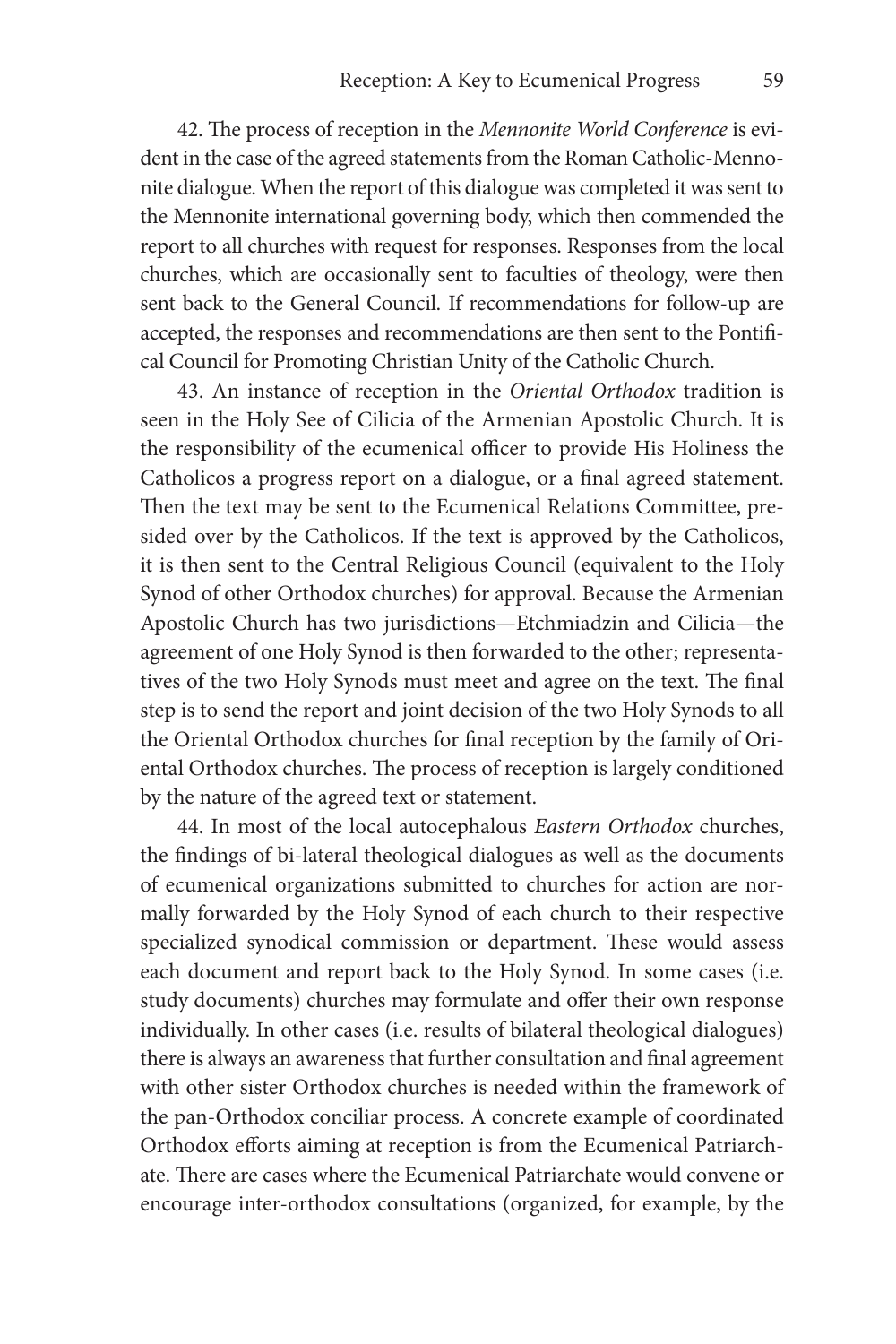WCC) in order to articulate an Orthodox response or offer an Orthodox contribution to major ecumenical processes. Such responses or contributions are normally better known and received. In other cases, the Ecumenical Patriarchate would attempt to assess the level of consensus among Orthodox churches (e.g. in the case of bilateral theological dialogues) either by correspondence with the heads of Orthodox churches or by convening a consultation with the participation of all local churches. Another concrete example of reception within the Orthodox Church is the Russian Orthodox Church, where the appraisal of ecumenical texts is the responsibility of its Department for External Church Relations. Agreed statements are studied by the department, and then sent to the Holy Synod's theological commission for further analysis of the document. If approved, the text is then sent to faculties of theology for further theological study. The final stage of reception is the bishops' council. The process can be very slow, as is reflected in the agreed statements arising from dialogue with the Oriental Orthodox churches.

45. The *Pentecostal* churches have not yet developed any formal mechanisms to receive texts arising from ecumenical dialogues. While a number of international bilateral and multilateral theological dialogues currently exist (Catholic, World Communion of Reformed Churches, WCC, and Ecumenical Patriarchate) or will soon begin (LWF, Baptist World Alliance), they include both formal and informal participants. Reports are currently published and widely studied by members of the worldwide Pentecostal academic community, and the leadership of the Pentecostal World Fellowship and a number of its participating churches is both aware of and encouraging of these encounters. It is already the case that Pentecostals have begun to reflect on how they might receive the fruits of their ecumenical encounters with others. On the whole, Pentecostals are more comfortable in speaking of a diffuse and Spirit-led process of reception, and indeed, of "receiving one another as Christ has received us" (cf. Rom. 15:7). This is both difficult to define and to recognize, but it does happen.

46. The *Salvation Army* does not make joint declarations, and does not have formal processes for reception. The results of its bilateral dialogues are sent to territorial leaders. They also appear in church publications and are sent to journals.

47. Among *Seventh Day Adventists*, the reception of ecumenical texts is under the auspices of the Council for Interchurch and Interfaith Relations (CIIR). When members of a given dialogue organized or coordinated by the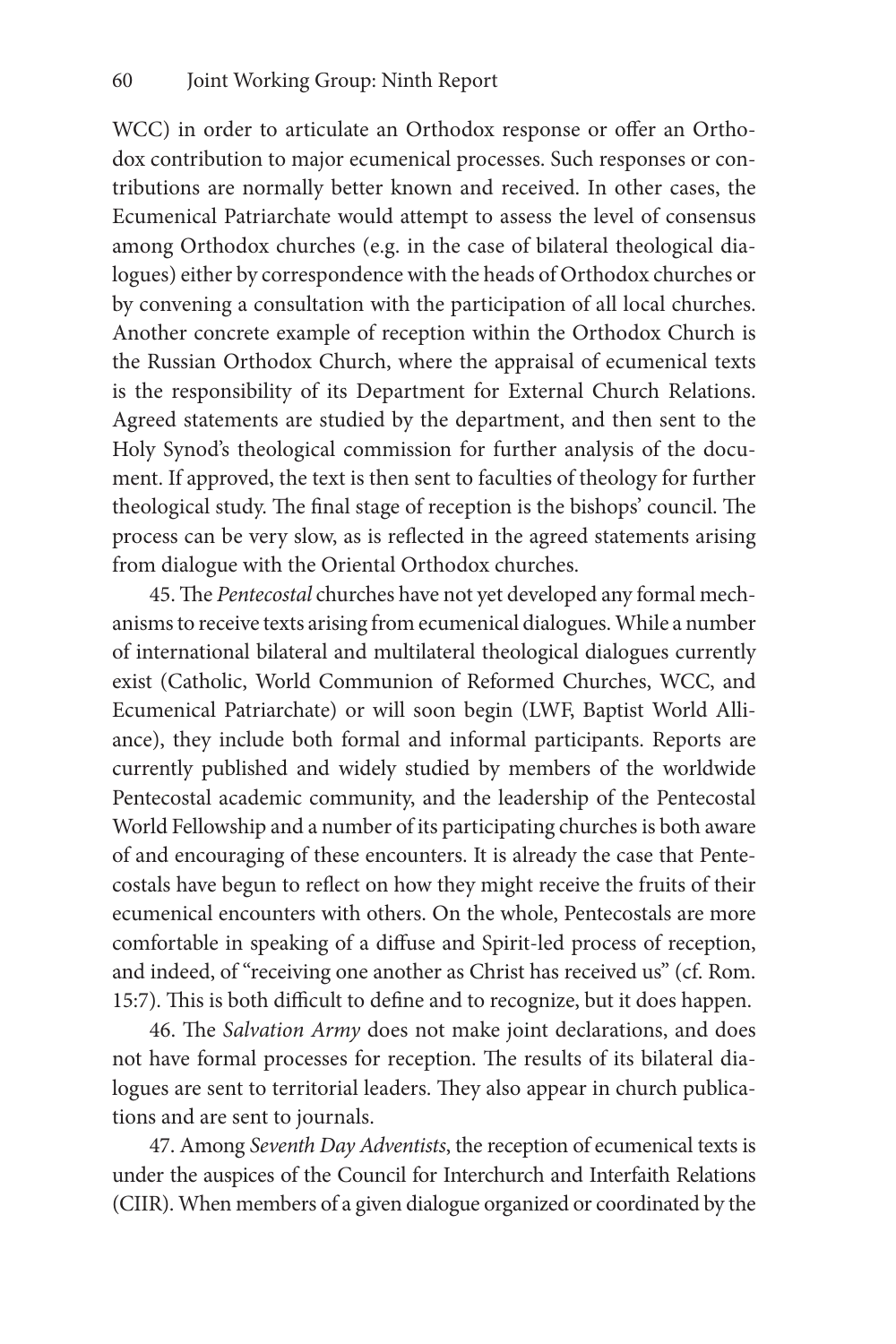General Conference have reached agreement and are ready to report their findings to the church for response, their dialogue statements are sent to the CIIR. If, in the judgment of the Council, the agreement is of interest to the whole church, it goes to the General Conference's administrative committee, and if accepted it is sent to the regional bodies for study and comment. If the agreement is not accepted at the local and regional levels, it is sent to the General Conference's CIIR for adjustment, which will be done in consultation with the dialogue partner. The Seventh Day Adventists now are engaged in an international bilateral dialogue with the Mennonite World Conference, and a regional bilateral dialogue with the Presbyterian Church (USA).

48. An example of reception in a *United and Uniting Church* is found in the United Reformed Church (URC) in the United Kingdom. The URC makes the distinction between dialogue reports which seek understanding and dialogues which seek action. Reception is an open process that can happen in less formal ways. For example, the reception of the teaching on the eucharist from *Baptism, Eucharist and Ministry* is seen in newer eucharistic liturgies. Reception of BEM's teaching on baptism is seen in a readiness to accept believers and infant baptism. Reception of BEM's treatment on ministry has been more problematic, related to the challenges around the mutual recognition of ministry. The experience of the URC suggests that when churches have an open policy concerning reception, with no expectation that official action needs to be taken, informal reception may be much easier for churches than when reception is a more formal and complex process.

49. For the *World Communion of Reformed Churches* (WCRC), reports and agreed statements are first sent to the WCRC for publication. The report is then sent to members of the executive committee, then to the General Council. If the report is accepted by these bodies, the General Secretary of the WCRC then sends it to member churches with a commendation for study and action. In the experience of the WCRC, a number of different kinds of responses are possible, ranging from silence to relatively quick reactions. Often the process of receiving responses from member churches can take up to a decade, e.g. the Leuenberg Agreement of 1973 (Lutheran-Reformed), or the Reformed-Roman Catholic dialogue. Formal reception is experienced as a challenge for the WCRC, with the expressed need for more official feedback and response. On the other hand, informally, agreed statements are received in other ways at various levels of the life of the church.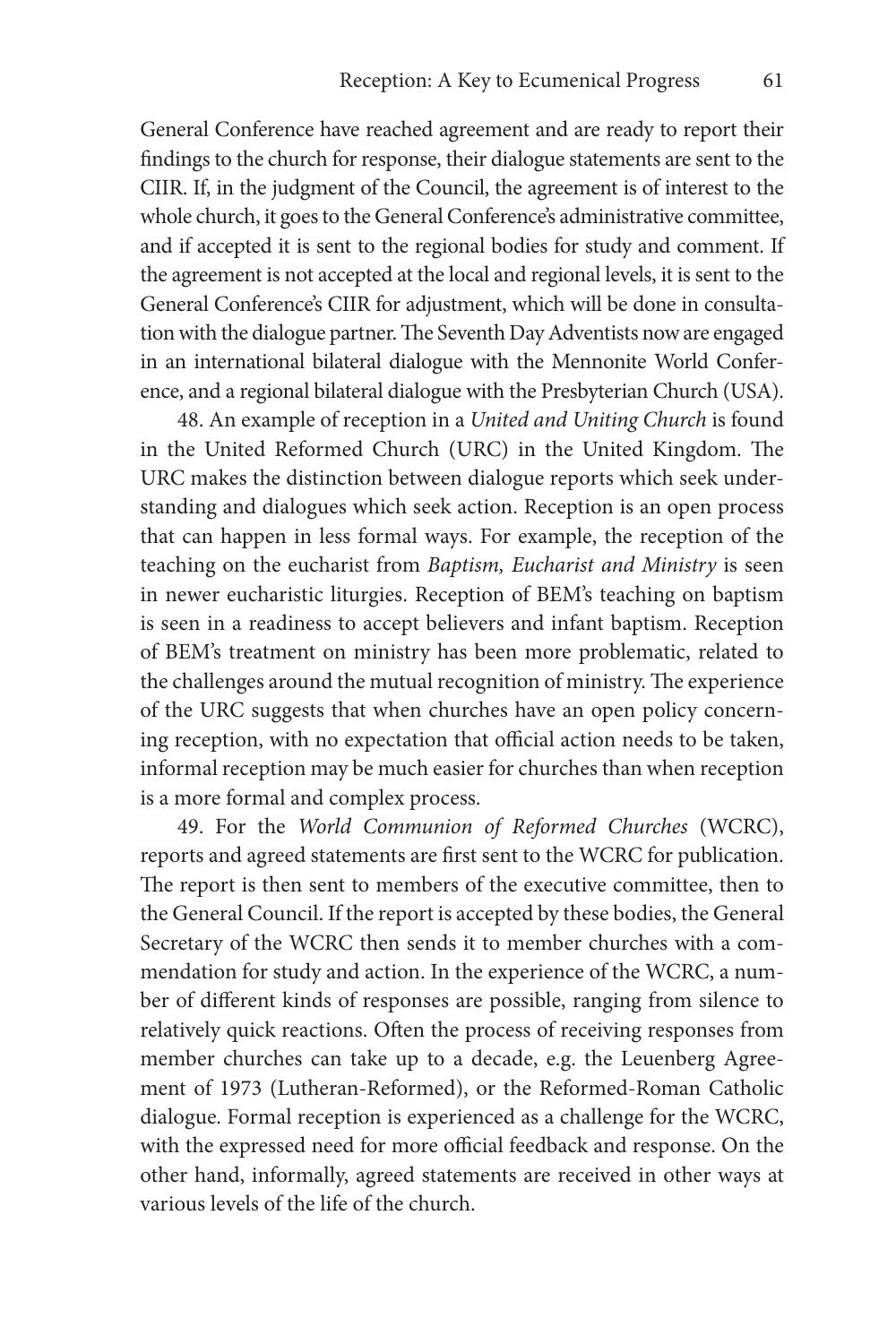50. Within the *World Evangelical Alliance* (WEA)*,* responsibility for ecumenical dialogues belongs to the WEA International Council. Agreed statements are committed to this body, and it decides whether it has respect from the WEA side. If a statement merits such respect, it is then sent out to the corresponding bodies in the national Alliance headquarters, and then from there to the grassroots level of local congregations. Churches who share an agreement with the dialogue statement signal so at national meetings.

51. Dialogues at the international level report every five years to the major quinquennial gathering of the *World Methodist Council* (WMC). The ecumenical reports are introduced at the WMC, questions are taken, and they are welcomed or "received" in this manner. In emerging practice, ecumenical texts are sent beforehand to the officers of the Council (now also to a new steering committee) and to the Standing Committee on Ecumenical Relations (formerly "on Ecumenics and Dialogue"), and thence to all delegates of the member churches. The churches are asked to respond to the proposed texts and report their views. At its formal gathering, the WMC is asked to affirm the agreed statements of the theological dialogues; such an affirmation is registered and recorded within the minutes of the Council. The texts are published after authorisation for use by member churches and indeed the wider public. The current test-case for a higher degree of reception is the process around the recent synthesis of the last forty years of Methodist-Roman Catholic dialogue, *Together to Holiness*, which was presented to the WMC in 2011. The joint report noted those doctrinal topics on which there is consensus; those where there exists a degree of convergence, and those which are acknowledged as being more resistant to such agreement and which are commended to the Commission's future work.

52. In summary, even a preliminary outline of these processes indicates something of the complexity and uncertainty attached to the processes of reception. Moreover, the processes described above can only give some indication of the formal ways in which reports and agreed statements are brought to the point of a formal act of reception. There remains the task of ongoing reception, which is the most vital if a real change is to be brought about in the quality of *koinonia* that a formal act of reception might invite or entail.

53. The most formidable challenge facing the reception of the fruits of ecumenical dialogues must relate to the way in which documents that have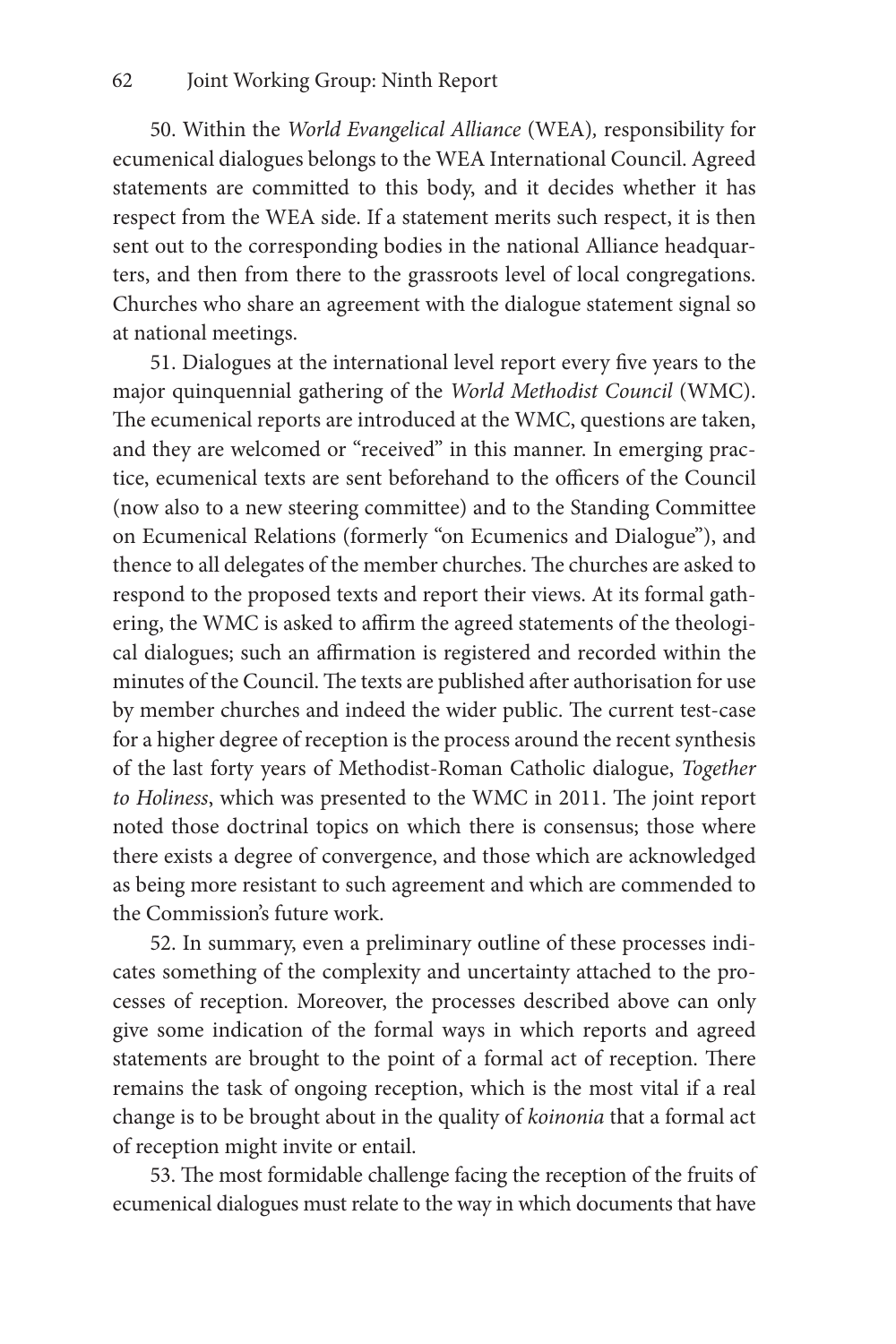received formal approval are permitted to impact the lived experience of the faithful in mission and witness. It is all too possible for a document of convergence to remain on the shelves of an ecumenical office or department without even the fact of its existence becoming widely known and received by the churches at the local level. It is vital in addressing the processes of reception therefore that attention is given to all elements of the process.

#### *C. Learning points and recommendations*

#### *1. Learning points*

• There is growing awareness of the wide diversity of processes for reception in the life of different churches.

• Reception includes stages of discovery, dialogue, reflection, formal act (when mandated) and ongoing reception in the life of the churches.

• No church structures necessarily guarantee reception. Unless there is a will at all levels to enter the process of reception, it will not occur.

• The process of reception cannot begin until Christians discover Christ at work in one another. Reception is born when space is created to welcome the other in our midst.

• If reception is to be successful the entire people of God must be involved throughout its multifaceted processes.

• When churches enter the dynamic of reception they move from isolation and self-sufficiency towards a deepening *koinonia*. International church structures and Christian world communions in particular facilitate this process. They become instruments of and vehicles for reception.

#### *2. Recommendations*

For reception to be concretely expressed in the life of the church, we propose the following recommendations:

• ensure that structures and opportunities exist to assist the entire people of God to discover their brothers and sisters in Christ in other traditions;

• encourage all Christian leaders and the faithful to take responsibility for the ecumenical process by a commitment to concrete action;

• foster openness to a diversity that is not irreconcilable with the gospel, but which may enrich the life of the churches and be an opportunity rather than a problem for *koinonia;*

• encourage those holding authority at any level to act in service of the ecumenical movement by fostering an appropriation of the fruits of ecumenical engagement at all levels;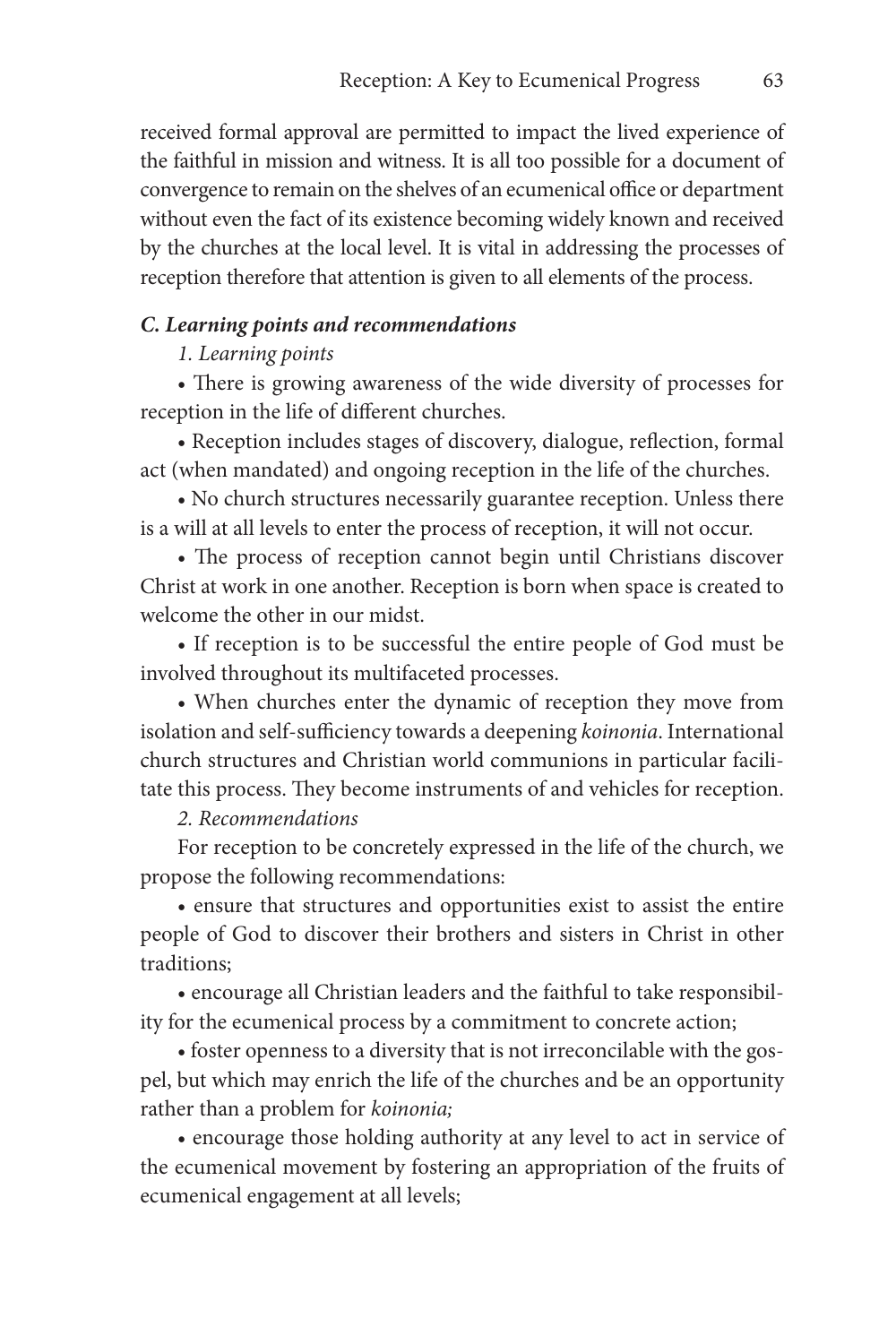• commit themselves to the ecumenical formation of the entire people of God in order to guarantee growth in fidelity to discipleship in an ecumenical age.

# **III. Overcoming the Divisions of the Past: Reception Promoting Reconciliation**

#### *A. The new context fostering reception*

54. The twentieth century transformed Christian relationships, as modern means of transport and communication allowed much closer and more frequent contact than in ages past. In the various examples explored below, it was the impact of broader ecumenical contact that created an atmosphere enabling Christians of various traditions to begin to cooperate with each other, first in the great movements coming immediately from the time of Edinburgh 1910—the Missionary Movement, Faith and Order, Life and Work, co-operation in education and the Week of Prayer for Christian Unity. This ecumenical movement itself sustained and prompted new initiatives. Christians taking part in these movements began in some degree to receive one another as co-workers in Christ seeking the unity for which he prayed (cf. John 17:21). More specifically, as these movements led to the creation of the World Council of Churches in 1948, the churches themselves, who were now represented together in the WCC, began to receive one another as communities, and gradually to develop common cause for the sake of Christ. Though the Roman Catholic Church was not a member, some of its theologians were in contact with the WCC from the 1950s.

55. During the Second Vatican Council, the Catholic Church and the WCC began to develop a formal and regular relationship, and from that time, to receive each other as partners in the one ecumenical movement. At Vatican II, through the observers sent by the WCC, the churches and Christian world communions began to know the Catholic Church and vice versa. In this context, initial steps were taken to receive one another in Christ, which would help them later to take more profound steps towards facing the divisions of the past. They began to recognize together the degree to which they hold the faith in common despite those divisions. The stage was set for addressing the divisive issues of the past.

56. In order to understand the dimensions of ecumenical reception, it will be useful, first, to describe some instances when reception has succeeded. In the twentieth century, reception of ecumenical insights has contributed to overcoming some conflicts that led to the three most significant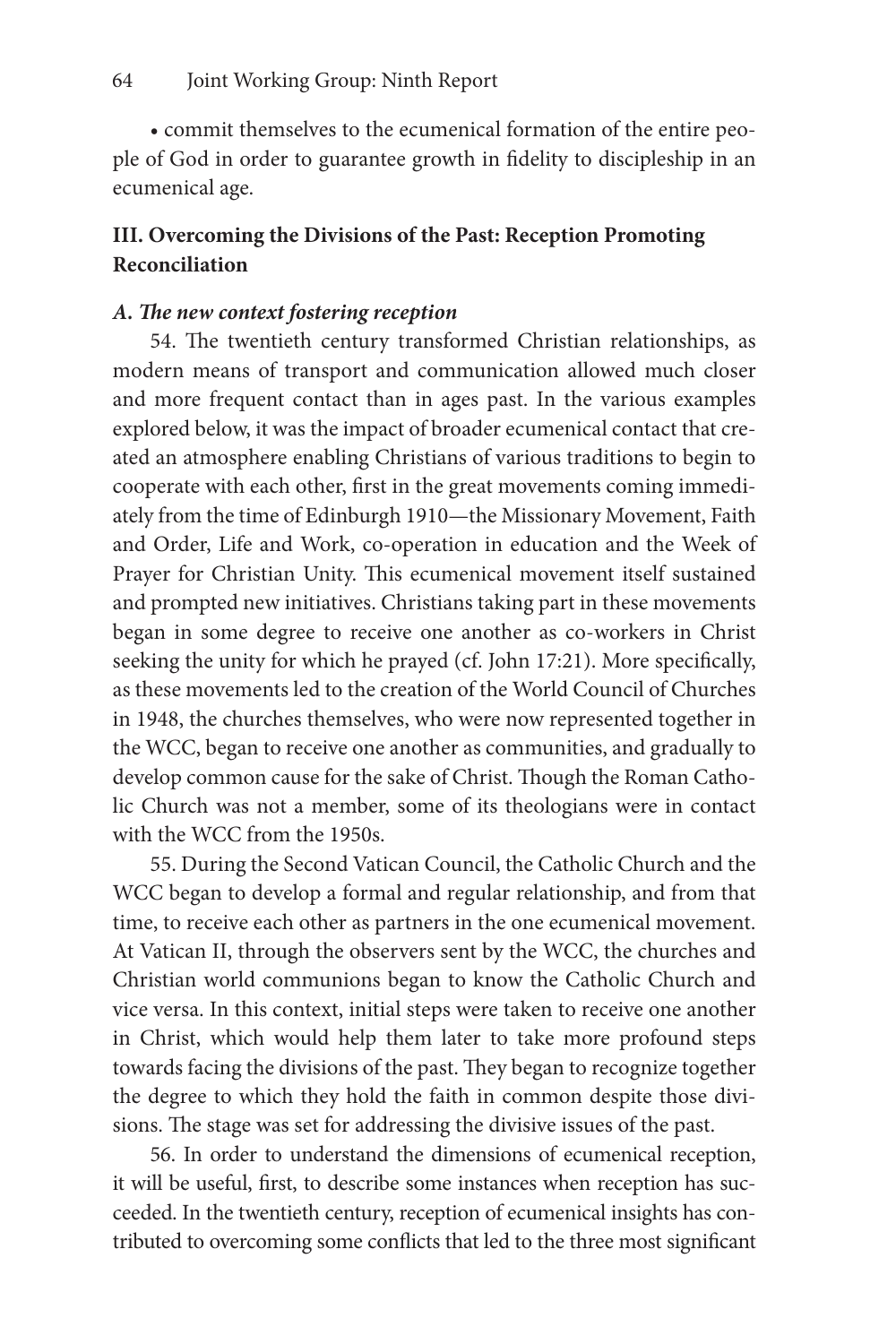divisions in the history of Christianity. These divisions took place in the fifth century after the Councils of Ephesus (431) and Chalcedon (451), in the eleventh century (1054), and in the sixteenth century with the reformation.

#### *B. Towards overcoming fifth century divisions*

57. In the fifth century some churches, for various reasons, did not receive certain theological statements of the Councils of Ephesus (431) and Chalcedon (451). Reactions to the Christological formulations of the Council of Chalcedon led to a separation within Christianity, a division which has lasted until today. Within the modern ecumenical movement, dialogue has led to clarification of issues which contributed, then, to misunderstanding. New contacts and dialogue between Oriental Orthodox churches,<sup>19</sup> the churches which "historically inherit a refusal of the Christological teachings of the Council of Chalcedon,"20 and those such as the Catholic Church and the Eastern Orthodox churches which accepted those teachings, have led to much agreement today on the mystery of Christ.

58. New contacts between Oriental Orthodox churches and the Catholic Church at Vatican II were important for building trust after centuries of separation. New insights and clarifications achieved in dialogue, whether at the Pro Oriente Foundation in Vienna starting in 1971, or in the multilateral dialogue of Faith and Order, or in bilateral dialogue, have helped those involved to formulate Christological statements expressing the same faith in Jesus Christ. These new insights and clarifications have been received and expressed in authoritative common Christological declarations formulated by the Bishops of Rome, especially Paul VI and John Paul II, with Patriarchs of several Oriental Orthodox churches. The Eastern Orthodox-Oriental Orthodox dialogue has also formulated common Christological statements. Dialogues between Oriental Orthodox and significant Western churches have likewise achieved agreed statements on Christology, presented below in paragraph 64.

*1. Common Christological declarations*

*a. Bishops of Rome and Oriental Orthodox Patriarchs*

59. The first of these declarations, between Pope Paul VI and Coptic Orthodox Pope Shenouda III (May 10, 1973), stated:

<sup>19.</sup> The Coptic, Syrian, Armenian, Ethiopian, Eritrean, and Indian (Malankara) Orthodox Churches.

<sup>20.</sup> Ronald G. Roberson, "Oriental Orthodox-Roman Catholic Dialogue." DEM, pp. 862-63.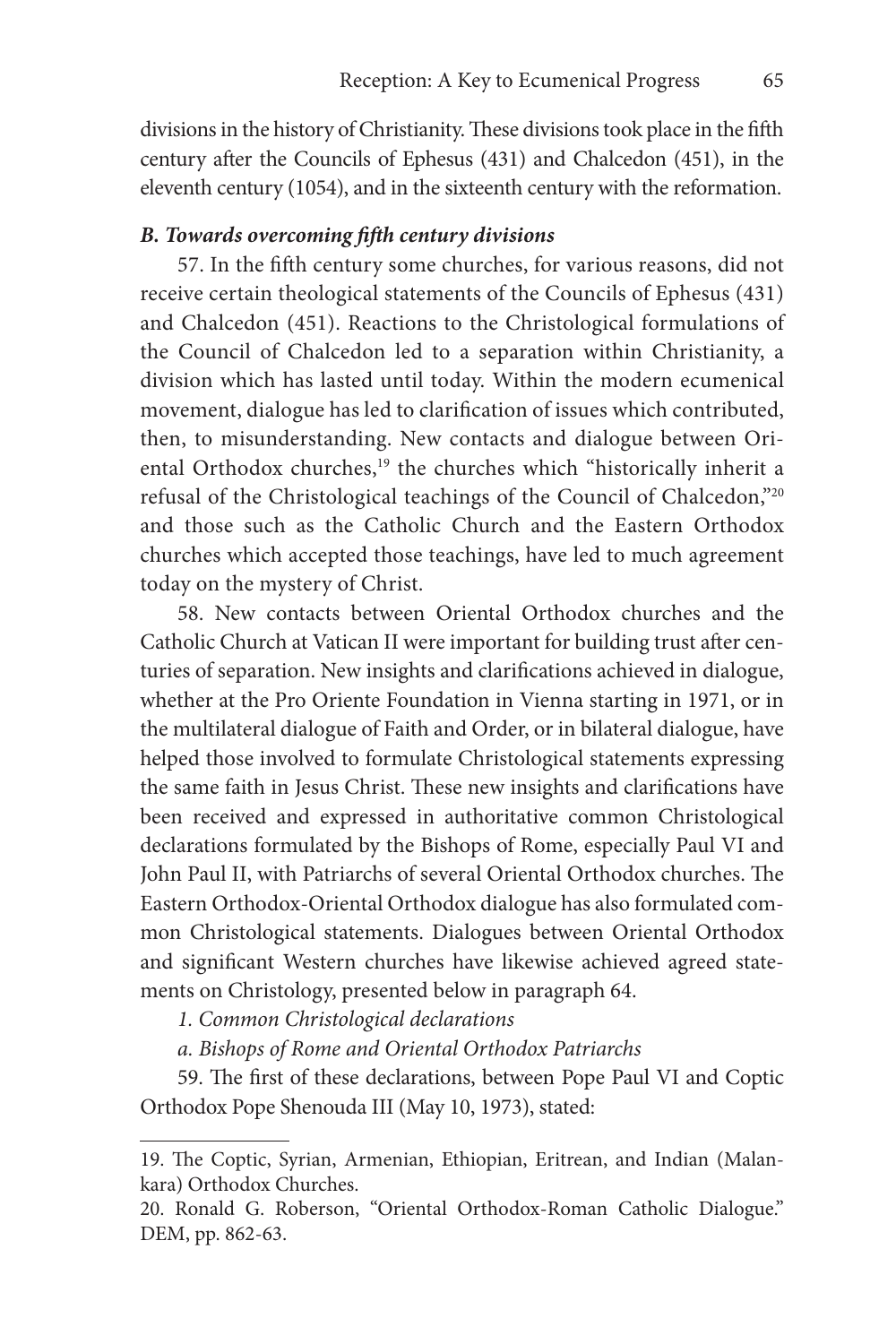we confess one faith in the Triune God, the divinity of the Only Begotten Son of God, the second person of the Holy Trinity…who for us was incarnate, assuming for Himself a real body with a rational soul, and who shared with us our humanity but without sin. We confess that our Lord and God and Saviour and King…Jesus Christ is perfect God with respect to His Divinity, perfect man with respect to his humanity. In Him His divinity is united with his humanity in a real, perfect union without mingling, without commixtion, without confusion, without alteration, without division, without separation. His divinity did not separate from his humanity...not for the twinkling of an eye.<sup>21</sup>

60. Christological language in the same line, confessing Jesus Christ as perfect in his divinity and perfect in his humanity, can be found also in common declarations between: Pope John Paul II and Syrian Orthodox Patriarch Mar Ignatius Zakka I Iwas (June, 1984),<sup>22</sup> John Paul II and Catholicos Karekin I of the Armenian Apostolic See of Etchmiadzin (December, 1996)<sup>23</sup> and re-affirmed in the common declaration signed by John Paul II and Catholicos Aram I of the Armenian Apostolic See of Cilicia (January,  $1997$ ).<sup>24</sup> It is found, too, in the doctrinal agreement on Christology approved by Pope John Paul II and Catholicos Mar Basilius Marthoma Matthews I of the Malankara Orthodox Syrian Church (3 June 1990).<sup>25</sup>

*b. The Bishop of Rome and the Patriarch of the Assyrian Church of the East*

61. In a process with another ancient church, the Assyrian Church of the East, Pope John Paul II and Patriarch Mar Dinkha IV also addressed the conflicts arising from the Council of Ephesus 431. In their common declaration of 11 November 1994, similar to those above, they confessed

our Lord Jesus Christ is true God and true man, perfect in his divinity, perfect in his humanity, consubstantial with the Father and consubstantial with us in all things but sin. His divinity and his humanity are united in one person without confusion or change, without division or separation. In him has been preserved the difference of the natures of the divinity and humanity, with all of their properties, faculties and operations.<sup>26</sup>

<sup>21. &</sup>quot;Visit of His Holiness Amba Shenouda III, Common Declaration," *IS* 22 (1973): 9.

<sup>22. &</sup>quot;Common Declaration of Pope John Paul II and HH Mar Ignatius Zakka I Iwas," *IS* 55 (1984): 62.

<sup>23. &</sup>quot;Common Declaration of John Paul II and Catholicos Karekin I," *IS* 94 (1997): 30.

<sup>24. &</sup>quot;Common Declaration of the Pope and the Catholicos Aram I," *IS* 95 (1997): 80. 25. "Statement of the Joint Commission," *IS* 73 (1990): 39.

<sup>26. &</sup>quot;Common Christological Declaration between the Catholic Church and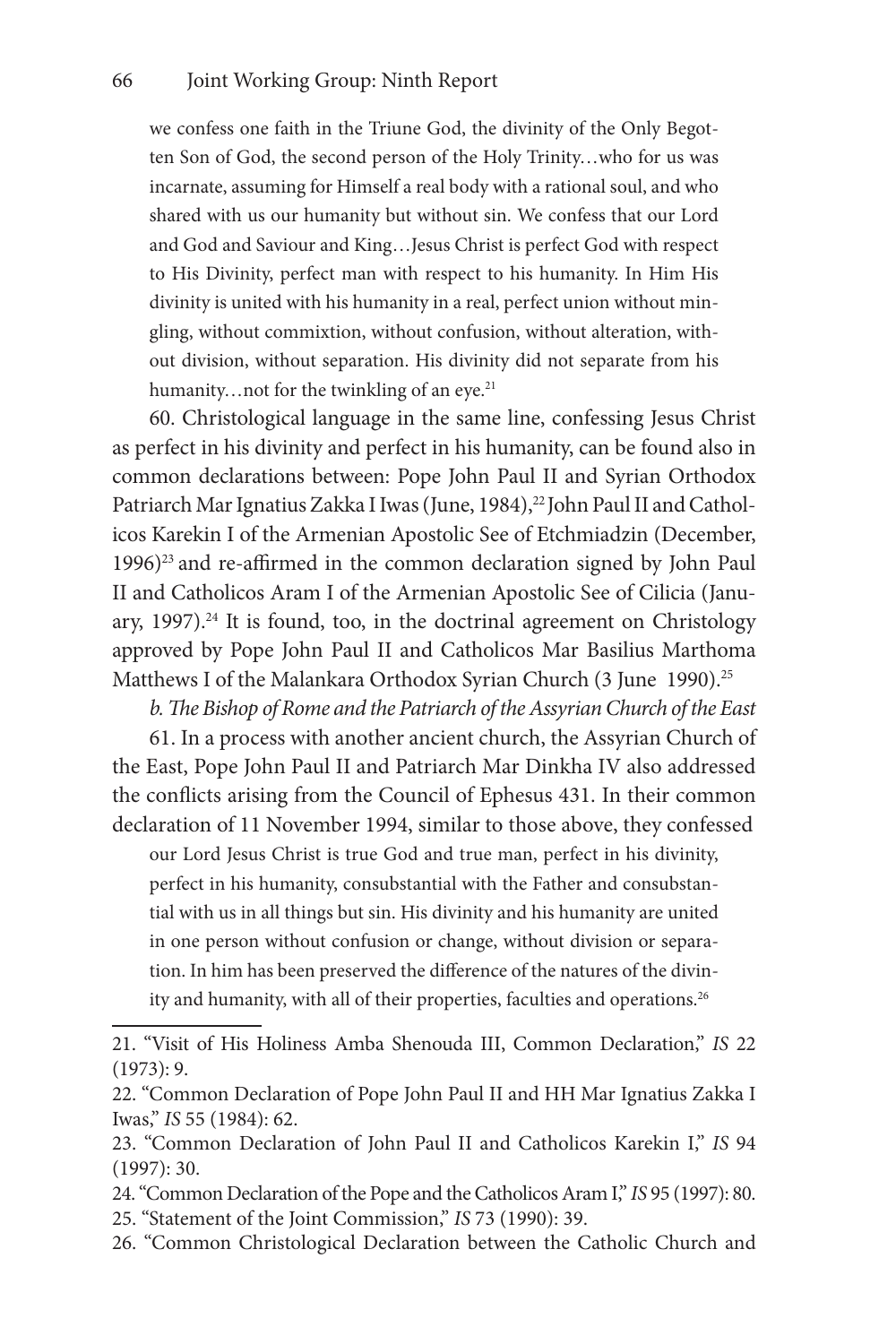# *c. The official dialogue of the Eastern Orthodox and Oriental Orthodox Churches*

62. This dialogue said:

We have inherited from our Fathers in Christ the one apostolic faith and traditions, though as churches we have been separated from each other for centuries. The Logos, eternally consubstantial with the Father and the Holy Spirit in His Divinity, has in these last days, become incarnate of the Holy Spirit and Blessed Virgin Mary Theotokos, and thus became man, consubstantial with us in His humanity but without sin. He is true God and true Man at the same time, perfect in His Divinity, perfect in His humanity. Because the one she bore in her womb was at the same time fully God as well as fully human we call the Blessed Virgin Theotokos. (First Agreed Statement, 1989)<sup>27</sup>

63. The consequences of the Christological agreements reached in the dialogue between the Eastern and Oriental Orthodox Churches have not been fully received by the respective constituencies. Eucharistic communion, for instance, has not been restored. Other issues remain, such as lifting the anathemas against one another's saints, and questions about liturgical and ascetical traditions. Yet there are other signs of rapprochement. For instance, as a result of the Christological agreements, the Coptic Orthodox no longer re-baptize members of the Eastern Orthodox. Within the unique context of Syrian ecumenism, the two Antiochian patriarchates experience the pastoral reality of sacramental communion.

*d. Christological agreement in other bilateral dialogues*

64. Christological agreement is expressed in contacts and dialogues of other churches with the Oriental Orthodox churches. These include the Common Declaration of Pope Shenouda III and Archbishop of Canterbury Robert Runcie (October 1, 1987),<sup>28</sup> international dialogue reports such as the *Agreed statement on Christology* of the International Reformed-Oriental Orthodox Dialogue (September 13, 1994),<sup>29</sup> and the *Agreed Statement on Christology* of the Anglican-Oriental Orthodox International Commission (November 5-10, 2002).<sup>30</sup> Agreement on Christology

the Assyrian Church of the East," *IS* 88 (1995): 2.

<sup>27.</sup> Jeffrey Gros, FSC, Harding Meyer, William G. Rusch, eds. (2000) Growth in Agreement II: Reports and agreed statements of ecumenical conversations on a world level 1982-1998 [=GA II] WCC Publications, Geneva and William B. Eerdmans Publishing Company, Grand Rapids Michigan/Cambridge, p. 192. 28. GA II, pp. 110-111.

<sup>29.</sup> GA II, pp. 292-93.

<sup>30.</sup> Jeffrey Gros, FSC, Thomas Best, Lorelei F. Fuchs, SA., eds. (2007) Growth in Agreement III: International dialogue texts and agreed statements, 1998-2005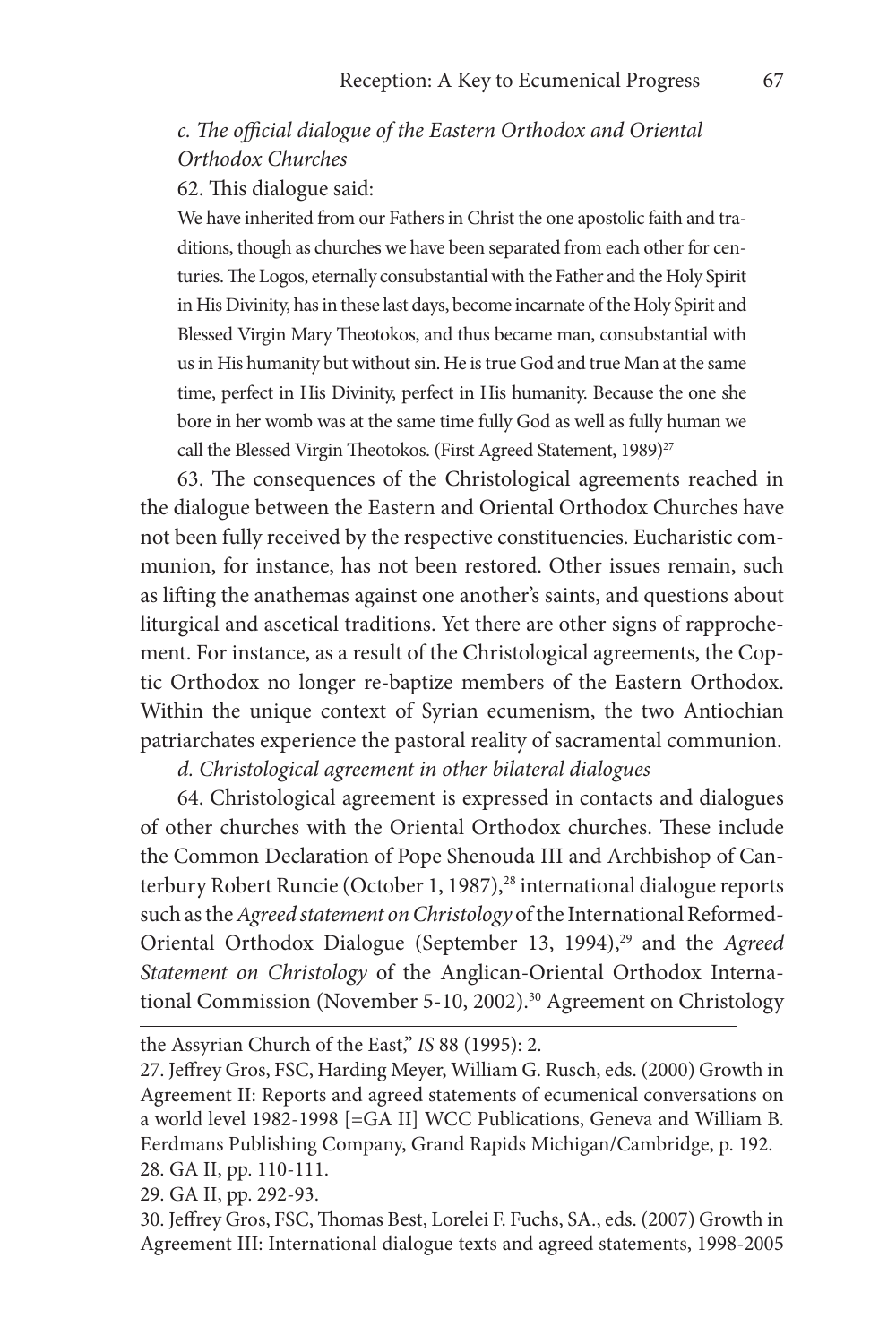is found also in dialogues between others including the *Agreed Statement on Christology* of the Old Catholic-Orthodox dialogue (1975 and 1977),<sup>31</sup> the 1977 Reformed-Catholic International Dialogue report *Presence of Christ in Church and World* (no. 84), and the 1995 Lutheran-Orthodox Joint Commission report *Authority in and of the Church* (no. 5a).

65. Thus, the dialogues taken together have resulted in widespread agreement on the nature and mystery of Christ. Agreement has been formally received by the Catholic Church and certain Oriental Orthodox churches through common Christological declarations of popes and patriarchs which illustrate, for them, the basic resolution of the fifth century Christological controversies (cf. note 17). Formal reception processes concerning these agreements are not yet complete and continue within other churches. It is clear that other issues also still need to be resolved. Nevertheless the broad Christological agreement seen above will enable the churches to get beyond a particular divisive fifth century conflict, and assist them in confessing together before the world the same faith in Jesus Christ, true God and true man.

#### *C. Towards overcoming the divisions of 1054*

66. For more than nine centuries, since the mutual excommunications in 1054 between representatives of the Sees of Rome and Constantinople, and intensified by later events, the relationship between the Orthodox East and the Latin West had been characterized by schism, hostility, and misunderstanding. In the twentieth century, and especially since the Second Vatican Council, Orthodox and Catholics have renewed relationships in a variety of ways. They gradually are coming to recognize and mutually receive one another as "sister churches," a designation which indicates that they share to a profound degree the same apostolic faith, and participate in the one apostolic succession. Nonetheless, there are still issues to be resolved before full communion is achieved.

67. The public reading of the Common Declaration of Ecumenical Patriarch Athenagoras I and Pope Paul VI on 7 December 1965<sup>32</sup> at the

<sup>[=</sup>GAIII]. WCC Publications, Geneva and William B. Eerdmans Publishing Company, Grand Rapids, Michigan/Cambridge, pp. 35-37.

<sup>31.</sup> Harding Meyer and Lukas Vischer, eds. (1984) Growth in Agreement: Reports and agreed statements of ecumenical conversations on a world level [=GA]. Paulist Press, New York/Ramsey and World Council of Churches, Geneva, pp. 396-98.

<sup>32.</sup> The "Common Declaration of Pope Paul VI and Patriarch Athenagoras I, 7 December 1965." Austin Flannery O.P., ed., Vatican Council II. The Conciliar and Postconciliar Documents. (1988, Revised edition) Costello Publishing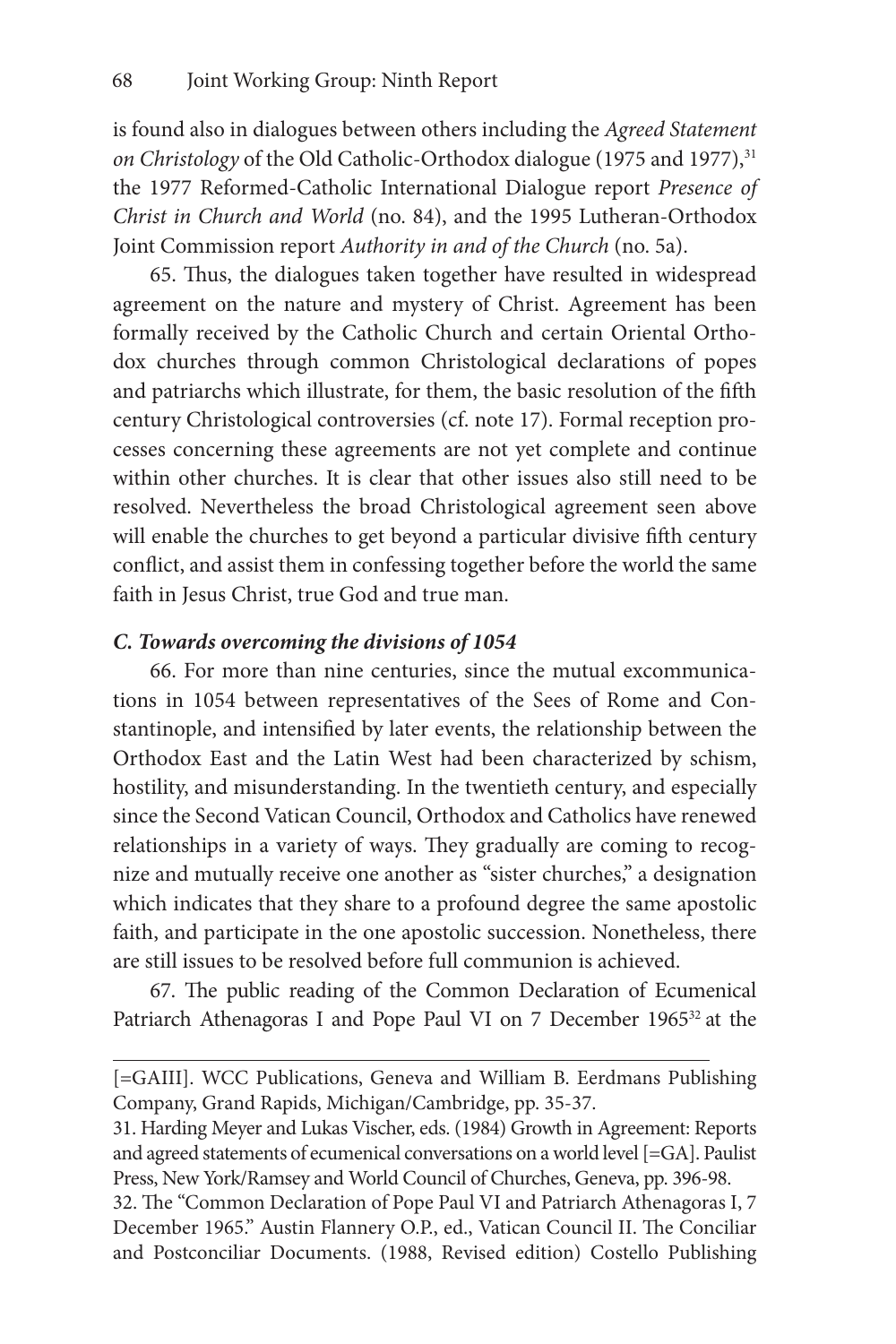conclusion of Vatican II and simultaneously at St. Peter's Basilica and at the Phanar, was an important context for this new relationship. Pope and Patriarch, addressing the mutual excommunications levelled at one another in 1054 by the legates of the Roman See and the Patriarch and Synod of Constantinople, expressed their regret for the sad events of that time. They stated that those mutual excommunications brought consequences which "went much further than their authors had intended or expected," and, most critically, "[t]heir censures were aimed at the persons concerned and not on the Churches; they were not meant to break the ecclesial communion between the Sees of Rome and Constantinople" (no. 3). They declared together that they "regret and wish to erase from memory and from the midst of the Church the sentences of excommunication which followed them and consign them to oblivion" (no. 4b). They expressed hope that this action, fostering a healing of bitter memories of the past, would be followed by dialogue leading them to full communion of faith and sacramental life which obtained between them for the first thousand years of the life of the church.

68. Since the early 1960s, ecumenical patriarchs and popes, in addressing one another, have used the designation "sister church" to describe the relationship of Orthodox and Catholic Churches.<sup>33</sup> It appears to have been first used by the Ecumenical Patriarch Athenagoras I in replying on 12 April 1962 to a letter from Cardinal Augustin Bea.<sup>34</sup> In the period between 1962 and 1967, the Ecumenical Patriarch or his representative addressed the Church of Rome as "sister church" seven times.<sup>35</sup> Pope Paul VI first used this designation in his letter (*Anno Ineunte*) of 25 July 1967 to Athenagoras I, describing also its significant theological meaning. Both have received the faith of the apostles, and by baptism are

Company, Northport, New York, pp. 471-73.

<sup>33.</sup> In Catholic usage, sister churches are particular churches or groupings of particular churches, for example the Patriarchates or metropolitan provinces among themselves.

<sup>34.</sup> E.J. Stormon, S.J. Editor and translator. *Towards the Healing of Schism: The Sees of Rome and Constantinople. Public statements and correspondence between the Holy See and the Ecumenical Patriarchate 1958-1984* (1987) Paulist Press, New York Mahwah, Doc 10, p.35.

<sup>35.</sup> For example, in his statement to the Holy Synod on the death of Pope John XXIII in 1963, Athenagoras said that "in the person of the late venerable leader of our sister Church of Rome we discerned an inspired labourer well able…to train his gaze on those points of the teaching of the Lord and of apostolic tradition which are common to both the Orthodox and Roman Catholic Churches."4 June 1963, Stormon, pp.44-45. Other usages of this designation can be seen in Stormon pp. 51-52, 71, 76, 86, 134.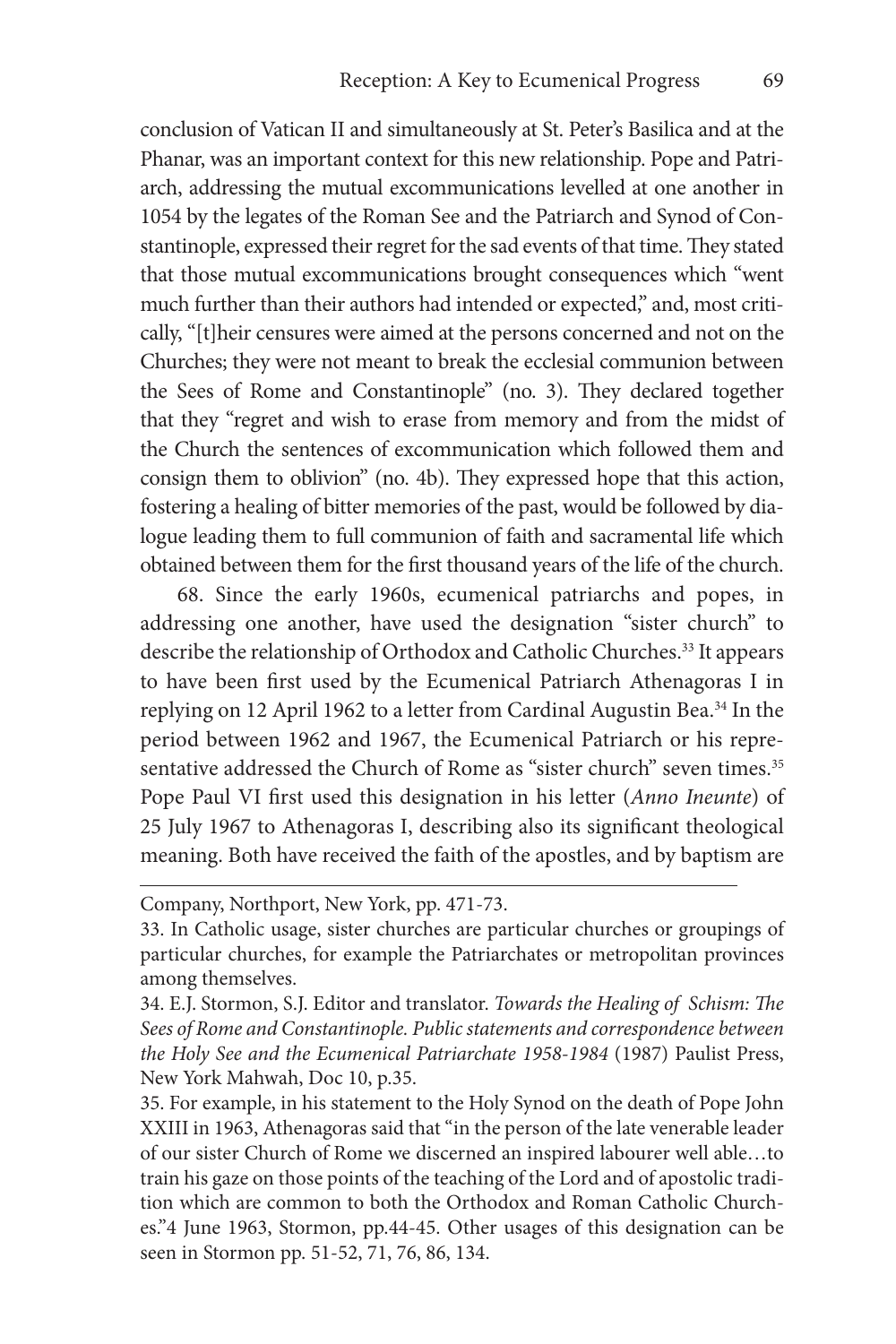one in Christ. And "in virtue of the apostolic succession, we are united more closely by the priesthood and the Eucharist…. In each local Church this mystery of divine love is enacted, and surely this is the ground of the traditional and very beautiful expression 'sister churches' which local churches were fond of applying to one another." And "for centuries we lived this life of 'sister churches' and together held the Ecumenical Councils which guarded the deposit of faith against all corruption. And now, after a long period of division and mutual misunderstanding, the Lord is enabling us to discover ourselves as 'sister churches' once more, in spite of the obstacles which were once raised between us."36 And in a 1971 letter to Athenagoras, Pope Paul VI expressed his view that between the Catholic and Orthodox Churches "there already exists a communion which is almost complete—though still short of perfection—deriving from our common participation in the mystery of Christ and his Church."37

69. Their successors, too, have articulated this mutual designation together in common declarations. Pope John Paul II and Ecumenical Patriarch Dimitrios I announced together on 30 November 1979 the beginning of a theological dialogue which envisages "an advance towards the reestablishment of full communion between the Catholic and Orthodox sister Churches…"38 In their common declaration of 29 June 1995, John Paul II and Ecumenical Patriarch Bartholomew I, reflecting on the results of the dialogue which had affirmed "that our churches recognize one another as sister churches, responsible together for safeguarding the one church of God", concluded that these affirmations "not only hasten the way to solving the existing difficulties, but henceforth enable Catholics and Orthodox to give a common witness of faith."39

70. Besides the Sees of Rome and Constantinople, this designation has also been used by Pope John Paul II and Patriarch Teoctist of the Orthodox Church of Romania in their common declaration of 12 October 2002. Stating that "[i]n accord with the traditional beautiful expression, the particular churches like to call one another 'sister churches" they point to the implications this recognition has for mission: "[t]o be open to this dimension means collaborating to restore to Europe its deepest ethos and its truly human face."40 In some cases, as in the relations

40. In *GA III,* pp. 180-181.

<sup>36.</sup> Stormon, 161-162.

<sup>37. 8</sup> February 1971, Stormon, 231-232, citation 232.

<sup>38.</sup> Stormon, p. 367.

<sup>39.</sup> In GA II, p. 686.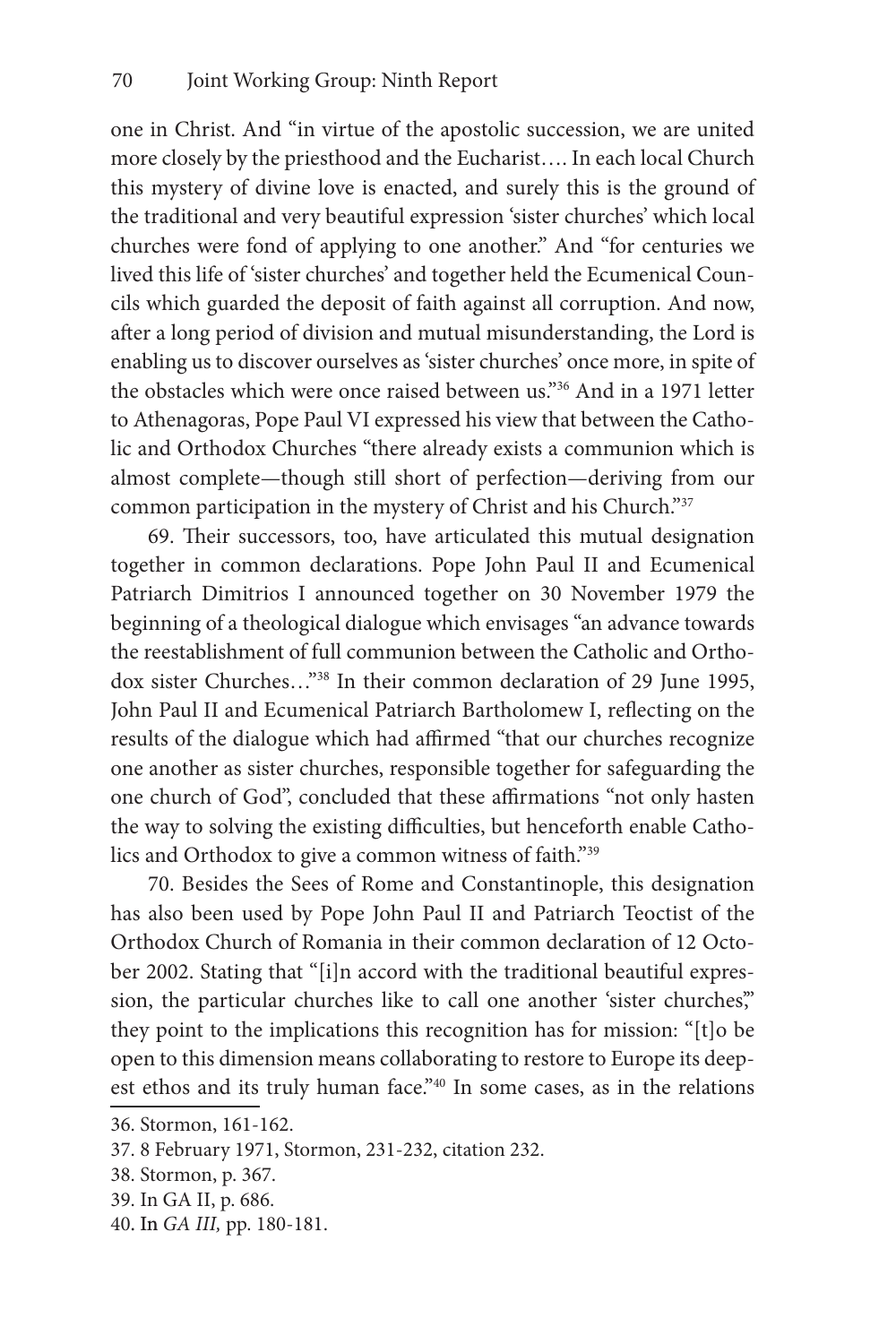between the Church of Rome and the Moscow Patriarchate, there have not been common declarations. But the mutual recognition of sacraments and holy orders, reflecting the theological basis of the designation "sister churches" is known in other ways.<sup>41</sup>

71. Similarly, this designation has also been used, in at least one instance, between a pope and an Oriental Orthodox patriarch. In their common declaration on 23 June 1984, Pope John Paul II and Patriarch Mar Ignatius Zakka I Iwas of the Syrian Orthodox Church, indicate that if their faithful find access to a priest of their own church materially or morally impossible, "we authorize them in such cases to ask for the sacraments of penance, eucharist and anointing of the sick from lawful priests of either of our two sister churches, when they need them."42

72. The international Orthodox-Roman Catholic dialogue, too, on the basis of the concept of "sister churches," proposed a way to resolve an old conflict between them concerning the role of Eastern Catholic churches, which flared up again following the fall of communism in 1989. Its 1993 report, *Uniatism: Method of Union of the Past, and the Present Search for Full Communion*, on the one hand affirms the rights and obligations of Eastern Catholic churches to undertake their mission (cf. no. 16). On the other hand, it indicates that the "uniatism" which developed in events and conflicts of centuries ago can today be interpreted as a form of missionary apostolate against the other (no. 12, cf. 10-11) and thus "can no longer be accepted neither as a method to be followed nor as a model of the unity our churches are seeking." The report argues "that what Christ has entrusted to his church—profession of apostolic faith, participation in the sacraments, above all the one priesthood celebrating the one sacrifice of Christ, the apostolic succession of bishops—cannot be considered the exclusive property of one of our churches…. It is in this perspective that the Catholic churches and the Orthodox churches recognize each other as sister churches, responsible together for maintaining the church of God in fidelity" (nos. 13, 14, cf. 12).

73. In regard to those same tensions between Orthodox and Catholics after the changes in Eastern Europe, John Paul II in his 31 May 1991

<sup>41.</sup> The official attitude of the Church of Russia, among others, "is recognizing and respecting the Holy Orders and full sacramentality of the Roman Catholic Church." See "Ecclesiological and Ecumenical Implications of a Common Baptism. A JWG Study", no. 62. Joint Working Group between the Roman Catholic Church and the World Council of Churches: Eighth Report. (2005) WCC Publications, Geneva, p. 59. 42. In *GA II*, pp. 692-93.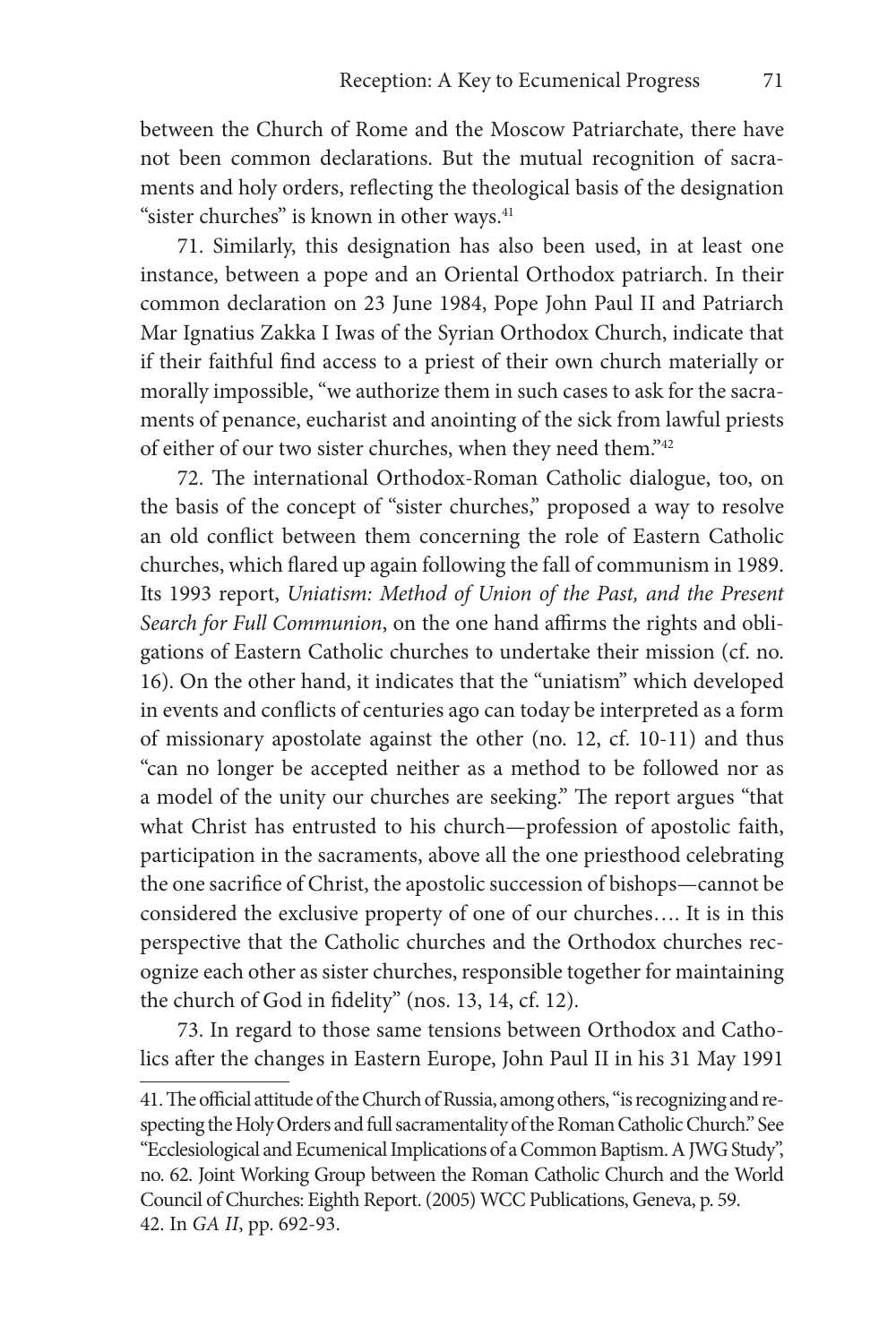Letter to Bishops of Europe on relations between Catholics and Orthodox in the new situation of central and eastern Europe, made clear that "with these Churches relations are to be fostered as between sister churches."43

74. Many other developments have fostered this relationship. Although Orthodox and Catholics do not yet share full communion, this gradual mutual reception of each other as sister churches calls attention to the deep bonds of faith they continued to share, even though separated for more than nine centuries, and share more intensely now. Despite continuing areas of divergence between them, much of what has separated them has been overcome.

75. Significant and longstanding theological dialogue has been carried out between the Orthodox churches and other Western churches, such as Anglican-Orthodox dialogue, Lutheran-Orthodox dialogue, Methodist-Orthodox dialogue, Old Catholic-Orthodox dialogue, and Reformed-Orthodox dialogue. Participation by the Orthodox churches in the WCC and the numerous theological dialogues that have been initiated have led to great understanding and co-operation. All these steps bear witness to a greater sense of reconciliation between East and West.

# *D. Towards overcoming divisions from the sixteenth century*

76. Some of the most intense divisions in the history of the Church took place in the sixteenth century. Within the complex ecclesiastical and political situation of that time, reformers from different countries criticized and sought to revise practices inherited from late medieval Christianity within the Catholic Church. Such efforts to reform and renew often led to a break in communion with the See of Rome; other reforms occurred within the Catholic Church. But separated churches, shaped by the Protestant Reformation, were in serious conflict with each other as much as they were with the Catholic Church. Nonetheless, in a variety of ways, recent ecumenical contact and dialogue have helped to resolve some of the issues leading to division in that century. Receiving the results of dialogue has enabled separated Christians to begin to receive one another again. Examples of the way in which different churches have been able to receive each other multiplied in the twentieth century.

<sup>43.</sup> Letter of Pope John Paul II "To Bishops of Europe on Relations Between Catholics and Orthodox in the New Situation of Central and Eastern Europe, May 31, 1991." *IS* 81 (1992): 103.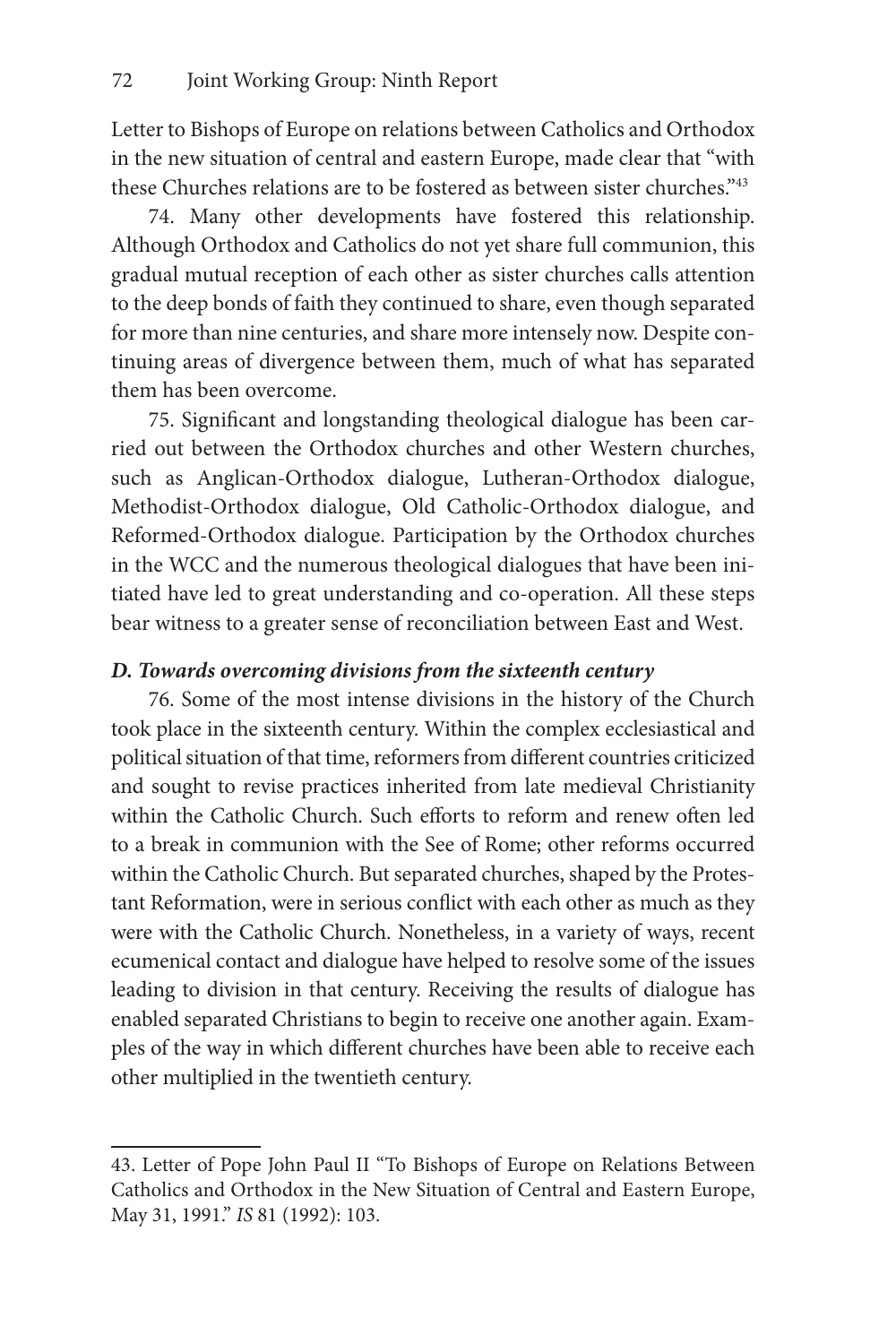# *1. Early examples of mutual reception*

77. a. An early example of this can be found in the Bonn Agreement between the Anglican and Old Catholic churches in 1931. While not resolving a division from the 16<sup>th</sup> century, this agreement stands perhaps as a strong example of explicit reception in a relatively simple model. The Bonn Agreement is essentially an acknowledgement of reception. The churches of the Anglican Communion and of the Union of Utrecht established full communion. This has not been without its difficulties. Questions still remain about parallel jurisdictions in some European countries, and the traditions remain distinct and separate, not in full organic unity. Nevertheless, the Bonn Agreement institutes full mutual reception of the faith, sacraments and ministry by these two families of churches.

78. b. The South Asian experience of the united churches is also worth recording. Starting in the 1940s churches of the various Protestant and Anglican traditions in North and South India, in Pakistan and Bangladesh, were able to receive one another into a united fellowship and a reconciled ministry. And thus were born the Church of South India (1947), the Church of North India (1970), the Church of Pakistan (1970), and the Church of Bangladesh (1970). The mechanisms of reconciliation varied and were sometimes seen as controversial and partial in their implementation, but one generation later, the churches which participated in the various schemes of unity have now fully received one another and been united into single churches.

79. c. In the same way that Anglicans and Old Catholics have been able to receive one another, so the churches of the Anglican Communion have been able to extend reception to other churches. Sometimes this has meant that churches, such as the Lusitanian Church of Portugal (1963) and the Spanish Reformed Episcopal Church (1980), have been welcomed into full membership of the Anglican Communion; in other cases, such as the Independent Church of the Philippines (1960) and the Mar Thoma Church of South India, the faith, sacraments and ministry of churches have been mutually received without formal and organic integration.

80. These processes have sometimes been at work at the regional level as well. The Porvoo Agreement between the Anglican Churches of the British and Irish Isles and the Nordic and Baltic Lutheran Churches involves the full reception of one another's lives as churches, including the reception of one another's members, ministries and sacraments.

81. Further examples could be adduced. What is clear so far is that several examples exist in which mutual reception has been possible and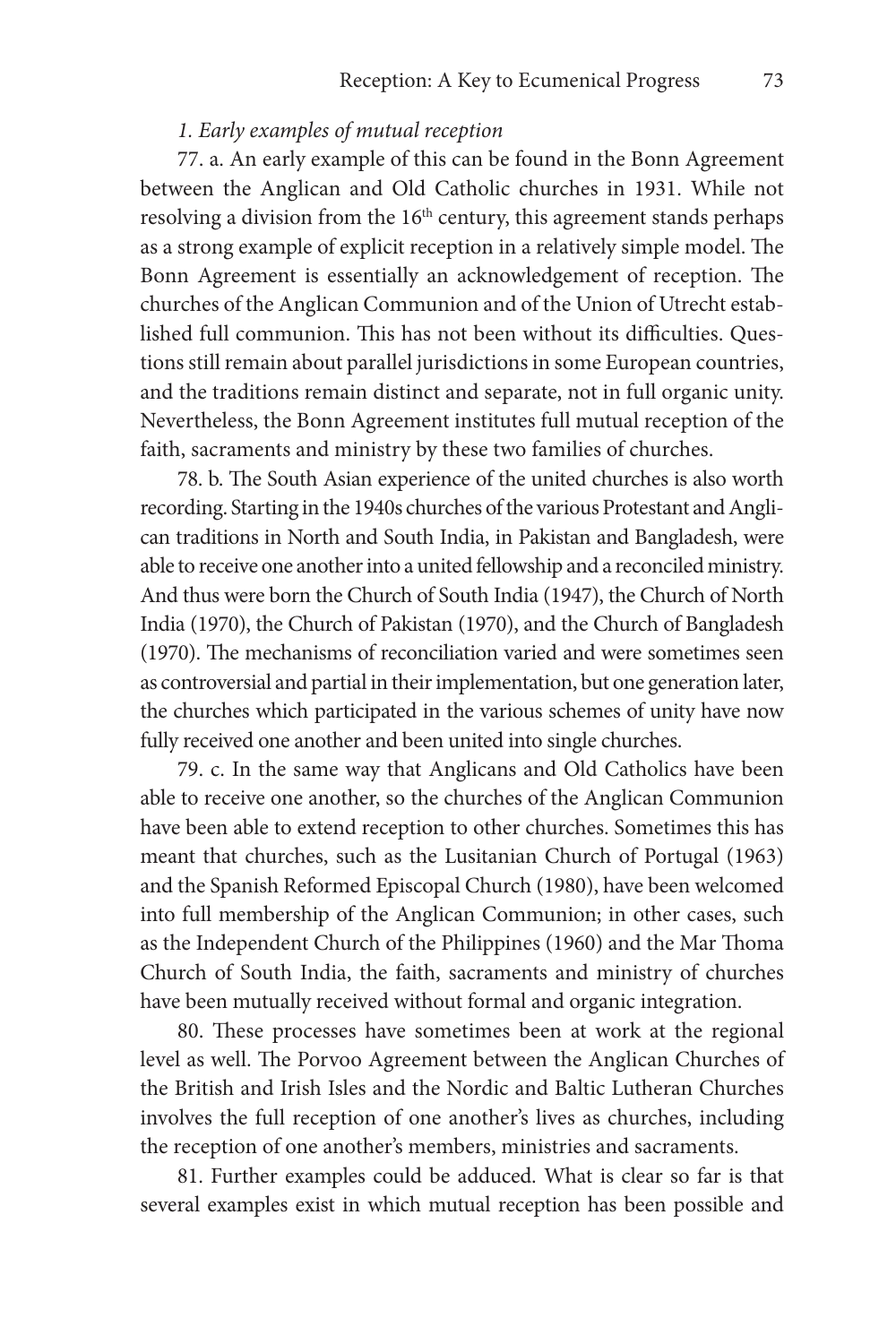indeed, has resulted. Churches have been able to recognize the fullness of the presence of the Church in one another and have translated that into concrete agreement and action—in some cases leading to full organic unity.

*2. More recent examples of successful reception: Leuenberg and Porvoo*

82. The 16<sup>th</sup> century movement of the Reformation was meant to renew the Church in accordance with the gospel and the ecclesial formation of the early Christian church. Within this Reformation context, however, the understandings of what was needed varied in different places in Europe due to the different political, social and cultural contexts in which theologians and laity experienced church life. Consequently, several strands developed within this broad movement which derived their energy from what was perceived as the rediscovery of the true message of the gospel. What united them was the common conviction of God's unconditional grace and the justification by faith alone. The reformers understood the Bible as the decisive source for Christian faith and teaching. According to this renewed insight into God's grace and justice, there was broad agreement among the reformers on the major issues that needed to be reformed, such as the praxis of penitence and indulgences.

83. Theological reflection on the understanding of the sacraments and the Christology behind them and on questions of predestination, however, led to conflicting positions, especially among reformers in Wittenberg and in Switzerland. Moreover, different political circumstances allowed for different institutional forms by which the reforms were established, especially with respect to ministry and church order. This is at least part of the reason for the fact that along with the modern ecumenical movement, European churches, in their effort to overcome separation, developed two different models to do so on the grounds of their heritage from the Reformation.

# *a. The Community of Protestant Churches in Europe—The Leuenberg Concord*

84. In 1973, Lutheran, Reformed and United churches in Europe together with pre-Reformation churches, the Waldensian Church and the Church of Czech Brethren, were successful in developing the *Leuenberg Concord* (LC), an agreement by which the traditional church dividing issues could be resolved on the grounds of a common understanding of the gospel. In the document itself, historical distance is counted as an advantage. This has made it easier for churches to discern common elements in their teaching despite the former differences.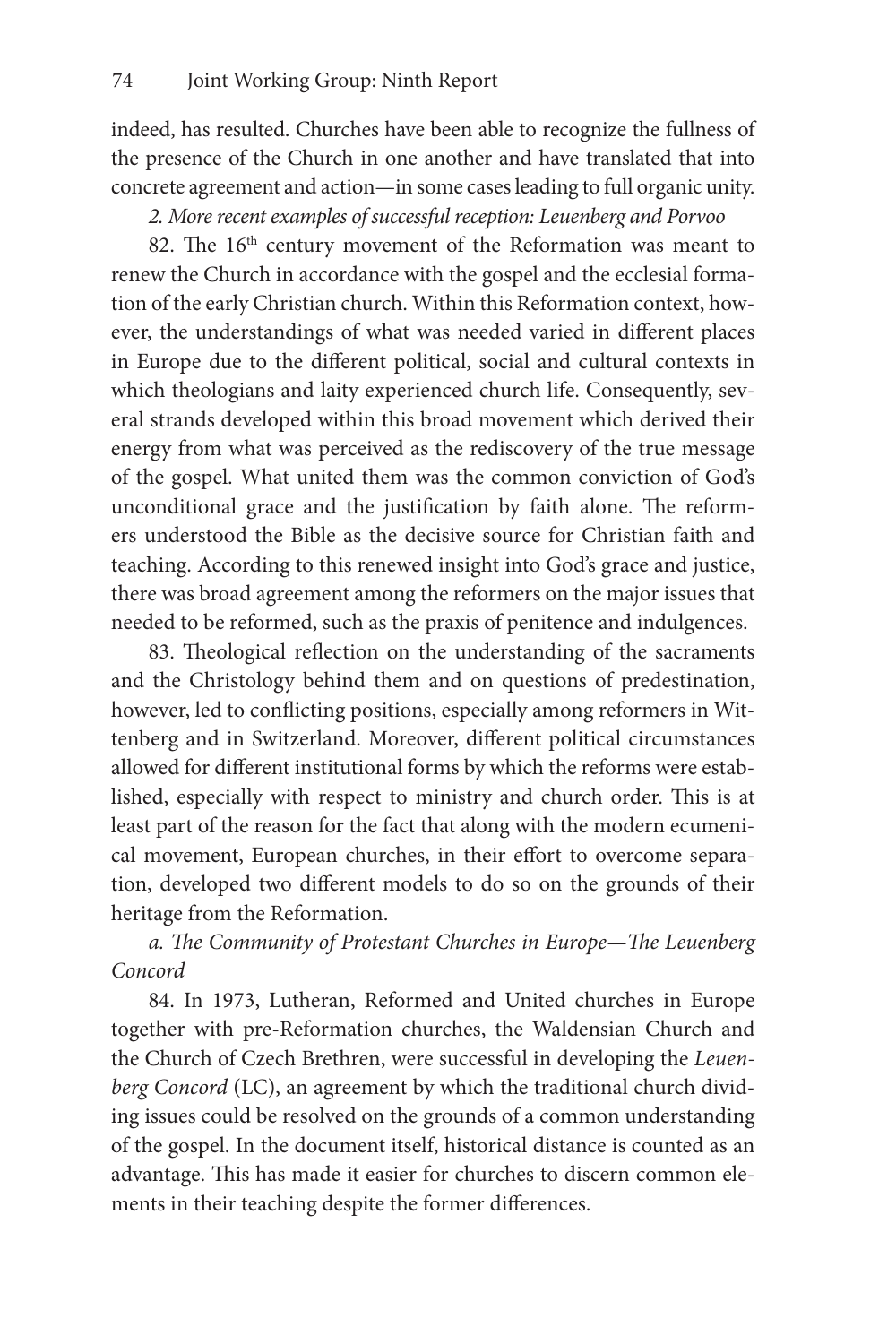In the course of four hundred years of history, the churches have been led to new and similar ways of thinking and living; by theological wrestling with the questions of modern times, by advances of biblical research, by the movements of church renewal, and by the rediscovery of the ecumenical horizon. … In the process they have learned to distinguish between the fundamental witness of the Reformation confessions of faith and their historically-conditioned thought forms. (LC 5)

85. On the grounds of a common understanding of the gospel proclaiming God's gracious and unconditioned justification as the message of his free grace (LC 7-12), the document offers a common definition of baptism and the Lord's supper (LC 14-15). While the doctrine of justification was not controversial in the Reformation period and in later confessional development, the mutual condemnations were intimately connected with a Christological difference. Therefore, the heart of the *Leuenberg Concord* is the paragraph on Christology, saying: "In the true man Jesus Christ, the eternal Son, and so God himself, has bestowed himself upon mankind for its salvation. In the word of the promise and in the sacraments, the Holy Spirit, and so God himself, makes the crucified and risen Jesus present to us" (LC 21). The shaping of church fellowship was possible on the ground of Article VII of the *Augsburg Confession*. In this article reformers confess and teach:

that one holy church is to continue forever. The church is the congregation of saints, in which the Gospel is rightly taught and the sacraments are rightly administered. And to the true unity of the church it is enough to agree concerning the doctrine of the gospel and the administration of the sacraments. Nor is it necessary that human traditions, that is, rites or ceremonies, instituted by men, should be everywhere alike.

86. According to this understanding of church unity, churches may on the ground of their shared understanding of the gospel be able to "accord each other fellowship in word and sacrament and strive for the fullest possible co-operation in witness and service to the world" (LC 29). This "includes the mutual recognition of ordination and the freedom to provide for intercelebration" (LC 33).

87. The *Leuenberg Concord* has served successfully as an agreement for more than one hundred European churches to be able to declare church fellowship to the present day. The *Leuenberg Concord* has been extended beyond Europe. The declaration of church fellowship, however, is not to be equated with its realization, but it needs a deepening of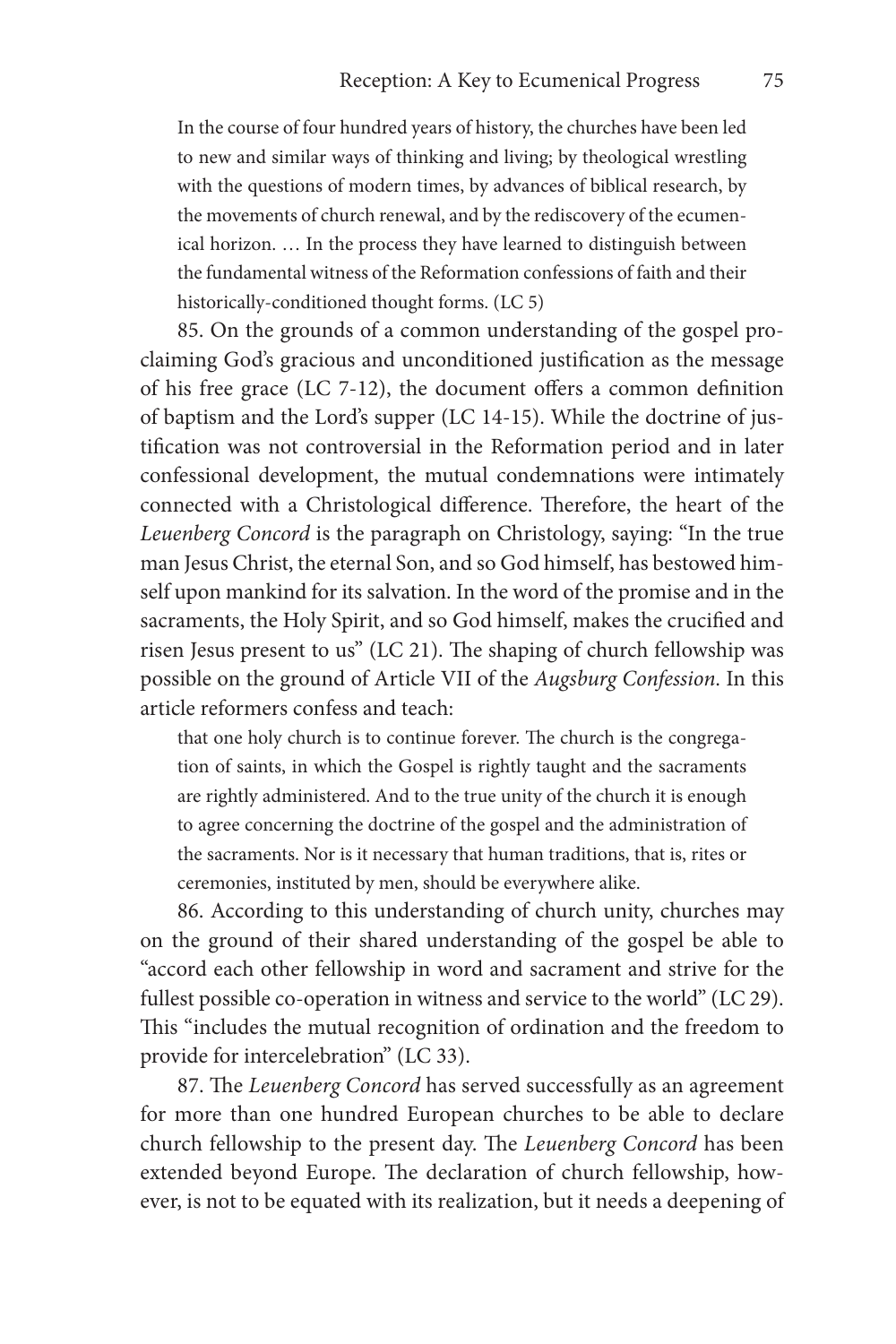theological reflection with respect to contemporary challenges in various contexts of the lives of churches. Thus, the realization of church fellowship is bound in with the reception of the gospel and the deepening of its common understanding and co-operation. Only in this process does church fellowship become a reality.

88. The study document *The Church of Jesus Christ* makes clear that to declare church fellowship is not just an option, but should be understood as an obligation in the light of the gospel whenever a church or an ecclesial community is recognized to truly proclaim the gospel and adequately administer the sacraments and thereby to display the marks "of the one, holy, catholic and apostolic church."44

*b. The Community of British and Irish Anglican Churches and Nordic and Baltic Lutheran Churches—The Porvoo Communion*

89. While the Community of Protestant Churches in Europe (CPCE) adopted the heritage of the Reformation by expounding the constitutive role of the gospel for understanding the unity of the church, in some ways a similar approach was taken by Anglican and Lutheran churches of northern Europe, this time however with a strong focus on the interrelation between the unity, apostolicity and the ministry of the church. By *The Porvoo Common Statement45* (PC) prepared in 1992 and celebrated in Porvoo Cathedral in 1996, these churches were able to mutually "acknowledge one another's churches as churches belonging to the One, Holy, Catholic and Apostolic Church of Jesus Christ and truly participating in the apostolic mission of the whole people of God" (PC 58a). For them this entails acknowledging "that in all our churches the Word of God is authentically preached, and the sacraments of baptism and the eucharist are duly administered" and "that all our churches share in the common confession of the apostolic faith" (PC 58a).

90. While the Statement includes an agreement in faith, there is no requirement to mutually accept doctrinal formulations characteristic of the distinctive traditions. What is, however, required is "to face and overcome the remaining obstacles to still closer communion" (PC 33). Furthermore, the agreement does not only include the acknowledgment of one another's ordained ministries and of the personal, collegial and

<sup>44.</sup> *The Church of Jesus Christ*, p. 126.

<sup>45.</sup> *Together in Mission and Ministry: Conversations between the British and Irish Anglican churches and the Nordic and Baltic Lutheran churches: The Porvoo Common Statement, with essays on church and ministry in Northern Europe*, (1993) Church House Publishing, London.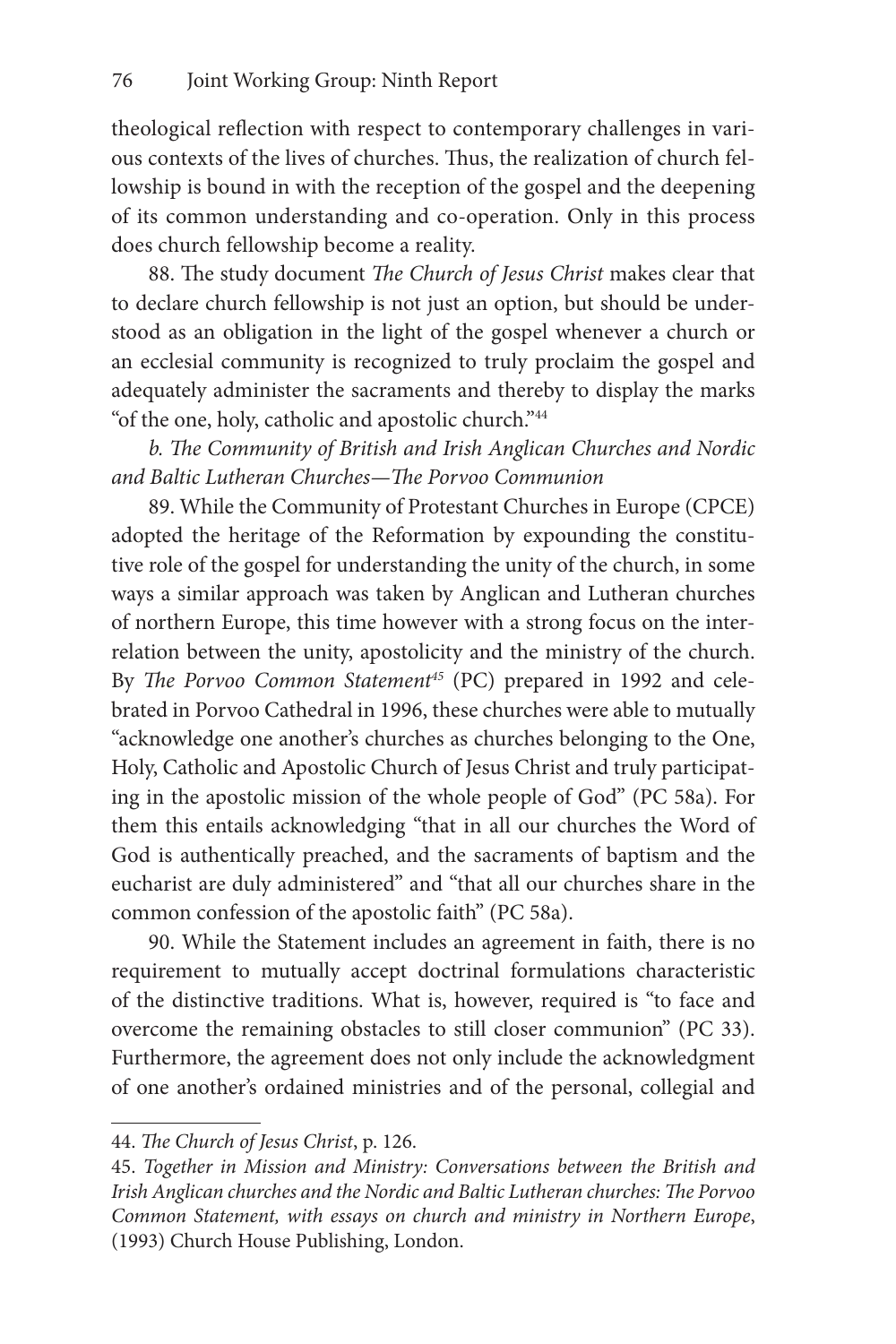communal dimension of oversight, but also the declaration that "the episcopal office is valued and maintained in all our churches as a visible sign expressing and serving the Church's unity and continuity in apostolic life, mission and ministry" (PC 58).

91. A special characteristic of the Porvoo Agreement consists in the fact that it conceives of the episcopal office as a visible sign of the apostolicity of the Church in terms of historic episcopal succession and includes the mutual acknowledgment of this sign as part of the church communion. Those churches who did not preserve the sign of historic episcopal succession agree to resume it again on joining the Porvoo Communion. It is important to note that the churches regard the sign of episcopal historic succession as part of their apostolicity and full visible unity but at the same time emphasize that it:

does not by itself guarantee the fidelity of a church to every aspect of the apostolic faith, life and mission. […] Nor does the sign guarantee the personal faithfulness of the bishop. Nonetheless, the retention of the sign remains a permanent challenge to fidelity and to unity, a summons to witness to, and a commission to realize more fully, the permanent characteristics of the Church of the apostles. (PC 51)

92. It is also important that the mutual acknowledgment of the churches and ministries "is theologically prior to the use of the sign of the laying on of hands in the historic succession. Resumption of the use of the sign does not imply an adverse judgment on the ministries of those churches which did not previously make use of the sign. It is rather a means of making more visible the unity and continuity of the Church at all times and in all places" (PC 53). Like in the CPCE, the mutual acknowledgment is seen as a step on a way to further growth in communion. Hence, the agreement entails the commitment:

to share a common life in mission and service, to pray for and with one another, and to share resources; … to encourage consultations of representatives of our churches, and to facilitate learning and exchange of ideas and information in theological and pastoral matters; to establish a contact group to nurture our growth in communion and to co-ordinate the implementation of this agreement." (PC 58b)

93. While the Porvoo communion conceives the exchange of ministers to be dependent upon the common acknowledgment and use of the sign of historic episcopal succession, within CPCE the mutual acknowledgment and exchange of ordained ministers is not bound to the retention of the sign of historic episcopal succession. This in fact represents a major difference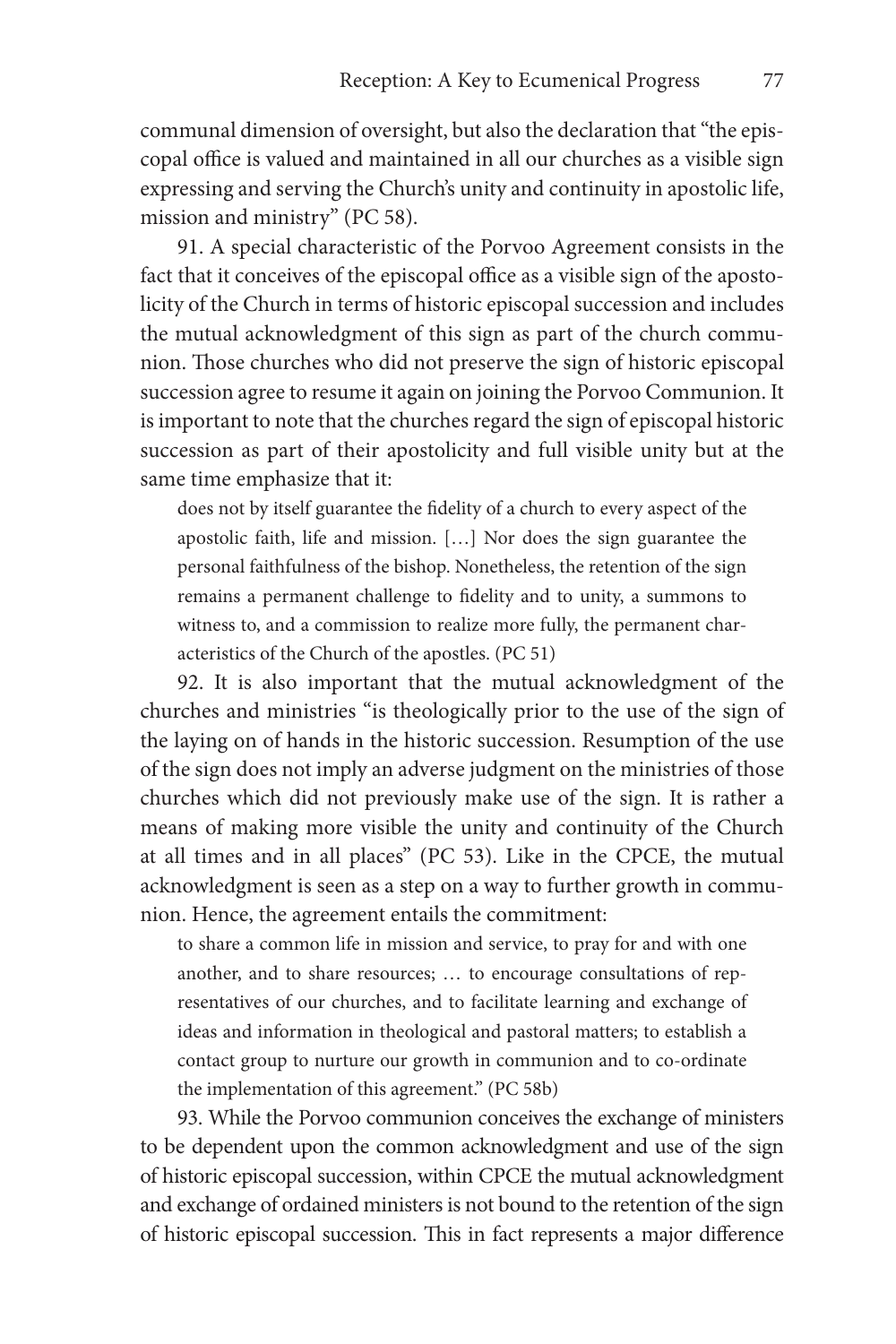between the two movements. While agreement on the historic episcopal succession is a central aspect of the Porvoo communion, it has no role at all in the CPCE. It will be a task for CPCE and the Porvoo communion to further discuss the issue of full visible unity as they wish to deepen their ecumenical relations, which may be possible by further rethinking the heritage of the Reformation. With respect to the topic of reception, however, they both provide an example of how reception can be ecumenically successful. For in both of these ecumenical ventures churches were able to realize that their common faith in the gospel would allow for mutual acknowledgment and conceive this as a stage on the way towards further growth in communion.

*3. The continuing reception of the* Joint Declaration on the Doctrine of Justification

94. After decades of international and national dialogue following Vatican II, Lutherans and Catholics arrived at a consensus in basic truths concerning the understanding of the doctrine of justification, which was the theological issue at the heart of Luther's conflict with the authorities of the Church. The signing of the *Joint Declaration on the Doctrine of Justification* (*JDDJ*) in 1999 by the Lutheran World Federation and the Catholic Church was an important official step towards overcoming a major cause of division in the sixteenth century. The *Joint Declaration* expresses formal agreement on basic truths of the doctrine of justification, indicating that the mutual condemnations of the sixteenth century do not apply to the understanding of justification expressed therein. The JWG *Eighth Report's* study document, *The Nature and Purpose of Ecumenical Dialogue*  (no. 74), included a case study illustrating factors involving the reception of the *Joint Declaration*. But important developments have taken place since then, leading to the Declaration's continuing reception in the wider ecumenical world.

95. The LWF and the Pontifical Council for Promoting Christian Unity (PCPCU) have used the important anniversaries of the 1999 signing to celebrate it again together and renew commitment to this agreement the fifth anniversary in 2004 in a celebration in South Africa and the tenth anniversary in a celebration in Augsburg, Germany, among others.

96. It is very significant that another Christian world communion, the World Methodist Council (WMC), received the *Joint Declaration* by formally associating itself with it in 2006. The historic significance of this is that now two Christian world communions rooted in the Reformation and the Roman Catholic Church together have a formal agreement on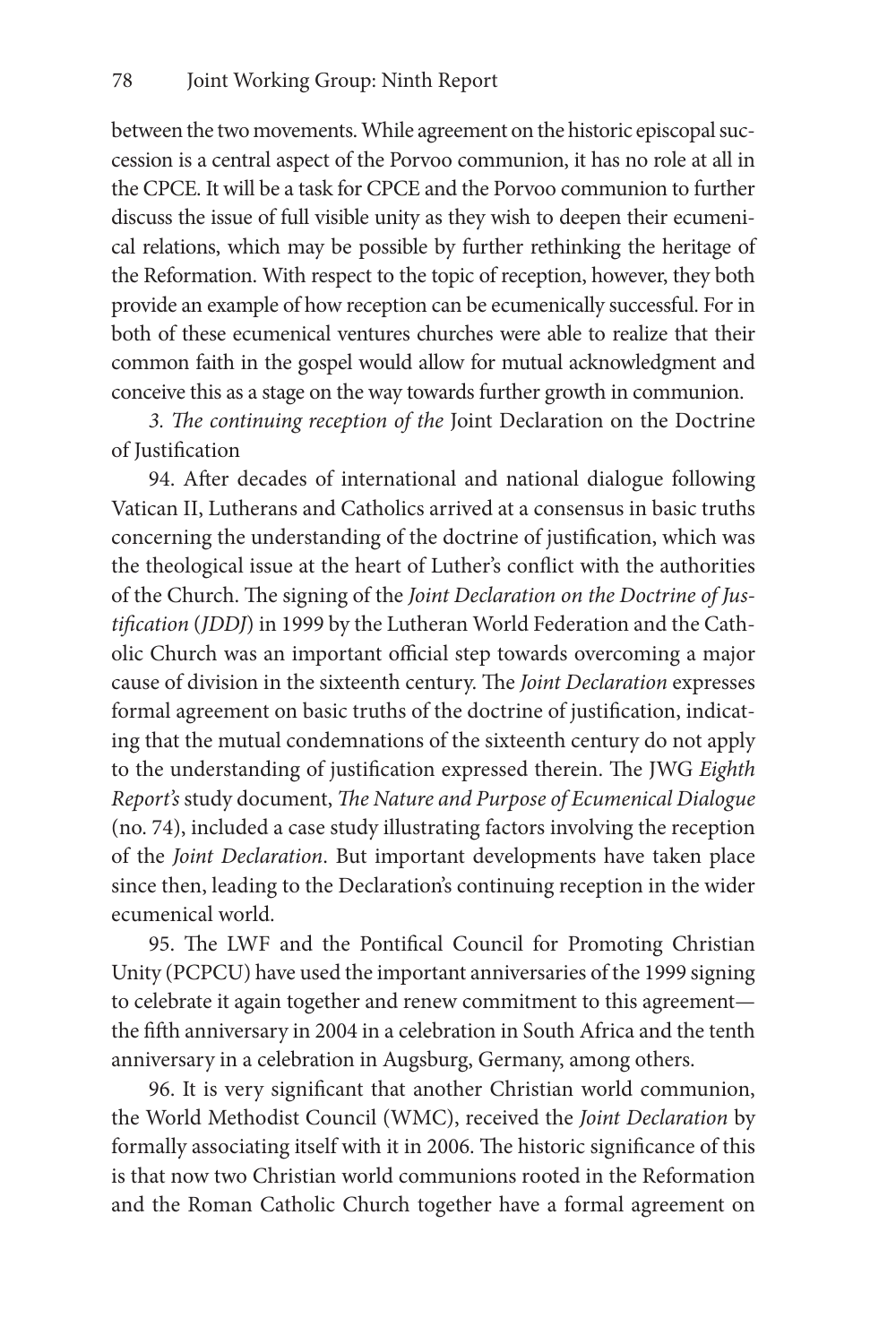this theological issue which was at the heart of conflict between Catholics and Protestants in the sixteenth century.

97. The steps toward this development are themselves examples of ecumenical reception. The remote background is that the mutual understanding, respect and friendship in Methodist-Catholic relations resulting from the forty years of Methodist-Catholic dialogue,<sup>46</sup> and the many years of collaboration between the LWF and the WMC,<sup>47</sup> created an atmosphere which fostered this development. More proximately, starting in 1999, the WMC resolved to explore with the LWF and the Catholic Church "the possibility for the WMC and its member churches to become officially associated" with the *JDDJ*. In 2001, the LWF and the Catholic Church together invited the World Methodist Council and the World Alliance of Reformed Churches to a meeting in Columbus, Ohio, to explore the possibility of their associating with the *Joint Declaration.* While both expressed interest, the WMC took steps shortly afterwards to move ahead on this.

98. Such association was an unprecedented step. Different bilateral and multilateral dialogues can and do influence each other. But in this case a third Christian world communion would formally relate itself to—that is, receive—an official agreement achieved by two other world communions as a result of years of intense bilateral dialogue. The WMC had not been involved in that bilateral nor had the Methodist-Catholic dialogue treated the issue of justification to the same extent as had the Lutheran-Catholic dialogue.

99. By what process did the WMC receive the *JDDJ*?48 Two major steps were involved in this process. First, extensive consultation among Methodists within the WMC developed and approved a "*Methodist Statement of Association* with the *Joint Declaration on the Doctrine of Justification.*"49 While doing this, they were in continuing consultation with appropriate bodies of the LWF and the PCPCU. In this *Statement of Association,* 

49. Hereafter: *Statement of Association*.

<sup>46.</sup> Cf. Address of Cardinal Walter Kasper, President of the Pontifical Council for Promoting Christian Unity, at the meeting of the World Methodist Council in Seoul, Korea, July, 2006, when the WMC accepted the *JDDJ*. *IS* 122 (2006): 58. 47. Cf. address of The Revd Dr Ishmael Noko, LWF general secretary at the meeting of the World Methodist Council, 2006, when it accepted the *JDDJ*. *IS* 122 (2006): 59.

<sup>48.</sup> The process and the pertinent related documents are found in "The Affirmation of the Joint Declaration on the Doctrine of Justification by the World Methodist Council," *IS* 122 (2006): 55-60.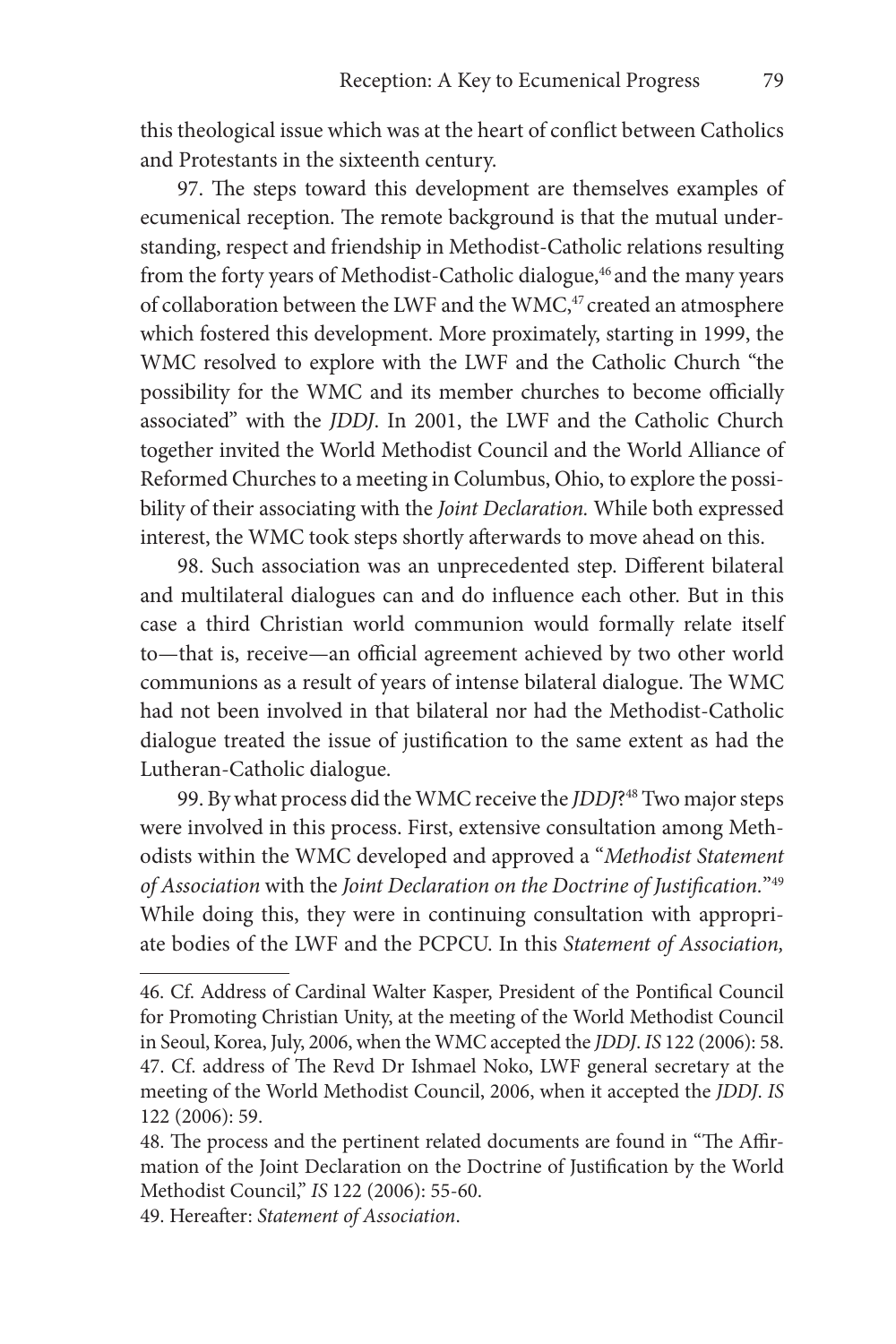WMC churches indicate that the common understanding of justification as outlined in the *JDDJ'*s nos. 15-17 "corresponds to Methodist doctrine" (no. 2). They "agree also with what Lutherans and Roman Catholics say together about some of the crucial issues in the doctrine of justification which were disputed between them since the time of the Reformation"50 and accept the explanations which Lutherans and Catholics respectively give concerning their respective positions on these issues<sup>51</sup> and "do not consider these diverse emphases sufficient cause for division between either party and Methodists" (no. 3). Besides these affirmations, they also add a number of paragraphs giving a particular Methodist emphasis, for example the deep connection between justification and sanctification that has always been crucial for the Methodist understanding of the biblical doctrine of justification (no. 4.2). In this way, as a third partner associates itself with the *Joint Declaration*, further insights on the meaning of justification than those articulated in the *JDDJ*, but not contradicting the *JDDJ*, are acknowledged as belonging to the common understanding of justification. The WMC meeting in Seoul, Korea in July, 2006 voted unanimously to approve the *Methodist Statement of Association* with the *JDDJ*, and authorized the second step.

100. This second step was the development of an "Official Common Affirmation" of the *Methodist Statement of Association* with the *JDDJ* by the three parties now involved. It states that the WMC and member churches affirm their fundamental doctrinal agreement with the teaching expressed in the *JDDJ*, and that the original signing partners join together in welcoming the Methodist statement of agreement with the *JDDJ* consensus in basic truths of the doctrine of justification, and then "building on their shared affirmation" the "three parties commit themselves to strive together for the deepening of their common understanding of justification…" The three are now related in their common understanding of justification.

101. Furthermore, a number of elements in this process show that ecumenical reception reveals and enhances the unity of the one ecumenical movement. For example, the *Statement of Association* indicates that the Methodist movement, on the one hand, "has always understood itself as deeply indebted to the biblical teaching on justification as…understood by Luther…other reformers and…the Wesleys," but, on the other

<sup>50.</sup> *JDDJ* paragraphs 19, 22, 25, 28, 31, 34, 37.

<sup>51.</sup> *JDDJ* paragraphs 20-21, 23-24, 26-27, 29-30, 32-33, 35-36, 38-39.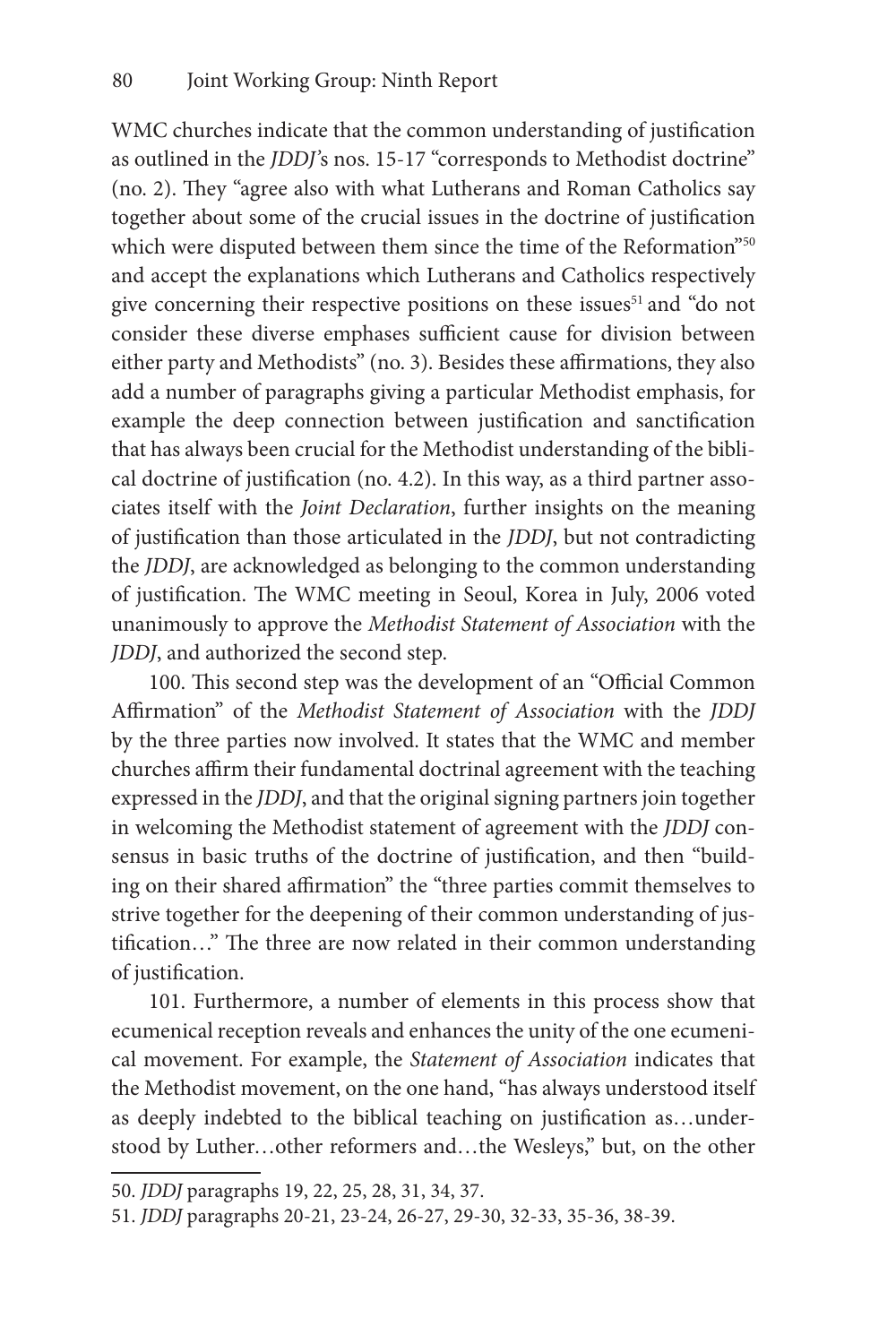hand, "it has also always embraced elements of the doctrine of justification which belong to the catholic tradition of the early church both east and west" (no. 4). $52$ 

# *4. Lutheran-Mennonite reconciliation*

102. Ecumenical reception today goes beyond the receiving of agreed statements on church-dividing doctrinal issues. A powerful example of a different model of reception comes from recent Lutheran-Mennonite relations. Dialogues established to examine theological differences between these families found their work impeded by the continuing shadow of the violent Reformation-era persecutions which Lutheran forebears had perpetrated against Anabaptists. The ecclesial scars from the experience of such persecution shaped not only Mennonite self-awareness and church life, but also its collective memory. Violent coercion had been theologically defended by Lutheran reformers, but contemporary Lutherans had largely forgotten this aspect of their past. One of the goals of Lutheran-Mennonite dialogue became the healing of such memories. Rigorous historical work allowed a joint study commission to prepare the first common narrative of the painful events of the sixteenth century—itself a reconciling process. But in the end the culmination of the process was not just the text but a powerful event—an act of reconciliation. At the 2010 LWF Assembly in Stuttgart, the LWF's highest governing body formally asked forgiveness "from God and from our Mennonite sisters and brothers" for the initial wrongs and their continuing legacies. The Lutheran assembly knelt to ask this forgiveness; significantly, ecumenical guests also knelt—both in solidarity with the Lutherans and to recognize that this moment of reconciliation was healing for the entire church.

103. Mennonites had prepared for this moment through their own practices of decision-making and prayer, knowing that they wanted immediately to assure the Lutherans that the forgiveness was extended. Also acknowledging their own wrongs and rejoicing in the release which this reconciliation offered also to them, Mennonites gave the Lutherans a footwashing tub, used characteristically in Anabaptist worship, with the prayer that since "today you have heard and honoured our story," from this time forward "we may serve one another as our Lord and Teacher served us."

104. While most Lutherans and Mennonites will never read the

<sup>52.</sup> The international dialogue between the Catholic Church and the World Communion of Reformed Churches is currently exploring the possibility of the WCRC also adhering to the *JDDJ*.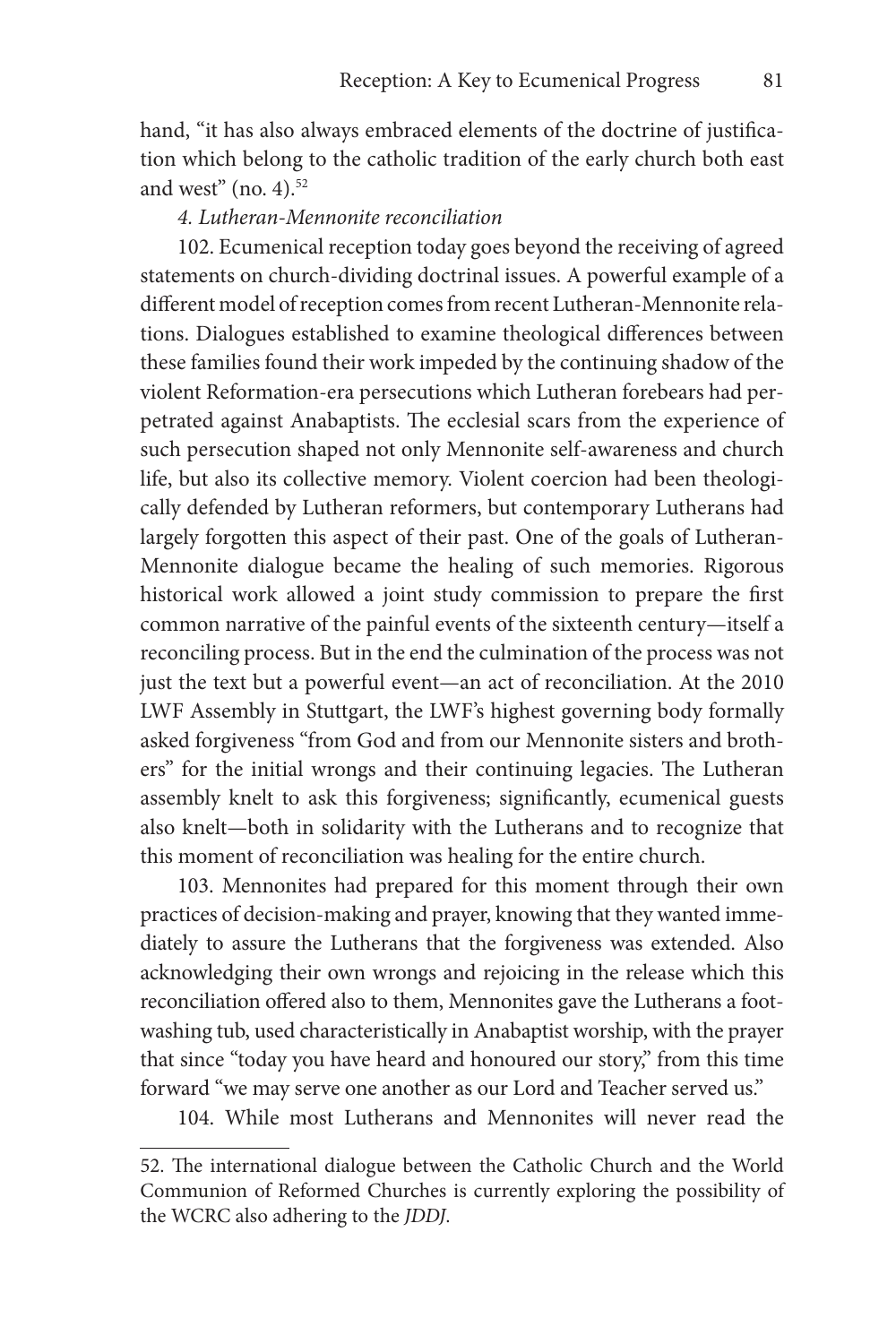reports of dialogue commissions, the images and the narratives around the Stuttgart action have been widely received in both communities. In the violent society of Colombia, where the historical wrongs seemed far away, it was this example of peaceful resolution which the churches particularly celebrated together. In the world's largest refugee camp, where the LWF seeks non-violently to provide civil governance and security, the collaboration of the Mennonite Central Committee has been welcomed with special warmth. Beyond these two families, the example of the LWF in seeking forgiveness has stimulated reflection in other traditions which have their own memories of persecution in need of healing. This is a further receiving of the fruits of Lutheran-Mennonite dialogue.

105. If ecumenical reception is to receive one another as Christ has received us—precisely the hope conveyed in the act of foot-washing—the reception of Lutheran-Mennonite dialogue in visible acts of repentance and reconciliation takes on an iconic role that invites others to do the same.

### *E. The role of the sponsoring bodies as agents of reception*

# *1. The Pontifical Council for Promoting Christian Unity*

106. In the description above of the Catholic processes of reception (ch. II no. 40) the prominent role of the PCPCU in regard to reception is already noted. In promoting unity it works to develop contacts with partners, both to work with them in initiating dialogues and also to foster reception of the results of dialogues. In formal reception processes within the Catholic Church the PCPCU works in close relationship especially with the Congregation for the Doctrine of the Faith in examining critically the results of ecumenical dialogue, and in contributing to official texts such as the joint statements with partners intended to be published. The culminating moment of formal reception lies in the approval of the Pope. In some way these factors have been in the background of the development of significant statements seen in this chapter (see nos. 61-63, 68-72) and the 1999 Lutheran-Catholic Joint Declaration on Justification (nos. 95-99 above).

107. Another way in which the PCPCU promotes reception is seen in the recent PCPCU project published by Cardinal Walter Kasper under the title *Harvesting the Fruits* (2009: Continuum). It seeks to promote reception of the results of four international dialogues that began after Vatican II involving the Catholic Church with the Lutheran World Federation, the World Methodist Council, the Anglican Communion and the World Alli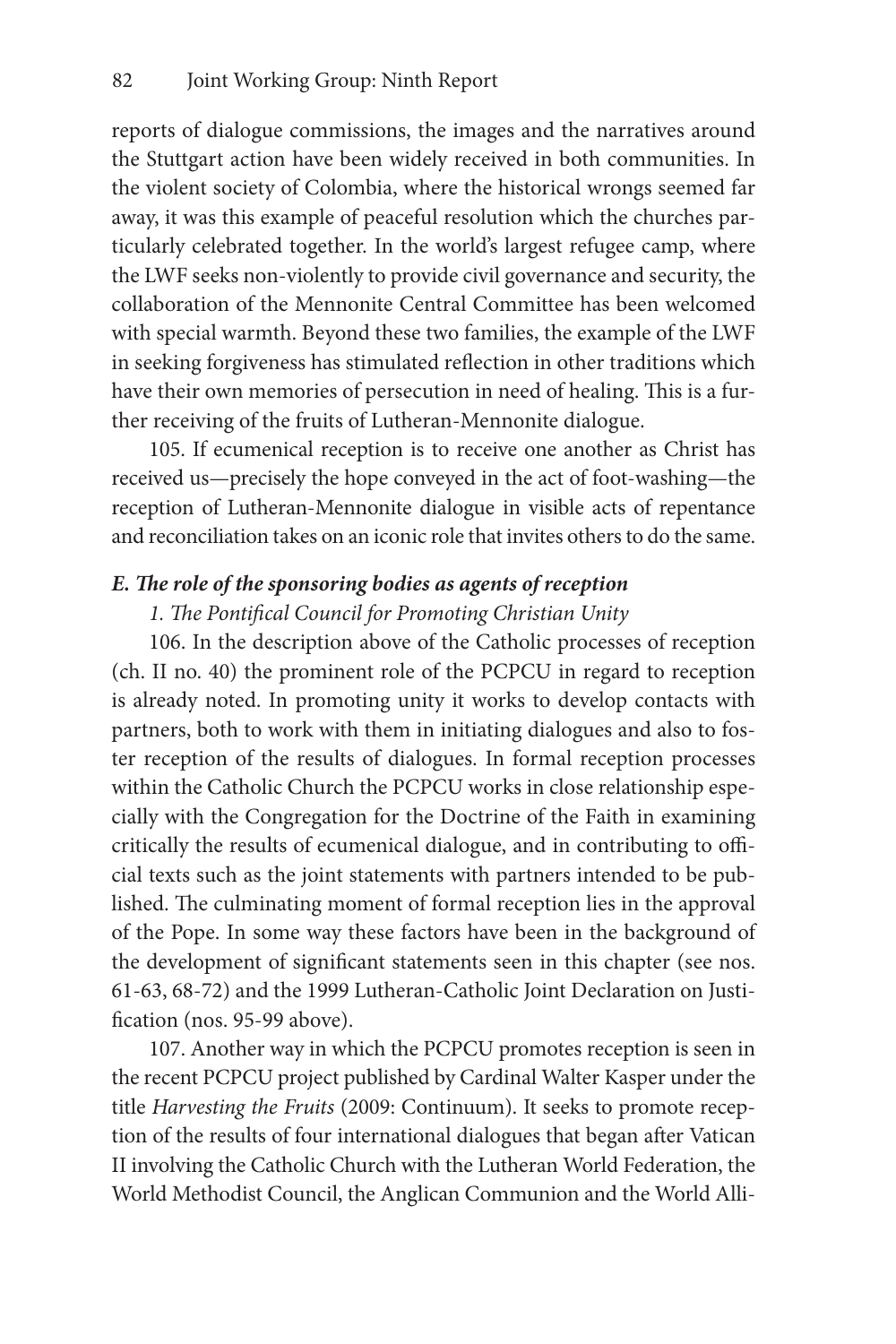ance of Reformed Churches. In this project the PCPCU studied the 36 reports published by these four dialogues. It analyzed the findings of these four dialogues in regard to four questions: (a) fundamentals of the faith, the Trinity and Christ; (b) salvation, justification, sanctification; (c) the church; (d) baptism and the eucharist. It brought together the results of the four dialogues on those issues, showing the great degree of convergence/ consensus on them in the four dialogues, noting as well the differences. It also offered preliminary conclusions that could be drawn from the findings and some directions and issues that could be taken up in the future. The implications of these reports were discussed further with representatives of the four partners in dialogue. All of this was aimed at fostering the reception of the results of these reports in the life of the churches.

# *2. The World Council of Churches*

108. "The WCC is a fellowship of churches which confess the Lord Jesus Christ as God and Saviour according to the Scripture and therefore seek to fulfil together their common calling to the glory of the one God, Father, Son and Holy Spirit" (WCC Constitution). This "common calling" impels the churches to seek together convergence and greater consensus on the issues that yet divide them. As a fellowship of churches, the World Council of Churches (WCC) includes as members and ecumenical partners, virtually all of the churches mentioned in this present text. It has had its own unique opportunities to promote unity, and there have been recent examples of ecumenical reception relating to the WCC as well.

# *a. An example of ecumenical reception within the WCC itself*

109. At the core of the life of the World Council of Churches is a degree of reception by the churches of one another in a collegial life in which they explore and implement together their common vocation to foster the unity which Christ wills. How this process works has itself become the subject of reflection and reception in the work of the Special Commission on the Participation of the Orthodox Churches. The Orthodox concerns about the WCC provoked a series of conversations between 1999 and 2005. These marked the first phase of an ongoing reassessment of the working structures of the WCC. The Orthodox Churches had become uneasy with the parliamentary models of debate and majority decision that were more familiar in the assembly models of Christian world communions of the Western Protestant traditions. The Special Commission was tasked with finding ways by which the authentic life and decision making of the different churches could be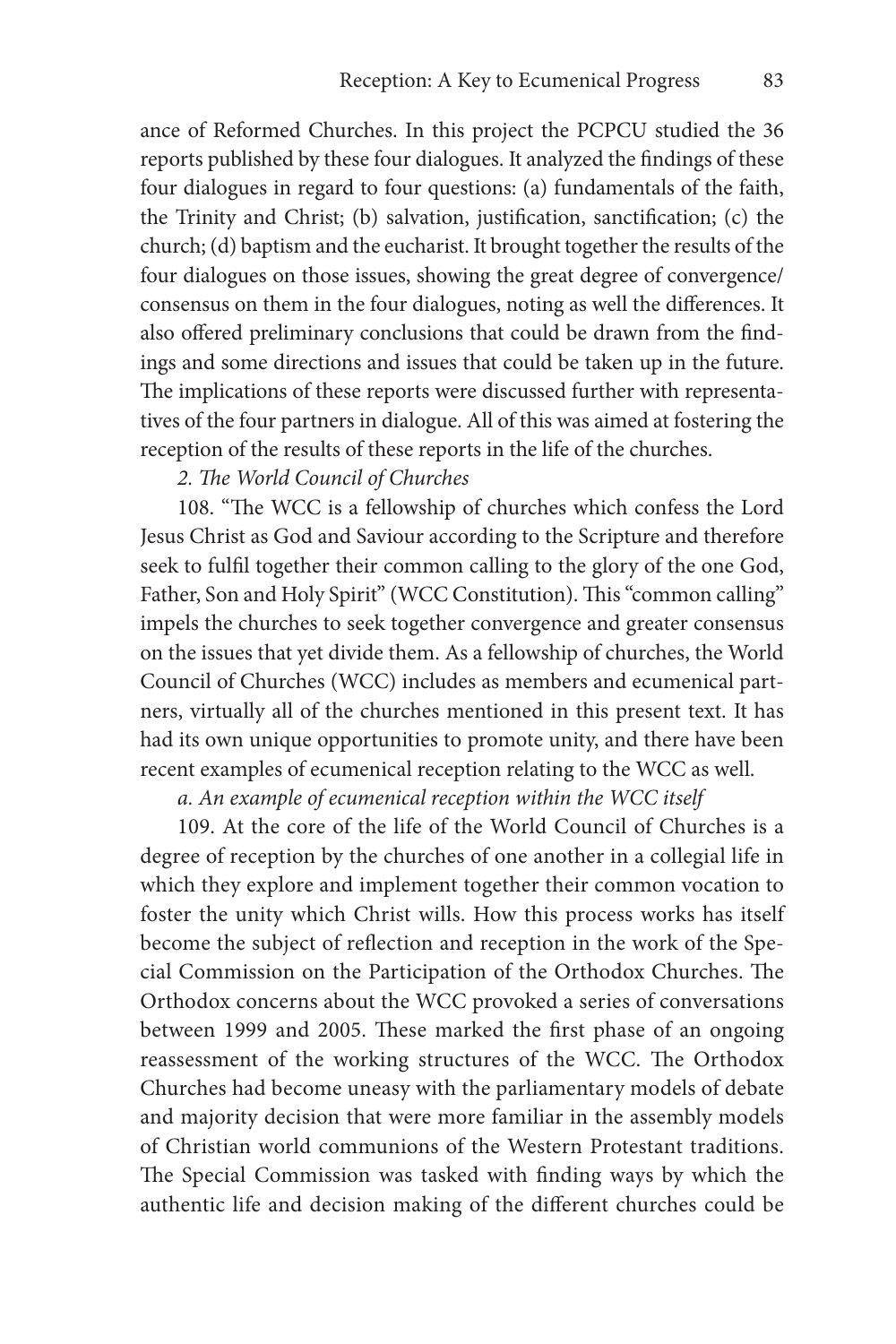offered and received, and a model of consensus decision making introduced. This model allows the WCC to take into account the spectrum of reactions to any proposal, and to be more alive to the concerns of all the traditions which contribute to the work of the Council. The Special Commission made other recommendations concerning, for example, ecclesiological and theological criteria for membership. Some of its recommendations led to changes in the WCC constitution and rules. These changes help make the life of the WCC more receptive to the whole fellowship of churches, and therefore make the WCC more representative of its whole membership. This enables better reception of one another by the member churches of the WCC, and in turn enhances the WCC's ability to serve the ecumenical movement.

*b. An example of the WCC receiving the results of a bilateral dialogue report*

110. The WCC's office of the Decade to Overcome Violence (DOV) made a general request to the Christian world to contribute suggestions concerning the shape and content of the proposed International Ecumenical Peace Convocation with which the DOV would culminate in 2011. Responding, in 2007 the Mennonite World Conference and the Pontifical Council for Promoting Christian Unity invited the WCC DOV office to a two-day consultation to reflect together on whether themes discussed in the Mennonite–Catholic international dialogue report *Called Together to be Peacemakers* could contribute to this process of preparation. This consultation resulted in a report giving precise suggestions of themes relating to a theology of peace based on *Called Together to be Peacemakers*, which was then received by the DOV office as a contribution, among many others, to its reflection for the 2011 event. This illustrates a method of finding ways to integrate bilateral and multilateral dialogues, by offering for possible reception by a multilateral process, the results of a bilateral dialogue.

*c. Forum on Bilateral Dialogues*

111. The Forum on Bilateral Dialogues is regularly constituted by the Conference of Secretaries of the Christian world communions, and convened by the World Council of Churches' Commission on Faith and Order. Its mandate is to be a forum where representatives of the international dialogues are both able to share information with one another concerning the content, developments and achievements of the bilateral dialogues, and also to bring coherence to these conversations. The bilateral and multilateral dialogues often receive insights from one another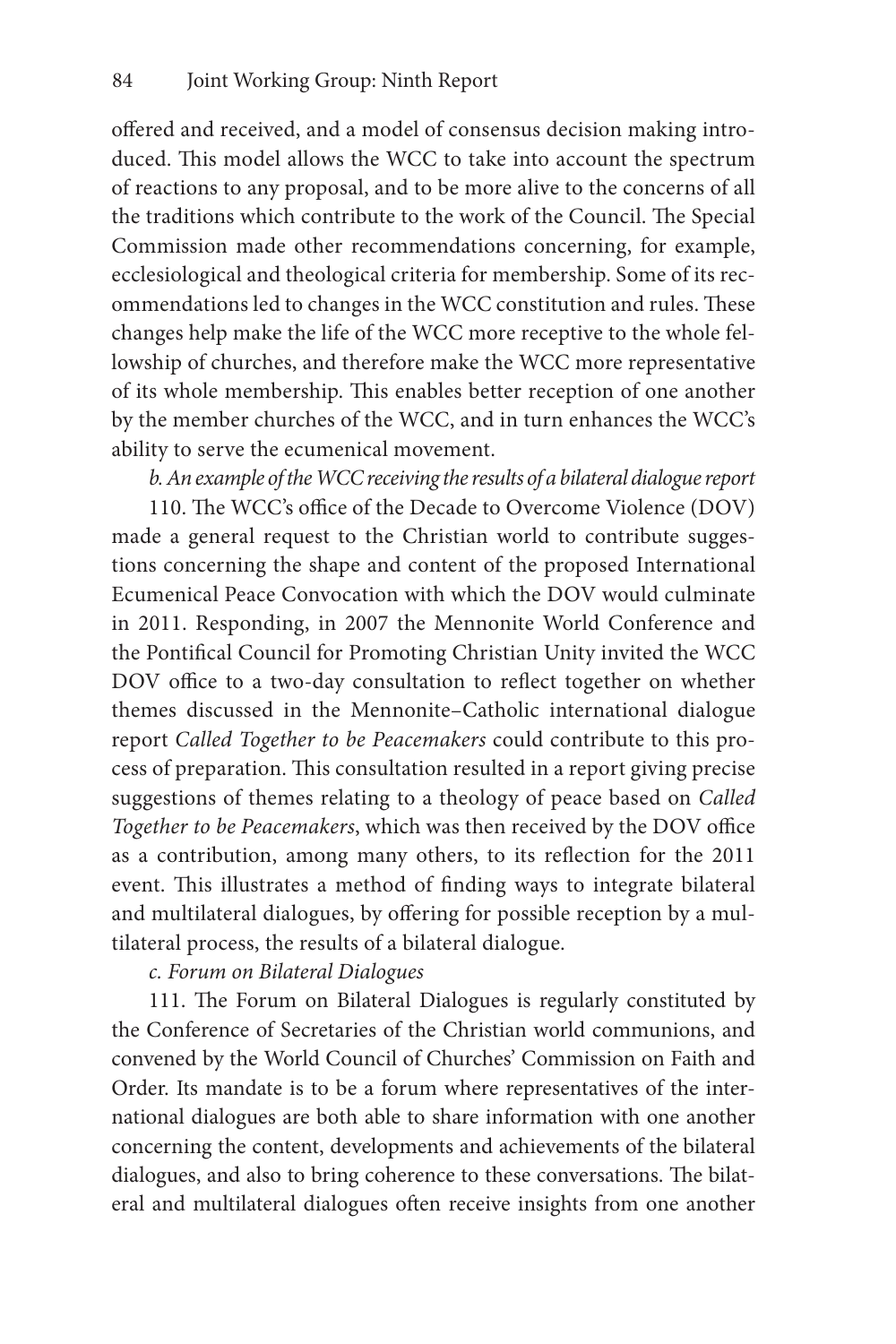and build on each other's convergences. Thus, the Forum provides a unique platform for the mutual exchange of information on topics, methods, challenges, solutions and aims of these different dialogues. The reports of the Forum record the shifting realities in the international dialogues, such as new participants, and the developments in ecumenical relations. The conversations in the Forum have brought fresh perspectives into the dialogues. By promoting a dialogue between the dialogues, the Forum on Bilateral Dialogue has thus become an effective instrument of reception, although at a step removed from reception by the churches. Moreover, the Forum has engaged in four distinctive reflections on the nature and processes of reception of the theological dialogues. As already noted in this text, the 2008 Ninth Forum meeting in Breklum, Germany, has said to the churches: "As each dialogue is in some way a 'learning process,' each needs to consider how this learning process may be shared with the wider membership of the two communities involved. Only an abiding commitment to the ecclesial reception of ecumenical texts can allow these statements of convergence to have a reconciling and transforming effect in the life of our churches."

*d. The continuing reception of Baptism, Eucharist and Ministry*

112. The World Council of Churches' Faith and Order convergence text, *Baptism, Eucharist and Ministry* (BEM), 1982, remains an influential part of ecumenical history. Aspects of some of the agreements mentioned above, e.g. the Meissen agreement (1988) and the Porvoo agreement (1996) were influenced by BEM. One of the documents of the Joint Working Group's *Eighth Report*, *The Nature and Purpose of Ecumenical Dialogue: A Study Document*, contained a significant treatment of the reception of dialogue results (nos. 58-79). This included "a multilateral case study" focusing on BEM.

113. That case study gives many insights into the development of the text, by describing the way in which reception processes encouraged discussion of emerging drafts of BEM by the churches. These discussions played an important role in the process leading to the final form in which BEM was published in 1982, and the fact that once published, more than 186 churches replied to Faith and Order's request for official responses to it "at the highest level of authority." This was an unprecedented response to an ecumenical text. The case study also illustrates the fact that BEM helped some churches in different parts of the world to enter into new relationships with one another. These are important expressions of the reception of BEM.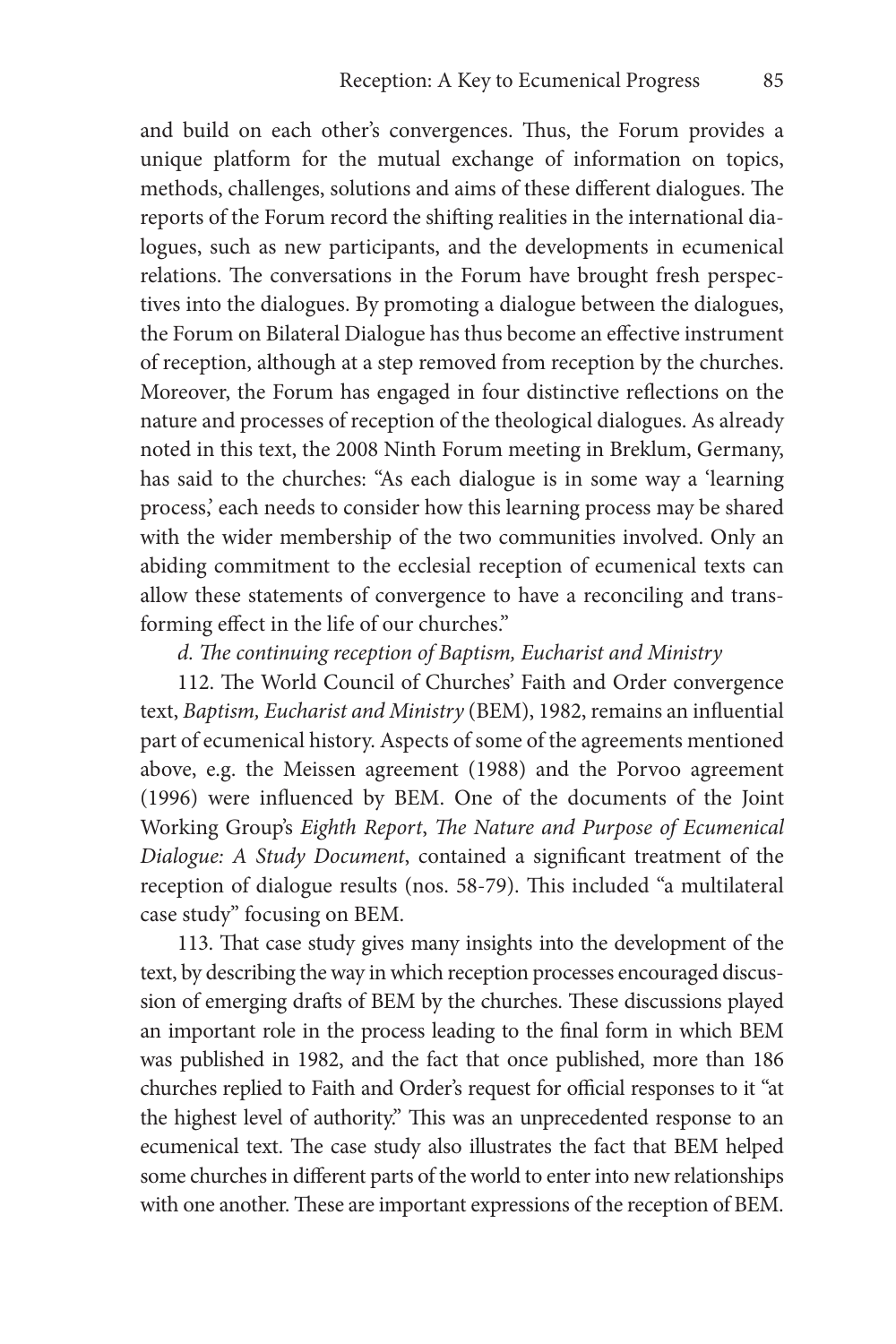114. There are four additional ways in which reception of BEM has been experienced. The first is that BEM has been important for deepening relationships between the World Council of Churches and the Catholic Church. The Roman Catholic Church was among those who submitted an official response. Its extensive response was the result of a five-year process in which the Holy See sought reflection and comment on BEM from Catholic Churches around the world, as well as involving its normal processes of study in appropriate offices of the Roman Curia. Many Catholics came to know the WCC better because of BEM. Furthermore, BEM has entered into documents of the papal magisterium. Pope John Paul II's interest in BEM is illustrated by his positive references to it in a number of addresses during the 1980s, often speaking of it as an important sign of ecumenical progress, and his mention of BEM and its significance in four places in the 1995 encyclical *Ut unum sint* (no. 17, note 28; no. 42, note 71; no. 45, note 76; no. 87, note 144). There has been significant reception of BEM in the Catholic Church.

115. A second way in which reception of BEM has been experienced can be seen in the current Faith and Order study of the church. Over the last several decades, it has become clear that the nature of the Church is perhaps the central ecumenical issue today. BEM has helped to provoke deeper study of the church. A number of churches responding to BEM, including the Catholic Church, called for further reflection on the Church as a way of deepening the convergences found in BEM. After the Fifth World Conference on Faith and Order (1993) called for a study on the church, the first result of this Faith and Order study was a volume entitled *The Nature and Purpose of the Church: A stage on the way to a common statement* (1998). It stated that "in the style of BEM, this document seeks to evolve into what could be called a convergence text" (no. 4). After receiving critical evaluation of this text from churches and other sources, Faith and Order produced a second volume, *The Nature and Mission of the Church: A stage on the way to a common statement* (2005) which indicated that "the experience of the BEM process and an increasing interest in ecclesiology in many churches provide fresh insights into how many Christians understand being the Church" (no. 3). Faith and Order is currently continuing its study, refining the text. But the current Faith and Order study of the Church in a true sense has benefitted from the reception of BEM, and continues the heritage of BEM.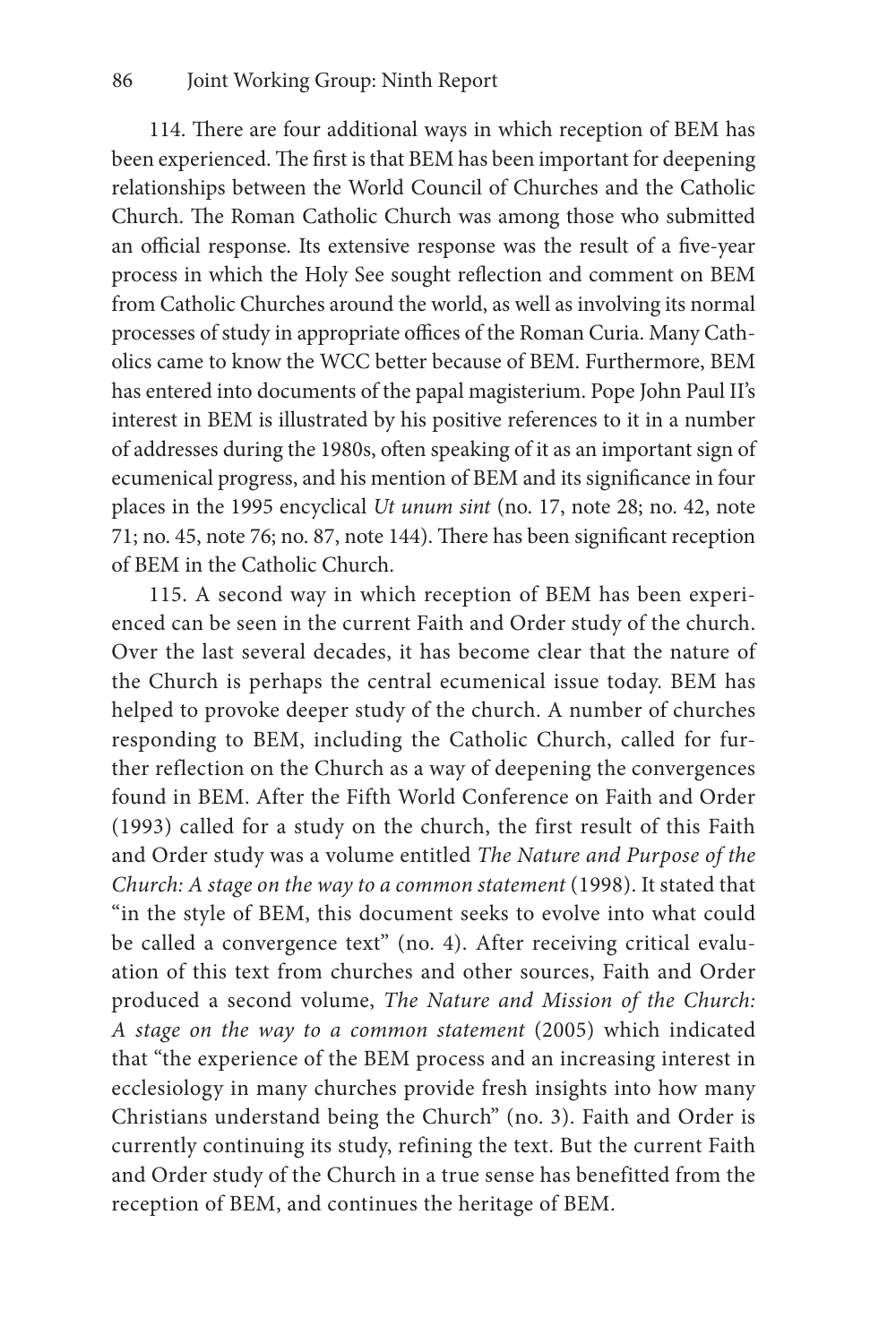116. There is a third way in which reception of BEM has been experienced, not unrelated to the second. BEM's contribution specifically to a common understanding of baptism as a basic bond of unity among Christians has provoked ecumenical reflection on the deeper implications of this important insight. A prime example of this reflection is the text found in the Joint Working Group's *Eighth Report* entitled *Ecclesiological and Ecumenical Implications of a Common Baptism: A JWG Study* (2005). The influence of BEM on this text is seen from its first paragraphs, and throughout the text. Examining a number of themes relating to a common baptism, the study draws out ecclesiological implications, some of which are issues which should be pursued further in dialogue in order to remove obstacles to unity which still exist, or others which give insights that help to appreciate even more the degree of unity that exists now because of a common baptism. The study also lists a series of ecumenical implications of a common baptism, many of a more pastoral character, suggesting ways to deepen ecumenical relations which are rooted in common baptism. That study, therefore, suggests additional ways in which BEM can be received.

117. A fourth way has to do with the impact of BEM on local ecumenism and the life of the churches. In addition to formal agreements which acknowledge the influence of BEM, the text (which has sold more copies than any other book published by the WCC) became a teaching tool, and a vehicle for ecumenical conversations in community settings around the world, in some cases initiated by ecumenical entities such as councils of churches and clergy associations, in others spontaneously initiated. In this case, reception flowed from the value of the text itself, meeting a need, indeed a hunger, for accessible yet substantial information about essential aspects of Christian faith and life. BEM inspired some churches to consider the possibility of developing a common baptismal certificate. It influenced those responsible for preparing baptismal rites, and was crucial—in the light of debates about inclusive language—in maintaining the classical baptismal formula in those texts.

## *F. Learning points and recommendations*

#### *1. Learning points*

• Exploring the issues considered above in relation to the three historical periods highlights the fact that, despite centuries of divisions, many basic Christian convictions and bonds of faith also were shared in com-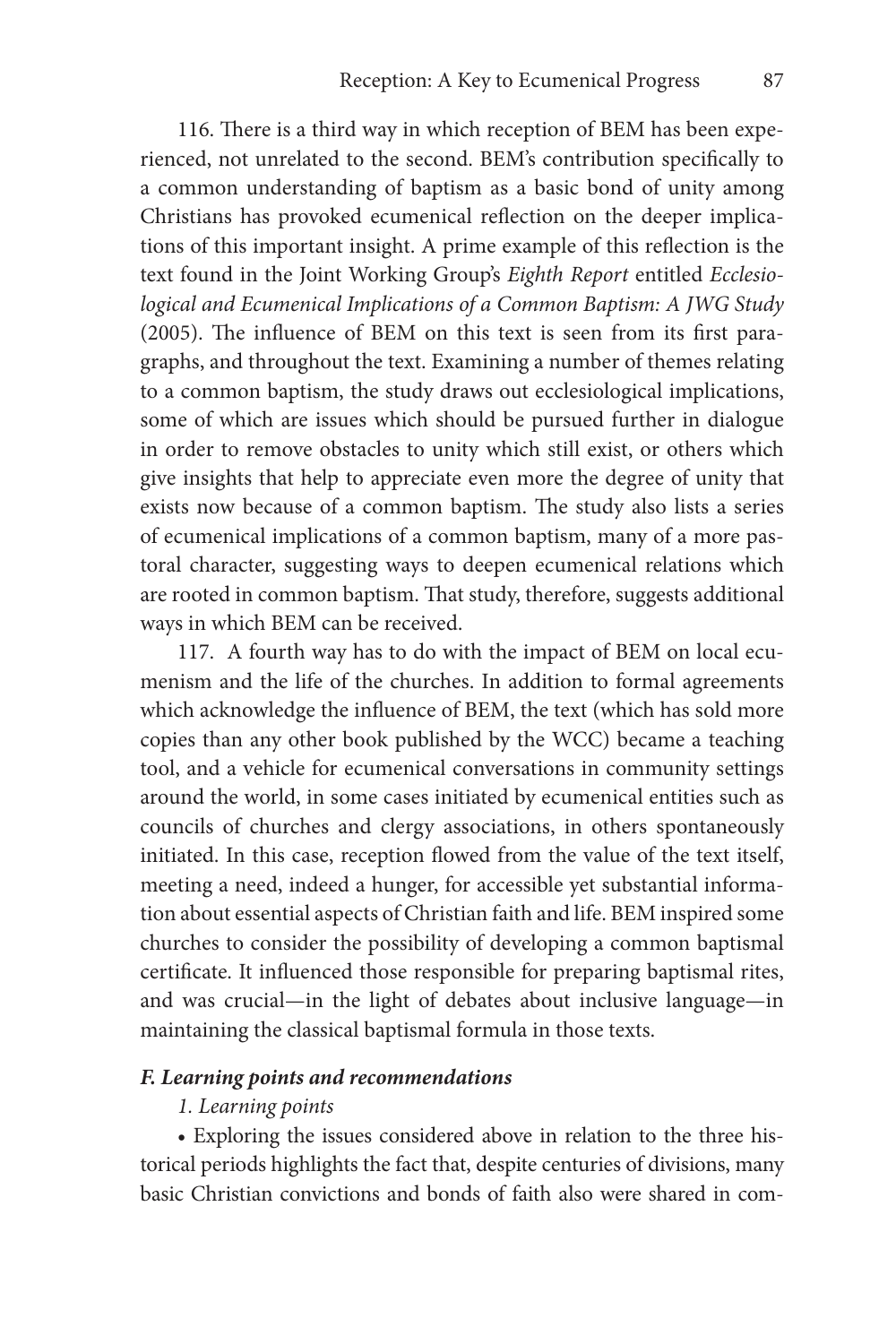mon. The new atmosphere created by the ecumenical movement, especially in dialogue through which separated Christians came to know one another and cleared away misunderstandings about each other's traditions, allowed them to recognize that truth, which had not been realized before.

• The fact that long standing church-dividing issues are being addressed and resolved gives hope that other issues can be resolved in the long term. Patience and prayer are needed if immediate results are not achieved.

• The evolution of the social sciences, philosophical thought, hermeneutics and other spheres of learning, have enhanced the appreciation of the context in which previous divisions took place. Consequently new ways of thinking have emerged, fostering an understanding of some of the reasons for divisions and helping the churches to move beyond them.

• The achievements of dialogue have shown that it is possible to express common faith while respecting the traditions and terminologies of each partner.

• Even after achieving agreement on an issue over which there had been conflict, new questions may arise that are potentially divisive and liable to cause difficulty. Even when old conflicts are resolved, long periods of separation make the healing of the bitter historical memories related to them a lengthy and continuing process.

• Where the results of dialogues are expressed by formal acts and symbolic actions the impact of the progress made might be greatly enhanced.

# *2. Recommendations*

In order for reception to take root in the life of the churches we propose the following recommendations:

• that personal contacts be nurtured and encouraged since they foster relationships that assist in mutual understanding and lead to the resolution of conflicts. For example, we commend the example of the presence of observers from other Christian communions at the Second Vatican Council. Ongoing meetings of church leaders constitute an impact that set free the impulses for ecumenical dialogue and new ecumenical initiatives;

• that the work done by one bilateral or multilateral dialogue should be considered more widely and used to inform other dialogues as well as becoming a resource in education and formation;

• that after agreement on doctrinal questions there should be a process to ensure that continuing study of these issues is undertaken, and the implications of agreement lived out in the life of the churches;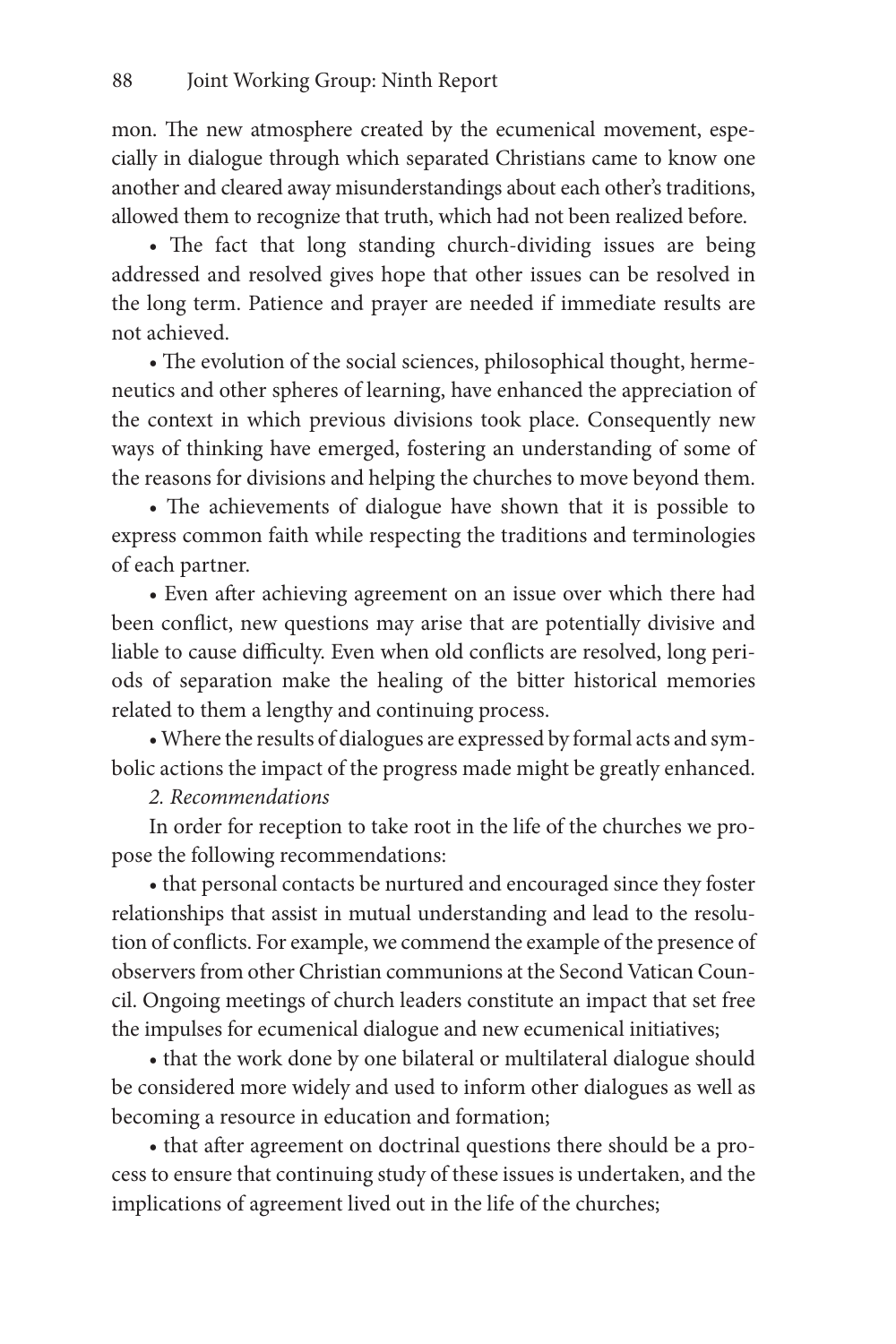• that churches be aware of the effects of particular bilateral relations and agreements on their wider bilateral and multilateral ecumenical relationships. The presence of ecumenical observers on bilateral dialogues may alert such dialogues to the ecumenical consequences of their agreements.

## **IV. When Ecumenical Reception Is a Struggle**

#### *A. Challenges to reception*

118. Although ecumenical accomplishments have been cited, it must be acknowledged that reception often involves a struggle in so far as relationships between persons and ecclesial communities are concerned. The reality being faced today is that questions are being raised concerning the value and goals of dialogue in the face of perceived divergences of beliefs and practices. These can arise out of bitter memories of the past and reactions to developments in the life of some Christian traditions. Ongoing issues such as the ordination of women and new conflicting approaches to questions related to marriage and family, sexual ethics, bioethics and economic ethics have had an adverse impact on some relationships and therefore on reception.

119. Much discussion and debate continues to take place among members *within* the church traditions on the varying interpretations of their beliefs and practices. Relationships among Christian traditions are influenced by the intensity of the discussions and the extent to which each one is prepared, out of a sense of respect and in humility, to be receptive to different viewpoints. Reception in this sense can serve as a means of each one benefiting from valuable spiritual insights that are not one's own. In dialogue, participants must present the truth understood in their own tradition, while being attentive to the truth presented by the other, and seek as much common ground as possible, while being honest about the differences. A willingness to listen will go a long way in arriving at a position of mutual respect and cordiality between Christian communities.

120. It is relatively straightforward to cite instances when reception has been positive or when a reception process has been initiated. It is more difficult when reception is a struggle. While some ecumenical texts are truly received by the churches, others are received to a limited degree or not at all. The challenges to reception are many and varied: some are external, relating to the situation within particular churches or in the broader ecumenical movement; others are internal, relating directly to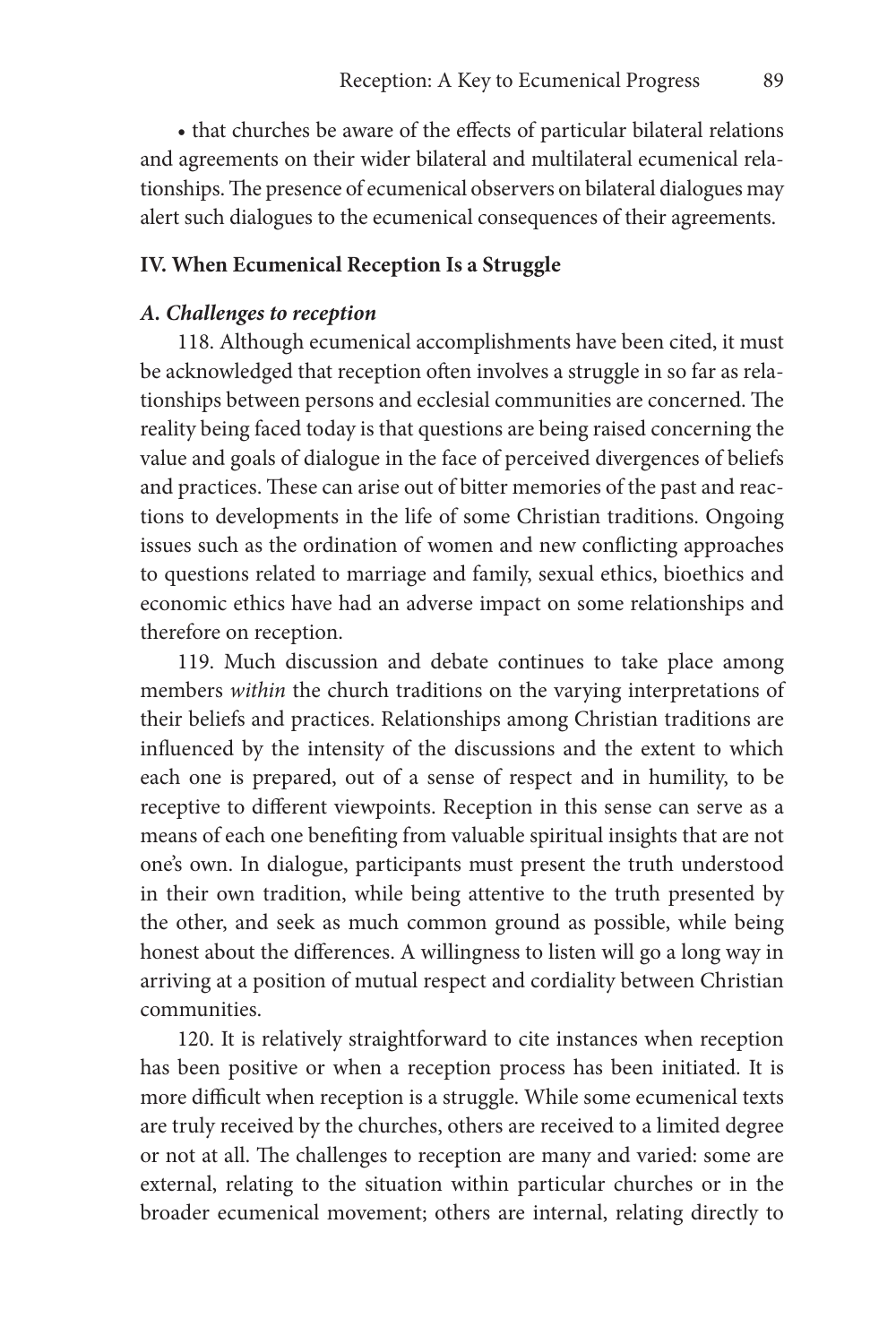the text in question, or to the process by which it was created or by which it may be responded to. Examples of the struggles of reception are illustrated in the accounts of two dialogues: one a bilateral—reports from the Old Catholic-Eastern Orthodox international dialogue; the other a multilateral—*The Nature and Mission of the Church: A Stage on the Way to a Common Statement* from the WCC's Faith and Order Commission.

121. As is seen in the case of the Old Catholic-Eastern Orthodox international bilateral dialogue, the context of ecclesial relationships has serious effects on reception. Between 1975 and 1987 the joint commission of Old Catholic and Orthodox theologians held several dialogues touching on such fundamental issues as the doctrine of God, Christology, ecclesiology, soteriology, the sacraments, eschatology and ecclesial communion. In each case the commission affirmed that the text produced "represents the teaching of the Orthodox and Old Catholic churches." From 1987, however, relations between the two bodies became more difficult. The ordination of women in some Old Catholic churches from 1996 led to Old Catholic-Orthodox consultations held in that year with indecisive results. More recently differences have arisen on other issues related to gender and sexuality. Differences also have arisen over the participation of Old Catholic bishops in consecrations of Anglican bishops, which also have included Lutheran bishops. For the Orthodox, such participation implies a state of full communion between Old Catholic and Lutheran churches, whereas Old Catholics insist that it reflects only the full communion they have shared with the Anglican Communion since 1931. These various tensions militated against reception of the dialogues, however fruitful and positive they may have been. This illustrates that reception does not depend solely on the quality of the texts produced, since reception takes place within the context of the overall relationship between the churches concerned. A permanent Old Catholic-Orthodox committee "for reflection and exchange" was established in 2004 to develop joint theological and pastoral projects, and it is hoped that this eventually will enable the reception of the dialogue results so far achieved.

122. Different lessons may be learned from the more recent multilateral experience of the Faith and Order Commission. *The Nature and Mission of the Church* (2005) by all accounts did not receive the widespread attention it deserved. Following the methodology of *Baptism, Eucharist and Ministry*, *The Nature and Mission of the Church* is the second in a series of texts on ecclesiology sent to the churches for study and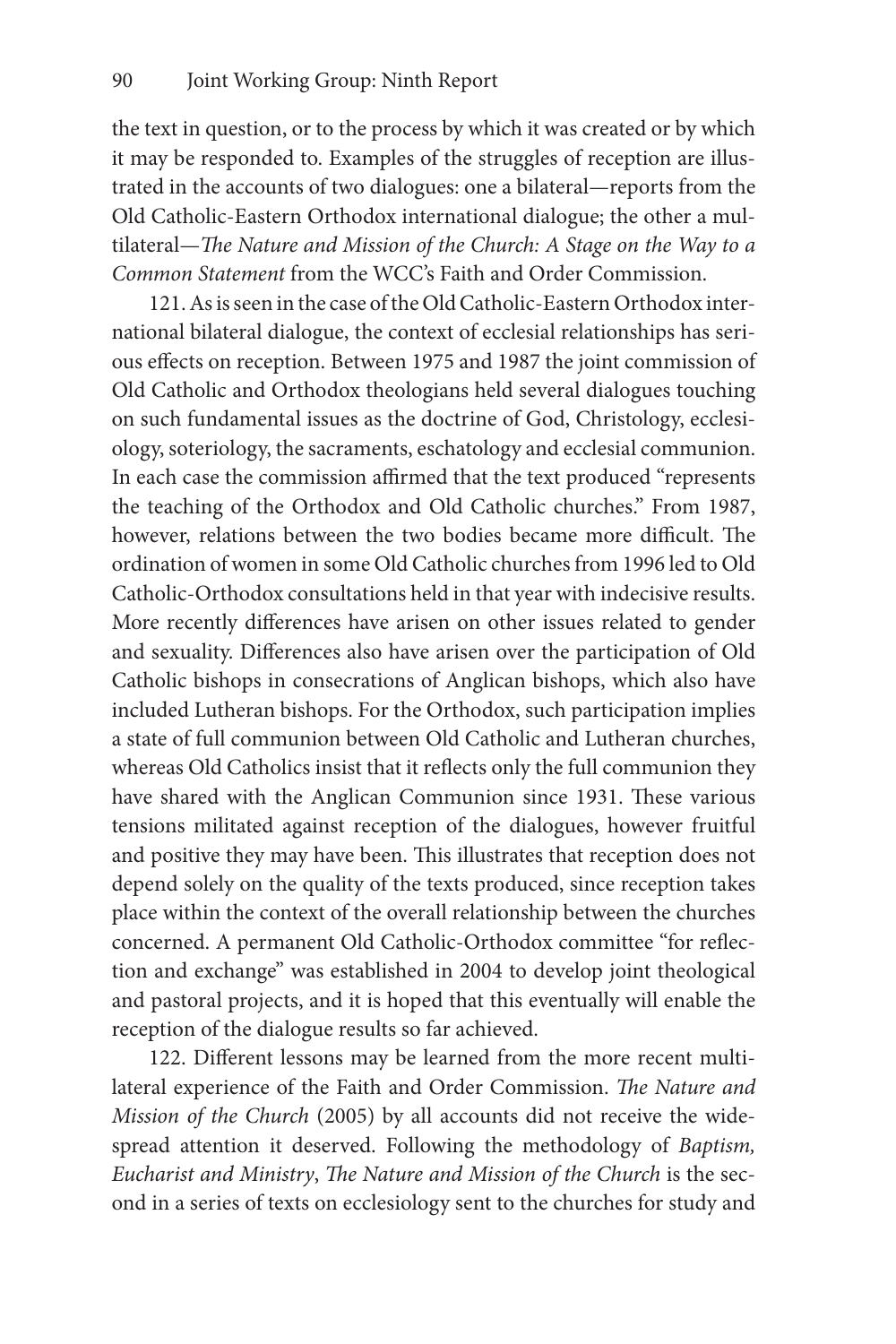response, to enable the churches to begin to recognize a convergence that has emerged. The responses to *The Nature and Mission of the Church*, like its predecessor, the 1998 *The Nature and Purpose of the Church*, were intended to be integral to the process of discerning such a multilateral convergence. By 2010 eighty responses had been received by Faith and Order, yet only twenty-seven came from the churches. Although the text was sent with the specific request that the churches respond, clearly this was a text that appealed primarily to theological specialists and students. The year after *The Nature and Mission of the Church* was published, the 2006 WCC assembly accepted *Called to be the One Church*, an ecclesiology text likewise produced by Faith and Order. This text also was sent to the churches for response; since 2006 a mere handful of responses have been received by Faith and Order. In effect, two ecclesiological texts from the WCC were in circulation at the same time, each requesting study and response from the churches.

123. Anecdotal evidence suggests that it is no exaggeration to speak of an ecumenical overload of texts and response processes—and this at a time when many churches face declining resources, both human and financial, with which to support their ecumenical engagement. This suggests perhaps that fewer such texts should be produced; that they should be clear and accessible to their intended audience; that if multiple texts must be sent to the churches, they should be sent in a coordinated way; that pacing is crucial. Furthermore, it is vital that clear expectations, including specific suggestions for reflection and action, be laid upon the churches in asking for their response.

124. The processes as outlined by the general secretaries or other representatives of the Christian world communions (cf. chapter II) need to be seen alongside the difficulties outlined by those responsible for overseeing the process of reception at the international, regional and local levels.

125. Again, anecdotal evidence suggests that ecumenical officers and theological commissions can exhibit a lack of confidence about the length and quality of response that is asked of them. Many reported that the churches simply do not have adequate instruments to assess a theological document arising from bilateral or multilateral dialogues, and to engage in the processes of ecclesial reception. Sometimes the level of response being requested is unclear—i.e., is a short response sufficient, or is a complex and detailed theological assessment being looked for? Is it better to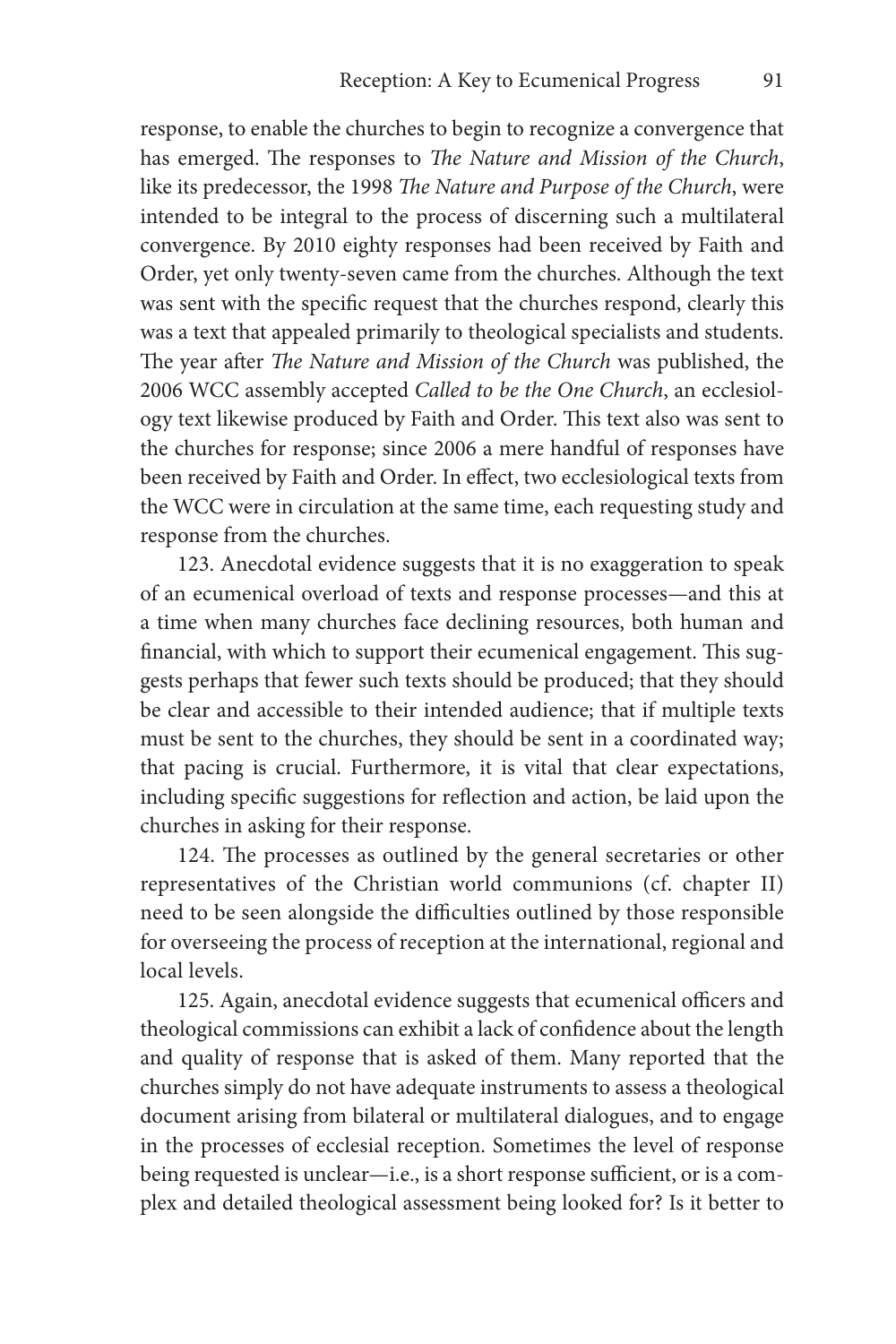offer no response than one that is too brief or simple? Is a shorter text of less worth than a longer one? Will churches feel embarrassed by a shorter response?

126. In addition, the sponsors of dialogues often lack clarity and communication both about timelines and about what precisely is being requested in a formal response to an agreed statement. Often the questions posed to the churches are unclear and too demanding. For example, what is meant by terms such as "common," "convergence," or even "agreement" is not always clear.

127. Others report that the sort of responses requested by a parent body or a dialogue do not seem to fit comfortably with the pressing concerns of some national or local churches. Sometimes the topics addressed are perceived to belong to an earlier period of history or to a different context and continent, and not to relate to current global realities. The kinds of questions dealt with by a dialogue may appear to be not those of the churches but of specialists or those only of the dialogue partner. How much dialogue relates to the context of European historical divisions rather than to current mission imperatives in the developing world? The remark was made that local churches are more responsive to life and work issues than a Faith and Order theological text. These comments suggest an environment of resistance to the processes of reception. In response to these comments, it is clear that it is necessary to demonstrate the ways that the historical conflicts which led to divisions continue to impinge upon church relations today.

128. We also need to keep in mind that there are many non-theological factors that can have a bearing on the issues addressed in dialogue. These, too, can interfere with the processes of reception. The theological conflicts of the past, and the way in which they unfolded in exclusion and persecution, may have left many longstanding and bitter memories that remain unhealed and that can affect responses in the present. Sociological factors such as class and racial conflict, cultural differences and imperial history bring radically different perspectives to the questions under consideration and can affect even the will to engage in dialogue. The fear of surrendering power can be as potent a factor in continuing church divisions as can problems with doctrine. All of this requires patient acknowledgment and engagement to build mutual confidence as a context for effective dialogue and reception.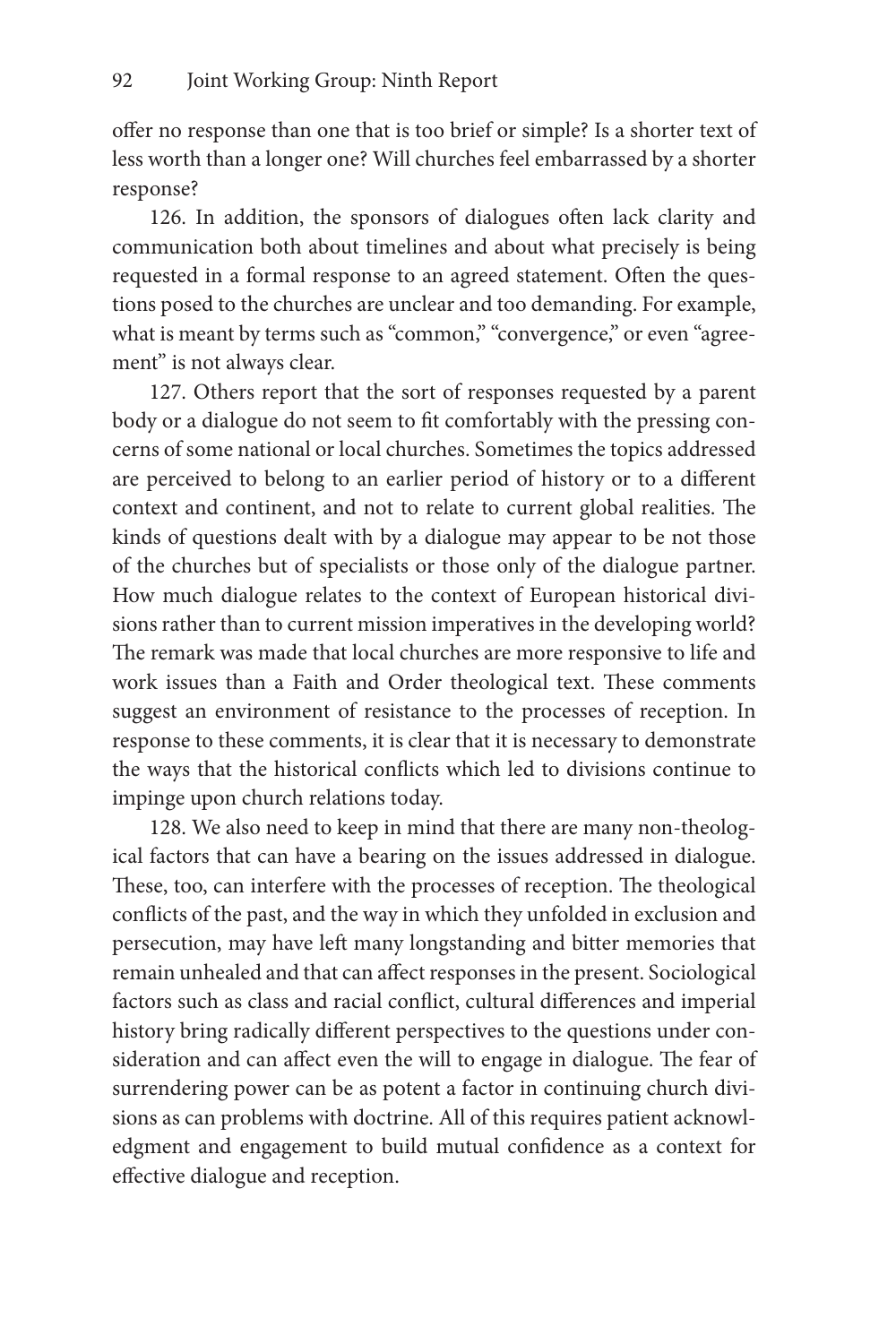# *B. Learning points and recommendations*

# *1. Learning points*

• All dialogue reports, when they are published, are intended for general reception. This includes discussion, criticism and evaluation in theological institutions, in congregations and parishes and by church authorities with the hope of bringing new insights.

• Reception processes have demonstrated substantial unevenness. While some ecumenical texts have received significant attention, others, though substantial, have not received such extensive study. Careful consideration of how to support the dissemination, study and response to a text will bear significant fruit.

• Issues at the root of conflicts between Christians that arose in particular historical contexts can have a continuing impact on the churches and can be difficult to resolve even after intense theological dialogue.

• Since *episcopé* involves being an instrument for the *koinonia* of the whole church, it necessarily includes care and responsibility for reception.

#### *2. Recommendations*

In order to assist in the effectiveness of the reception of the fruits of dialogue, we propose the following recommendations to those responsible for ecumenical dialogue, specifically, that church leaders:

• make clear whether a formal process of reception is intended when sponsoring dialogue, and specify the nature of the responses required;

• give consideration to issues like context, timing and pacing when texts are ready for dissemination;

• encourage authorities at different levels to appoint and support ecumenical officers, coordinators or commissions who are tasked to ensure that there is an awareness of these reports among their constituencies.

#### **V. Ecumenical Formation: A Key to Ecumenical Reception**

#### *A. Formation and reception*

129. Ecumenical formation is in itself a way of consolidating reception. As people listen to the history of the ecumenical movement and receive the fruits of ecumenical dialogue, they themselves are deepening their formation as disciples of Christ. The multiplex process of reception requires a process of education and formation which embraces both the intellectual and theological dimensions of being trained in ecumenical dialogue and the existential and spiritual dimensions of receiving and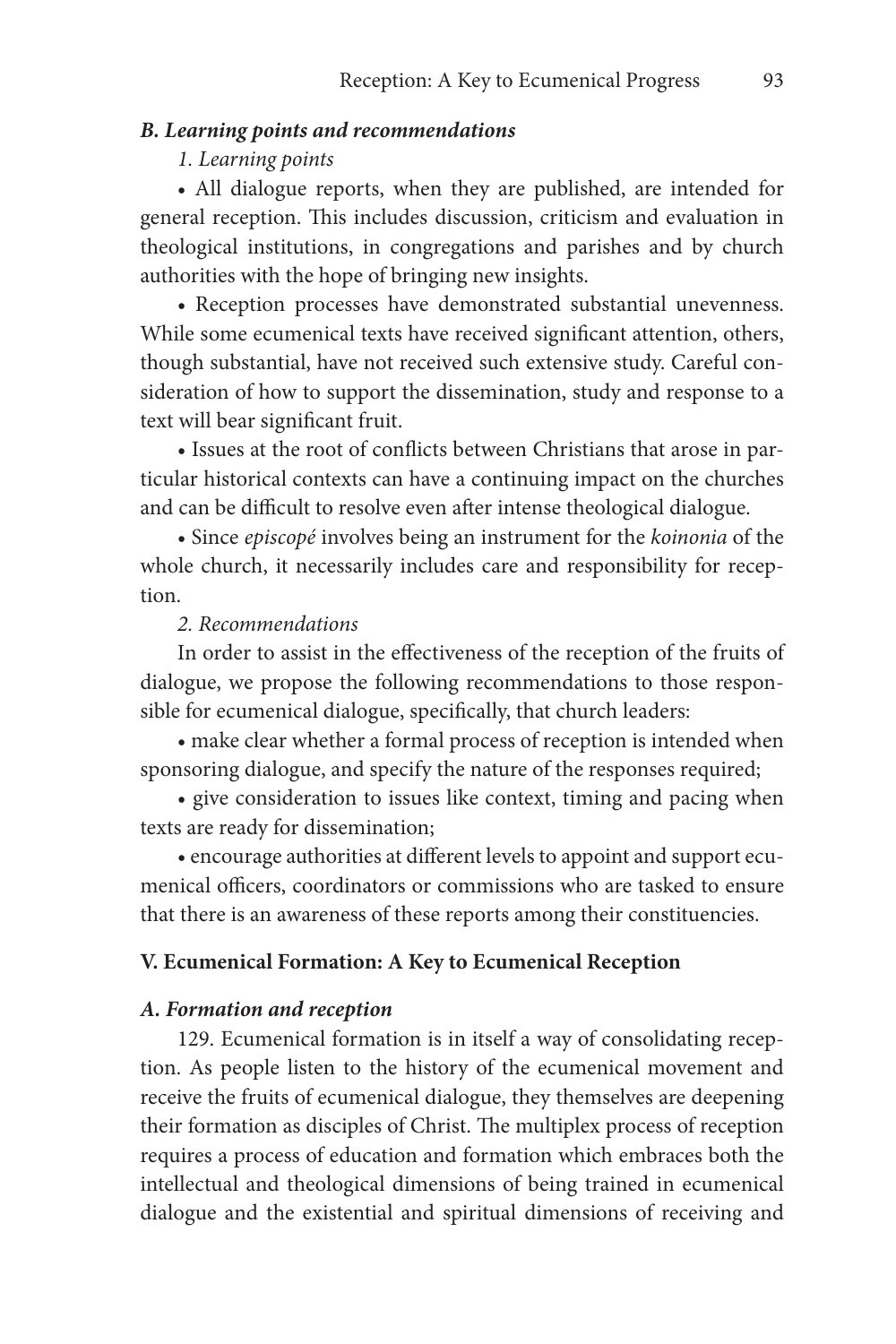recognizing one another in the name of Christ. Ecumenical formation and reception, therefore, are intrinsically intertwined.

130. The primary goals of ecumenical formation are to awaken the hearts and souls of Christians to the ecumenical imperative; to acknowledge the results of the ecumenical movement in all its levels and expressions; and to form persons of dialogue now, especially in order to pave the way for the education of future generations who are committed to the quest for unity.

131. The JWG has always been concerned about ecumenical formation as a fundamental dimension on the path towards the unity among Christians. The JWG *Fifth Report* (1983) stated:

Another crucial area is that of theological education and particularly the education of pastors, perhaps the most influential point in ecumenical sensitization. There is a great range of possibilities but even where there are joint or collaborative faculties and programs, more could be done to draw out their potential with the support and guidance of those responsible in the various churches.

132. The present JWG acknowledges the successful work done in the last decades by previous JWGs. Important steps have been taken in focusing on the need for ecumenical formation as a priority in the ecumenical agenda, as well as in providing the parent bodies with meaningful and fruitful tools to reflect and to act upon it.

133. In recent decades, however, ecumenical formation has gained more and more interest and centrality as a key factor in the search for visible unity, and it is still a priority to be addressed. The 1993 JWG document on *Ecumenical Formation* has been—and still is—a valuable instrument to foster ecumenical reception, and needs to be brought again to the attention of the churches. *Ecumenical Formation* reminds Christians that ecumenical formation pertains to the whole people of God, each one having a responsibility in the search for unity and in the building up of communion. It is a process in which individuals and communities must be engaged, and it is an imperative to which churches, educational agencies, academic institutions and ecumenical organizations must respond.

134. The *Eighth Report* (2005) of the JWG indicates that ecumenical formation is a fundamental goal calling for recommitment in the future mandate of the JWG: "The JWG has over the years expressed concern for ecumenical formation and education as fundamental to the search for the unity of the church."<sup>53</sup> Further on the report adds:

<sup>53.</sup> JWG *Eighth Report*, III, no. 3.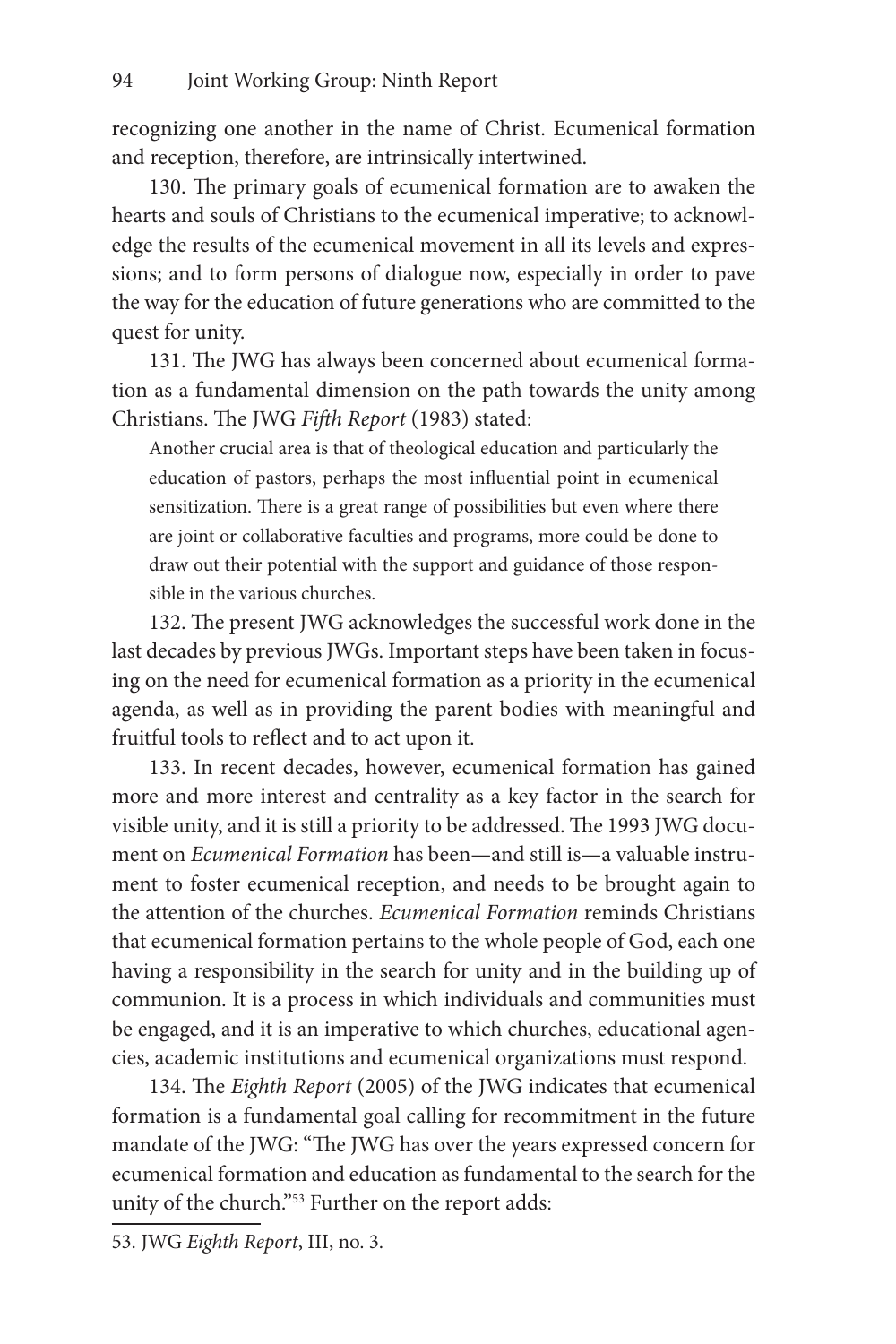We likewise agree that greater effort is needed in the field of ecumenical formation. Both parent bodies need to be concerned about laity and clergy who need ecumenical formation. A new generation of Christians is sometimes unaware of the way things were and how much things have changed in the decades since the founding of the WCC and since the Second Vatican Council. In this respect much is being done, but we advocate an effort to improve the coordination of such formation through a more effective sharing of information and resources, and by providing greater opportunities for participation in each other's life.<sup>54</sup>

135. This specific mandate has been ratified by the ninth assembly of the WCC in Porto Alegre in 2006. Both the *General Secretary's Report*  and the *Policy Reference Committee Report* explicitly emphasize the need for ecumenical formation, confirming the relevance of this issue in the contemporary scene.<sup>55</sup>

# *B. Tracing the history of ecumenical formation in the JWG context*

136. The concern for cooperation in the field of formation has been an issue raised from the very beginning of the JWG.<sup>56</sup> This concern later developed into a process of regular information dissemination and the sharing of documents and initiatives, joint consultations, and study projects within the parent bodies.57 The *Fifth Report* of the JWG in 1985 addressed extensively, as a priority, the need for a common concern about ecumenical formation. The report recognized its value as a complementary aspect of ecumenical dialogue and joint action, and sought to ensure that formation would have a renewed place in the life of the churches in both dialogue and action.<sup>58</sup>

<sup>54.</sup> JWG, *Eighth Report*, V, no. 2. Important achievements and future potentials of the JWG mandate which can constitute a wider framework to address the issue of ecumenical formation have been pointed out during the 40th anniversary consultation about the mandate of the JWG between the RCC and the WCC, held in November 2005 at Bossey, Switzerland.

<sup>55.</sup> Cfr. WCC, *Official Report of the Ninth Assembly*: Official report, resolutions, "Statements and reports adopted by the Assembly. Program Guidelines committee," nos. 14, 18-20, 26.

<sup>56.</sup> Cfr. JWG, *Common statement on the relationships between the WCC and the RCC*, no. 7; JWG, *Second Report*, 3.c).

<sup>57.</sup> Cfr. JWG, *Future Joint Activities of the JWG*, 1973, I, E.

<sup>58. &</sup>quot;The JWG insists on the present urgency of the task of ecumenical formation. It stresses that the improved relations between still separated Christians are not enough. The scandal of Christian divisions and their deleterious effect on Christian witness continues to obscure the saving power of God's grace."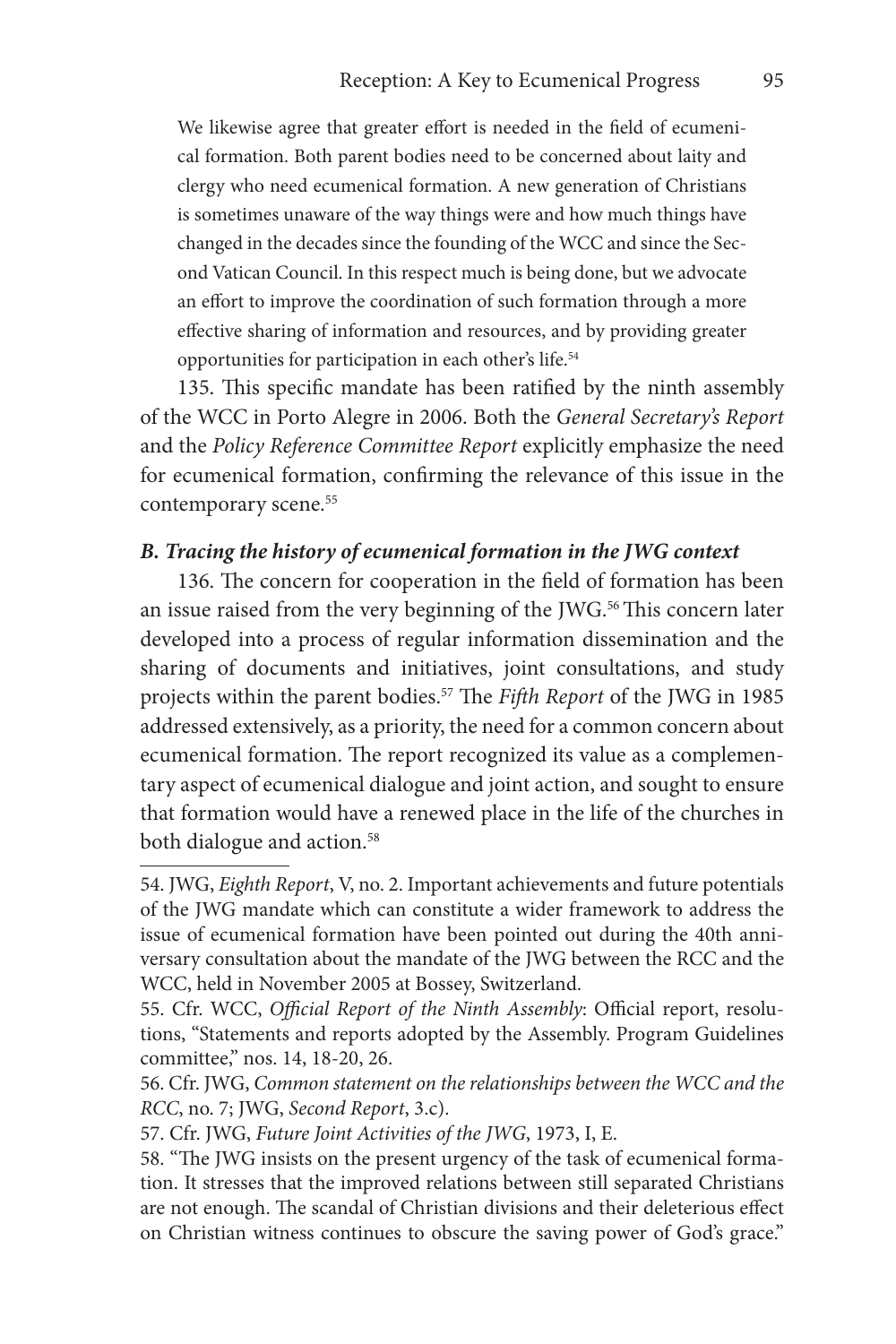137. In the following years, the JWG kept ecumenical formation on its agenda.59 It worked towards the realization of important goals, such as the drafting of the 1998 document *Ecumenical Formation: Ecumenical Reflections and Suggestions*, 60 while remaining committed to encouraging and supporting initiatives taken by the parent bodies on the issue. Some significant steps taken in the last 20 years within the WCC are: the publication of the document *Alive Together* (1989)<sup>61</sup> and the International Consultation on Ecumenical Formation (Oslo, 1996),<sup>62</sup> both sponsored by the Ecumenical Theological Education Programme (ETE) of the WCC. Some significant steps taken in the last 20 years within the Roman Catholic Church are: the publication by the PCPCU of the most complete document on ecumenical formation and reception, Chapters II and III of the new *Directory for the Application of the Principles and Norms on Ecumenism*, 1993,<sup>63</sup> which was followed and integrated into a detailed document on contents and methods of ecumenical theological formation published in 1997.<sup>64</sup>

138. In recent times, the programme on ETE has published the *Magna Charta*65 of ecumenical formation as well as the document *14 Reasons for*  Global Theological Education,<sup>66</sup> while supporting and cooperating with other associations such as World Conference of Associations of Theological Institutions (WOCATI), and the Conference of European Churches

61. *Alive Together*, Ecumenical Theological Education Program of the World Council of Churches, 1989

62. ETE/WCC, *Towards a Viable Theological Education: Ecumenical imperative, catalyst of renewal*, Oslo, Norway 1996. (1997) J. Pobee, ed. WCC Publications, Geneva.

63. PCPCU, *Directory for the Applications of Principles and Norms on Ecumenism*, 1993, Chapter III.

64. PCPCU, *The Ecumenical Dimension in the Formation of those Engaged in Pastoral Work*, 1995.

65. ETE/WCC, *Magna Charta on Ecumenical Theological Education in the 21st century*. ETE/WCC - Reference document for use in Associations of Theological Schools and Colleges, WOCATI and in the Edinburgh 2010 Process, 2008.

66. ETE/WCC, *14 Reasons for Global Solidarity in Ecumenical Theological Education: Communication initiative for the WCC program on ETE*.

JWG, *Fifth Report*, IV, 4. Cfr. also III, B, no. 5; IV, no. 4.

<sup>59.</sup> Cfr. JWG, *Sixth Report*, III, A, no. 2; III, B, no. 8; JWG, *Seventh Report*, III, C; V; JWG, *Eight Report*, III, no. 3; V, no. 2.

<sup>60.</sup> JWG, *Seventh Report*. Appendix D: Ecumenical formation; ecumenical reflection and suggestions, 1993.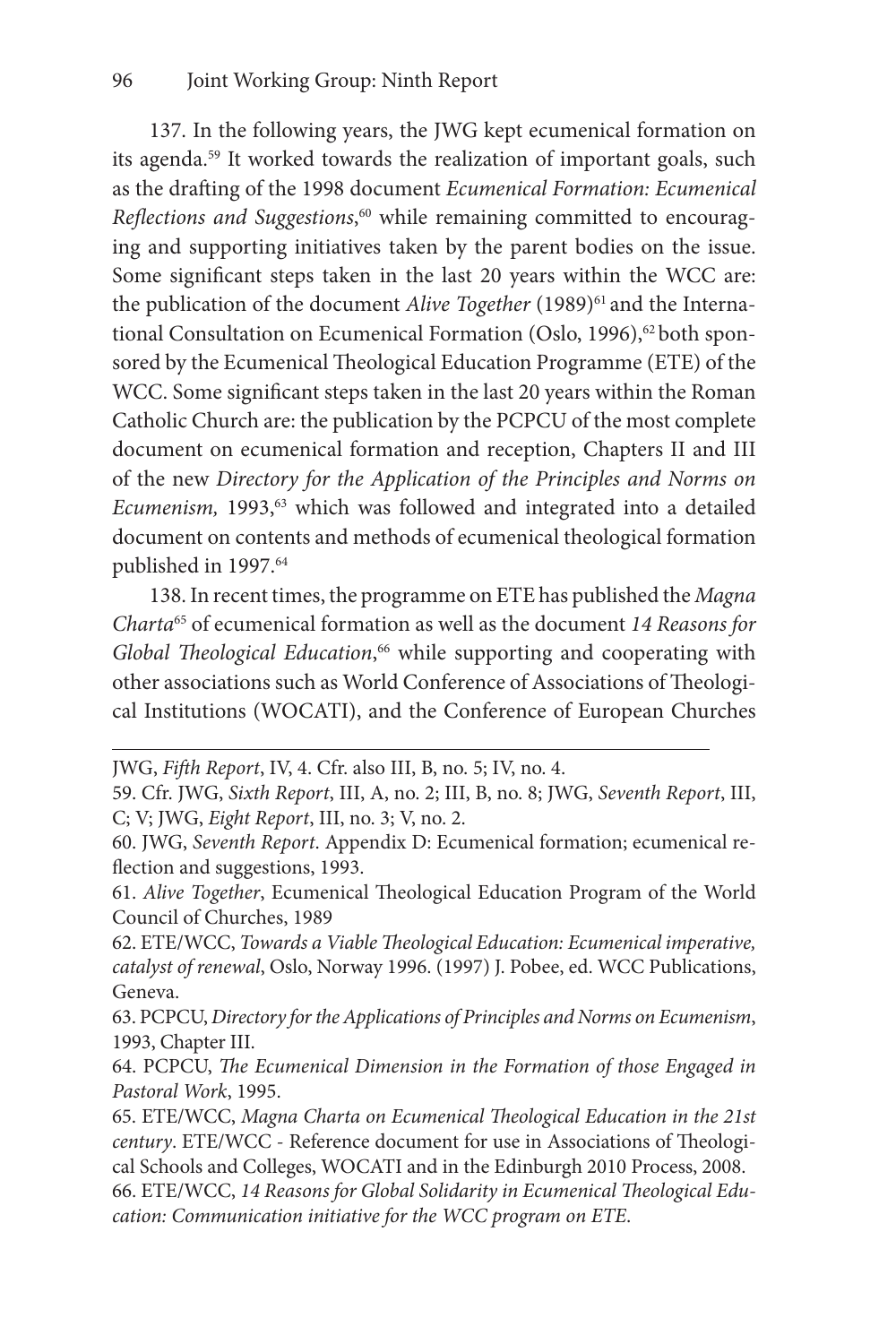(CEC), and on the organization of regional consultations.<sup>67</sup> The Catholic Church has committed herself in a process of verification and evaluation of the level of ecumenical formation in Catholic institutions and of the way that the guidelines given in the *Directory* have been put into practice.

## *C. Articulating ecumenical formation*

## *1. General principles*

140. Ecumenical formation implies first and foremost a life-long learning process for all members of the church. Ecumenical formation implies moving towards God, in the sense that it has to be understood primarily as an expression of the spiritual dimension of the ecumenical imperative: Christian spirituality "readies Christians and their churches to respond to God's initiatives—to what the Triune God is doing in and through us according to the gospel. It involves discerning God's activity in people, in churches, in the world. Theology and spirituality are inextricably intertwined because both deal with God and God's relationship with humanity through Jesus Christ in the Holy Spirit."<sup>68</sup>

141. In this perspective ecumenical formation is a process which includes: (1) discerning and enjoying the riches of God's gifts to his people by learning the standpoints, doctrines and praxis of the different Christian traditions; (2) turning to Him in repentance and hope by acknowledging the need for conversion and welcoming in our hearts and minds our brothers and sisters in Christ; (3) deepening the sense of Christian identity and the baptismal vocation by discovering convergences among the various confessions; and (4) living out the mission of the Church as witness of His love and care for human beings by fostering a common reflection and working on common projects.

142. In the perspective of the process of reception, the following five aspects of theological reflection and church action seem to be particularly relevant and, therefore, need to be emphasized in ecumenical formation: (1) the call to receive the mandate of our Lord Jesus Christ to be one and therefore to orient our lives as Christians in the will to strive for full visible unity in the one apostolic faith among those who are called by His name. The whole ecumenical movement, in fact, is a movement of

<sup>67.</sup> ETE/WCC-CEC, International Seminar on the Future of Ecumenical Theological Education in Eastern and Central Europe, Sambada de Sus, Romania, 2008. (2009) V. Ionita-D. Werner, eds. CEC-WCC, Geneva.

<sup>68.</sup> JWG, *Spiritual Roots of Ecumenism*, par 9.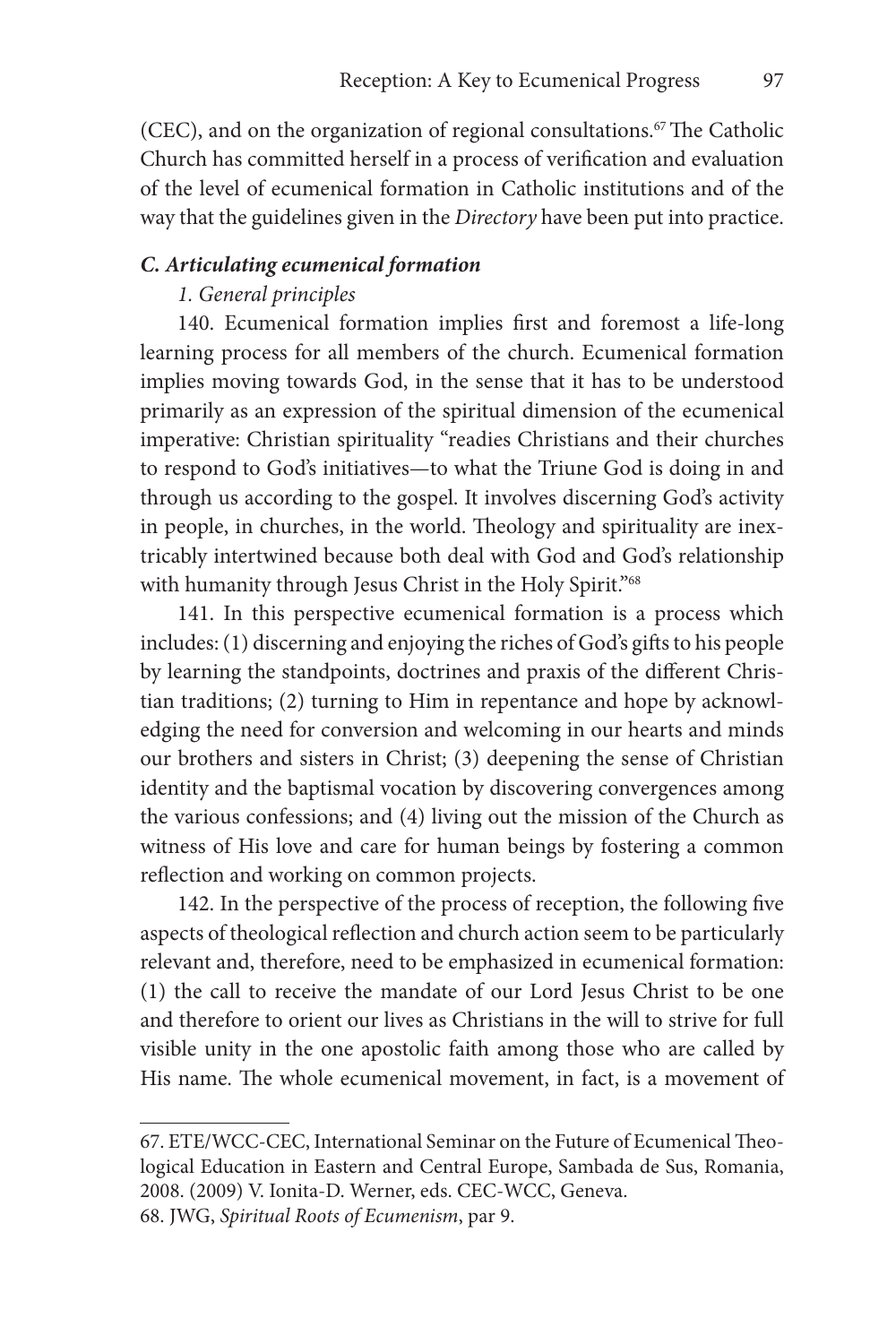reception as it aims at fulfilling the ecumenical imperative received from Christ, the gift of unity received from the Father, and the living out of the variety of charisms received from the Holy Spirit; (2) a renewed reflection on the Church and a common understanding of the Church, its nature, mission and witness to the world, as the churches seek to receive one another, to receive the *koinonia* they share, and therefore to receive ecumenical events, dialogues, documents and efforts as part of the process of receiving one another in the name of Christ; (3) the process of dispelling prejudices and stereotypes so to be able to receive others in the spirit of the "exchange of gifts"<sup>69</sup> (4) an opportunity to be engaged in the process of the healing and reconciliation of memories among Christians; to reflect upon what has been achieved in decades of ecumenical theological dialogue; and what have been and are the chances of joint effort for a more authentic Christian witness to the world; and (5) a chance for a mutual appreciation of structures and programmes offered by various confessional traditions to foster ecumenical formation.

143. These principles have universal application, but it is particularly within the context of university education, and especially in seminary education, that ecumenical formation should be addressed in two ways: (1) a specific course on ecumenism with a detailed curriculum; and (2) the articulation of the ecumenical dimension in each field of theology. Both are part of ecumenical formation, so that ecumenism is not seen as an isolated speciality, but exists as a living component in all theological discourse. Ecumenical formation must be an essential element for candidates for ordained ministry.

# *2. Programmes and guidelines*

144. In the last decade both the Catholic Church and the WCC, building on past efforts, have developed programmes and projects to promote ecumenical formation and facilitate reception of ecumenical goals and achievements, needs and priorities.

145. The WCC Programme on Education and Ecumenical Formation is well articulated and structured. It includes three elements: the Ecumenical Institute in Bossey (Geneva, Switzerland), which offers courses and programmes in theology and ecumenism for future church leaders, pastors and theologians at graduate and postgraduate levels; the ecumenical lay formation and faith nurture project, which is aimed at creating networks to engage faith formation practitioners in a fruitful exchange of ideas and initiatives; and the ecumenical theological education project,

69. John Paul II, *Ut unum sint*, no. 28.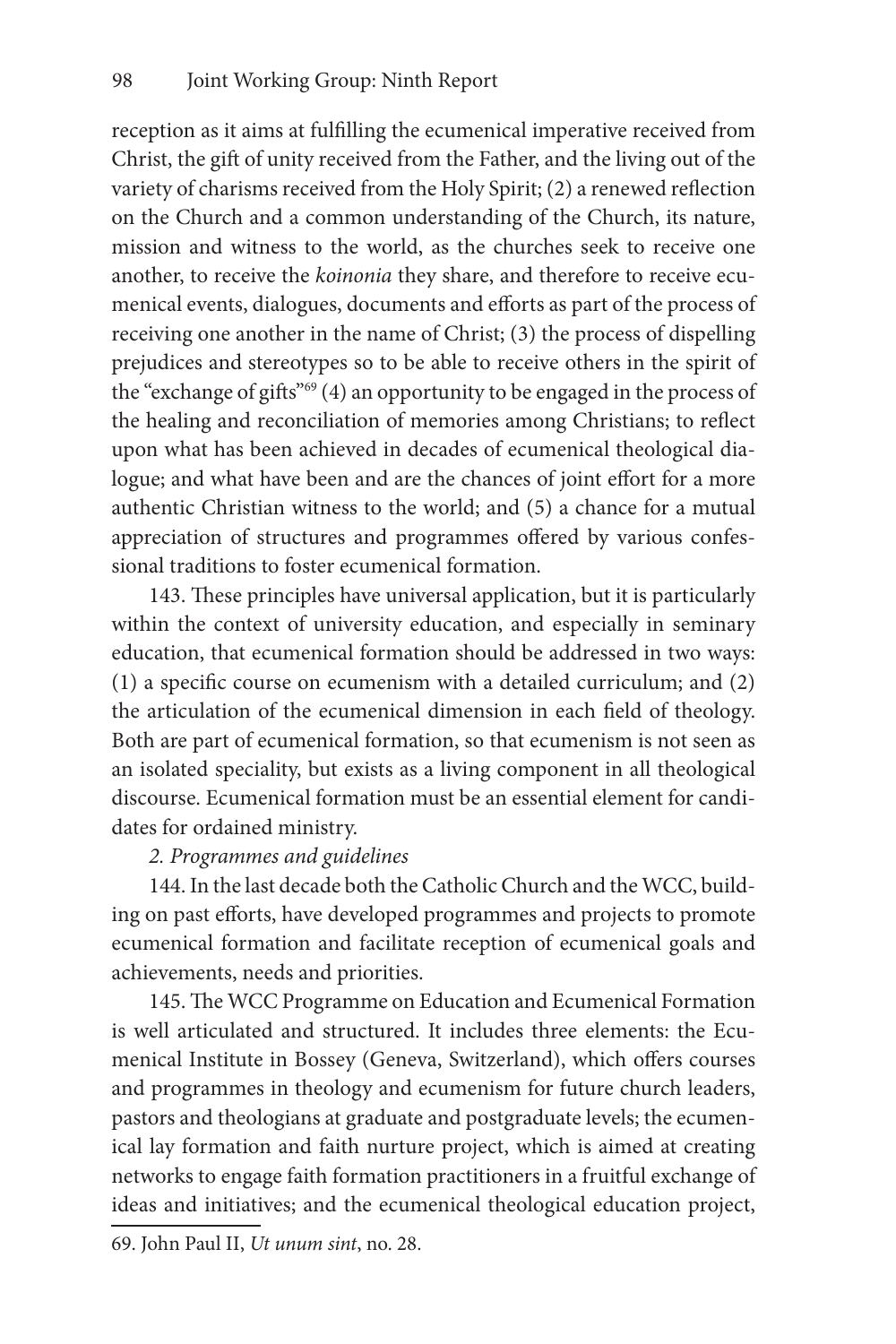which targets ecumenical and theological educators to share principles and contents concerning ecumenical formation and to create concrete possibilities dealing with ecumenical theological education.

146. The PCPCU's *Directory for the Application of Principles and Norms of Ecumenism* (1993) reflects on the urgency of providing ways and methods of growth in ecumenical formation, by creating a network of ecumenical concern as well as by setting rules of ecumenical formation.<sup>70</sup> The *Directory* presents ecumenical formation as a concern for all the faithful in whatever status or situation they may be, and therefore develops a map of structures at the service of Christian unity which include every level of church life (parishes, dioceses, lay groups and associations, religious and secular orders, episcopal conferences and synods and councils of Eastern churches, families, schools, mass-media*,* educational agencies) whose aim is to sensitize to ecumenism and dialogue according to their specific mandates and tasks. All the pastoral and catechetical tools (preaching, Bible studies, catechism, mission) should become an instrument of ecumenical learning.<sup>71</sup>

147. The Joint Working Group, together with the parent bodies, rejoices in the mutual appreciation and in the growing cooperation in the field of formation among churches in the past decades. In many parts of the world churches cooperate in the field of ecumenical formation through joint projects, academic institutions and research centres. Inviting scholars and theologians of different Christian traditions, for example, to lecture and to teach in interconfessional settings is almost a consolidated praxis in some contexts, as well as a growing reality in others. Moreover, students are often encouraged to engage themselves in a formation programme which includes interconfessional exposure (either in selecting the topics for doctorial dissertations or in attending one or two semesters in an institution of a different confession).

# *D. Learning points and recommendations*

# *1. Learning points*

• Ecumenical formation is an essential key to ensuring the continuity and forward movement of the ecumenical quest. Every generation needs to be reminded of what already has been received in the ecumenical process.

<sup>70.</sup> The Apostolic Constitution *Sapientia Christiana* had already introduced ecumenical formation as an obligatory subject in the theological curriculum in 1979. 71. Cfr. PCPCU, *Directory for the Application of Principles and Norms of Ecumenism*, II and III.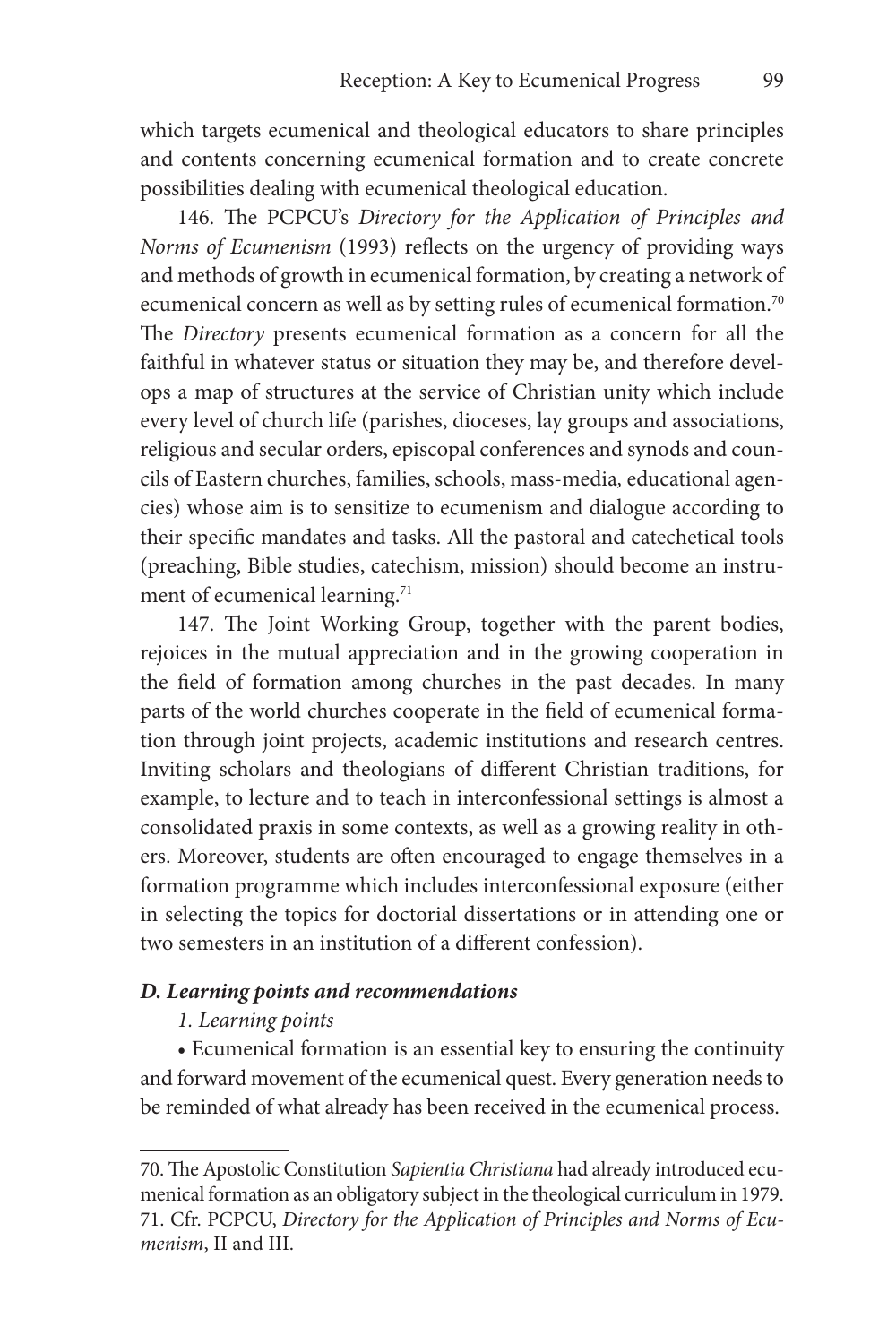• Ecumenical formation is an integrated process which includes affective, spiritual and intellectual dimensions.

• Ecumenical formation is not the preserve of any particular section of the church, but the opportunity must consciously be given for all to participate. The fullness of *koinonia* only can be assured by giving the whole people of God the opportunity for ecumenical formation.

• Since *episcopé* involves being an instrument for the *koinonia* of the whole people of God, it necessarily includes care and responsibility for fostering the unity of Christians, and therefore for the ecumenical formation of the people of God.

• Ecumenical studies not only is a distinct discipline, but also is an all pervading orientation. Forming people ecumenically involves an outlook and methodology which should influence all aspects of theological reflection and action.

*2. Recommendations*

In order to ensure that ecumenical formation becomes an integral part of the life of the churches, the JWG recommends that the PCPCU and the WCC:

• foster further joint reflection on ecumenical formation, even exploring a possible follow-up to the 1993 JWG document on the same topic;

• promote the integral dimension of ecumenical formation as a spiritual as well as an intellectual process, highlighting particularly the spiritual roots of ecumenism as a fundamental dimension of it;

• continue to encourage cooperation with various ecumenical regional/international and confessional/interconfessional bodies, thus sharing the variety of styles and methods they use. A concrete goal could be the realization of a common curriculum for ecumenical formation;

• support the sharing and, wherever possible, the publication and use of common texts, and the realization of formative initiatives of common witness. The formation of young people has to be strongly encouraged both by developing ecumenically oriented projects already existing, and by creating new ecumenical formative initiatives targeting young people;

• encourage and facilitate interaction between the various experiences of formation on the local level, and connect them to the ecumenical and ecclesial bodies dealing with ecumenical formation.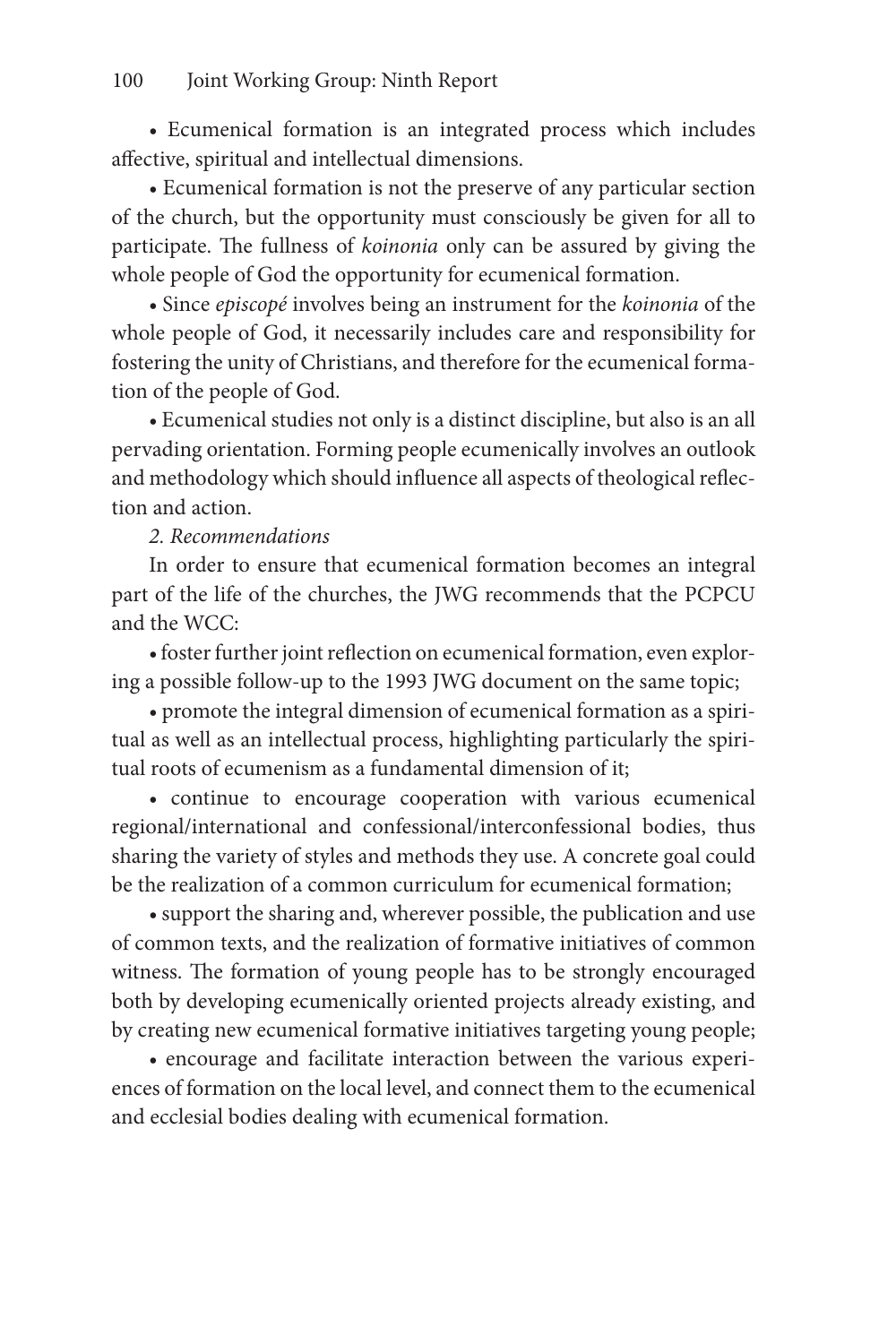### **VI. Conclusion**

### *An appeal to the churches*

148. During this ninth period of the Joint Working Group between the Catholic Church and the World Council of Churches, the JWG has had the opportunity to study the notion of ecumenical reception during the last seven years. This study has given the JWG an opportunity to review some of the major achievements of the modern ecumenical movement in the century since the 1910 World Missionary Conference in Edinburgh, Scotland. It has helped us to recognize that in arriving at these achievements, the churches had been able to receive insights resulting from ecumenical dialogue and to implement them. But more deeply than this, it is clear that by engaging in dialogue and by increasing contacts with one another in many ways, Christian communions long separated have begun to receive one another as brothers and sisters in Christ, and to receive from one another. Getting beyond historic divisions of the past, Christians have begun to shape a new future in which they are better able to witness together before the world to the healing message of the gospel, free from some of the conflicts, misunderstandings and prejudices of the past.

149. Thus, the JWG appeals to the PCPCU and the WCC to challenge the churches to call each other:

• to renew their commitment to serve in the quest for Christian unity, and to intensify ecumenical engagement at all levels;

• to appreciate with gratitude the considerable ecumenical advances that have taken place over the last century, and to build on these with new energy;

• to ensure that the fruits of ecumenical dialogue and co-operation are well-known and accessible, supported by study guides and carrying their approbation;

• to take every opportunity to promote unity and to make use of the reports of dialogues, which convey new perspectives on disputed questions and new insights about other churches;

• to experience and understand the Christian life and worship of other traditions, and in turn, as much as possible, to offer hospitality to other Christians in their own life;

• to endorse the message of the Eighth Forum on Bilateral Dialogue, which occurred in 2008 during the present mandate of this JWG. It said: We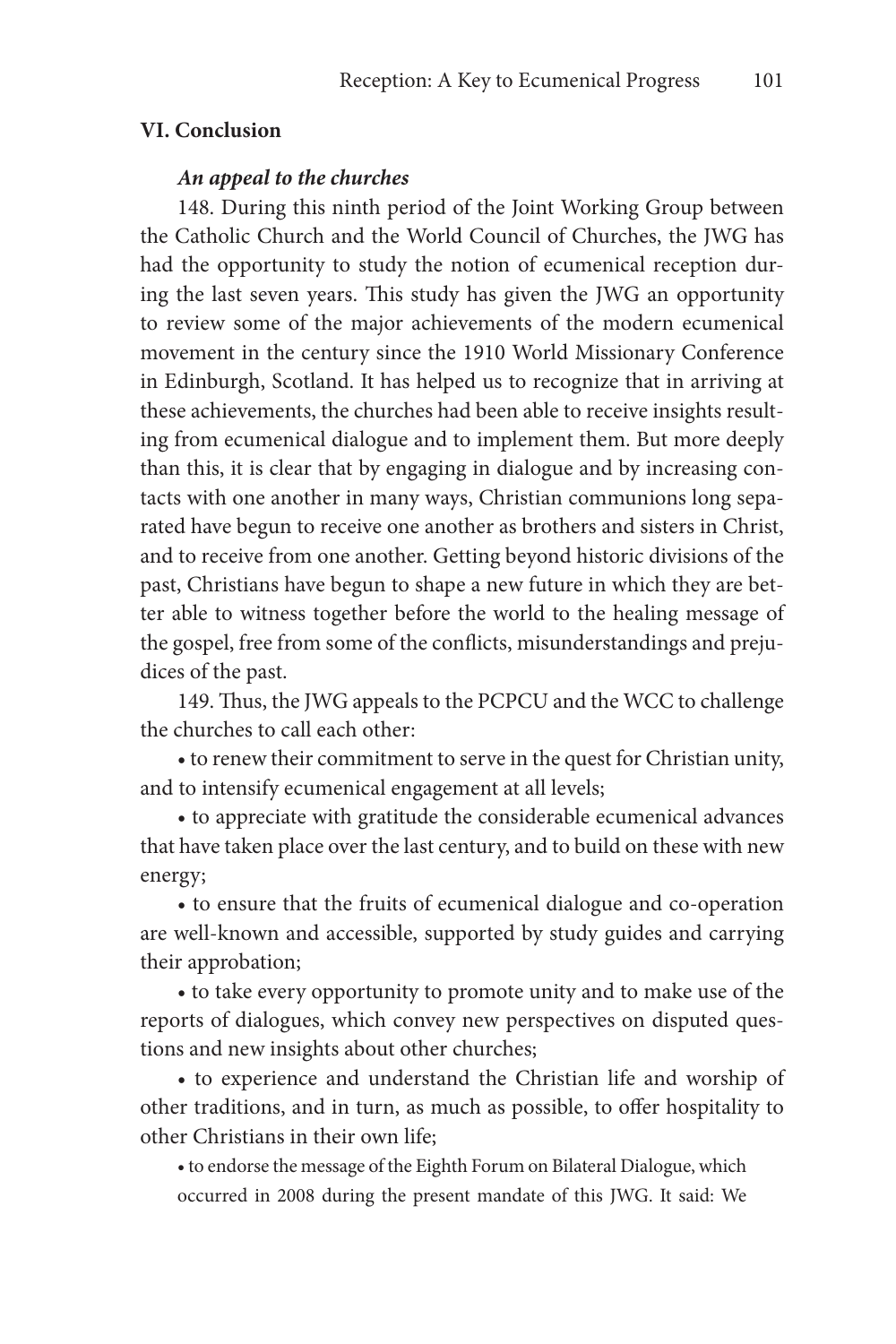believe that it would be profitable to keep in mind right from the beginning of any phase of dialogue the reception of its results. As each dialogue is in some way a "learning process," each needs to consider how this learning process may be shared with the wider membership of the two communities involved. Only an abiding commitment to the ecclesial reception of ecumenical texts can allow these statements of convergence or consensus to have a reconciling and transforming effect in the life of our churches.<sup>72</sup>

150. In this light the JWG makes this appeal to the PCPCU and the WCC, based on the conviction that the movement toward Christian unity is a response to the will of Christ and to his prayer for the unity of his disciples. It is rooted in the conviction that unity and mission go hand in hand. Christ prayed for the unity of his disciples "so that the world may believe" (John 17:21).

<sup>72. &</sup>quot;The Breklum Statement" of the Ninth Forum on Bilateral Dialogue, Recommendation 2, www.oikoumene.org/fileadmin/files/wcc-main/documents/ p2/breklum-statement.pdf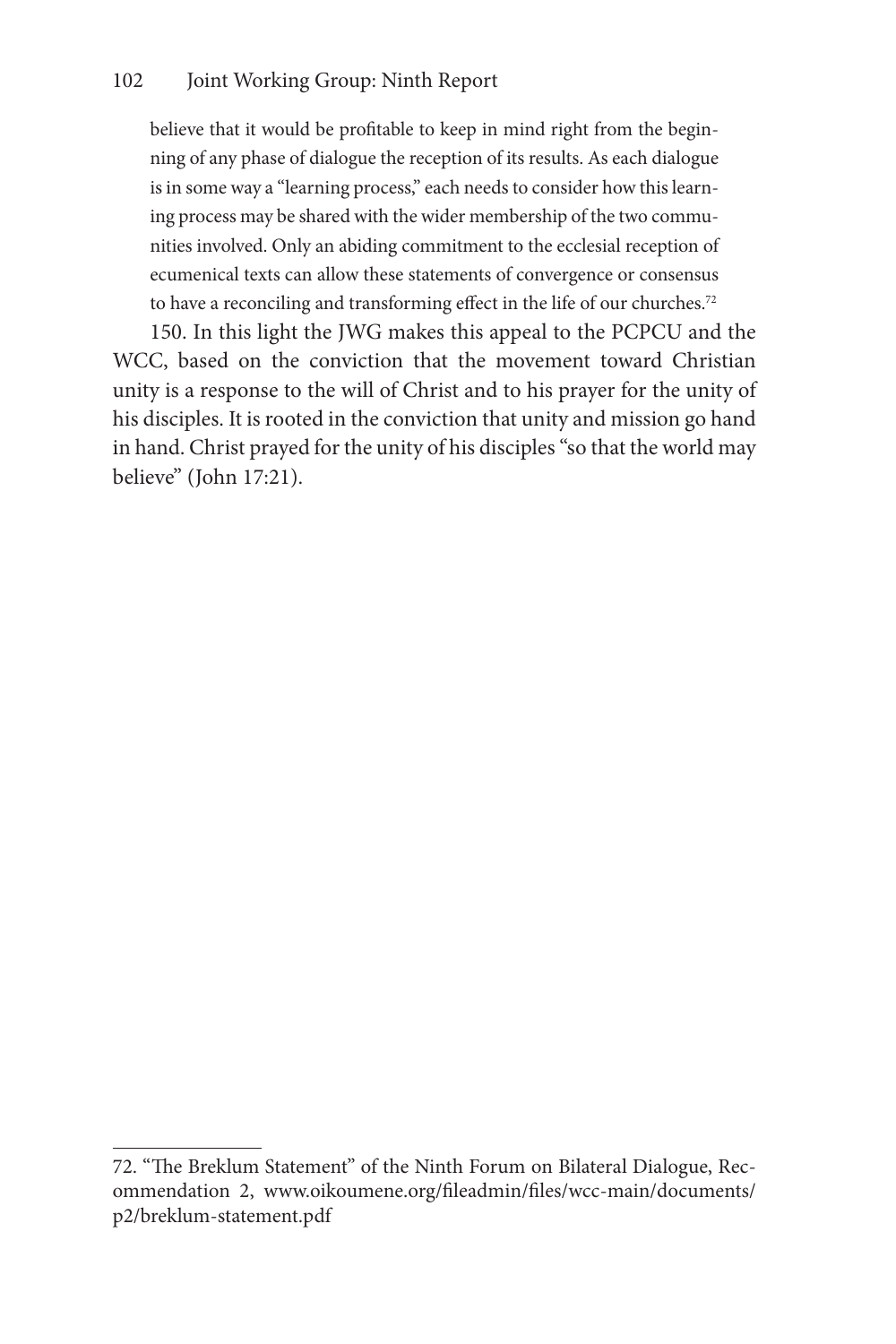# **Appendix B**

Be Renewed in the Spirit The Spiritual Roots of Ecumenism

# **Contents**

INTRODUCTION I. BASIC TERMS

### II. BIBLICAL FOUNDATIONS

- A. The Prayer of Jesus as a basis for unity
- B. Our calling to repentance and conversion as a basis for unity
- C. The gifts of the Spirit in a dialogue with cultures as a basis for unity
- D. Enduring hope as a basis for unity
- III. SOME IMPLICATIONS FOR PRAYER AND LITURGICAL PRACTICE
- IV. EXAMPLES INSPIRED BY THE SAINTS

V. THE POWER OF TRANSFORMING ENCOUNTERS

VI. PRACTICAL OPPORTUNITIES FOR CHURCHES— SOME RECOMMENDATIONS TO THE PARENT BODIES

- A. Opportunities to pray together
- B. Opportunities for ecumenical witness
- C. Opportunities to offer ecumenical hospitality
- D. Opportunities for programmatic engagement
- E. Opportunities in ecumenical education
- VII. SOME RESOURCES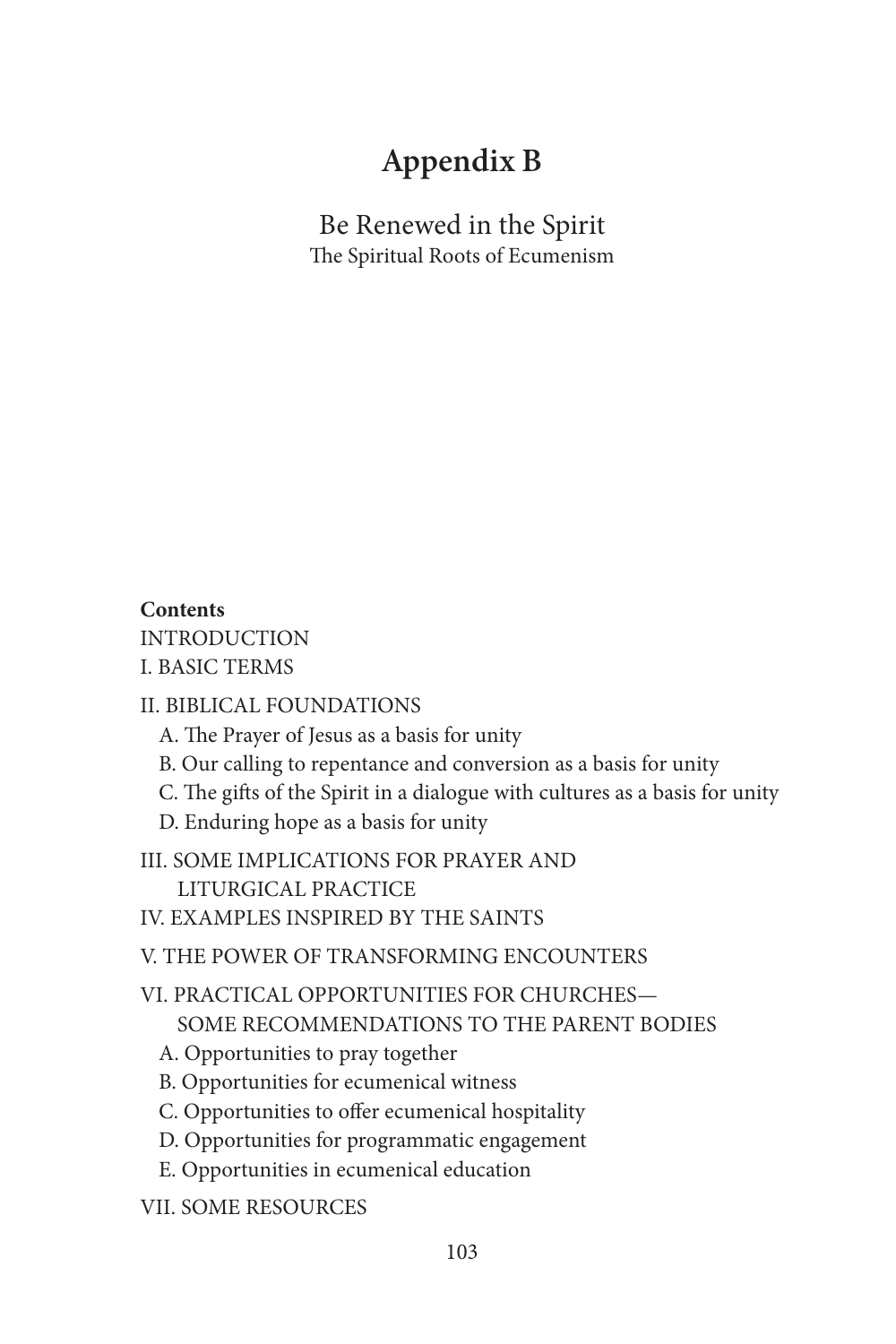### **Introduction**

# *"Be renewed in the spirit of your minds..."* (Eph. 4:23)<sup>1</sup>

1. In response to the prayer of our Lord "that they may all be one…" (John 17:21) and motivated by Christ's call for renewal of life and conversion of heart, the Joint Working Group (JWG), responsible for fostering the relationship between the World Council of Churches (WCC) and the Roman Catholic Church (RCC), initiated a project to reflect anew on the spiritual roots of ecumenism. In doing so, the goal is to get back to basics—to remind Christians of the spiritual impulse that has driven the ecumenical movement from its inception, and to consider fresh ways that churches can nurture these spiritual roots on the ground by offering some practical recommendations. Thus, after explaining the use of the terms "spirituality" and "ecumenism" (words that popular culture often uses without sufficient clarity), this study will explore briefly the theological basis for spiritual ecumenism; will consider practices of piety, prayer, and worship that nurture these spiritual roots; will highlight how God in Christ through the Holy Spirit breathes new life into Christians through examples among the saints and transforming encounters with the other; and will offer some practical ways to appropriate this foundation more fully in local settings. The members of the JWG do so mindful of the variety of cultural contexts and many stressful situations in which churches find themselves, while seeking to be faithful to the gospel in the twentyfirst century.

2. In the face of all sorts of tensions and conflicts, local and international, among churches and in the world, the members of the JWG are keenly aware of how essential is a reconciling witness. We are conscious both of the continuing divisions among Christian churches and of the perception that many are content with the status quo. Some are openly critical of the ecumenical movement because they fear that it will compromise doctrine and ethical teachings as they understand them. Yet as the Vatican II *Decree on Ecumenism* declared, division "openly contradicts the will of Christ, provides a stumbling block to the world and inflicts damage on the most holy cause of proclaiming the good news to

<sup>1.</sup> All biblical citations are from the New Revised Standard Version. (1989, 1995) The Division of Christian Education of the National Council of Churches of Christ in the United States of America.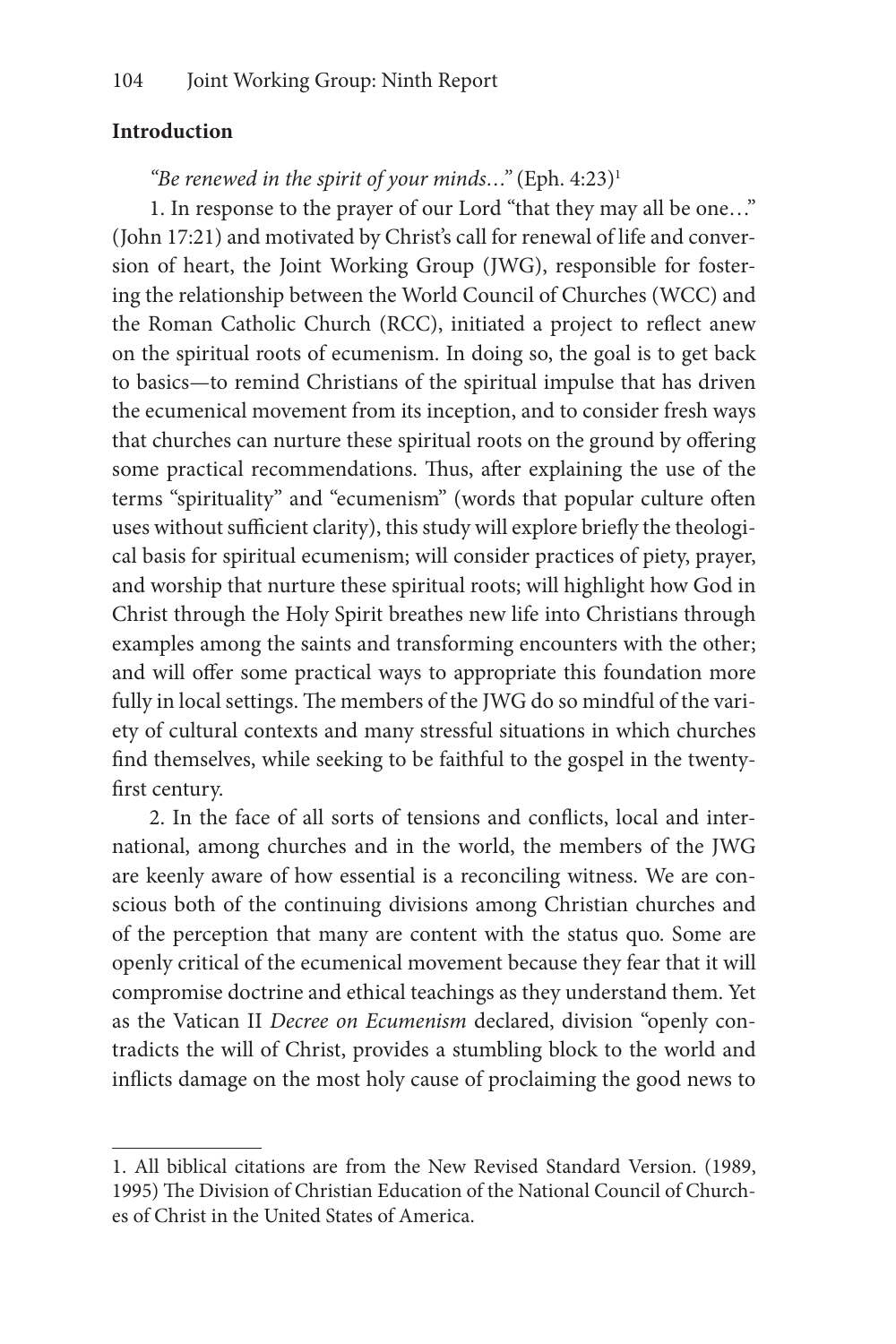every creature."2 People who live in a reconciling spirit are powerful witnesses to the essence of the Christian faith.

3. Long before the twentieth century, whenever divisions among Christians occurred, the impulse toward unity also was evident. The modern ecumenical movement, however, began with certain markers the World Missionary Conference in Edinburgh, 1910; the Conference on Life and Work in Stockholm, 1925; and the World Conference on Faith and Order in Lausanne, 1927. Resolution (9) of the Lambeth Conference of 1920 on the reunion of Christendom was saying "We believe that the Holy Spirit has called us in a very solemn and special manner to associate ourselves in penitence and prayer with all those who deplore the divisions of Christian people, and are inspired by the vision and hope of a visible unity of the whole Church."<sup>3</sup> An encyclical from the Ecumenical Patriarchate in 1920, addressed "unto all the churches of Christ, everywhere," was another cornerstone in the ecumenical foundation being laid at the beginning of the twentieth century.<sup>4</sup> Much has been written about these initiatives. They have borne good fruit.

4. After the World Council of Churches was formed in 1948, member churches identified certain assumptions about the basis of their relationship. Among these was a commitment by the member churches to "enter into spiritual relationships through which they seek to learn from that the life of the churches may be renewed."5 Sixteen years later, the *Decree on Ecumenism* (*Unitatis Redintegratio-*UR) of the Roman Catholic Church resonated with a similar spirit. In what was the culmination of a long process of "return to the sources" in scriptural, liturgical and theological studies, the Second Vatican Council (1962–1965) formally and irrevocably committed the Catholic Church to the search for Christian unity. In the chapter on *The Practice of Ecumenism,* the *Decree* asserted that "There can be no ecumenism worthy of the name without a change of heart.

<sup>2.</sup> *Unitatis Redintegratio.* (1966) *The Documents of Vatican II.* The American Press, USA, Par. 1.

<sup>3.</sup> Cf the Lambeth Conference official website: http://www.lambethconference. org/resolutions/1920/1920-9.cfm

<sup>4.</sup> Cf. Bishop John (Kallos) of Amorion. A Historical Sketch of the Ecumenical Movement. www.orthodoxresearchinstitute.org/articles/ecumenical/john\_ thermon\_history\_ecumenism.htm; Fr Peter Alban Heers. The Missionary Origins of Modern Ecumenism. http://orthodoxinfo.com/ecumenism/heersthemissionaryrootsofmodernecumenism.pdf.

<sup>5.</sup> *Toronto Statement.* (1950) World Council of Churches Central Committee, IV.8.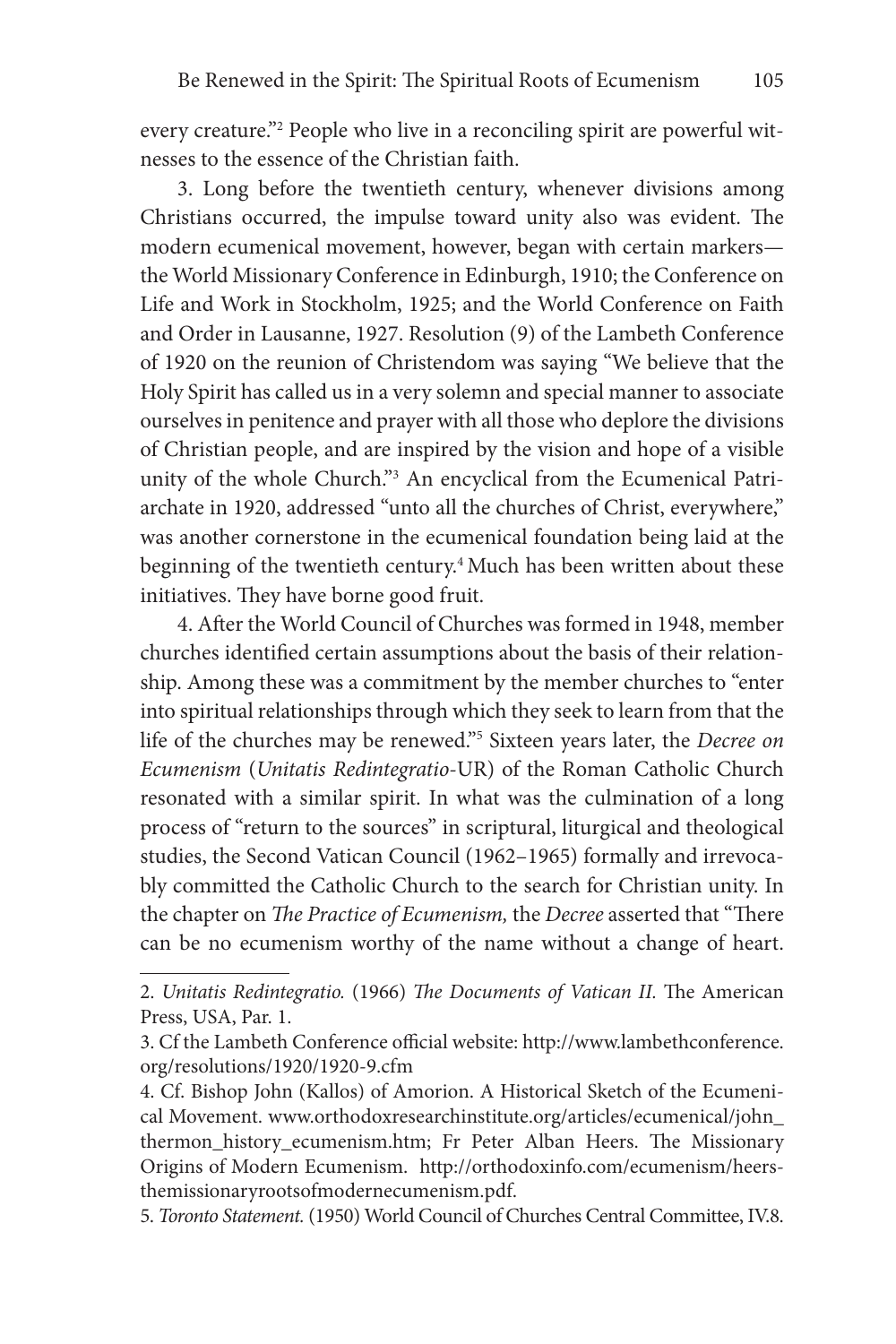For it is from renewal of the inner life of our minds, (cf. Eph. 4:23), from self-denial and an unstinted love that desires of unity take their rise and develop in a mature way."6

5. Although the contemporary ecumenical movement takes various institutional forms—councils of churches, bi- and multi-lateral dialogues, initiatives of the Christian world communions, the student Christian movement, world missionary conferences, united and uniting churches, encyclicals from Orthodox and Catholic religious leaders—all these institutional forms have a spiritual foundation.

6. The members of the JWG rejoice in the many successes that have taken place in the last century. While the communion of our churches remains incomplete, Christians neither should dwell on the negatives nor overly exult about the positives, but always return to the reason for engaging in the quest for Christian unity. Christians do this work to be faithful to the gospel, believing it will bear good fruit in God's good time.

7. Followers of Christ are called to incorporate "a broad spirituality of openness to the other in light of the imperative of Christian unity, directed by the Holy Spirit."7 At the heart of the Christian faith is the idea of a reconciled community of people who treat each other with the same compassionate, loving, reconciling spirit that God has shown and continues to show through Jesus Christ in the Holy Spirit. The very nature of the Godhead is one of community. God created human beings to share in this sacred friendship. As friends of God, each one of us realizes our own unique gifts in community with others and in solidarity with all whom God loves, indeed, with all creation. The sharing of these gifts in community leads to change and growth.

8. Only God's grace and the work of the Holy Spirit can truly bring Christians together with all the riches which God has sown in each of the churches and in all peoples. As growth in communion ecumenism is a powerful witness to the gospel that all Christians can bear before a fragmented and divided world. The more Christians remain rooted in Jesus Christ, the self-revelation of God, the more credible will be their witness to the world at large. The ecumenical movement regularly highlights this understanding. As the Apostle Paul asserts, "we are ambassadors for Christ, since God is making his appeal through us" (2 Cor. 5:20). Fresh

<sup>6.</sup> *Unitatis Redintegratio*, Par. 7.

<sup>7.</sup> *The Nature and Purpose of Ecumenical Dialogue.* A Joint Working Group Study: Eighth Report, Par. 37.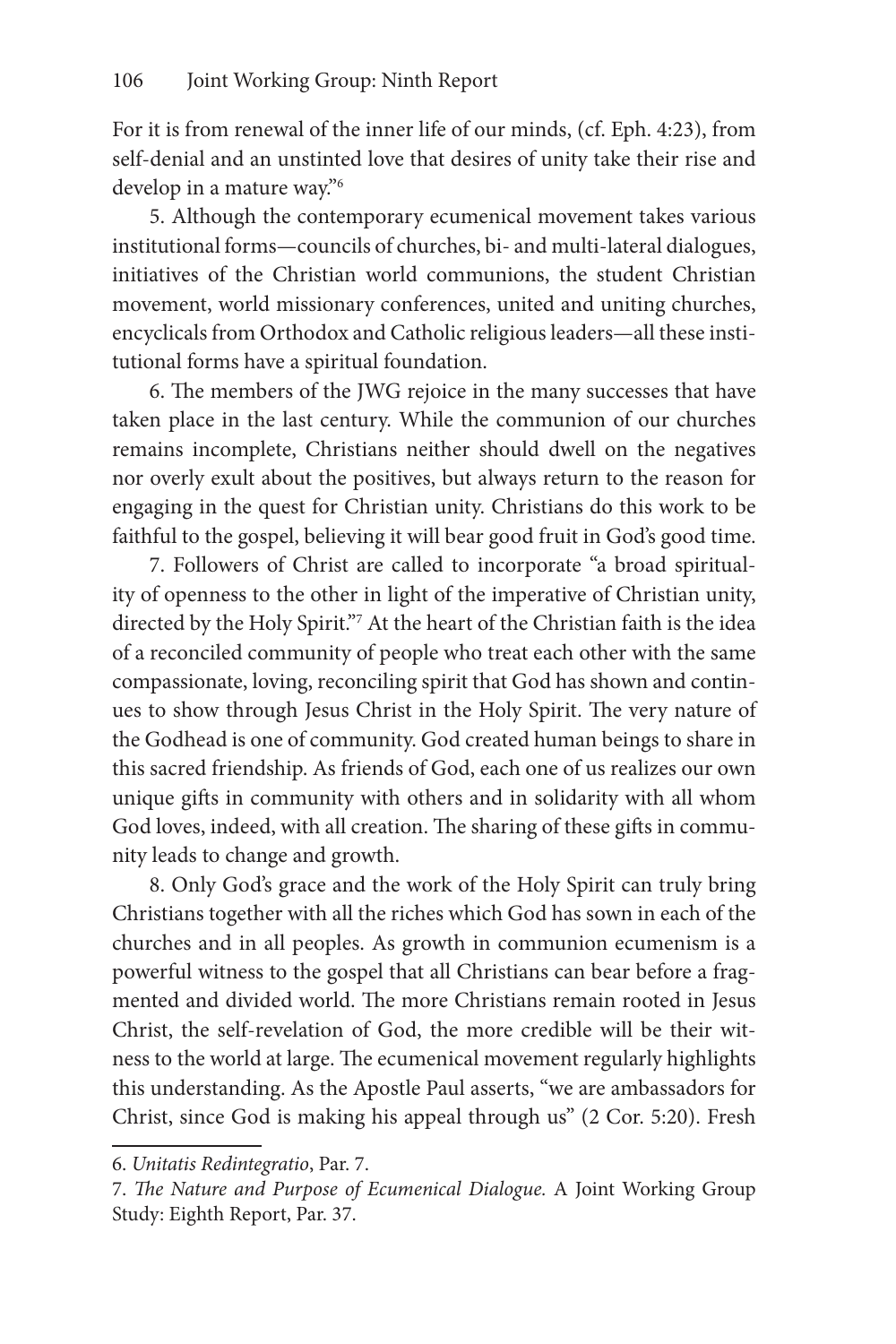focus on the spiritual roots of ecumenism is an appropriate response to contemporary challenges among churches and within the world.

### **I. Basic Terms**

*"So if anyone is in Christ, there is a new creation: everything old has passed away; see, everything has become new!"* (2 Cor. 5:17)

9. The words "ecumenism" and "spirituality" tend to be used in a variety of ways. The JWG will be using terms in the following ways:

10. Christian spirituality is the living and sharing in God's love because, in the words of the Apostle Paul, "...God's love has been poured into our hearts through the Holy Spirit that has been given to us" (Romans 5:5). It enables Christians and their churches to respond to God's initiatives—to what the triune God is doing in and through us. Theology and spirituality are inextricably intertwined, because both deal with God and God's relationship with humanity through Jesus Christ in the Holy Spirit. It involves discerning God's activity in people, in churches, in the world. By the grace of God, Christians seek to grow in understanding God's will, and to follow that will in themselves, in the community of the church, and in society. Spirituality is a holistic discipline. It is personal (not individualistic); at the same time, it flourishes in community. It grows from our human capacity as conscious, free beings in relationship to others and in relationship to the ground and source of our being, the triune God. It is meaning-seeking and a power of transformation. Spirituality moves toward authenticity and encounters truth, fulfilling our life, restoring our true dimension, and enabling us to have a fuller understanding, real dialogue, and communion. It shapes our horizons. Christians have relied on a variety of personal and communal ways, chief among them prayer and worship, to understand and follow the will of God.

11. Ecumenism is a response to Christ's prayer for unity for the sake of the world (John 17:21). The term comes from the Greek word, *oikoumene*, which means "the whole inhabited earth." In the twentieth century, the word "ecumenism" came to be applied to efforts to heal divisions among Christian churches for the sake of the world. The WCC Constitution articulates elements of this vision: "The primary purpose of the fellowship of churches in the World Council of Churches is to call one another to visible unity in one faith and in one eucharistic fellowship, expressed in worship and common life in Christ, through witness and service to the world, and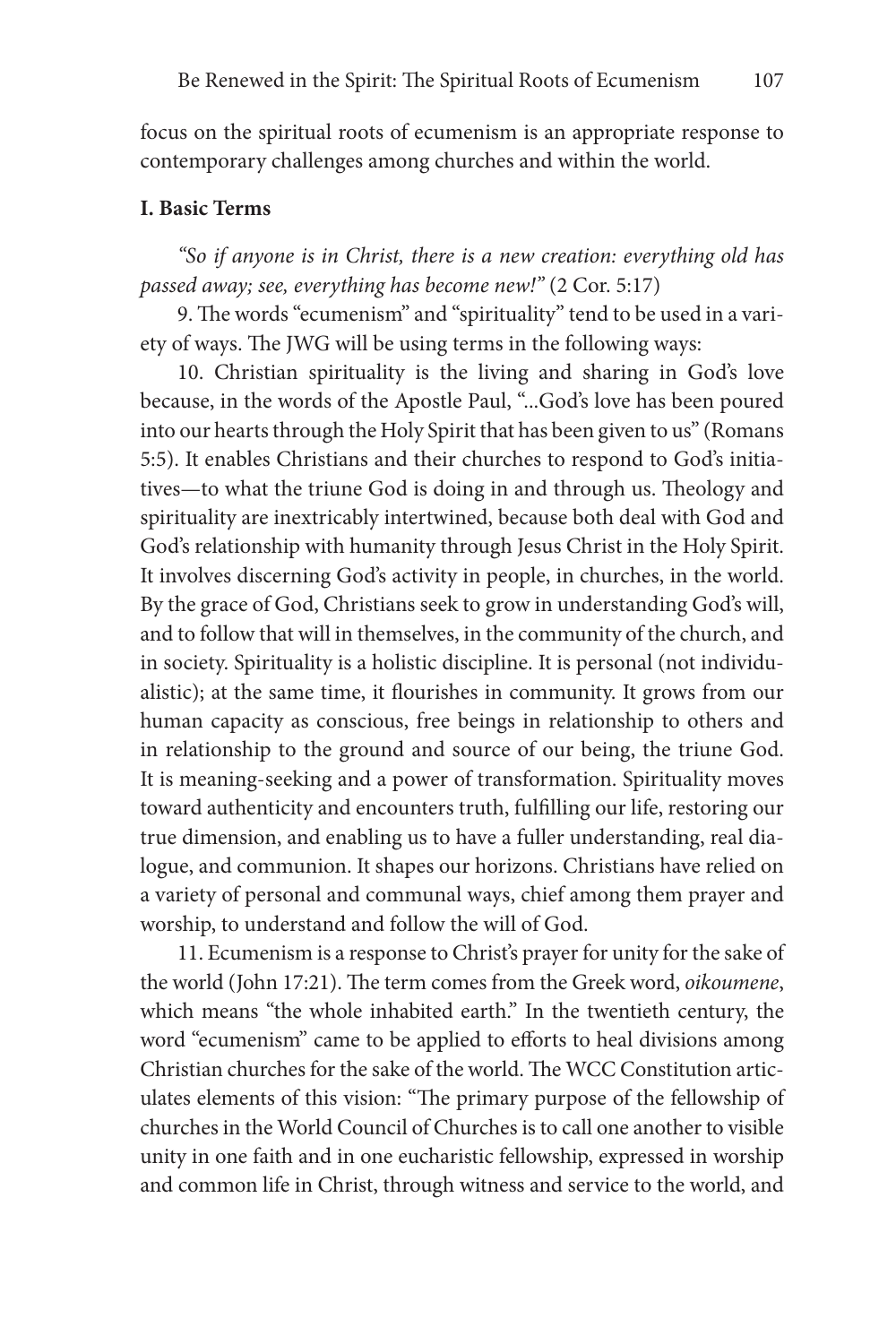to advance towards that unity in order that the world may believe."<sup>8</sup> This quest is important because it is an essential dimension of the gospel. As the WCC founding Amsterdam assembly message affirmed, "Christ has made us His own, and He is not divided."9 Churches help one another to be faithful to the gospel mandate of reconciliation, and call one another to mutual accountability as together, they seek to know the mind of Christ. Because Christ's call is for the salvation of the whole inhabited earth, the quest for Christian unity is not for its sake alone.

12. The unity Christian churches seek is not a call for uniformity. Nor does it entail compromises of doctrine or conscience as churches address differences in perspectives about basic Christian tenets. Unity allows for legitimate diversity in theological expression, spirituality, rite, reflections on faith, and inculturation. Rather, legitimate diversity aims to enrich the whole body of Christ. "The dynamic of the ecumenical movement is rooted in the tension between the churches as they are and the true *koinonia* with the triune God and among one another which is their calling and God's gift."10 The living force of this ecumenical quest is the Holy Spirit, who bestows the fruit of "love, joy, peace, patience, kindness, generosity, faithfulness, gentleness, and self-control" (Gal. 5:22).

13. In the twentieth century, the word "ecumenism" began to refer specifically to Christians working toward "visible unity in one faith and one Eucharistic fellowship." While we affirm the essential value of promoting positive relationships among all peoples of faith, the intra-Christian understanding of the term "ecumenism" is how the word will be used in this text.

14. Ecumenical dialogue and interreligious dialogue are related to each other. Christians need to bear common witness in so far as it is possible with people of other religions. *The Directory for the Application of the Principles and Norms of Ecumenism* takes notice of this fact. It states:

There are increasing contacts in today's world between Christians and persons of other religions. These contacts differ radically from the contacts

<sup>8.</sup> *Constitution and Rules of the World Council of Churches* (as amended by the 9th Assembly, Porto Alegre, Brazil, February 2006), III Purposes and Functions. 9. Ruth Rouse and Stephen Charles Neill. (1986) *A History of the Ecumenical Movement: Volume I, 1517-1948, third edition.* World Council of Churches, Geneva. p. 720.

<sup>10.</sup> *Towards a Common Understanding and Vision of the World Council of Churches*. (Sept. 1997). A policy statement adopted by the WCC Central Committee [CUV] Par. 2.8.1.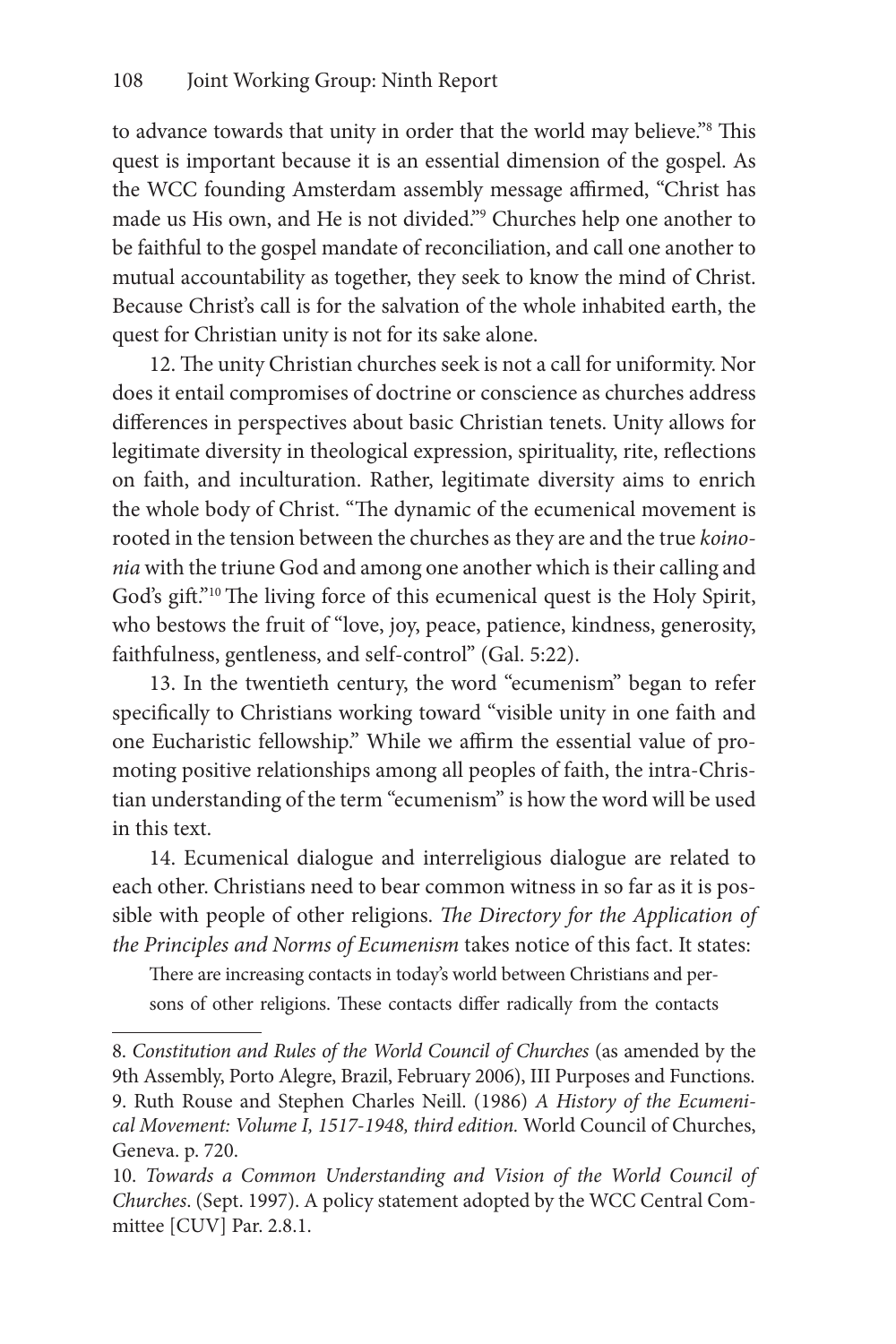between the church and ecclesial communities, which have for their object the restoration of the unity Christ willed among all his disciples, and are properly called ecumenical. But in practice they are deeply influenced by, and in turn influence ecumenical relationships. Through them, Christians can deepen the level of communion existing among themselves, and so they are to be considered an important part of ecumenical cooperation.<sup>11</sup>

15. The spiritual roots of ecumenism combine efforts of Christians to discern God's will and to be receptive to the Holy Spirit, with particular attention to "the ministry of reconciliation" (2 Cor. 5:18) which has been entrusted to us through Christ for the sake of the world—indeed, for all creation, "in hope that the creation itself will be set free from its bondage to decay…" (Rom. 8:21). This is the common hope for all human beings and a source of the ecumenical mandate. Division "openly contradicts the will of Christ, scandalizes the world, and damages the holy cause of preaching the Gospel to every creature."12 In response to the reality of divisions among Christians, at the 50<sup>th</sup> anniversary of its founding, the WCC member churches recommitted themselves to nurture "the ability to pray, live, act and grow together in community—sometimes through struggle and conflict—with churches from differing backgrounds and traditions."13 In this project, the members of the Joint Working Group have been attentive to the variety of writings within and among Christian traditions that particularly inform this ecumenical mandate.

16. The quest for Christian unity is not something new in the life of the churches. It is rooted in the tradition of the Church from the earliest centuries, and is embedded in liturgy. Furthermore, it is part of the fundamental nature of the church. As Pope John Paul II said in his encyclical *Ut unum sint,* the unity

which the Lord has bestowed on his church and in which he wishes to embrace all people, is not something added on, but stands at the very heart of Christ's mission. Nor is it some secondary attribute of the community of his disciples. Rather, it belongs to the very essence of this community. God wills the church because he wills unity, and unity is an expression of the whole depth of his agape.<sup>14</sup>

<sup>11.</sup> Pontifical Council for Promoting Christian Unity, *The Directory for the Application of the Principles and Norms of Ecumenism*, 1993, n. 210.

<sup>12.</sup> *Unitatis Redintegratio*. Par. 1.

<sup>13.</sup> *Towards a Common Understanding and Vision of the World Council of Churches.*  (Sept. 1997) A policy statement adopted by the WCC Central Committee. Par. 3.7.1. 14. *Ut unum sint*. No. 9.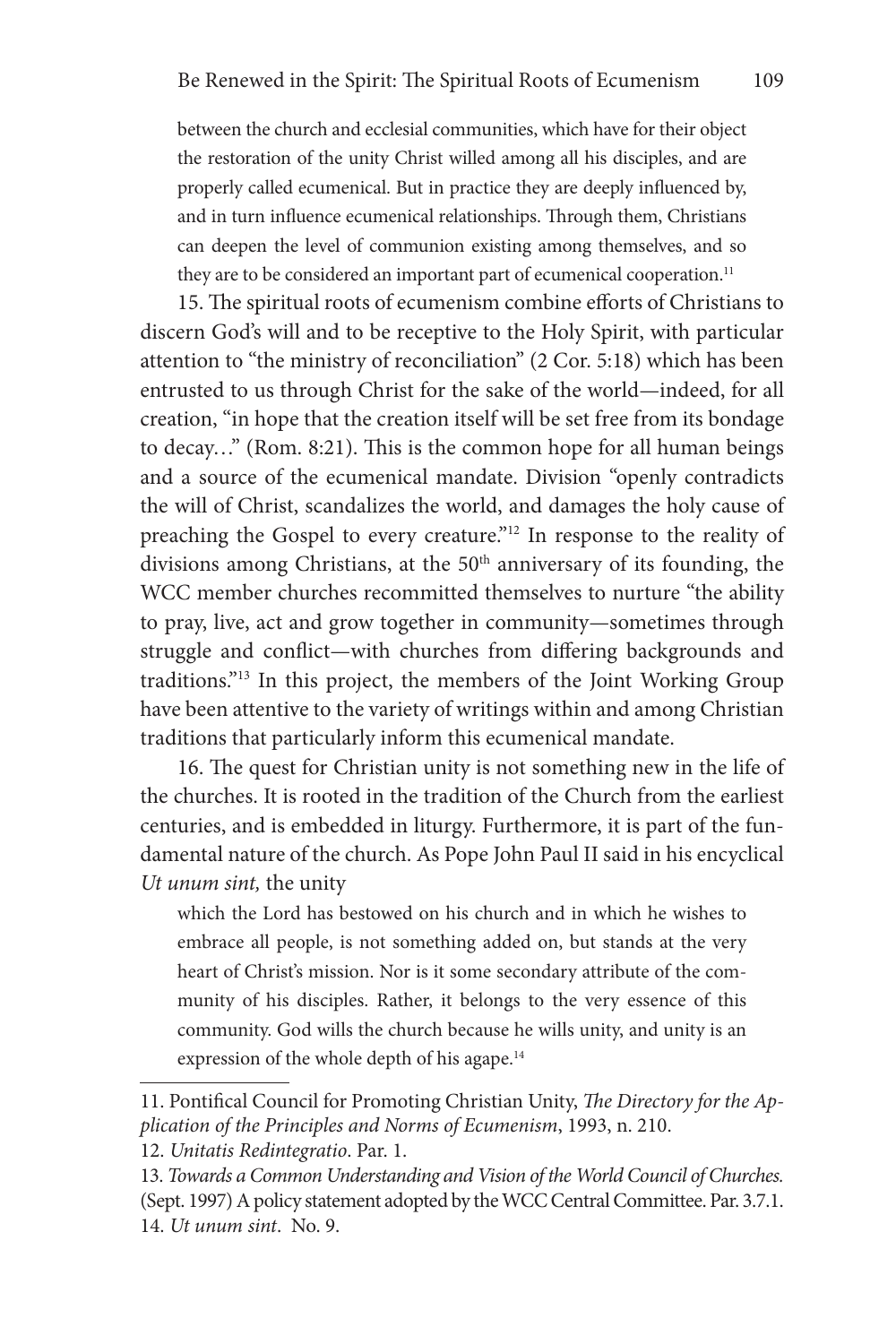In other words, the spiritual roots of ecumenism are at the very heart of the quest for Christian unity: that is, they entail conversion and renewal, holiness of life in accordance with the gospel, personal and communal prayer. At the same time that the response to God's will for unity is grounded in the scripture and tradition that Christians share, the forms of that response are open to fresh winds of the Holy Spirit in ways still to be made known.

17. The members of the JWG have chosen to use the metaphor of "spiritual roots" because roots are a common source of nourishment. As with all metaphors, it is evocative and provides a good visual image for the fundamentals undergirding the ecumenical movement. Roots are dependent on the same life-giving sources of soil and water. These sources often are hidden, yet they quietly sustain. All roots intermingle, sometimes in complex ways not visible to the human eye. They have the potential to bear good fruit. So it is with the spiritual roots of ecumenism. The common source nourishing Christians is the triune God. Christians are reborn and nourished in the waters of baptism, through which we share a real though incomplete communion. Our distinct traditions are inter-dependent. We turn to the same life-giving channels of scripture and tradition discerned through human experience to guide, sustain, and bear the fruit of reconciliation. The ecumenical movement, itself, has been a fruit of the Holy Spirit, refreshing our commitment and inspiring Christians to engage with each other as we reach toward full *koinonia*— "visible unity in one faith and one eucharistic fellowship."15

### **II. Biblical Foundations**

*"I ask not only on behalf of these, but also on behalf of those who will*  believe in me through their word, that they may all be one. As you, Father, *are in me and I am in you, may they also be in us, so that the world may believe that you have sent me"* (John 17:20-21).

18. Because prayer is rooted in a relationship with the triune God, the JWG has chosen prayer as an organizing principle to explore the theological foundations of spiritual ecumenism. Prayer rooted in the prayer of Jesus leads the believer to confront his or her sins that contribute to division within the community, and also the sins committed by members of the church in previous ages which have led to schism and fracture in ecclesial communion. By praying with Christ, believers undergo interior

15*. Constitution and Rules of the World Council of Churches* (as amended by the 9th Assembly, Porto Alegre, Brazil, February 2006), III Purposes and Functions.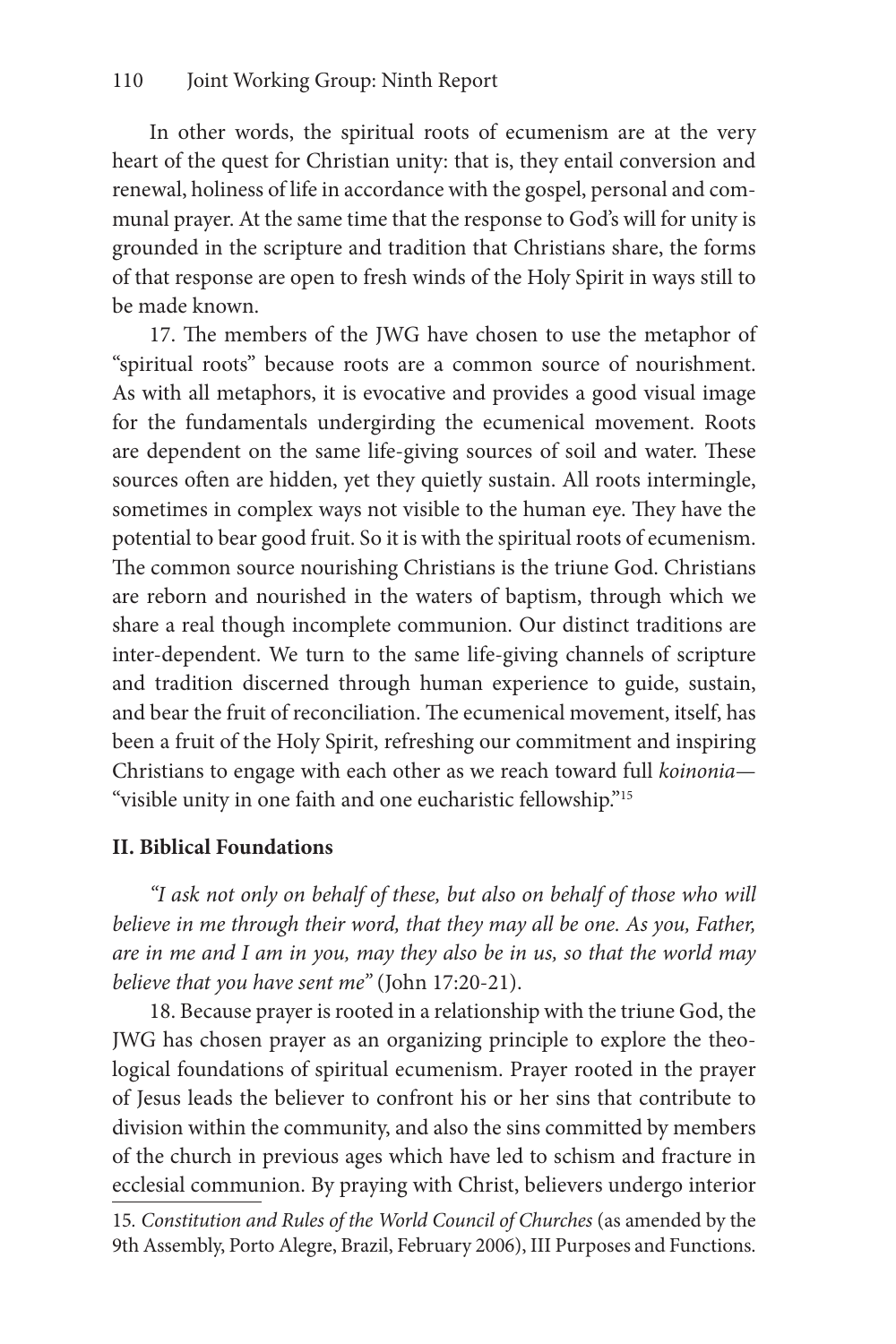conversion and become instruments of healing who remove obstacles to communion, but also witnesses to the diversity of the Holy Spirit's gifts that make true unity possible. Finally, as Christians who look to Christ as the principal agent of reconciliation, we also cultivate a patience that recognizes the perfection of unity as the final gift of the Lord when he returns in glory. As has been stated in section I (Basic terms), prayer is only one dimension of the spiritual life.

### *A. The prayer of Jesus as a basis for unity*

19. The Gospel of John places Jesus' prayer for unity at the climax of his farewell address to the disciples on the night before his death. In what is often called the high priestly prayer (John 17), Jesus asks the Father to give his disciples, those who belong to him in the time of his death on the cross, as well as those who have yet to believe in him, a share in their communion of life and love. The prayer for unity is first a prayer to "abide" (μένειν) in Jesus and in the love that he has for the Father (15:7-10) and for his disciples (13:34). Like branches of the vine (15:5), his disciples will bear fruit if they obey the Father's commandments and love one another as Jesus himself has loved them. To lay down one's life for a brother or sister is the most supreme expression of unity precisely because it imitates the sacrificial love of Jesus revealed on the cross (13:1; 15:13).

20. Unity in the love of Jesus is first an I-Thou relationship which builds communion between individuals and Christ as the ground from which unity between communities emerges. The disciples derive their unity with one another from Christ who shows how to love and how to find the way to the Father (John 8:12; 14:7). It is his love that gives rise to the desire for unity, even in those who have never been aware of the need for it. Saint Cyril of Alexandria writes that Christ wishes his disciples

to be kept in a state of unity by maintaining a like-mindedness and an identity of will, being mingled together as it were in soul and spirit and in the law of peace and love for one another. He wishes them to be bound together tightly with an unbreakable bond of love, that they may advance to such a degree of unity that is conceived to exist between the Father and the Son.<sup>16</sup>

The early Christian community, as depicted in the Book of Acts, realizes this harmony of minds and hearts as its members "devoted themselves to the apostles' teaching and fellowship, to the breaking of bread

<sup>16.</sup> Joel C. Elowsky and Thomas C. Oden, eds. (2007) *Ancient Christian Commentary on Scripture: John 11-21*. InterVarsity Press, Downers Grove, IL; Commentary on the Gospel of John 11.9, p. 245.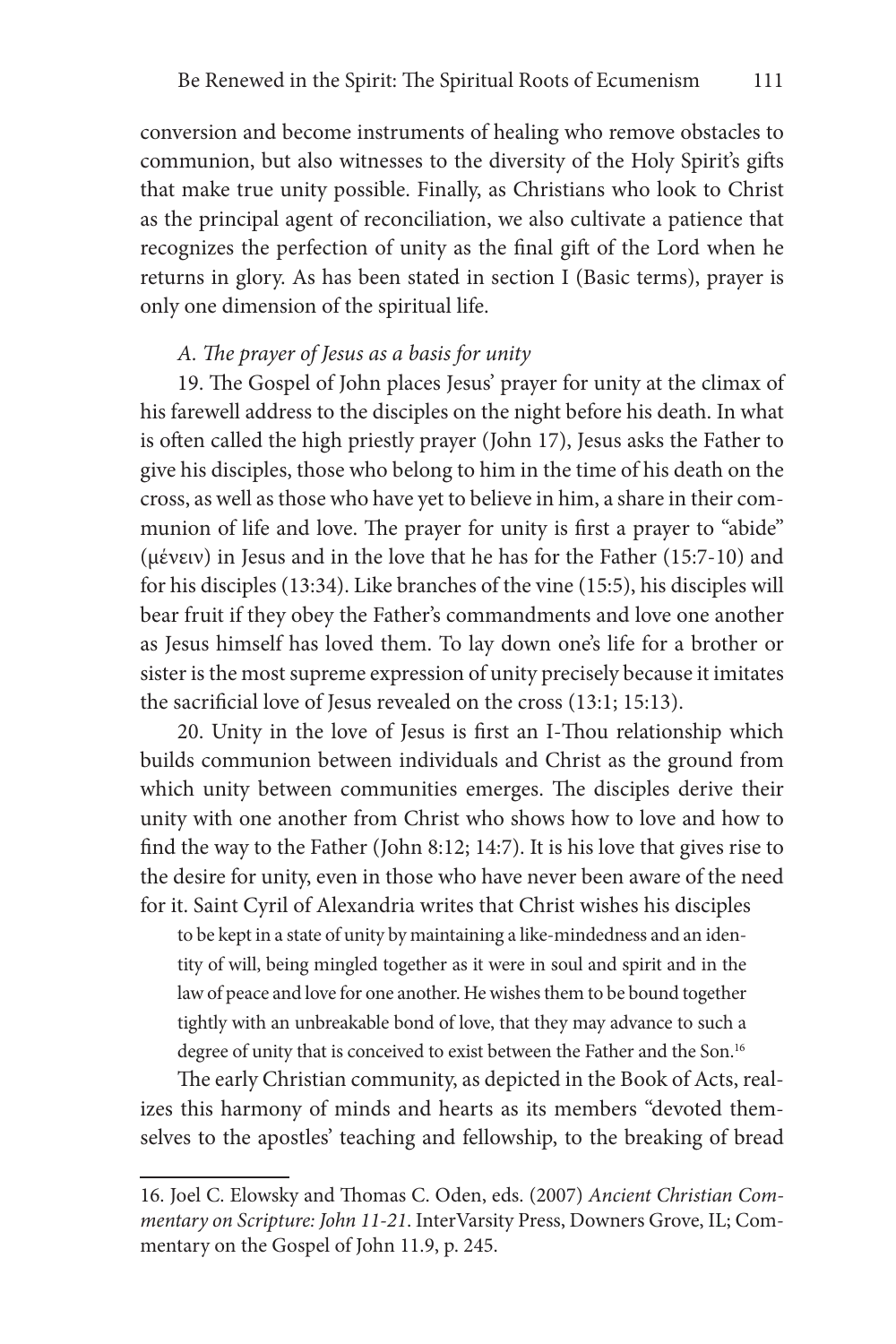and the prayers" as well as to the sharing of wealth for the benefit of one another (Acts 2:42, 44-45).

21. All loving action, all fruitfulness of life in communion among Christians flows from hearing the word of Christ and receiving it in faith. The word that Jesus speaks comes from the Father, and is expressed through a variety of teachings and powerful signs. But all of the words and deeds of Christ are, at the same time, concentrated in the one word that is the divine name shared by both Jesus and the Father. "I AM" is the powerful name of God revealed first through Moses to the people of Israel (Exodus 3:14), and now to all peoples through the exaltation of Christ on the cross (John 18ff). Within the high priestly prayer, Jesus acknowledges that he has revealed the Father's ineffable name to his disciples (John 17:6), the name that saves human beings because it elicits faith from them. Wherever two or three gather to invoke Jesus' name, he is present in the midst of them (Matt. 18:20).

22. In the Gospel of Matthew the divine name is similarly invoked in the distinctive prayer that Jesus teaches to his disciples: "Our Father who art in heaven, hallowed be thy name…." The Lord's Prayer sanctifies the divine name because it petitions the Father for the means to live within the heavenly kingdom, where sins are forgiven and all are reconciled to one another in Christ. This very prayer that Christians of differing confessional allegiances often recite in common today is the prayer for unity *par excellence*. As St. Cyprian noted about the Lord's Prayer, "we say not '*My* Father, which art in heaven,' nor 'Give *me* this day my daily bread'... When we pray [the Lord's Prayer] we pray not for one but for the whole people, because we the whole people are one."<sup>17</sup>

23. The prayer for unity, the prayer of Jesus and his disciples, achieves its desired object only through the power of the Holy Spirit. Earlier in his farewell address, Jesus promises another Advocate in whom the disciples will abide and in whom his memory will be preserved in all truth (John 14:16-17, 25-26). The same Spirit that helps us in our weakness, intercedes for us when we do not know how to pray (Rom. 8:26-27), and enables us to proclaim that "Jesus is Lord" (1 Cor. 12:3)—that same Spirit draws the first Christians into the unity of the richly endowed church at Pentecost. Sent by the Father through the Son, the life-giving Spirit (Nicene Constantinopolitan Creed) accompanies the church throughout the pilgrimage of history, preserving believers in the truth and enabling

<sup>17.</sup> St. Cyprian. Treatise IV, *On the Lord's Prayer.* No. 8; www.ccel.org/ccel/ schaff/anf05.iv.v.iv.html (Accessed March 15, 2010).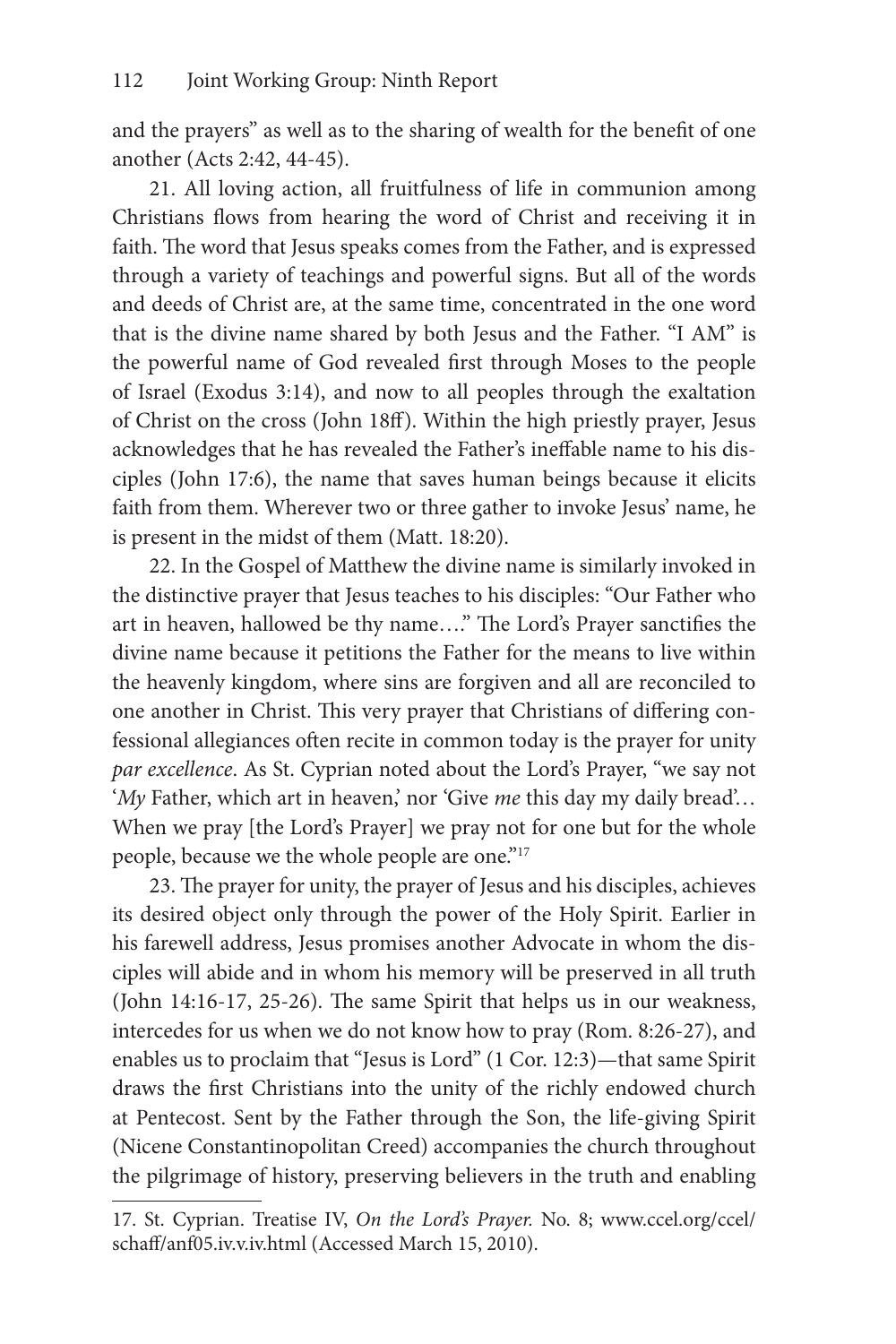them to witness boldly to the gospel. In the process of praying, working and struggling for unity, the Holy Spirit also "comforts us in pain, disturbs us when we are satisfied to remain in our division, leads us to repentance and grants us joy when our communion flourishes."18

24. Finally, the unity for which Christ and his followers pray achieves its fulfillment only when the rest of humanity finds its place within creation's worship of the triune God (Phil. 2:10-11). Jesus prays that we may be one "so that the world may believe" that he is the one sent by the Father a realization that marks the beginning of eternal life (John 17:3). Thus communion among Christians fosters mission, which includes both the proclamation of the word as well as action on behalf of justice, peace and care for God's creation. It is in this spirit that John Calvin offered a prayer saying "Save us, Lord, from being self-centered in our prayers; teach us to remember to pray for others. May we be so caught up in love for those for whom we pray, that we may feel their needs as keenly as our own, and pray for them with imagination, sensitivity, and knowledge."19 Christians today who pray for unity stand within the modern ecumenical movement, which began more than one hundred years ago with the realization that the mission of announcing the good news of Jesus Christ is impeded by the discordant witness of Christian communities in competition with or indifferent to one another. Such a contradiction becomes an obstacle for those who hear the message and who might otherwise place their faith in Christ.

### *B. Our calling to repentance and conversion as a basis for unity*

25. The dialogue of *metanoia* which comprises repentance and conversion is also a dialogue of unity among Christians.<sup>20</sup> From the beginning of history, sin has led either to a break or a wound in humanity's communion with God, which has resulted in conflicts between individuals and their communities. God's solution to the catastrophic consequences of human rebellion is to restore the relationship by means of a covenant. Through the prophets of Israel, the people are further educated in the bond between worship and justice, sacrifices and merciful deeds (e.g. Hos. 6:6).

<sup>18</sup>*. The Unity of the Church: Gift and Calling—The Canberra statement.* (1991) World Council of Churches. No. 4.1; www.oikoumene.org/en/resources/documents/wcc-commissions/faith-and-order-commission-unity-the-church-andits-mission/the-unity-of-the-church-gift-and-calling-the-canberra-statement. html (Accessed March 15, 2010)

<sup>19.</sup> Dorothy Stewart, compiler. (2002) *The Westminster Collection of Christian Prayers.* WJK, Louisville, KY, p. 314.

<sup>20.</sup> *Ut unum sint*. No. 35.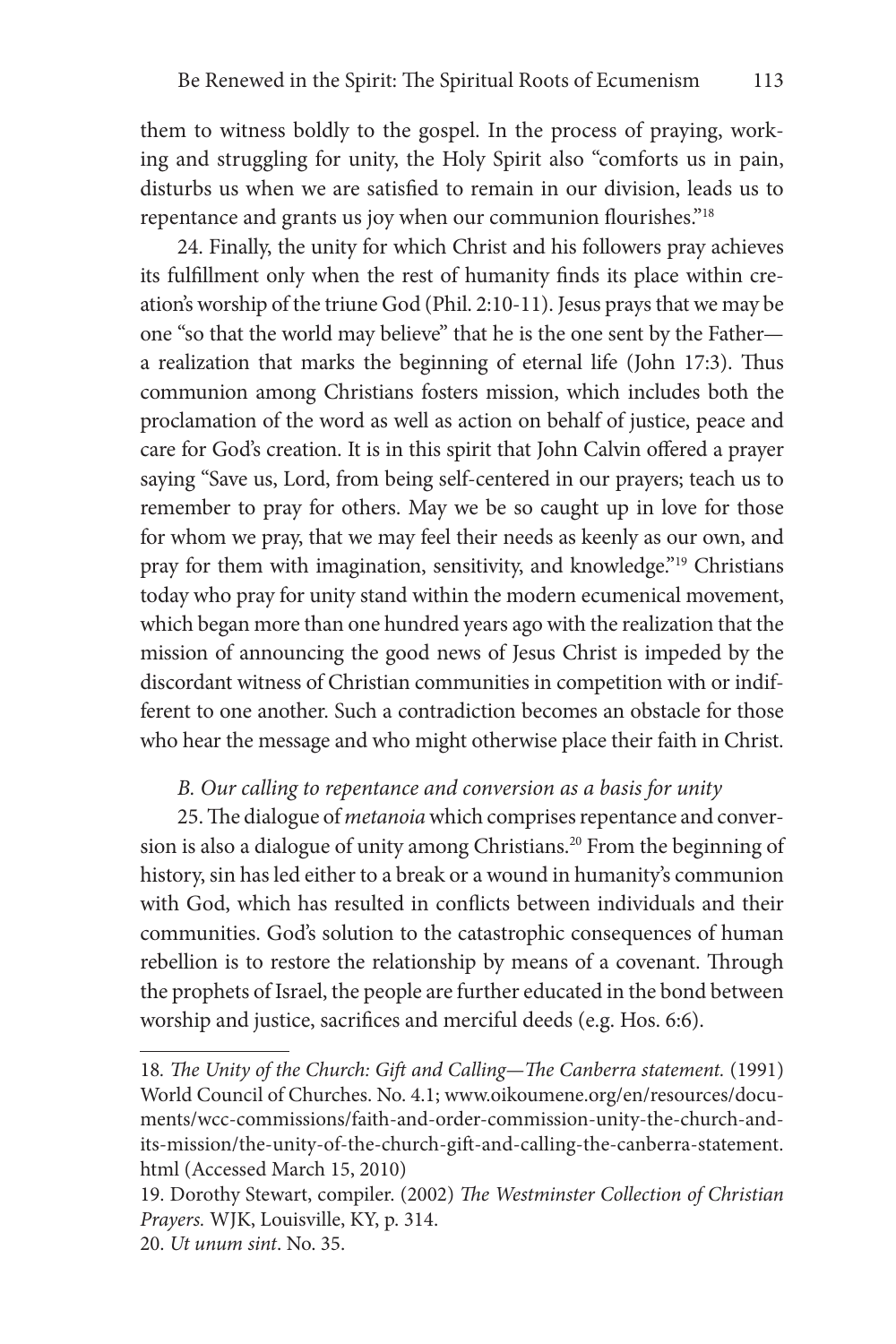26. With the coming of Jesus Christ, the new Adam who renews all of humanity through his incarnation and life-giving death on the cross (cf. 1 Cor. 15:47), believers receive the definitive plan for communion and unity. By the grace that comes through faith in Christ Jesus, believers who are baptized into him have the means of overcoming their sins and evil in the world and of being transformed into holy instruments of God's new creation (Gal. 3:27).

27. Christians rejoice in the ways that the Lord equips them to be ambassadors of reconciliation (cf. 2 Cor. 5:19) and announcers of a gospel that promises renewed friendship with God (cf. John 15:15). "Humanity is one, organically one by its divine structure; it is the church's mission to reveal to men that pristine unity that they have lost, to restore and complete it," said St. Hilary of Poitiers.<sup>21</sup> The vocation of service to unity is, therefore, an inherent part of the call to discipleship.

28. In our worship, the community makes a confession of sin in order to remove the obstacles to communion with God and fellowship with one another. Sometimes the confession takes the form of a communal prayer. At other times it is a litany that repeats the words of penitents in the Gospel: "Lord, have mercy"/*Kyrie eleison* (cf. Mark 10:48; Luke 18:13, 38). In confessing our sins together as part of communal worship, we turn together to Christ whose blood pays the debt of our sins (cf. Rom. 5:16) and calls out for mercy and reconciliation among believers and within the wider human family (cf. Heb. 12:24; Col. 1:20).

29. The community of believers that carries the message and presence of Christ into the world begins its life at Pentecost with the outpouring of the Holy Spirit, whom the Lord had promised to send (Acts 1:8; cf. John 14:16). What had been a Jewish feast of God's gift of the covenant at Sinai becomes for the followers of Jesus the beginning of a new phase in the history of salvation, in which all the earth's peoples are represented (Acts 2:1-11). Through the outpouring of the Spirit, Christ undoes the damage wrought by Babel (cf. Gen. 11:1-9) and enables human beings to reunite in the language of faith in the one whose blood dissolves the walls of division (Eph. 2:14-15). Christ makes himself the head of this new body (Col. 1:18), but animates it by the Spirit who is the bearer of God's love (Rom. 5:5)—a love that casts out fear (1 John 14).

30. The church is the place where humanity rediscovers its unity in communion with God. In the images of the early church Fathers, the

<sup>21.</sup> Henri de Lubac. (1988) *Catholicism: Christ and the Common Destiny of Man*. Ignatius Press, San Francisco, pp. 45, 48, 53.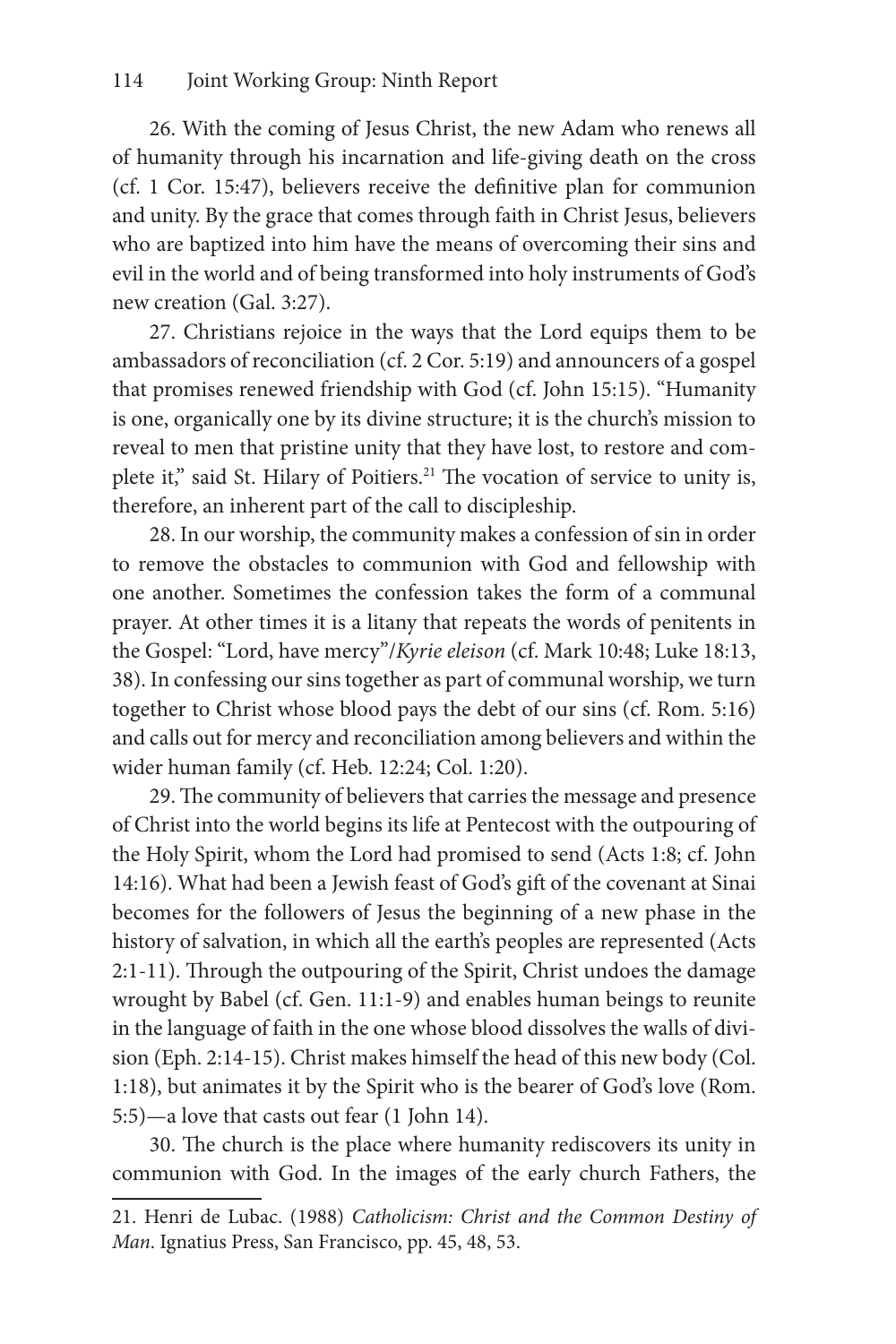church is the ark which "in the full sail of the Lord's cross, by the breath of the Holy Spirit, navigates safely in this world," and through which human beings are "saved from the flood" as in the days of Noah.<sup>22</sup>

31. At its ninth assembly in Porto Alegre, Brazil in 2006, the World Council of Churches affirmed in its statement on ecclesiology, *Called to Be the One Church,* that the Church is the sign and instrument of what God intends for the salvation of the world. "The kingdom of God can be perceived in a reconciled and reconciling community called to holiness: a community that strives to overcome the discriminations expressed in sinful social structures, and to work for the healing of divisions in its own life and for healing and unity in the human community."<sup>23</sup>

32. Conversion to Christ and prayer for unity lead to the healing of those memories of intolerance, hatred and even violence perpetrated by Christians against other Christians in the name of religion. As Pope John Paul II said in his encyclical *Ut unum sint*: "With the grace of the Holy Spirit, the Lord's disciples, inspired by love, by the power of the truth and by a sincere desire for mutual forgiveness and reconciliation, are called to re-examine together their painful past and the hurt which that past regrettably continues to provoke even today."24 With similar dedication, they are to affirm and renew "the image of God in all humanity" and to work "alongside all those whose human dignity has been denied by economic, political, and social marginalization."25 Joined to Christ the reconciler, Christians do not hesitate to engage in works that promote healing and unity in the broader society, even while recognizing with Paul that such good work appropriately begins in the household of faith (cf. Gal. 6:10).

*C. The gifts of the Spirit in a dialogue with cultures as a basis for unity*

33. Spiritual ecumenism values unity and diversity as two interpenetrating gifts that Christ in his Spirit bestows upon the church. Already in the New Testament, the new people of God reveals itself as a unity rich in diversity when the Word and the Spirit appear together in moments of God's creative acts. In his spiritual interpretation of the baptism of Jesus

<sup>22.</sup> St. Augustine. *Sermon*. 96,7,9: PL 38, 588; St. Ambrose, *De virg*. 18 118: PL 16,297B; cf. already 1 Pet. 3:20-21.

<sup>23.</sup> WCC. (2006) *Called to Be One Church—Porto Alegre Statement*. No. 10; www. oikoumene.org/en/resources/documents/assembly/porto-alegre-2006/1-statements-documents-adopted/christian-unity-and-message-to-the-churches/calledto-be-the-one-church-as-adoped.html (Accessed March 15, 2010).

<sup>24.</sup> *Ut unum sint*, No. 2.

<sup>25.</sup> WCC. (2006) *Called to Be One Church*—*Porto Alegre statement*. No. 10.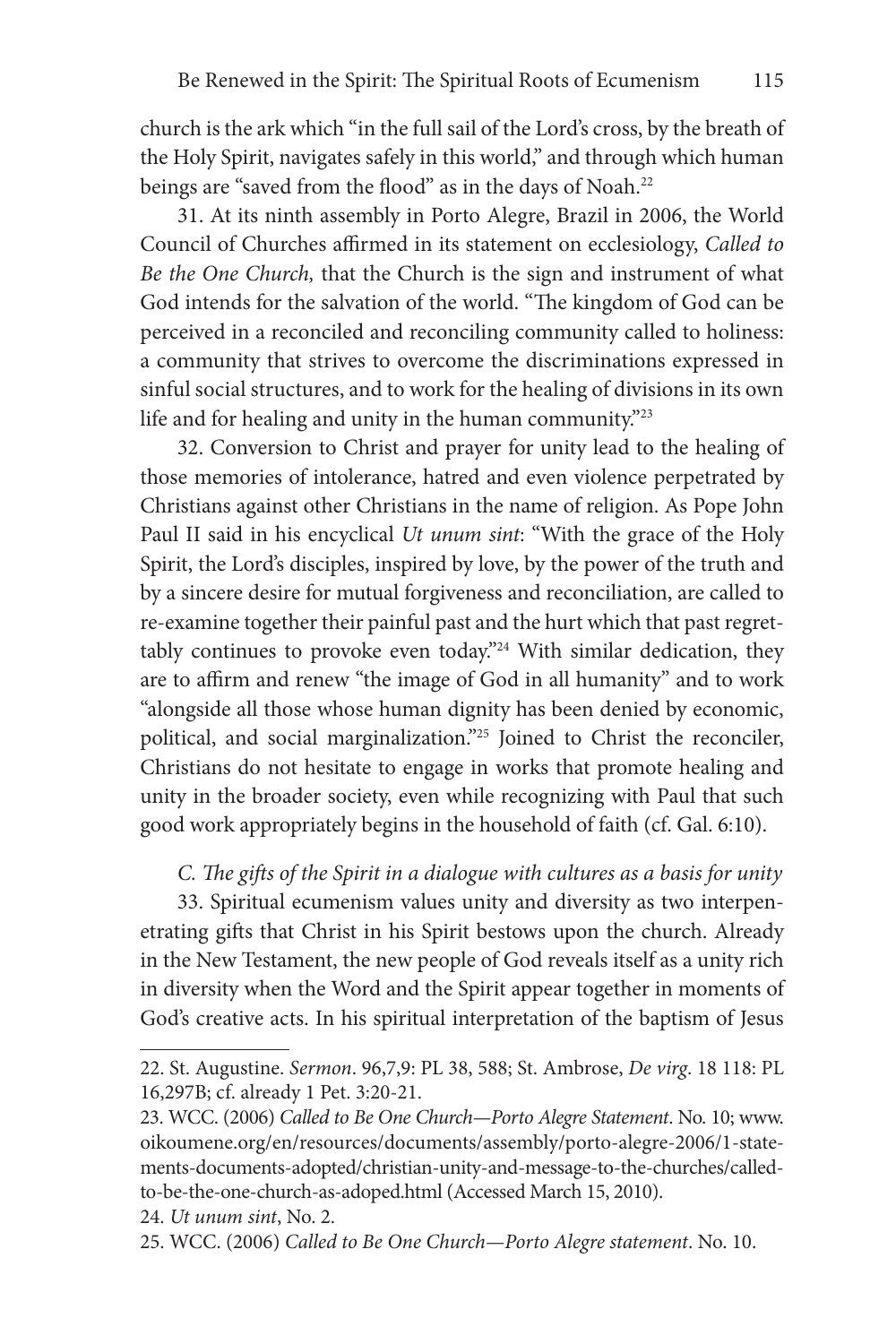and the day of Pentecost, Augustine of Hippo points out that it is the same Holy Spirit who reveals himself in both events as the source of the new creation (cf. Matt. 3:13-17; Mark 1:9-11; Luke 3:21–22; John 1:29–34; Acts 2:4). The two manifestations of the Spirit represent, according to Augustine, the diversity of gifts and the unity of faith in the one church. At Pentecost, Augustine writes, "there is a diversity of tongues, but the diversity of tongues does not imply schisms. Do not be afraid of the separation in the cloven tongues, but in the dove recognize unity."26 In the hovering of the Spirit over Jesus, at the moment the Father pronounces his Son "beloved," the unity of all those who would be baptized in Christ and made children of the one God, also is manifested. For Augustine, incorporation into Christ at baptism and the gathering into the church at Pentecost are two aspects of God's single response to the chaos provoked by sin.

34. Unity in diversity is found throughout the life of the church, in every stage of its existence. Given the mandate of the church to proclaim the gospel and baptize people of all nations (Matt. 28:19-20), the church enters into dialogue with disparate cultures. Each new culture and ethnic community that receives the gospel and allows the church to take root on its soil, contributes its own gifts to the life of the body of believers. Worship, theology, and witness find new and enriching expressions because the dialogue of church and culture continues in every age. Christians on the ecumenical journey agree with Paul that the Holy Spirit bestows a rich variety of theological and pastoral gifts for the up-building of the one church (cf. Eph. 4:1-16).

35. Yet the principle of diversity of gifts is qualified by the ecclesial purpose to which they are always directed: "To each is given the manifestation of the Spirit for the common good" (1 Cor. 12:4-7). The churches recognize the important work of theological dialogues that aim to identify doctrinal convergences across confessional divides. Christians today can gratefully acknowledge that sometimes another tradition comes nearer than one's own to a full appreciation of some aspects of a mystery of revelation, or has expressed them to better advantage. "In such cases, these various theological expressions are to be considered often as mutually complementary rather than conflicting."27

<sup>26.</sup> St. Augustine. *Tractates on the Gospel of John 6:3*. ACCS: Acts, p. 22.

<sup>27.</sup> *Unitatis Redintegratio,* No. 17; www.vatican.va/archives/hist\_councils/ ii\_vatican\_council/documents;va-ii\_decree\_19641121\_unitatis-redintegratio\_en.html (Accessed March 15, 2010).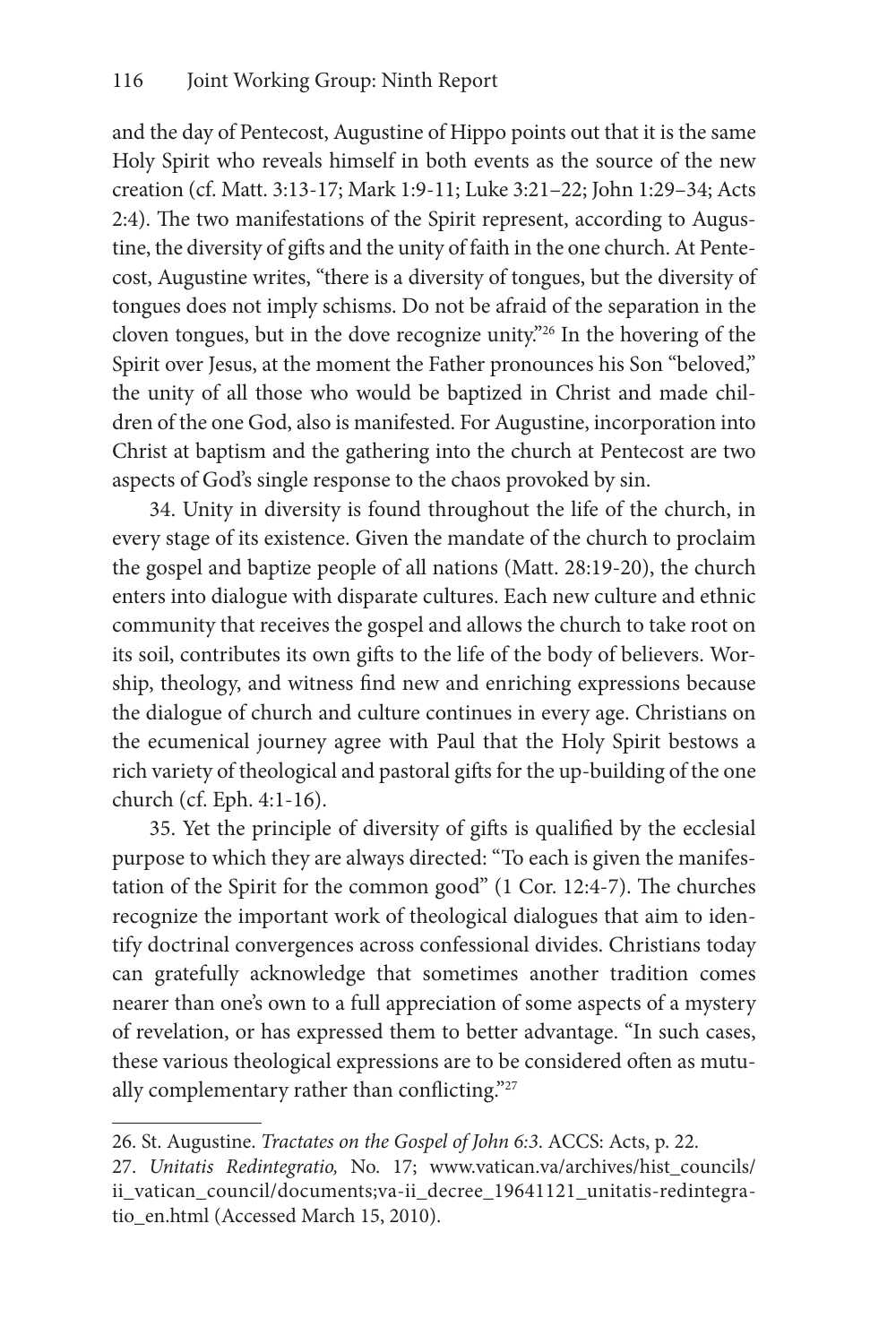36. While affirming the life-giving effects of the gifts of the Spirit, we also recognize the limits of diversity. Diversity is integral to the nature of ecclesial communion. There is, however, also a diversity of cultures which can undermine communion when it renders impossible the common profession of faith in Christ as God and Savior the same yesterday, today and forever (Heb. 13:8); or when doubt is cast upon "salvation and the final destiny of humanity as proclaimed in Holy Scripture and preached by the apostolic community."28 When diversity gives way to a profound divergence in the way the gospel is proclaimed by people, or when it breaks apart fellowships of Christians because of profound differences in understanding the moral life, then it no longer accords with the mind of Christ or with the movement of his Spirit in the church. Those on the ecumenical journey can say with Origen of Alexandria (185-254): "Wherever there are sins, there are also divisions, schisms, heresies, and disputes." By the same token, wherever there are virtues like patience and humility borne of the Spirit "there is also harmony and unity, from which arise the one heart and one soul of all believers."29

37. Unity in diversity finds its perfect expression in the absolute oneness and distinction of persons in the Holy Trinity. God, the Father Almighty, God the only begotten Son, and God the Holy Spirit who is Lord and giver of life, are one God, as professed in the Nicene-Constantinopolitan Creed (381). Each Person (*hypostasis*) is distinct in his identity, co-equally sharing in the one divine essence (*ousia*). The church as the people of God, the body of Christ, and the temple of the Holy Spirit mirrors—albeit in a creaturely and imperfect way—the "oneness in rich diversity" of the living God. The prayer and spiritual works for Christian unity are therefore aimed at the growth of ecclesial communion into the Trinitarian communion of self-giving love, from which it derives its life.<sup>30</sup>

38. Christians on the ecumenical journey understand the importance of hospitality as a virtue that helps to overcome the barriers between historically divided churches. Over the last hundred years, we have learned to welcome into our communities the stranger who later was discovered

29. Origen, Hom. In Ezech. 9,1: Par. 13, 732. .

30. WCC, *Called to Be One Church*. No. 3.

<sup>28.</sup> Faith and Order Commission. (1991) *The Unity of the Church: Gift and calling—the Canberra statement, World Council of Churches*, No. 2.2; www. oikoumene.org/en/resources/documents/wcc-commissions/faith-and-ordercommission/i-unity-the-church-and-its-mission/the-unity-of-the-churchgift-and-calling-the-canberra-statement.html (Accessed March 15, 2010).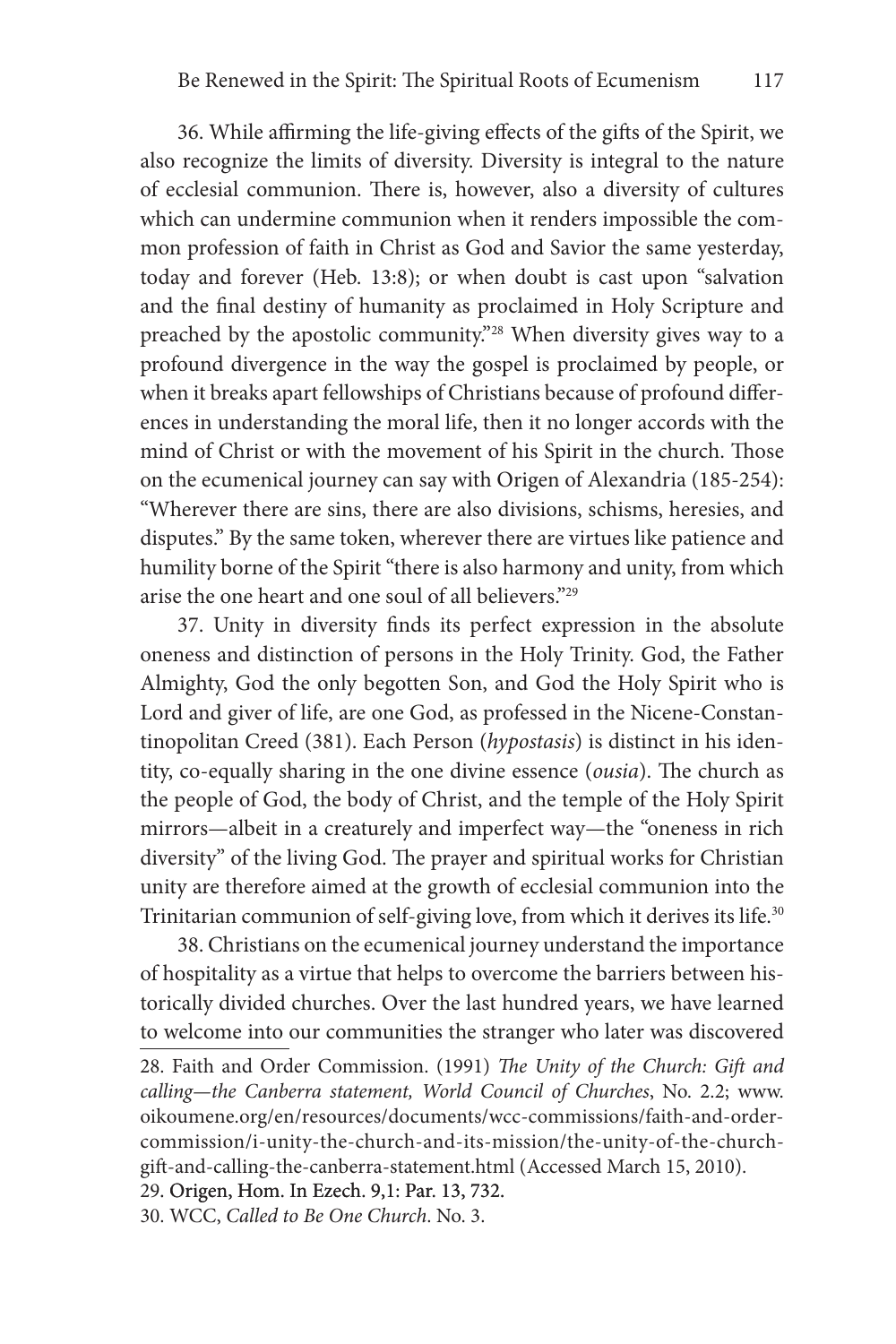to be our sister or brother in Christ. One of the great ecumenical challenges today is to cultivate a Trinitarian spirituality that fosters within our communities an attitude of welcome toward believers from churches other than our own. Like Abraham and Sarah who entertain the "divine friends" unaware of their identity, we too may find a blessing in receiving the holy other into our tents, and also the rich spiritual gifts that he or she bears (Gen. 18:1-19; cf. Heb. 13:2).<sup>31</sup>

# *D. Enduring hope as a basis for unity*

39. As believers in Jesus Christ, Christians desire what the Lord desires; and he desires unity, peace and friendship for his disciples. Yet this unity for which we labour must be acknowledged as a gift of the Lord before it ever becomes the task of his disciples. Unity accompanies the Holy Spirit whom the Father sends through the Son on the day of Pentecost as a permanent endowment. Whenever the Lord's followers fall into division, we contradict ourselves as members of his body. Discord and fracture within the church always call for deeper prayer, repentance, and remembrance of the original gift of the Spirit.

40. The final vision of the people of God is one of harmonious worship and fruitful life in the kingdom of God. All divisions will fall by the wayside, and all of creation will become a song of praise (Rev. 5:11-14). Christians wait in joyful hope for the return of the Lord who will gather his elect into perfect communion. In the meantime, we look for signs and opportunities to heal the body of Christ of all its divisions. Yet we also seek to find some purpose even in our disunity, knowing that God's grace is more powerful than our sins of division. Saint Paul understood that the divisions unsettling the church in Corinth helped to expose genuine Christian belief and practice from its false opposites (1 Cor. 11:19). Commenting on this same text, Saint Augustine argued that even divisions over false teachings render the truths of faith more luminous.<sup>32</sup>

<sup>31.</sup> See Pope John Paul II, *Ut unum sint*, No. 28: "Dialogue is not simply an exchange of ideas. In some way it is always an 'exchange of gifts.'" Cf. No. 57: "Communion is made fruitful by the exchange of gifts between the Churches insofar as they complement each other." www.vatican.va/holy\_father/ john\_paul\_ii/encyclicals/documents/hf\_jp-ii\_enc\_25051995\_ut-unum-sint\_ en.html (Accessed March 15, 2010).

<sup>32.</sup> Augustine, *Confessions*, Book 7, chap 19: "For the disapproval of heretics makes the tenets of Your Church and sound doctrine to stand out boldly. For there must be also heresies, that the approved may be made manifest among the weak."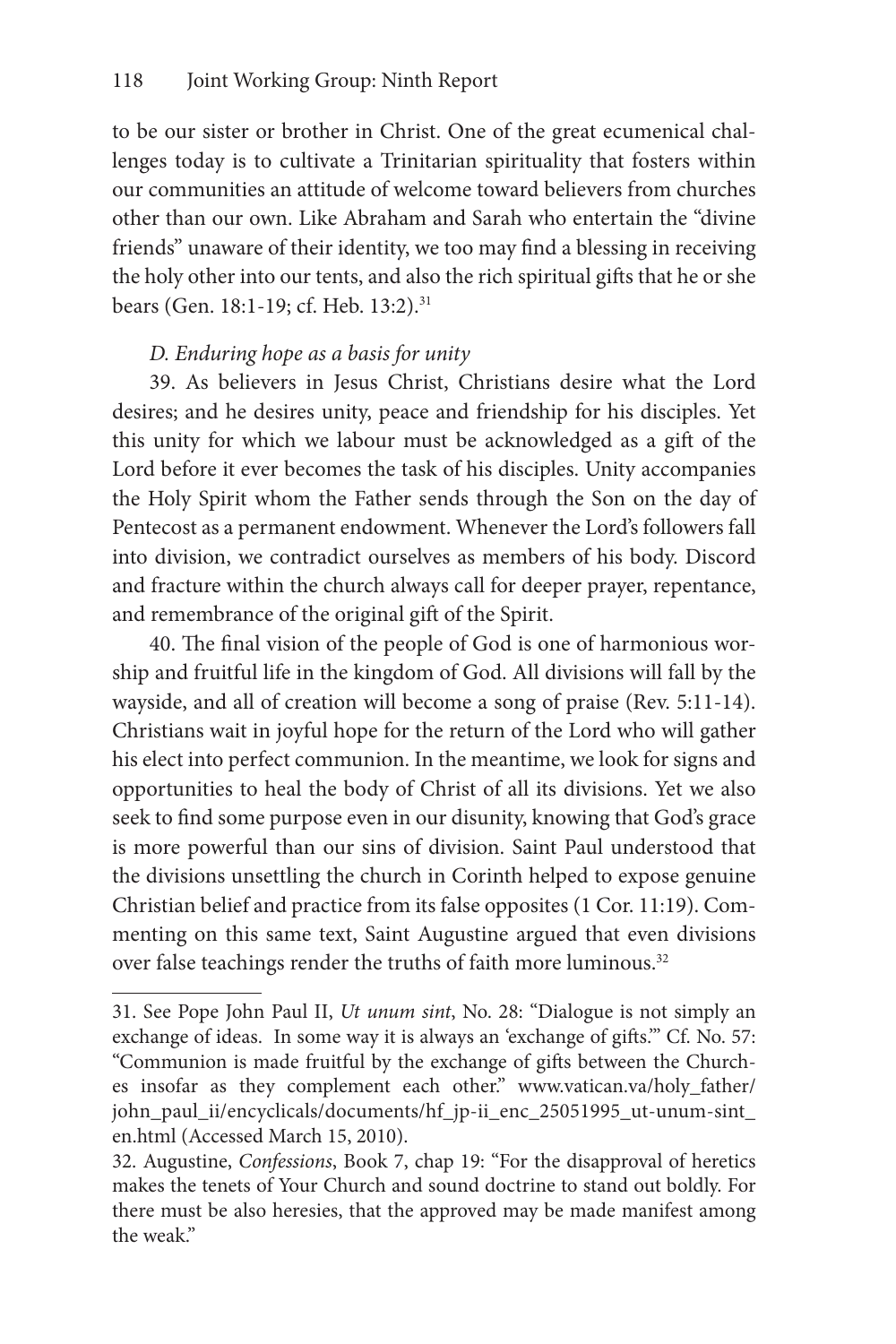41. While recognizing that diversity can contribute to the fulfillment of God's plan, Christians know that God's call is to be together as ambassadors of reconciliation and agents of peace. Mindful of this call, the delegates to the first assembly of the World Council of Churches, held in Amsterdam, said in their message, "God has broken the power of evil once and for all, and opened for everyone the gate into freedom and joy in the Holy Spirit."33 Appreciative of the Spirit's rich variety of gifts, we fulfill our calling and anticipate the coming of God's heavenly reign.

# **III. Some Implications for Prayer and Liturgical Practice**

*"Whatever you ask for in prayer with faith, you will receive."* (Matt. 21:22)

42. Prayer has long been recognized as the soul of the ecumenical movement. As was noted in the previous section, the prayer for unity is always an extension and participation in the prayer of Christ who desires that we be one as he and the Father are one (John 17:21). This prayer is for the followers of Christ. In prayer, Christians are invited to respond to this appeal, and to become fully that for which our Lord prayed. Prayer is the spiritual taproot of ecumenism—the main root from which all else springs.

43. The biblical principle, "apart from me you can do nothing" (John 15:5) applies to the work of removing obstacles to full communion among the Christian people. Through prayer, Christian believers invite Christ to shape unity as he wills it—to let go of any notions or habits that are not consistent with his will. By praying with Christ and in Christ the believer is united with all believers in a symphony of prayer that orients minds and hearts to the service of building unity within the one church.

44. Christians regularly pray for each other in a variety of ways. This is one of the fruits of the ecumenical movement—a fruit that is in continuity with the traditions of the church. Many churches include prayers for unity (collects) in their liturgies. Some are a regular part of worship, others are for occasional or particular use during certain seasons or on particular days. For example, many Lutheran worship services include

<sup>33.</sup> *The Message of the Assembly.* The First Assembly of the World Council of Churches: The Official Report. (1949) W.A. Visser't Hooft, General Secretary of the World Council of Churches, ed. Harper & Brothers, New York, p.10. This publication is Volume V of the series *Man's Disorder and God's Design*. Also available at www.wcc-coe.org/wcc/assembly/ejubilee/8-piece8.htm.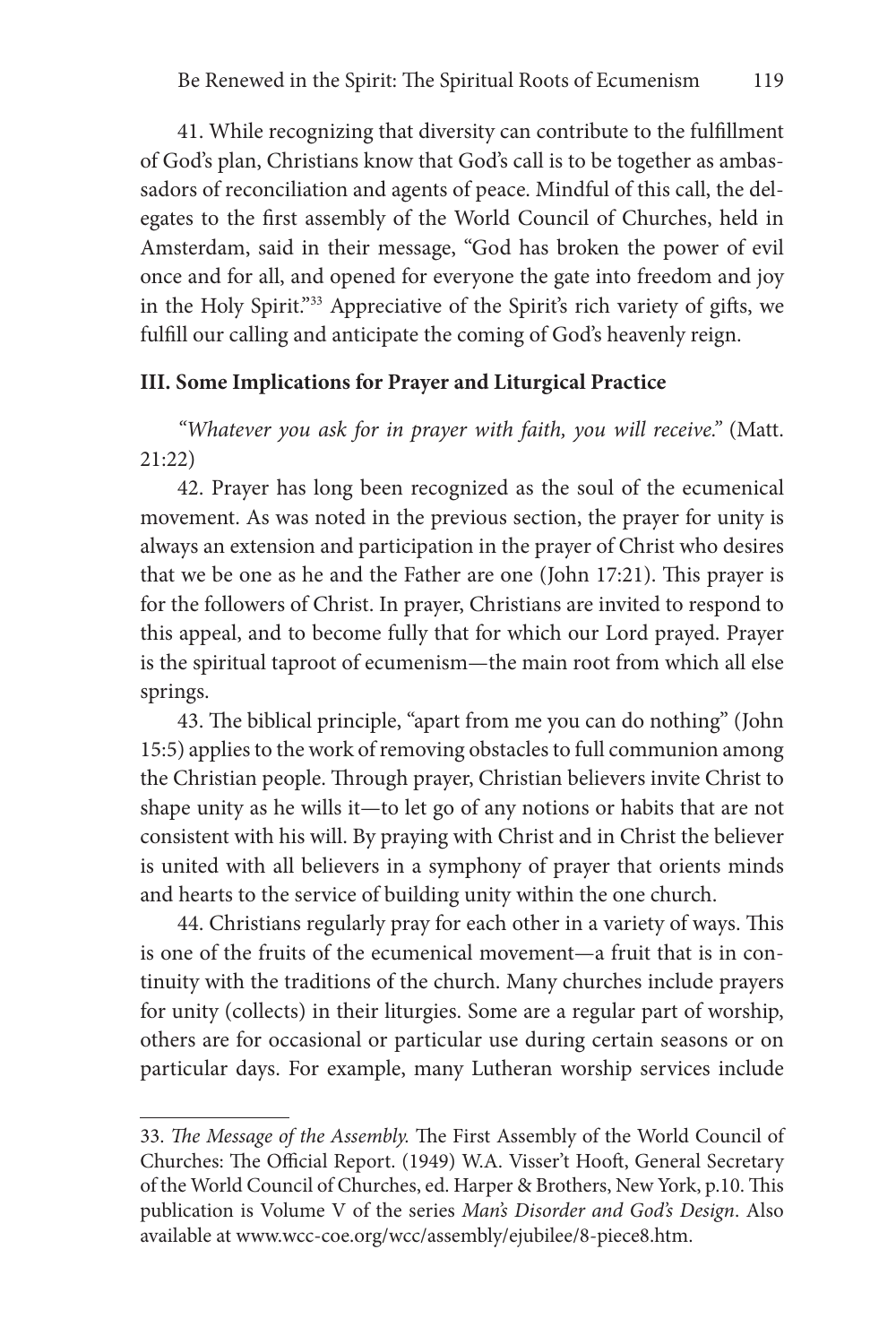petitions for peace ("give peace to your church…"34) which address the need for reconciliation among peoples, and for the church ("where it is divided, reunite it…"35). The historic Anglican eucharistic prayers and intercessions usually include prayer for the unity of the church, and the following phrase represents a classic formulation: "beseeching thee to inspire continually the universal church with the spirit of truth, unity, and concord..."36 In the Divine Liturgy of St. John Chrysostom during the great litany, the priest invites the people to pray "For peace in the whole world, for the stability of the holy churches of God, and for the unity of all…"37 At the dismissal, the priest prays "Grant peace to Your world, to Your churches…"38 In the Roman Catholic Church, when the priest invites members of the congregation to offer each other a sign of peace, he begins by saying: "Lord Jesus Christ, who said to your apostles, peace I leave you, my peace I give you, look not on our sins, but on the faith of your church, and graciously grant her peace and unity in accordance with your will. Who live and reign for ever and ever."39

45. Christians also pray with each other in ecumenical gatherings. As the report of the Special Commission on Orthodox Participation in the World Council of Churches observed:

Common prayer in ecumenical settings makes it possible for Christians from divided ecclesial traditions to praise God together and offer prayer for Christian unity. Prayer lies at the centre of our identity as Christians, both in our separate communions and in the conciliar ecumenical movement. The very fact that we are able to pray together both as individuals and as representatives of our churches is a sign of the progress that has been made. Yet our common prayer is also a sign of those things that are still to be achieved. Many of our divisions become apparent precisely in our common prayer.<sup>40</sup>

<sup>34.</sup> *Evangelical Lutheran Worship, Pew Edition.* (2006) Augsburg Fortress, Minneapolis, MN, p. 73.

<sup>35.</sup> Ibid., p. 76.

<sup>36.</sup> From the prayer "for the whole state of Christ's Church militant here in earth" in the Service of Holy Communion in the *Book of Common Prayer 1662.* 37. *The Divine Liturgy of St. John Chrysostom.* (1985) Holy Cross Orthodox Press, Brookline, MA, p. 1.

<sup>38.</sup> Ibid., p. 35.

<sup>39.</sup> *The Roman Missal.* The Communion Rite, "Sign of Peace."

<sup>40.</sup> Final report of the Special Commission on Orthodox Participation in the WCC. (14 February 2006) Appendix A, "A framework for Common Prayer at WCC Gatherings," par. 1. Pdf version: wcc.oikoumene.org/resources/docu-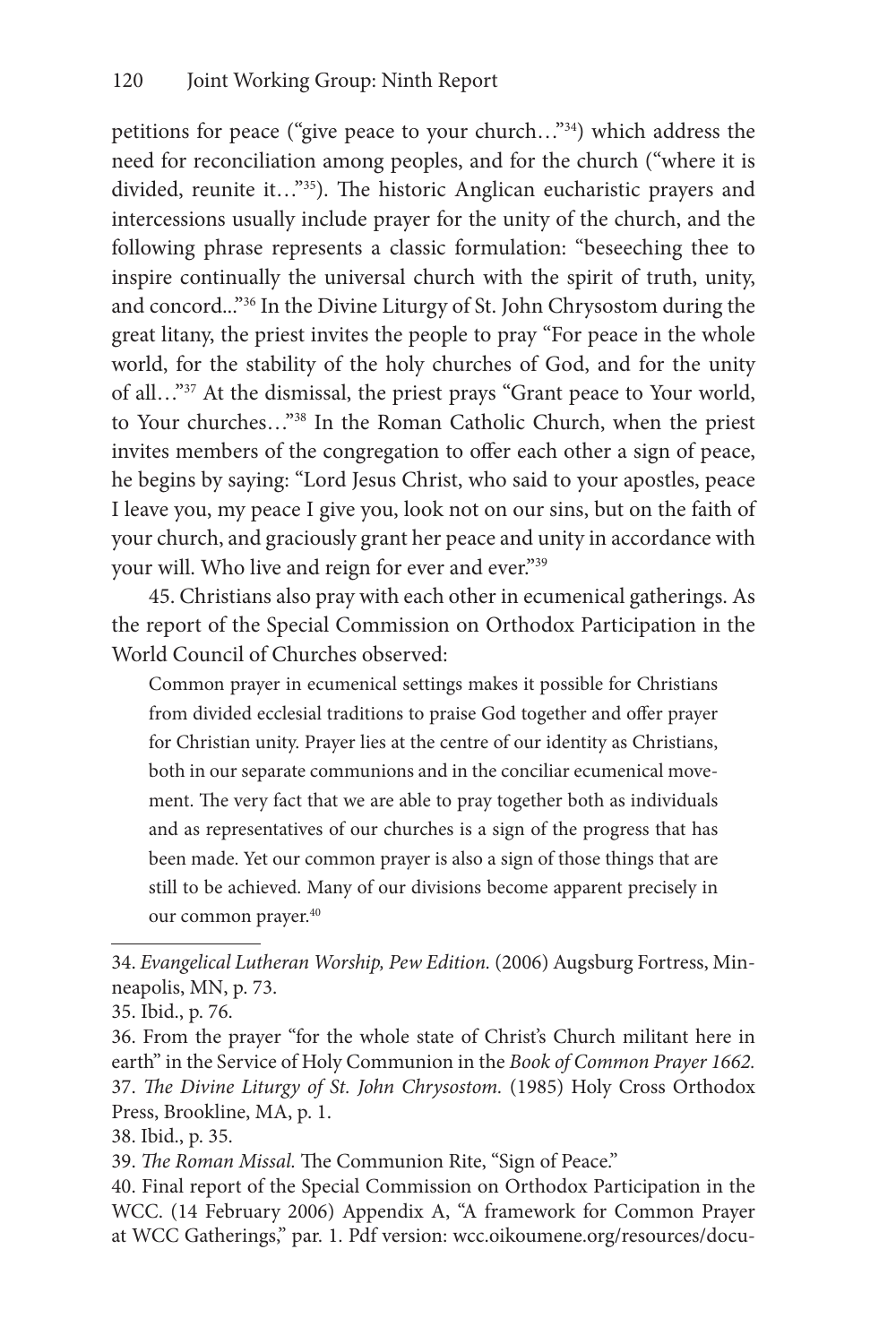The report concluded: "Our divisions will not be resolved solely with theological dialogue and common service to the world. We must also pray together if we are to stay together, for common prayer is at the very heart of our Christian life, both in our own communities and as we work together for Christian unity."41

46. Some intentional communities have been inspired and shaped by the ecumenical vision, and have used it as an organizing principle in their life together. It has shaped their prayer life and informed the spirit of hospitality with which they receive Christians into their life. Among these are the Chemin Neuf Community, the Focolare Movement, the Community of Grandchamp, the Iona Community, the Ecumenical Community of Taizé, and the Monastic Community of Bose.

47. Some churches observe an ecumenical prayer cycle in which they systematically pray for Christian churches around the world. Some pray especially for churches in times of threat and for churches under the cross. At the 50<sup>th</sup> anniversary assembly of the World Council of Churches in Harare, Nelson Mandela thanked the churches, saying "Your support exemplified in the most concrete way the contribution that religion has made to our liberation."42 Prayer was an essential part of this support. Some have special companion relationships with Christians in other parts of the world for whom they pray. Some support a fruitful outcome of ecumenical events through prayer.

48. The Week of Prayer for Christian Unity (WPCU), now observed among churches around the world for over a century, helps the faithful focus intensely on Christian unity. This "week," observed from 18-25 January (or in some places, during Pentecost or in the southern hemisphere, in July), has been called "one of the oldest and most enduring institutionalized expressions of 'spiritual ecumenism.'"43 Suggested materials for a common WPCU text now are prepared by the commission on Faith and Order of the WCC and the Pontifical Council for Promoting Christian

ments/ assembly/porto-alegre-2006/3-preparatory and background documents/final report of the Special Commission on Orthodox Participation in the WCC.html.

<sup>41.</sup> Ibid., Conclusion, Par. 43.

<sup>42.</sup> Diane Kessler, ed. (1999) *Together on the Way*: *Official report of the Eighth Assembly of the World Council of Churches*. WCC Publications, Geneva, p. 8. 43. Nicholas Lossky et al. (2002) *Dictionary of the Ecumenical Movement.* WCC Publications, Geneva. "Week of Prayer for Christian Unity," by Thomas F. Best, p. 1203.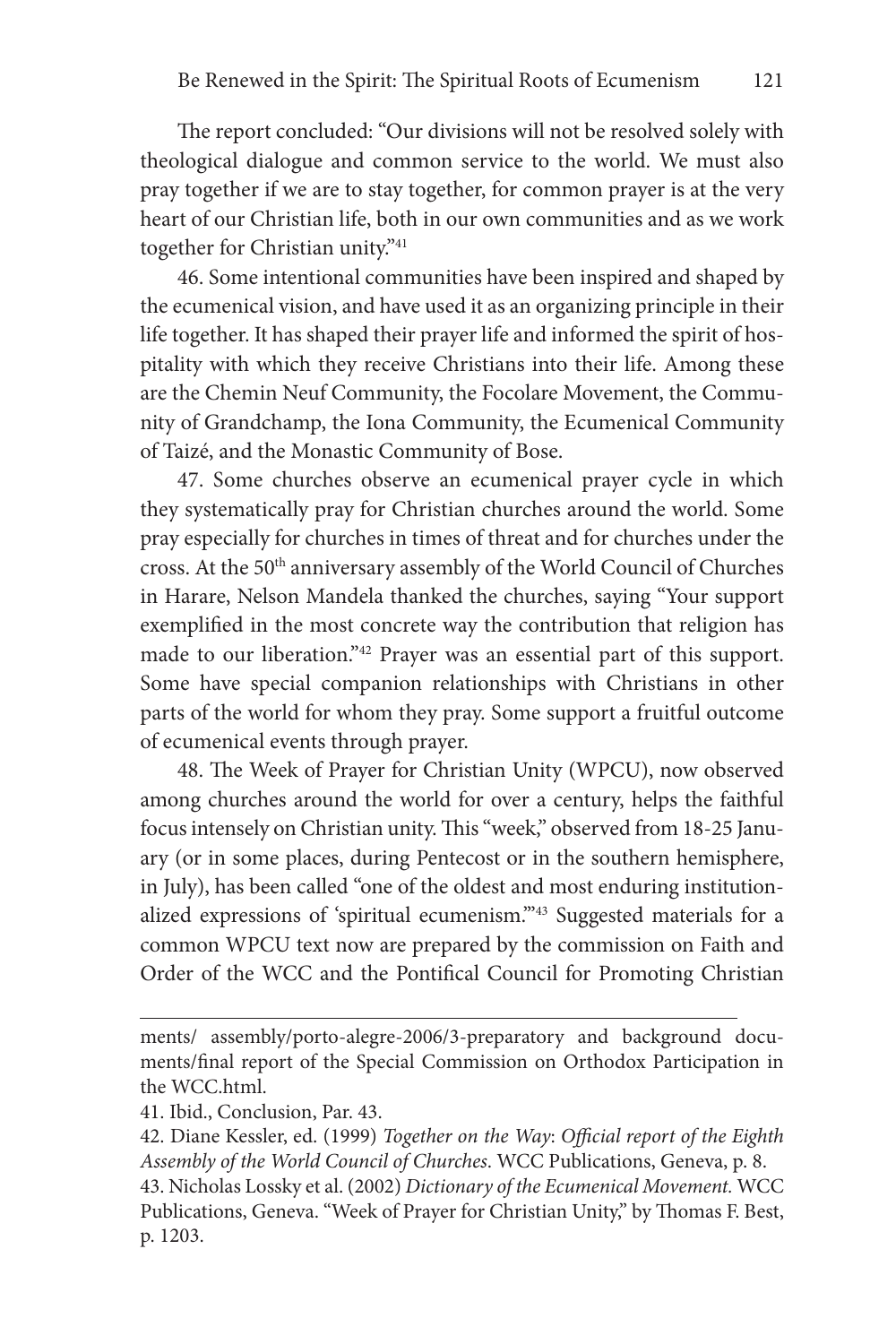Unity, and distributed widely by churches, bishops conferences, councils of churches, and other ecumenical organizations. It has served as a catalyst for connection among young adults, and is among the most visited sections on the WCC's website. That churches offer these prayers is a sign of a real though incomplete communion which already exist among them.

49. The Joint Working Group study on *The Nature and Purpose of Ecumenical Dialogue*, observes that "Our common commitment to Christian unity requires not only prayers for one another but a life of common prayer."44 In other words, Christians not only should be praying for each other, but also with each other. When this happens, as Pope John Paul II observed in *Ut unum sint*, "the goal of unity seems closer. The long history of Christians marked by many divisions seems to converge once more because it tends toward that Source of its unity which is Jesus Christ."45 It is worth noting that this section on *The Primacy of Prayer* precedes the section on *Ecumenical Dialogue*, and that prayer is considered "the basis and support" for dialogue.Thus, every gathering of Christians from different traditions should be enveloped by prayer.

50. Where to begin? Christian churches hold the Lord's Prayer in common. It is used both for private devotion and public worship. When Christians from various traditions gather in ecumenical settings, the experience of praying the Lord's Prayer together, each in his or her own language, is an especially powerful reminder of the unity already shared through our baptism. In so doing, we follow our Lord's counsel to "Pray then in this way" (Matt. 6:9a). This is the ultimate rule of prayer that establishes unity in communion, however partial.

51. Churches are learning and receiving from one another's patterns of worship. The liturgical movement is a genuine source of the spiritual roots of ecumenism, especially in its ecumenical recovery of shapes of liturgical rites that predate the major divisions of the church. For instance, in the Western churches, hymns, canticles and other musical resources are shared ecumenically. Music from the Taizé community has had a profound ecumenical influence. Styles of worship in Charismatic and Pentecostal churches, especially the use of hymns and spiritual songs, are being integrated in the liturgy of some historic churches. Increasingly, the

<sup>44.</sup> *The Nature and Purpose of Ecumenical Dialogue.* (2005) Joint Working Group between the Roman Catholic Church and the World Council of Churches, Eighth Report. WCC Publications, Geneva, p. 80, Par. 42. 45. *Ut unum sint*, No. 22.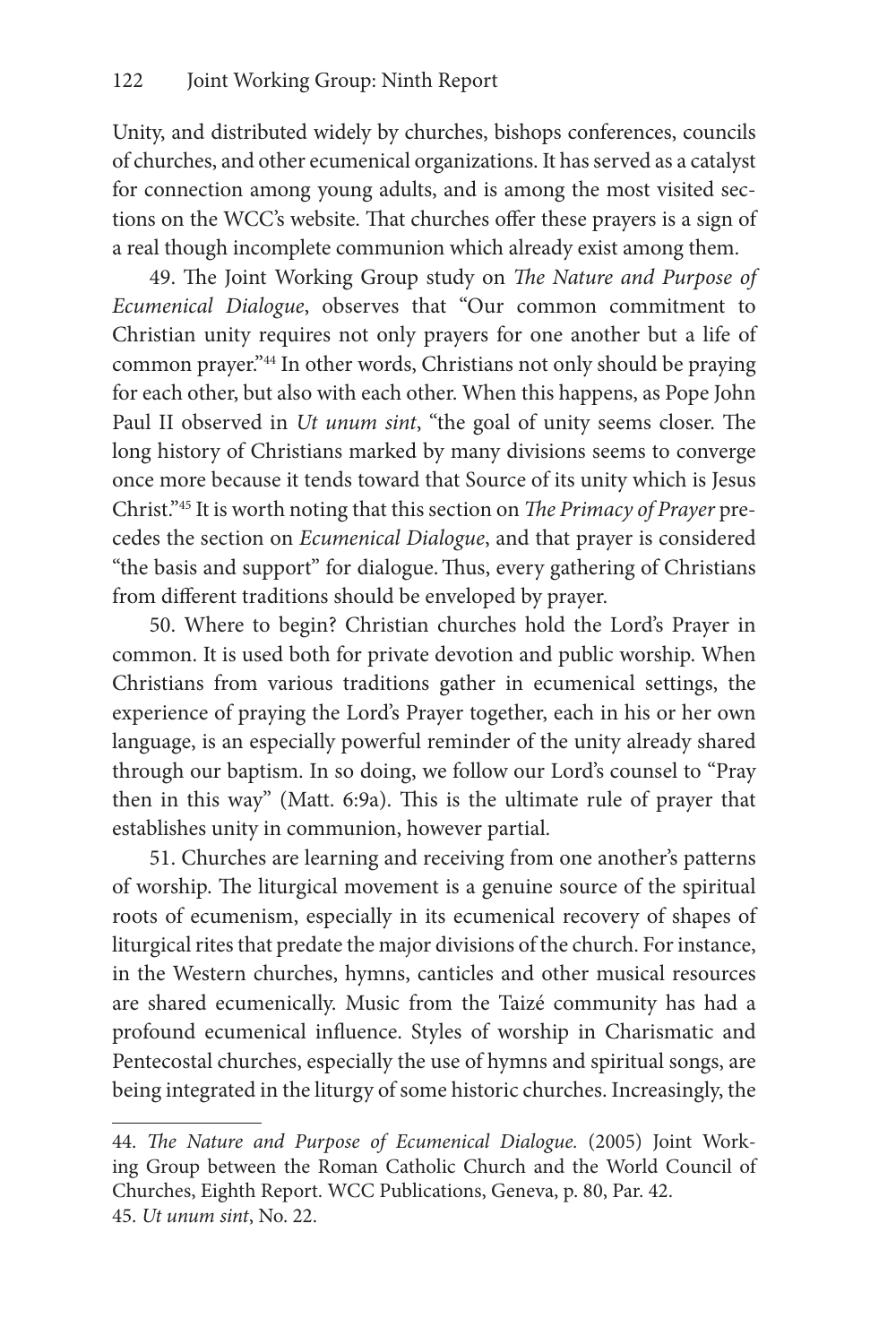services of daily prayer in many of the Protestant traditions share much in common with the Anglican, Catholic and Orthodox traditions. These services of daily prayer are steeped in the Psalms, which are a unifying element among the churches in prayer and liturgical life.

52. The liturgical movement fostered renewal in the eucharistic services of the Protestant, Anglican, and Roman Catholic churches. These liturgies share common roots in the ancient structure of the eucharist which always has been part of the living tradition of the Eastern and Oriental and Orthodox. A significant sign in the recovery of a common understanding of the eucharistic theology which accompanied the renewal of Western liturgy is the 1982 convergence text on *Baptism, Eucharist and Ministry*46 from the commission on Faith and Order of the World Council of Churches. This convergence has been recognized and honoured when structuring opportunities for shared prayer in ecumenical settings.

53. All churches face the challenge of helping the faithful live out that for which they pray. Christians trust that God hears these prayers for unity, but God also invites us to cooperate in their fulfillment. Even as prayer deepens faith, it also is in the service of unity and mission. The challenge faced by all worship leaders is to find ways to help members of the congregation be attentive to the full import of these prayers for unity—in their own lives, in the life of their churches, and in their communities.

# **IV. Examples Inspired by the Saints**

*"[Since] we are surrounded by so great a cloud of witnesses, let us also lay aside every weight and the sin that clings so closely, and let us run with perseverance the race that is set before us, looking to Jesus the pioneer and perfecter of our faith…"* (Heb. 12:1-2a)

54. As Christians become more familiar with the spiritual gifts of each other's traditions, they are reclaiming those gifts in ways that bring them and their churches closer together to inform and guide them into unity. They are inspired by writings from all Christian spiritual traditions; they are enriched by stories of singular commitment and devotion; and despite the diversity in devotional practices, they are enlivened by persons who have been exemplary examples of holy living and dying. Martyrs, saints, and living witnesses—these sources of inspiration provide a unity in the diversity of the spiritual life of Christians. These holy men

<sup>46.</sup> Baptism, Eucharist and Ministry. Faith and Order Paper No. 111. (1982) World Council of Churches, Geneva.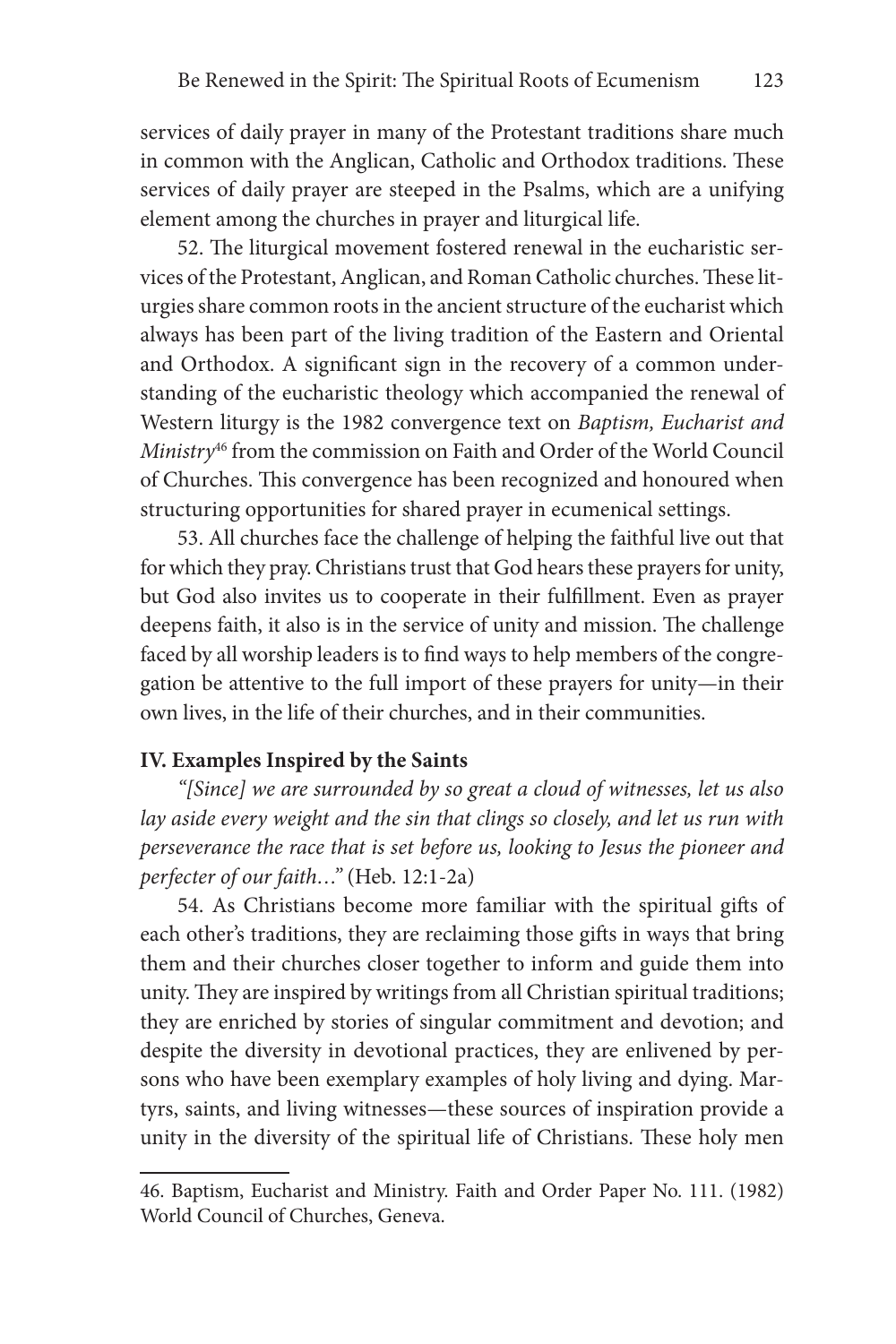and women, not just of the past but also of our own times, nurture and inform our relationships in church and society. They are icons of Christ in ways that have attracted us to God, and through God, to the reconciling spirit at the heart of the gospel and the core of the ecumenical mandate. All have the potential to refresh and rededicate us to be witnesses "to the ends of the earth" (Acts 1:8).

55. Beginning with Christ himself, the scriptures provide abundant reminders of the power of holiness. Jesus said "unless a grain of wheat falls into the earth and dies, it remains just a single grain; but if it dies, it bears much fruit. Those who love their life lose it, and those who hate their life in this world will keep it for eternal life" (John 12:24-25; Heb. 12:1-2a).

56. The influence of Christian martyrs transcends the categories that sometimes bind and separate. In fact, martyrdom remains a powerful witness among the churches of our day—an eloquent defence of conscience where Christians are a persecuted minority. These witnesses nurture all Christians in the faith. And in this way, they are reminders of the real though incomplete communion shared through baptism—a communion, that as John Calvin observed, is united through a common heavenly Father, with Christ as the head, so that the faithful "cannot but be united in brotherly love, and mutually impart their blessings to each other."47 When Ecumenical Patriarch Athenagoras I and Pope Paul VI met in Rome in 1967, they voiced this link between the witness of martyrs and the ecumenical mandate.

We hear…the cry of the blood of the apostles Peter and Paul, and the voice of the church of the catacombs and of the martyrs of the Colosseum, inviting us to use every possible means to bring to completion the work we have begun—that of the perfect healing of Christ's divided church—not only that the will of the Lord should be accomplished, but that the world may see shining forth what is, according to our creed, the primary property of the church—its unity.48

57. Among the many examples, we mention the following: In 1968 Pope Paul VI journeyed to Uganda to dedicate the site for a shrine to honour forty-five Anglican and Catholic faithful who had been martyred at the direction of King Mwanga II. This visit was followed in 1984 with a pilgrimage by Archbishop of Canterbury Robert Runcie. In Romania the

<sup>47.</sup> John Calvin. *Institutes of Christian Religion*, Book IV, 1, 2-3.

<sup>48.</sup> Nicholas Lossky et al. (1991) *Dictionary of the Ecumenical Movement*. WCC Publications, Geneva. "Martyrdom," p. 661.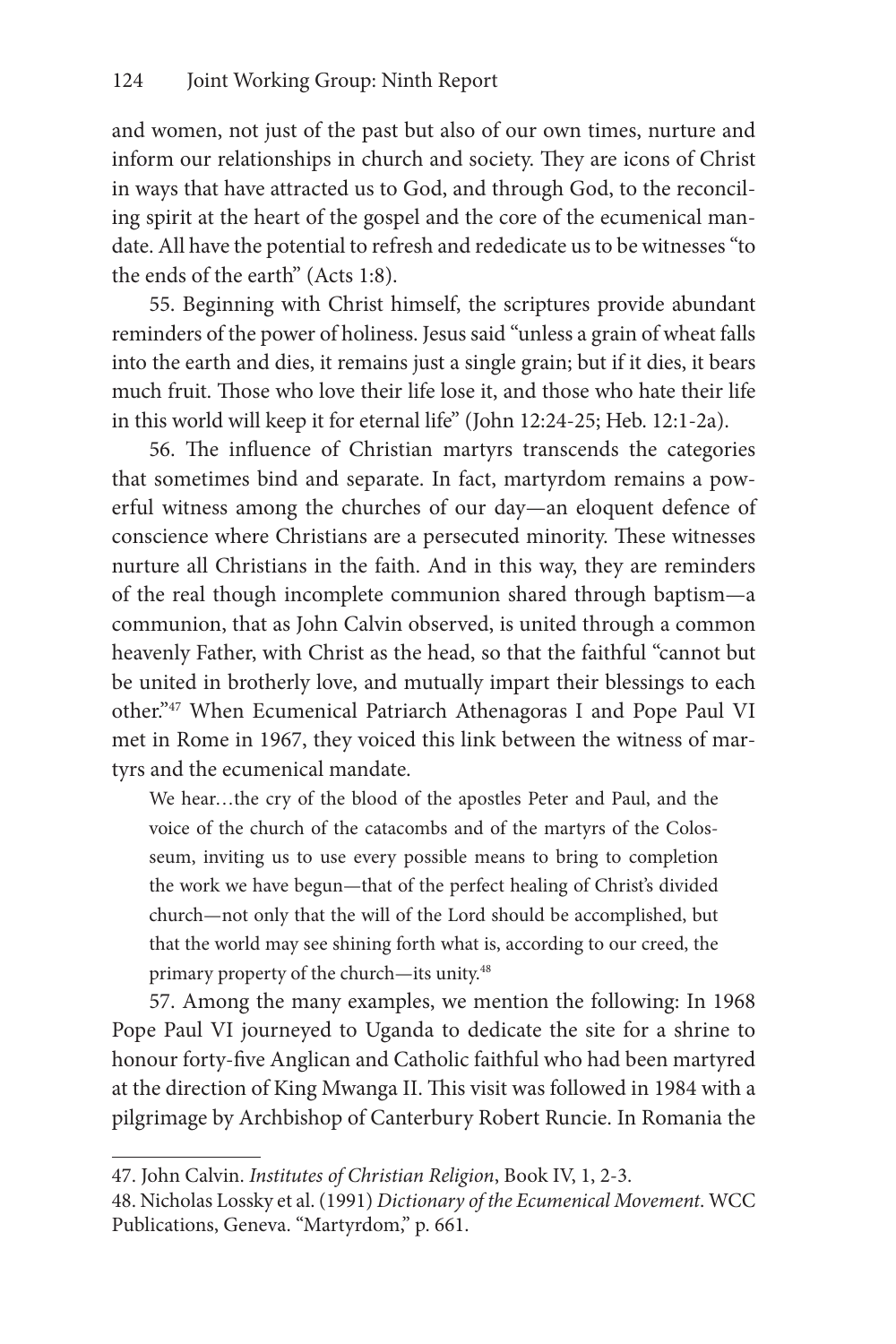church and the state annually celebrate "The Day of Heroes" on the Feast of the Ascension to honour all martyrs of the country including those of communist persecution, and those killed in the 1989 uprising-revolution.

58. Pope John Paul II gave fresh impetus to the ecumenical potential of martyrs in *Ut unum sint*. The second paragraph of the encyclical calls attention to the witness of martyrs as a force for unity. The text asserts that:

The courageous witness of so many martyrs of our century, including members of churches and ecclesial communities not in full communion with the Catholic Church, gives new vigor to the [Second Vatican] council's call and reminds us of our duty to listen to and put into practice its exhortation. These brothers and sisters of ours, united in the selfless offering of their lives for the kingdom of God, are the most powerful proof that every factor of division can be transcended and overcome in the total gift of self for the sake of the Gospel.49

59. In an effort to give visible witness to this idea, on May 7 in the Jubilee Year 2000 the Pope held an "Ecumenical Commemoration of Witnesses to the Faith in the Twentieth Century" in the Colosseum, a site of martyrdom in the early Church of Rome.<sup>50</sup> Representatives of other churches and ecclesial communities from a variety of nations were invited to participate in the service of evening prayer marking the occasion. These initiatives offer great promise. While particular churches may have a process for recognizing saints and martyrs for their own members, the churches still need a means of providing ecumenical recognition where Christian martyrs of different traditions are honoured together, as a fruit of the ecumenical movement and a means of fostering unity.

60. A significant initiative to explore ways that the witness of martyrs can be a force for unity was a gathering sponsored jointly by the Monastery of Bose and the Faith and Order Commission of the World Council of Churches, held in the autumn of 2008. The setting was especially appropriate because the Community of Bose already had published *Il libro dei testimoni*—an ecumenical martyrology offering daily stories with short prayers and Bible readings about witnesses, drawn from various Christian traditions.51 The Feast of All Saints occurred during the symposium. According to the message of the meeting:

<sup>49.</sup> *Ut unum sint*, No. 1.

<sup>50.</sup> See "Ecumenical Commemoration of Witnesses to the Faith in the Twentieth Century," Press Conference, www.vatican.va/news\_services/liturty/documents. 51. *Il Libro dei testimoni. Martirologio ecumenico, a cura di Comunitá di Bose*, Ed. San Paolo, Milano, 2002.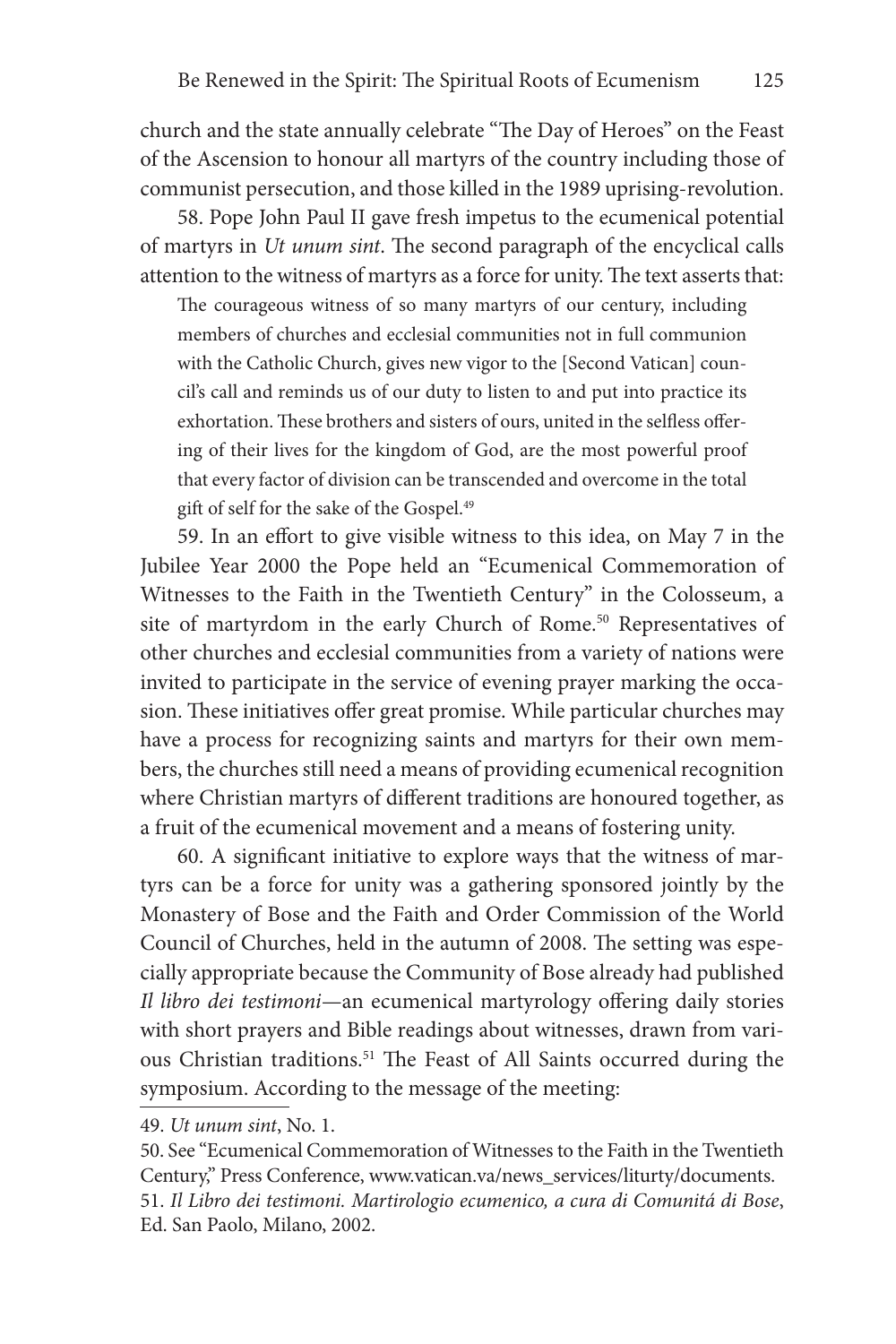The aims behind this project were: to recognize each other's witnesses of faith, when this is not mutually exclusive; to find ways of commemorating witnesses from various traditions at ecumenical meetings; to develop or recover the commemoration of witnesses in churches that do not have such a practice; to work towards a common ecumenical martyrology.<sup>52</sup>

61. As the participants in the Bose meeting recognized, when one wades into the history of Christian martyrdom, one quickly realizes that the circumstances of martyrdom in some situations have an underside that must be surfaced and addressed as a step towards reconciliation among churches. Over the centuries, many Christians have been martyred in inter-confessional acts of violence, thus fueling the flames of acrimony between Christians. *Ut unum sint* acknowledges the need for a "purification of past memories."53 A common exploration of painful memories offers Christians an opportunity to acknowledge past wrongs, repent for sins committed, seek forgiveness, and transcend the past in keeping with the reconciling spirit of the gospel.

62. This process is not easy. It requires "speaking the truth in love," so that "we must grow up in every way into him who is the head, into Christ, from whom the whole body, joined and knit together by every ligament with which it is equipped, as each part is working properly, promotes the body's growth in building itself up in love" (Eph. 4:15-16). In this way, an exploration of a common martyrology offers the possibility for churches to grow together through costly obedience to the reconciling essence of the gospel.

63. The Bose symposium acknowledged that churches continue to differ in particular matters as, for instance, "the intercession of the saints, canonization, veneration of saintly relics, and the practice of indulgences" (par. 4.1). It observed that "churches differ in the ways they commemorate the great witnesses. Many churches do so through story telling, religious instruction, publications, and artistic expression. Some also commemorate witnesses as part of their daily liturgical life" (par. 4.2). Yet Christians are united in being attracted to examples of holy living from all our traditions, and are doing so in a variety of ways—through "ecclesiastical calendars, liturgies, books, catechetical materials, memorials, pilgrimages and celebra-

<sup>52.</sup> Tamara Grdzelidze and Guido Dotti (eds). (2009) A Cloud of Witnesses: Opportunities for ecumenical commemoration. Faith and Order Paper No. 209. WCC Publications, Geneva. "A Cloud of Witnesses: A message to the churches from a symposium at the Monastery of Bose, Par. 1.2. 53. *Ut unum sint*, No. 2.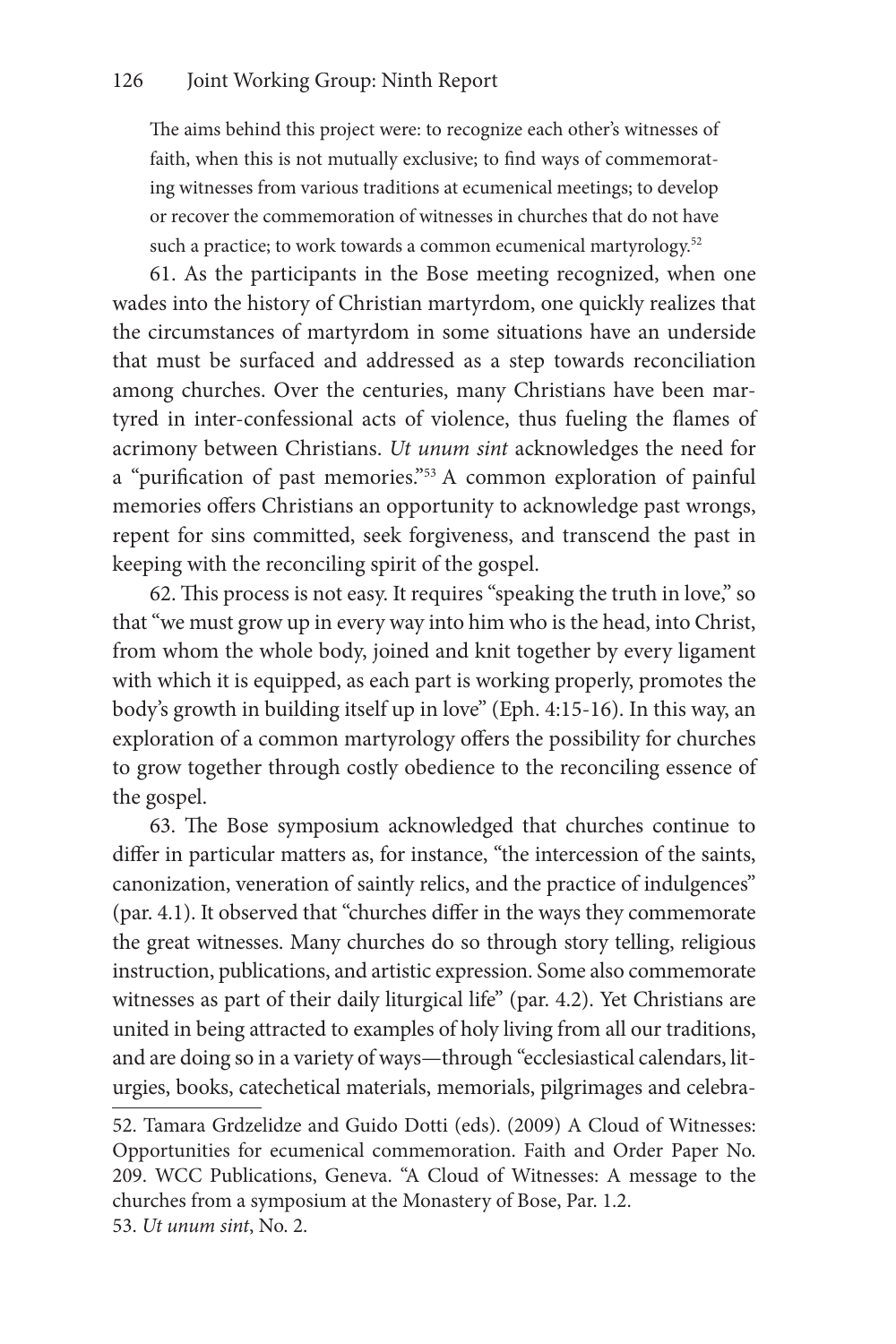tions" (par. 4.3). These saints are accessible because of the way that they have evidenced holiness in their very humanity. Their appropriation by all traditions helps break out of defining ourselves over against the other.

64. A popular hymn written in the nineteenth century is titled "For All the Saints." The fourth verse reads, "O Blest communion, fellowship divine! We feebly struggle, they in glory shine; Yet all are one in thee, for all are thine. Alleluia!"<sup>54</sup> In this sense, all are called to holiness through baptism. The saints show us the way. Their holiness in imitation of Christ shines through especially clearly, inviting emulation in an ongoing conversion of heart.

65. One concrete way that the reconciling potential of examples among the saints is being realized is through the creation of ecumenical chapels of martyrs and similar memorials. The spirit of these chapels is one of unity. The chapels provide a welcoming space for all Christians to pray and reflect in the company of women and men who suffered and died as witnesses to their faith. The martyrs come from different continents, cultures, and Christian traditions. Some have been recognized officially. Others live in the collective memory of the faithful.

66. Another example of this growing convergence is the creation of "A Resource for Worship and Personal Devotion" titled *Walking with the Saints*, <sup>55</sup> developed by Beeson Divinity School—an interdenominational evangelical seminary in the United States. The text begins with Patrick (c. 390-461), "Bishop and Missionary to Ireland," and concludes with Bill Wallace (1908-1950), "Baptist Surgeon and Missionary." Invoking the ecumenical martyrs, including those in the twentieth century who died by working for justice (e.g. Dietrich Bonhoeffer, Martin Luther King, Jr., and Oscar Romero) can be a powerful means of joint prayer and study.

67. These are visible signs of a growing convergence in understanding Christian martyrs as belonging to the whole people of God. They draw the faithful to Christ, and through Christ, toward each other.

### **V. The Power of Transforming Encounters**

*"There are varieties of gifts, but the same Spirit; and there are varieties of services, but the same Lord; and there are varieties of activities, but it is the same God who activates all of them in everyone."* (1 Cor. 12:4-6)

<sup>54.</sup> *For All the Saints,* no. 306. (1931, 1935, 1958) *Pilgrim Hymnal*. The Pilgrim Press, Boston.

<sup>55.</sup> *Walking with the Saints: A resource for worship and personal devotion*, 2007- 2008. (2007) Beeson Divinity School, Samford University, Birmingham, Alabama.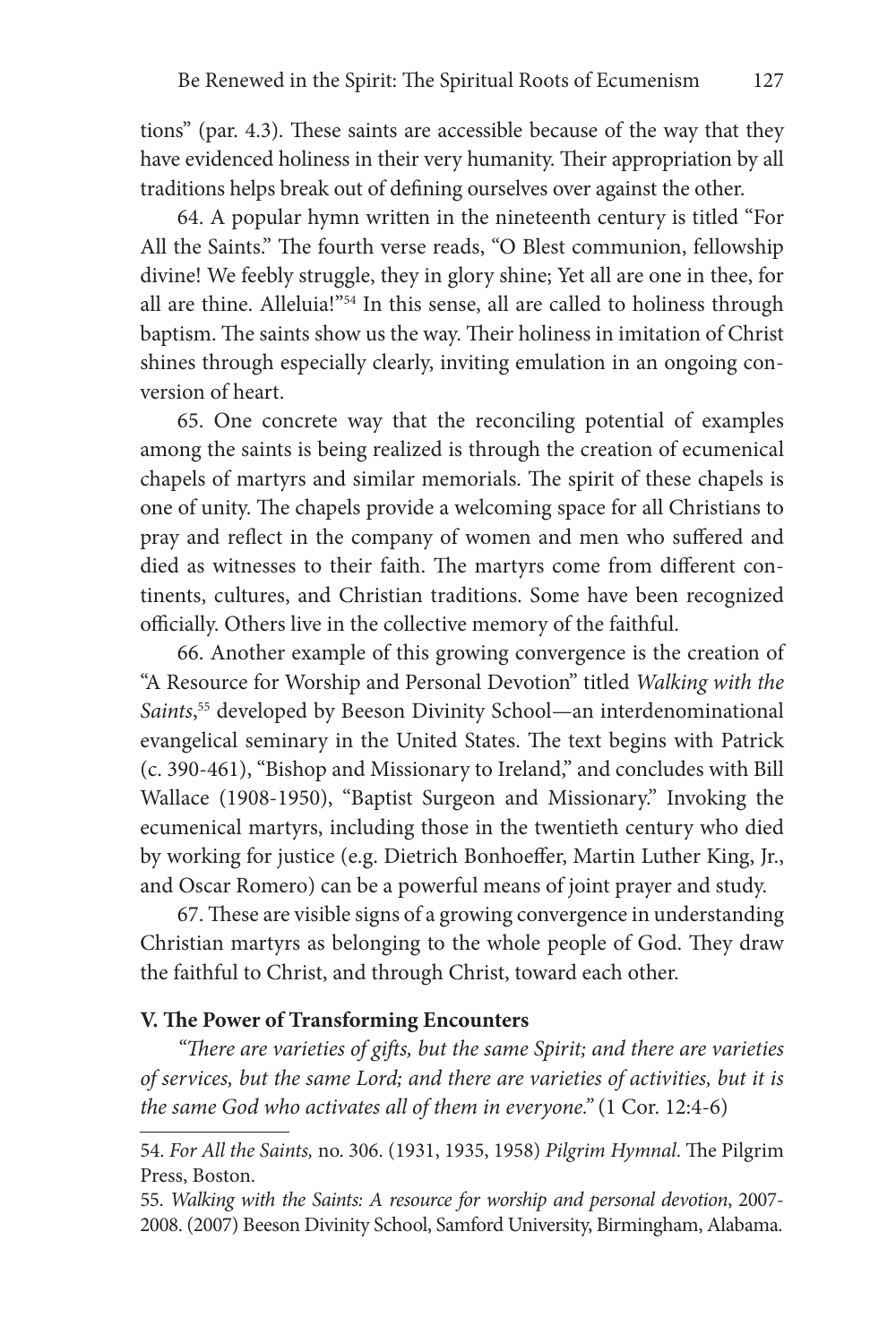68. Each of us can think of people in living memory whose lives were transformed by experiences or encounters with Christians of other traditions and who, as a result, became converts to the reconciling aims embodied in the ecumenical movement. When people in the ecumenical movement are asked about how they became actively involved, or about what keeps them going when challenges arise, they often tell stories of their own transforming encounters. "When I became involved with Christians from other traditions, my life was changed. I never will be the same. My faith has been enriched, and that has been a great blessing of God." Over and over again, Christians offer similar testimonies that speak of a deepening faith and commitment to Christ through such encounters. These human exchanges may occur when Christians from different traditions are thrust together in difficult circumstances, such as being prisoners of war, persecuted minorities, or survivors of natural disasters. They may be brief and providential, or the result of deepening relationships with mentors or friends.

69. When Christians seek to discern God's will in their life and in the life of their churches, they are drawn to Christ's prayer "that they may all be one" (John 17:21). This prayer leads believers to confront the sins which contribute to division within and among members of the community, and to become receptive to the working of the Holy Spirit who draws Christians into ever deepening fellowship. In this place of openness and vulnerability, and in conversation with the Triune God, a dialogue of conversion begins. Fears are acknowledged and confronted. Trust increases. Minds and hearts are changed from an exclusive to an inclusive spirit. Through the grace of God, this transformation of persons also contributes to the healing of divisions among churches for the sake of the world. Then the churches, themselves, become increasingly effective witnesses to the reconciling power of the gospel, whether they are calling for more compassionate responses to persons affected by HIV and AIDS, or banding together to support Millennium Development Goals.

70. This conversion to become a reconciling witness in the midst of division may happen when Christ uses a single revelatory encounter. More often, however, such a conversion is a process of engaging in progressively deepening relationships with Christians of other traditions. The believer learns to listen, experiences the pain of past wrongs, the distress of separation. Fear and anxiety ebb; curiosity and interest increase. Understanding and appreciation of the other develop to the point that he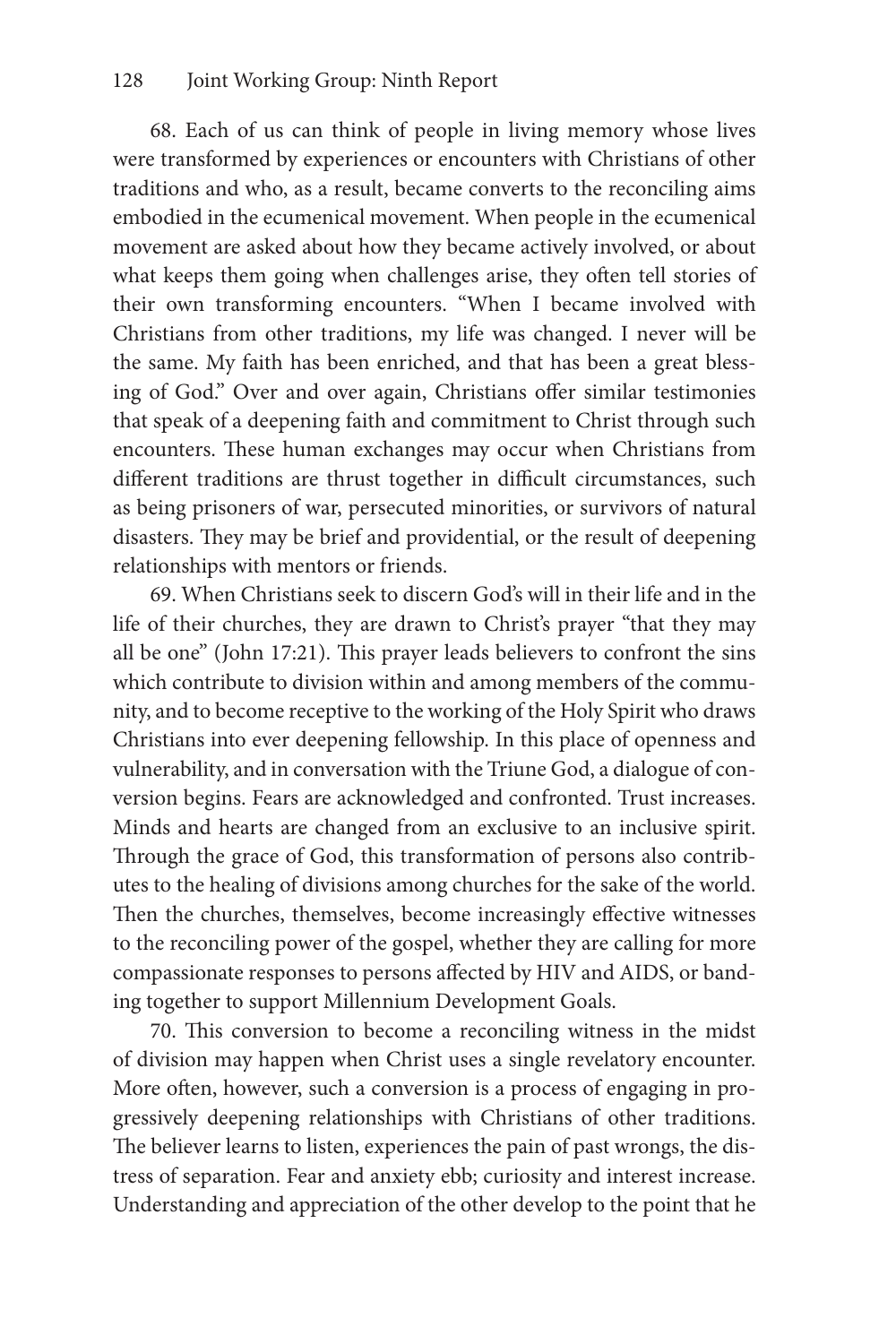or she has become a friend in Christ. Believers begin to share both the gifts and tasks of mission. Faith matures, deepens, and is enriched.

71. In this way, Christians long to make visible the unity that Christ bestows and which our relationships with one another have intimated, and we are led to a renewed responsibility to cooperate with God and other Christians in the process of reconciliation. The status quo of division is no longer acceptable. We discover that what can be done together far surpasses what can be done separately. Reaching this conclusion itself is a revelation.

72. The Scriptures are full of stories of people who have been transformed and whose vision of the other has been radically changed—either through an encounter with Christ himself, or through the working of the Holy Spirit in human interactions. For example, when the Samaritan woman met Jesus at a well where she came to draw water, the conversation she had with him changed her life and influenced many from her village. At the same time, it opened the eyes of Christ's disciples to see Samaritans, who had been considered aliens, as brother and sisters (John 4:7- 42). When the disciples were inclined to push children to the periphery, Jesus brought them into the circle, saying that "it is to such as these that the kingdom of heaven belongs" (Matt. 19:14). In another parable, Jesus responds to the question, "Who is my neighbour?" by using the improbable example of the Good Samaritan (Luke 10:29-37). And in giving his disciples the great commandment to "love one another as I have loved you," he uses the language of friendship to describe the relationship of those who emulate his love and bear good fruit that will last (John 15:12-17).

73. Jesus' followers in the early church continued to learn about the nature of *koinonia*—of true communion—through transforming encounters with the risen Christ and with each other. When Peter was challenged by the question of why he was going to uncircumcised and eating with them, he responded "Who was I, that I could hinder God?... Then God has given even to the Gentiles the repentance that leads to life" (cf. Acts 11: 17-18). When Paul and Barnabas returned to Jerusalem for a consultation about whether there should be distinctions between Jews and Gentile converts, they "met together to consider" the matter with the apostles and the elders. They had "much debate," and concluded that circumcision and keeping the law of Moses would not be necessary, because "we will be saved through the grace of the Lord Jesus, just as they will." (Acts. 15: 11) This was a great "ecumenical act" which established an ideal of shared responsibility in the spirit of Christ.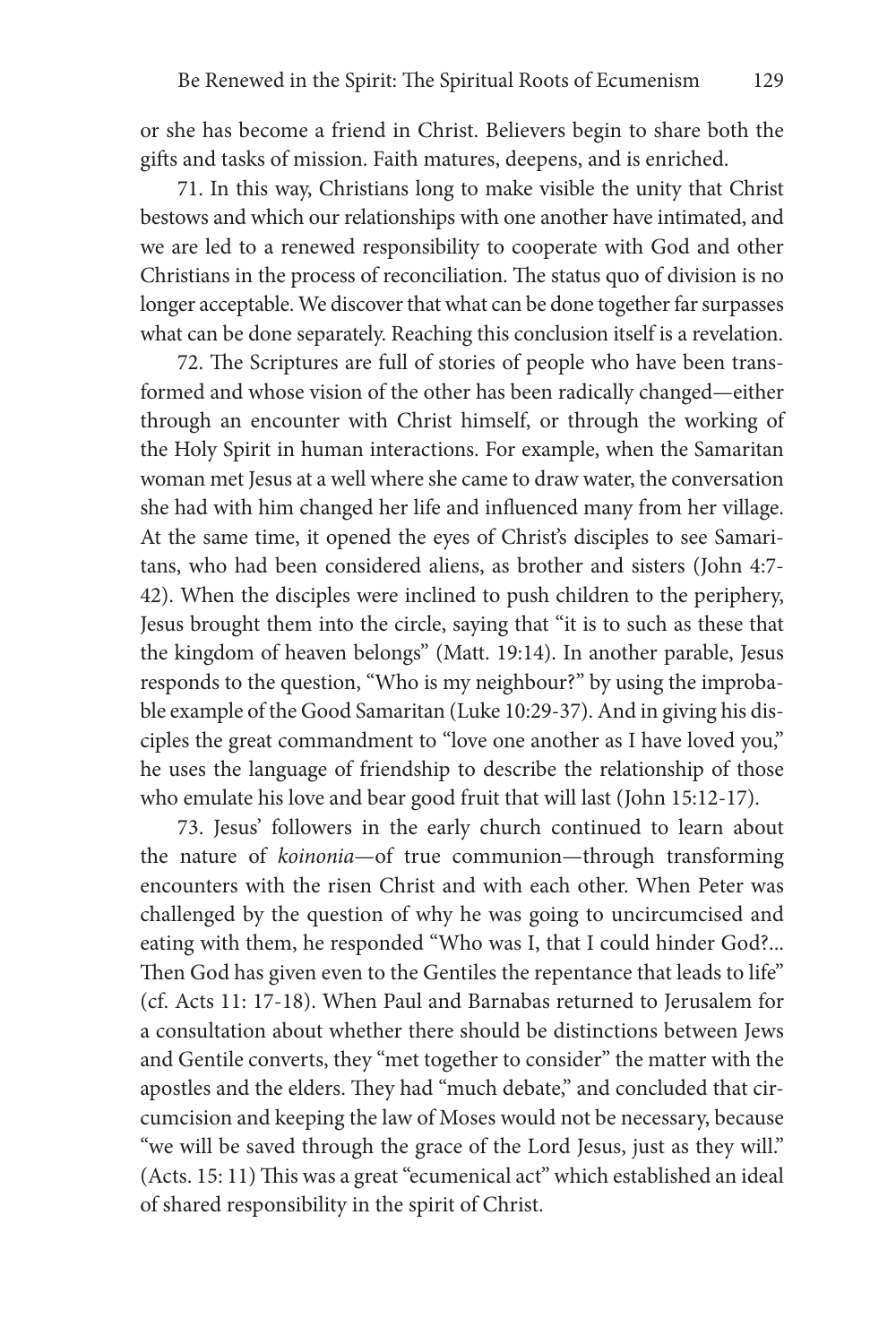74. This commitment is not without risk and fear, both for individuals and for institutions. The following are examples of fears that surface when people engage in ecumenical relationships: people may be afraid that they do not know their own faith well enough to explain it or, if necessary, to defend it. If Christians come from a tradition that has not always practiced Bible reading among the laity, they may feel intimidated by those who come from traditions that historically have encouraged such a practice. They may fear the unfamiliar, because it pulls them out of their comfort zone. They simply might fear change, and the anxiety that accompanies growth and development. They may be afraid of losing or betraying their confessional identity by considering teachings not their own. They may fear being swallowed up. They may have to relinquish an identity which has been formed by differentiation from the other.

75. The common denominator among all these anxieties is fear. But Christians believe that "[p]erfect love casts out fear" (1 Jn. 4:18). For example, Mother Teresa, fearless in reaching out to people of all backgrounds, once observed: "by blood, I am Albanian; my citizenship is Indian; in my heart, I belong to Christ." What gives Christians their security is the conviction that their essential identity is rooted in the God known through Christ in the Holy Spirit.

76. Persons who have been challenged and blessed by ecumenical encounters speak about the ways that their prayer life has been enhanced, enlivened, and enriched. They talk about feeling comfortable in a variety of liturgical settings, even though they have one particular tradition which they call home. They know that "to sing hymns is to pray twice," and they sing with gusto hymns from many traditions. They claim as friends people from various traditions, cultures, races, and places. As a result, they are attentive to the needs of the world with a sense of compassion and justice that has been informed by dialogue with many Christians. They benefit from the teachings and writings of all Christian scholars. They are influenced by all Christian spiritual traditions. In these ways, Christians testify to the power of transforming encounters with brothers and sisters in faith, whether across the road or around the world.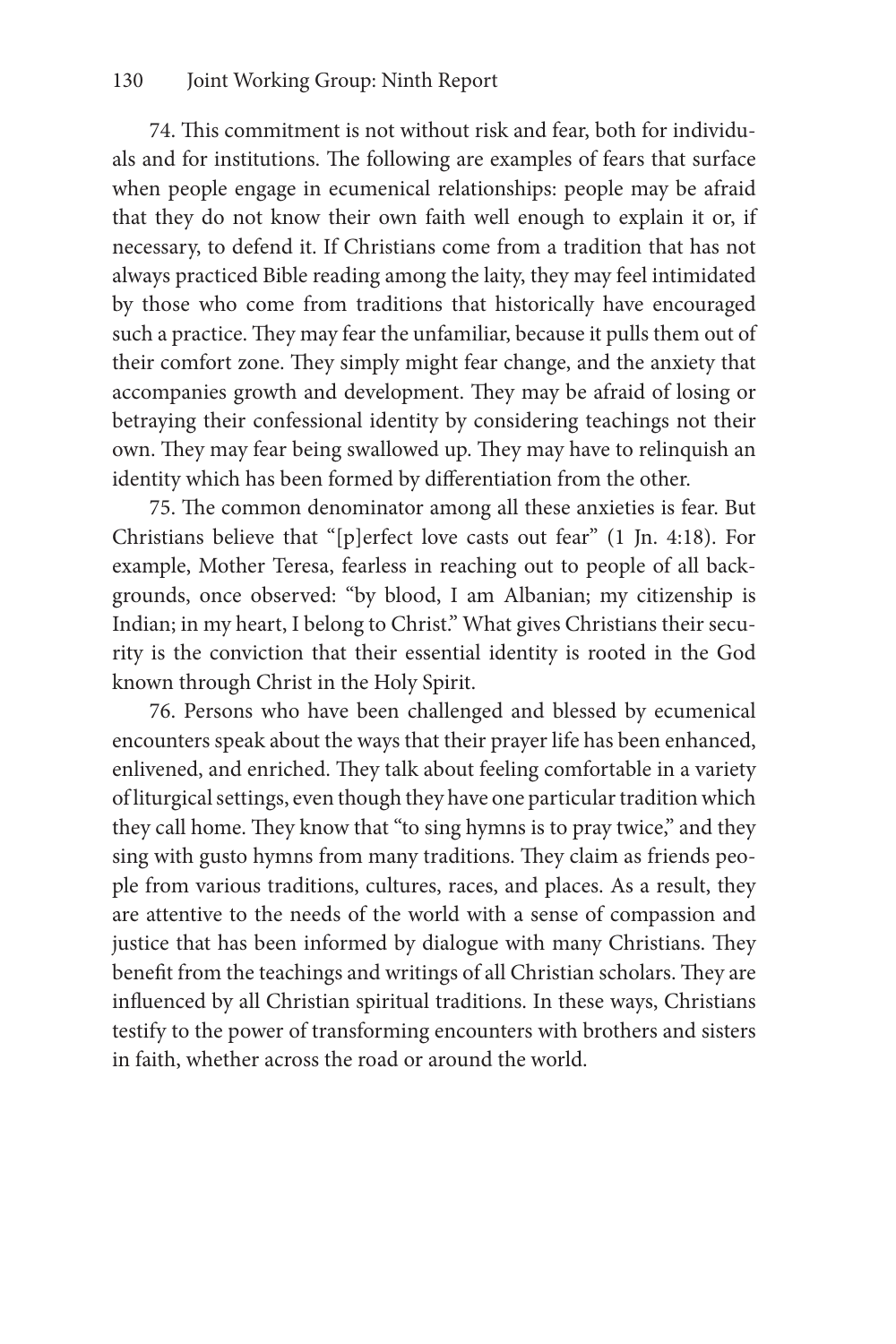# **VI. Practical Opportunities for Churches—**

#### **Some recommendations to the Parent Bodies**

*"All this is from God, who reconciled us to himself through Christ, and has given us the ministry of reconciliation."* (cf. 2 Cor. 5:16-21)

77. The Joint Working Group makes the following practical recommendations to the WCC and PCPCU, and through them, to all the churches, for ways to reclaim and reinforce the spiritual roots of ecumenism. This list is intended to stimulate further creative ideas and actions within and among churches.

# **A. Opportunities to pray together**

• The Week of Prayer for Christian Unity has fostered prayer for unity among Christians for over a century. The JWG commends this practice, and affirms initiatives by the international planning committee to offer some materials that meet the needs of children, youth, and young adults. The JWG also recommends that the regional and local organizers continue to take a fresh look at the preparatory materials, and to place more emphasis on ways that participants can engage with each other both in prayer and in conversation.<sup>56</sup> This could include offering a simple question to stimulate dialogue before or after the service of prayer; shared Bible study; or the possibility that participants could be given an architectural tour of the church building in which the service is being held. These are only examples of possibilities, but they point to the aim of finding ways to link prayer and ecumenical encounter. Churches need to create more spaces to help people share their faith experiences and traditions with each other.

• Churches should find fresh ways to promote regular use of the Ecumenical Prayer cycle, initiated by WCC Faith and Order in Bangalore, 1978. The communications offices of denominations may be helpful in circulating and promoting this initiative.

• Because Christians share a deep love of the Holy Scriptures, the gathering together of Christians from different traditions offers a particular opportunity for the prayerful hearing and studying the word of God. Thus, it should be encouraged. This may occur either during scheduled gatherings, or at particular times during the liturgical year when Christians are brought together for the explicit purpose of shared Bible study, perhaps using a classical method such as *lectio divina*. One occasion that

<sup>56.</sup> Walter Cardinal Kasper. (2007) *A Handbook for Spiritual Ecumenism*. New City Press, Hyde Park, N.Y.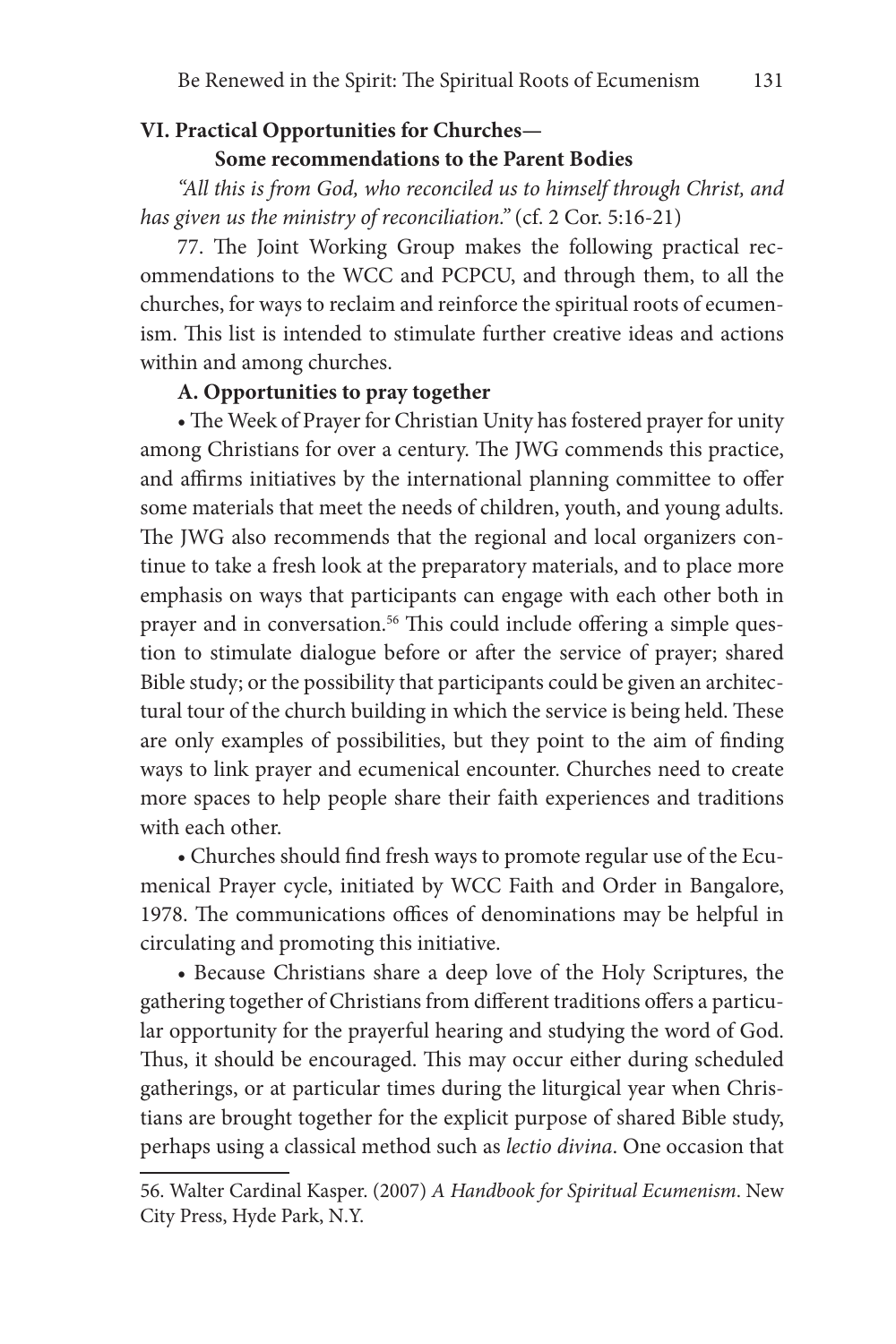might be particularly appropriate is Good Friday, when a procession of the way of the cross (*Via Crucis*) could be ecumenical in nature, such as occasionally has occurred when the Pope has invited representatives from other Christian traditions to offer meditations on the sufferings of Jesus, and has invited others to participate in the procession. This presents great opportunities for local collaboration.

• The churches at all levels should be encouraged to take every opportunity to place on the agenda at ecumenical events an exploration of whether prayers for unity are a regular part of worship; the degree to which the faithful are conscious of the ecumenical intentions and implications of these prayers; and how the representatives at these meetings could contribute to a deepening awareness of the practice of prayer for unity in their own settings.

• A growing practice among Christians in many places, which could be emulated**,** is that of combining prayer with fasting**.** This is not confined to the Lenten period, when we commemorate Jesus' forty days of prayer and fasting in the wilderness. It follows, rather, the tendency within the early church to spend considerable time in prayer and fasting before jointly undertaking some significant assignment in mission.

# **B. Opportunities for ecumenical witness**

• One of the customs of the twentieth century ecumenical movement has been to send small delegations of Christians representing a variety of traditions on visits to brothers and sisters in Christ to express solidarity, share in particular events, and learn from each other. Hospitality on these occasions is given and received. By placing a human face on the ecumenical movement, Christians are led by the Holy Spirit to understand each other in fresh ways, and to communicate that understanding to their home church and community. The JWG recommends that this custom be commended to the churches for more widespread use in a variety of local and national, as well as international settings. The Roman Catholic custom of holding World Youth Days offers an opportunity to extend this practice to ecumenical youth delegations. The ecumenical rationale for this practice should be made explicit to maximize the value of the visits.

• All persons who have experienced the transforming power of ecumenical encounters should be encouraged to see themselves as witnesses, and should be prepared to offer testimony to the ways in which their experiences with other Christians have been blessings that have deepened their own spiritual roots. Ecumenical leaders often have heard the claim,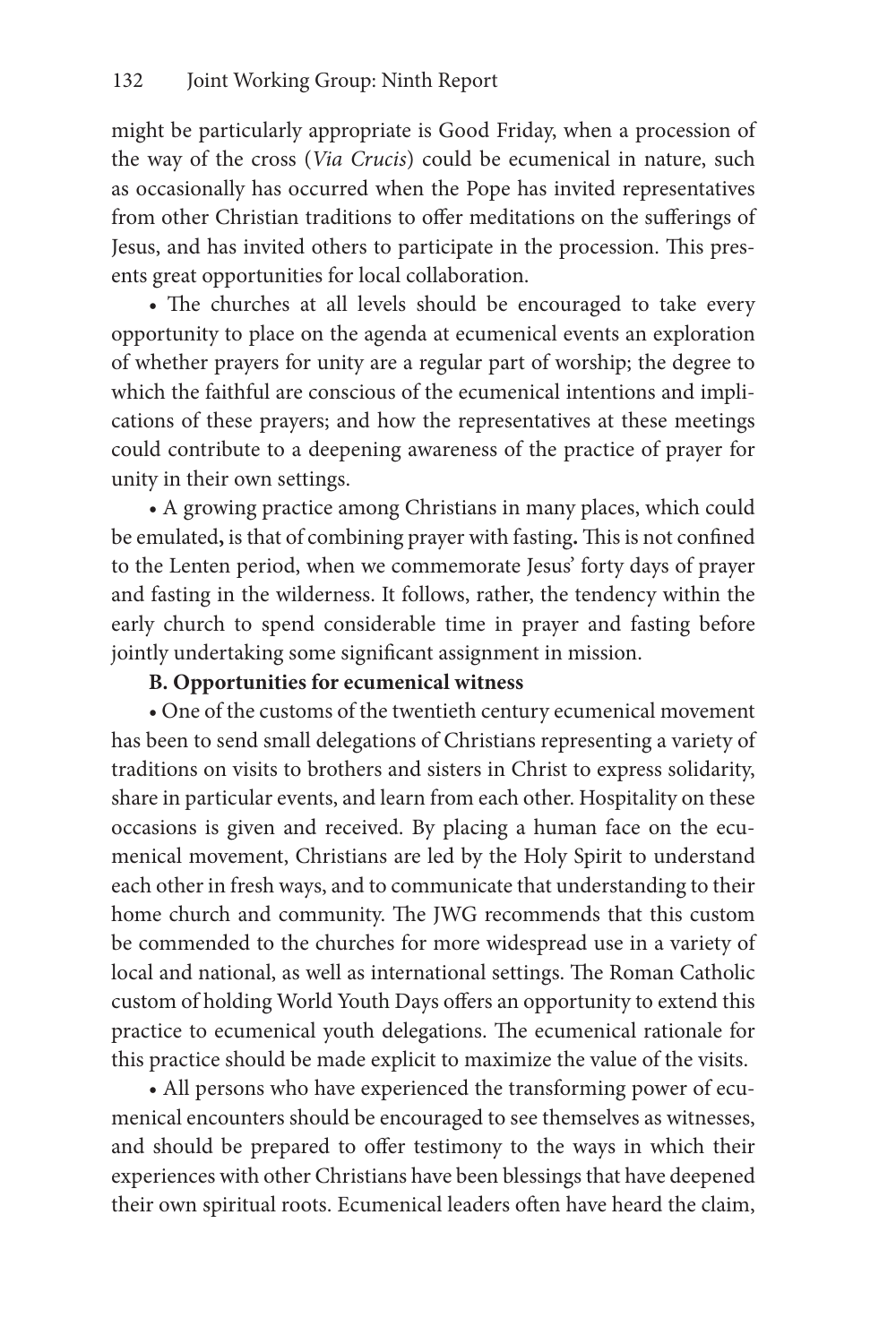"You are never the same after you attend an ecumenical gathering." Thus, at the conclusion of such meetings, the organizers should be encouraged to invite people to share this good news in their own contexts.

### **C. Opportunities to offer ecumenical hospitality**

• Although existing divisions among churches pose obstacles for couples in inter-church marriages, and for their families, clergy have an opportunity—particularly on occasions such as baptisms, weddings, and funerals—to demonstrate and model hospitality in ways that are consistent with their tradition and do not scandalize the faithful. Theological educators should be attentive to this need as they educate candidates for ministry. Continuing education events for clergy also offer opportunities to help clergy in particular contexts address with compassion the concrete pastoral issues arising from inter-church marriages.

• Another way to pray together and learn about each other is to attend services in the liturgical tradition of ecumenical partners, and thus, to experience how the other prays. To maximize the ecumenical benefits of such experiences, however, preparatory planning by the partnering congregations should occur. In this way, the sending delegation will feel welcomed and can be recognized by the receiving congregation; the purpose of the visit can be presented through an ecumenical lens; adequate support can be provided so the visitors understand and can participate as fully as possible in worship; and post-worship conversation can be offered, so the visitors have an opportunity to engage in dialogue about what they have experienced. Such a format would be appropriate both for youth and adults.

• Increasing numbers of people of all ages, especially but not only from the developed world, are engaging in pilgrimages and educational travel, often in groups. Many are curious about other places, people, cultures, and religious traditions. They are eager to learn. When they return home, they are eager to share their experiences with others. In some cases, Christians respond to invitations from church-related institutions to make visitations—pilgrimages—to particular holy sites, such as those in the Holy Land. (In this and similar situations where churches are under the cross, it might be particularly helpful to offer preparatory briefings about the context and situations they will experience.) These sites often are part of our shared spiritual heritage. In this field, the ecumenical movement has an opportunity to focus on the spiritual roots of ecumenism. Several components would be necessary to achieve this aim: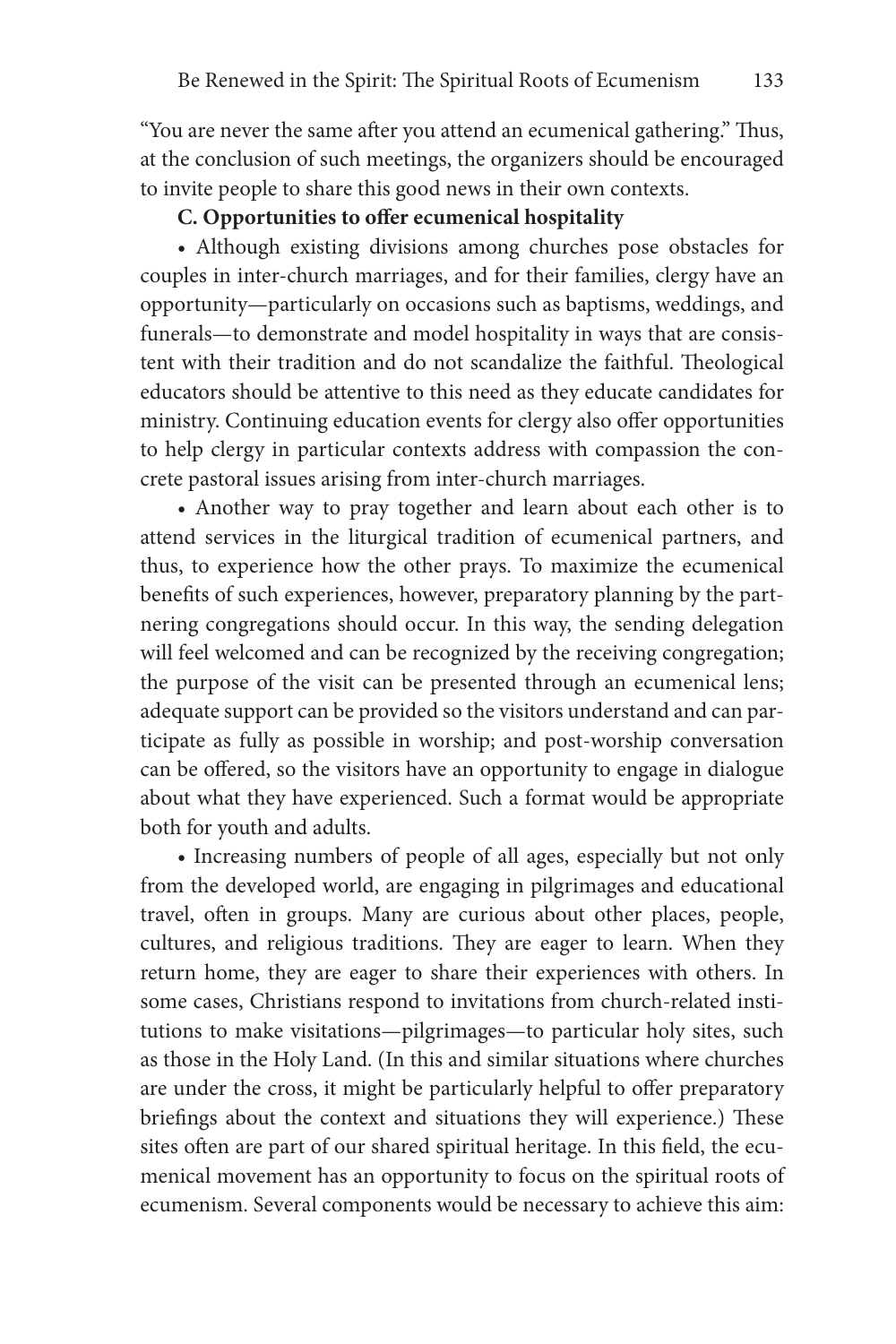an intentional effort to involve Christians from different traditions in the travel experience; ecumenically informed and culturally sensitive travel guides; a carefully developed and structured programme; and the specific aim to encounter Christians in the setting they are visiting in ways that promote dialogue and an exchange of spiritual gifts in the Biblical sense that Christians are called to "Receive one another as Christ has received you for the glory of God" (Rom. 15:7). The JWG recommends exploring the possibility of a pilot project with the WCC Palestine Israel Forum and the Pontifical Council for Migrants and Itinerant People on pilgrimages to the Holy Land.

# **D. Opportunities for programmatic engagement**

• Because the Bible is the authoritative text that Christians hold in common, it provides a mutually enriching basis for shared study, dialogue, reflection, and prayer. This practice is common in ecumenical contexts. Thus, the JWG commends and encourages such practices in a variety of settings. We recognize that churches use different translations. These variations, themselves, can provide opportunities to stimulate fresh insights into the significance of particular texts and the context in which those texts were written, as all churches seek to be faithful to the word of God. The use of the Bible for faith-sharing and prayer as a basis for the practice of piety lends itself to spontaneous, locally initiated encounters.

• All Christians, but particularly those for whom encountering Christians from other churches is a new or courageous experience, may find the opportunity to work together in response to community problems or in joint mission, such as programmes supporting "justice, peace, and creation," to provide an opening to appreciate the other through shared work and common aims. All too often, however, the potential ecumenical benefit of such encounters is lost unless the sponsoring organizations make a particular effort to help participants understand the religious motivation for their initiatives, and the underlying unity in Christ that they share and that motivates their work. Thus, the JWG encourages organizations to be attentive to opportunities for ecumenical initiatives, and to be intentional about using appropriate occasions.

### **E. Opportunities in ecumenical education**

• Religious leaders are encouraged to be attentive to clergy and lay leaders, particularly the young who have some potential or demonstrated interest in ecumenism, so they can foster their ecumenical exposure. This can be done by including them in ecumenical delegations and by enabling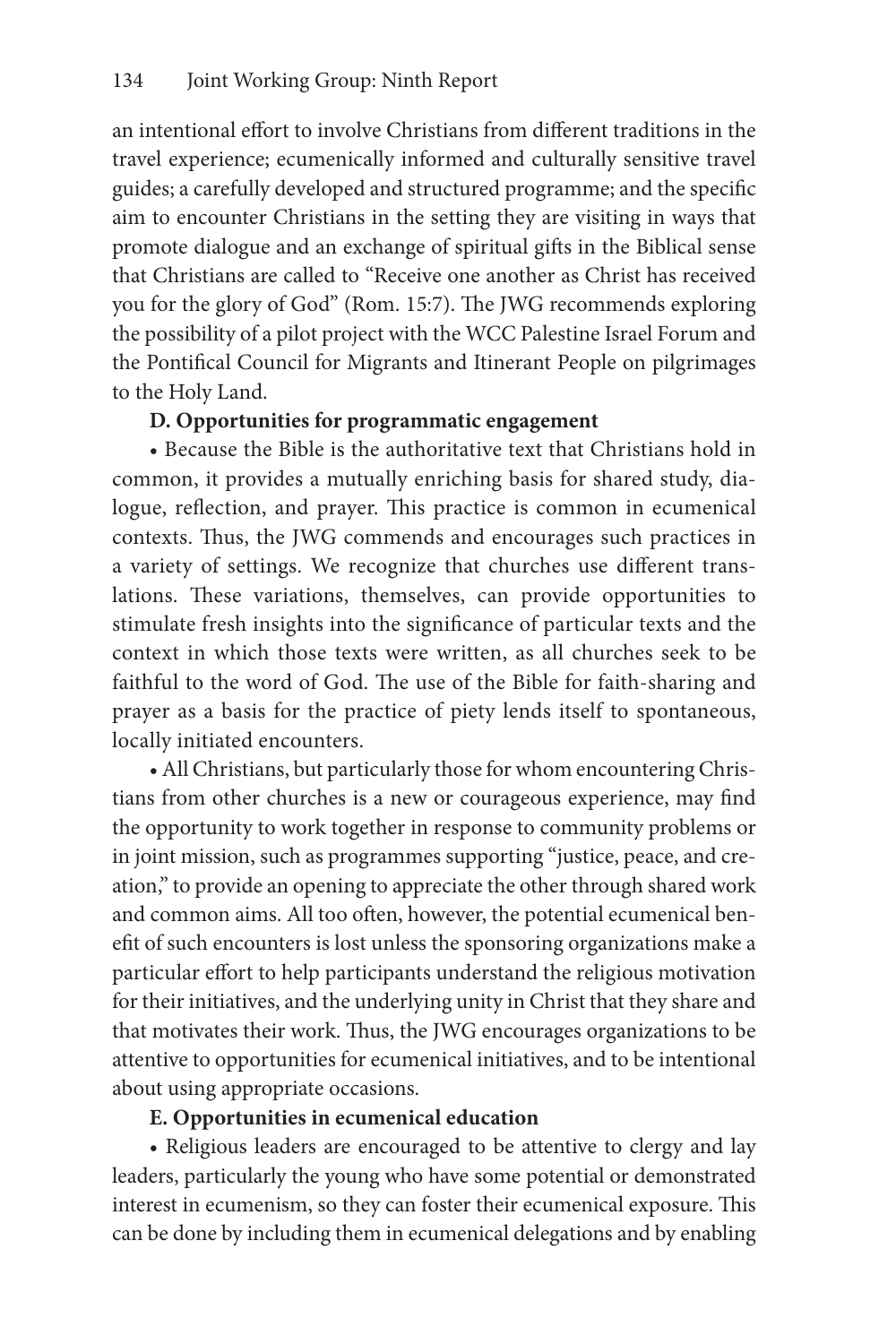their participation in ecumenical studies at centres like the World Council of Churches' Ecumenical Institute at Bossey, the Tantur Institute for Ecumenical Studies, the Centro Pro Unione, the Corrymeela Community, and the Irish School of Ecumenics. Existing youth organizations could be helpful in identifying appropriate candidates. Some of these entities include the World Council of Churches' "youth body" ECHOS, the World Student Christian Federation, Syndesmos—the World Fellowship of Orthodox Youth, and Catholic Youth Organizations.

• In the same way that Christian scholars share research and perspectives through ecumenical professional organizations, churches also should encourage academic staff to draw intentionally and explicitly on the spiritual roots of ecumenism for their students, and to focus on the importance of the purification of memories. This may be done in a variety of ways: through the study of all Christian spiritual traditions; through promoting participation in ecumenical observances such as the Week of Prayer for Christian Unity; through enabling students to take advantage of scholarship opportunities for ecumenical education at various institutes; through discussions and study days on ecumenical issues; through joint retreats for students; through cross-registration for courses at theological schools; and through the exchange of teachers among seminaries and theological faculties of different traditions.

78. Much thoughtful attention has been given to the spiritual roots of ecumenism among contemporary theologians. Some highlights of this work are listed in the bibliography which follows this text. The Joint Working Group commends them for study and reflection.

### **VII. Some Resources**

This list is intended to be suggestive and illustrative, rather than exhaustive. The selections include reference works, some materials on the topic from key consultations, and a sampling of writings from some key figures in the ecumenical movement.

Anastasios (Yannoulatos), Archbishop. *Facing the World: Orthodox Christian essays on global concerns*. New York, St. Vladimir's Press, 2003. Provides persuasive reasons why Orthodox Christians should be engaged in ecumenical dialogue.

Bartholomew, Ecumenical Patriarch. "Remarks of His All Holiness Ecumenical Patriarch Bartholomew on the quest for unity of the Orthodox and Roman Catholic Churches." In *Speaking the Truth in Love—Theological and spiritual exhortations of ecumenical Patriarch Bartholomew*.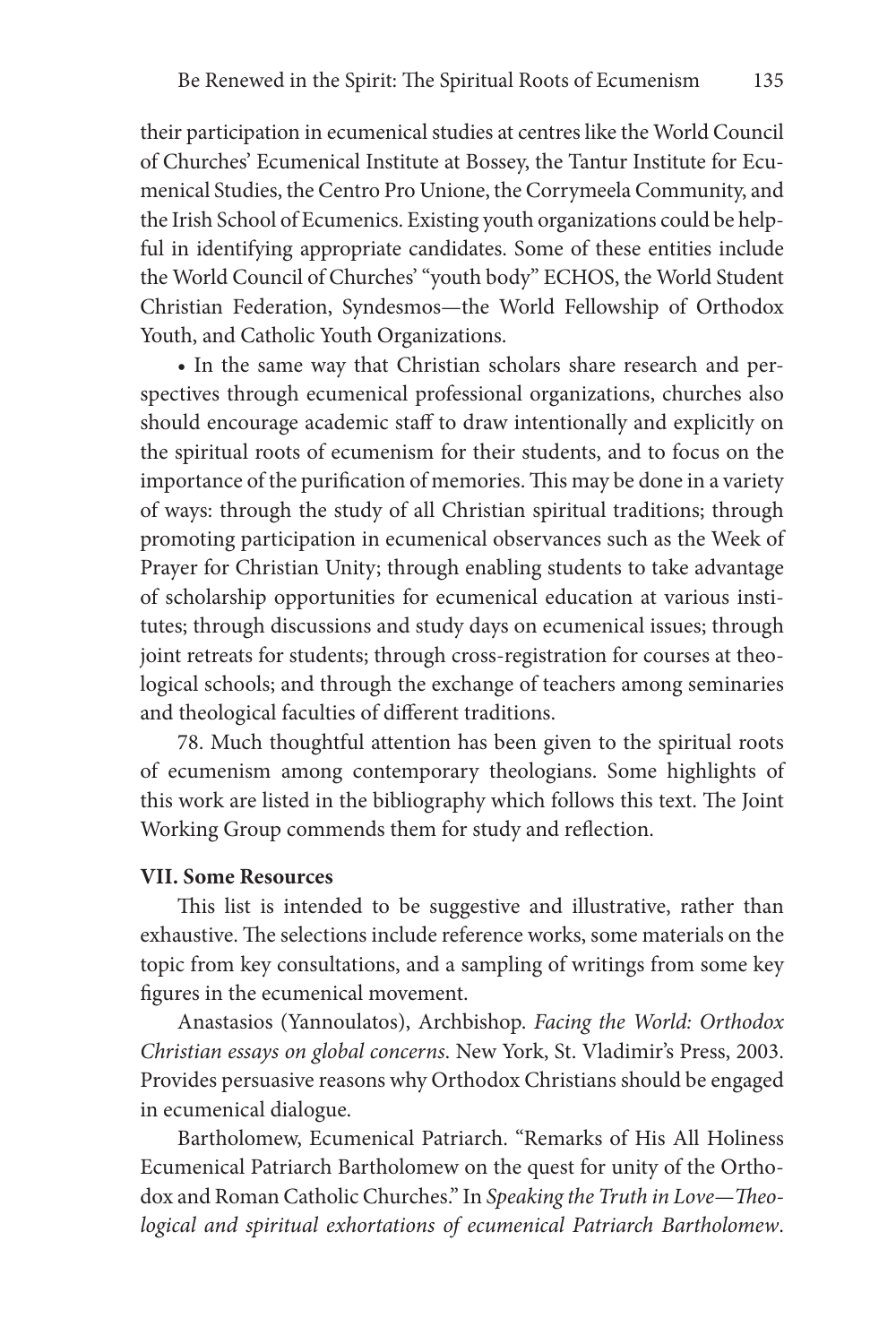Rev. Dr. John Chryssavgis, ed., with foreword by Dr. Rowan Williams, Archbishop of Canterbury. New York, Fordham University Press, Orthodox Christianity and Contemporary Thought, 2010. Contains three paragraphs on elements contributing to reconciliation: "fervent prayer for unity," "countless acts of love, forgiveness and mutual respect," and "theological dialogue… [through which] we seek the guidance of the Spirit who will lead us in all truth."

Bria, Ion and Dagmar Heller, eds. *Ecumenical Pilgrims: Profiles of pioneers in Christian reconciliation.* Geneva, WCC Publications, 1995. Offers profiles of fifty twentieth century ecumenical witnesses.

Canadian Council of Churches, Faith and Witness Commission. *Liturgies for Christian Unity: The first hundred years, 1908-2008.* Ottawa, Les Editions Novalis, 2007. Offers a wide variety of liturgical resources focussing on the quest to heal divisions among Christian churches.

"Ecumenical Spirituality," in *The Westminster Dictionary of Christian Spirituality*, ed. Gordon S. Wakefield. Philadelphia, The Westminster Press, 1983, pp. 125-127. Despite the phrase "ecumenical spirituality," the actual text offers a brief, yet comprehensive description of the field. It includes Biblical warrants, theological basis ("God is the agent of reconciliation; Christ is the means"), understanding of the church, implications for life together ("conversion or change of heart towards Christians of other churches"), place of renewal, reconciliation, and hope, significance of Christian friendship.

*Evangelization, Proselytism and Common Witness: The report from the fourth phase of the international dialogue 1990-1997 between the Roman Catholic Church and some classical Pentecostal churches and Leaders.* www. pctii.org/cyberj/cyberj4/rcpent97.html. See Chapter 5, Nos. 105-109*.* The section titled "Resolving conflicts in the quest for unity" speaks about the "mutual respect" and the "deeper understanding of the meaning of faith in Christ" which participants in the twenty-five year old dialogue have gained through their relationship with each other.

*Final Report of the Special Commission on Orthodox Participation in the WCC.* 14 February 2006, pdf version: www.oikoumene.org/.../finalreport-of-the-special-commission-on-orthodox-participation-in-thewcc.html. See especially section V on common prayer and Appendix A: "A framework for common prayer at WCC gatherings."

Grdzelidze, Tamara and Guido Dotti, eds. *A Cloud of Witnesses: Opportunities for ecumenical commemoration*. Geneva, WCC Publica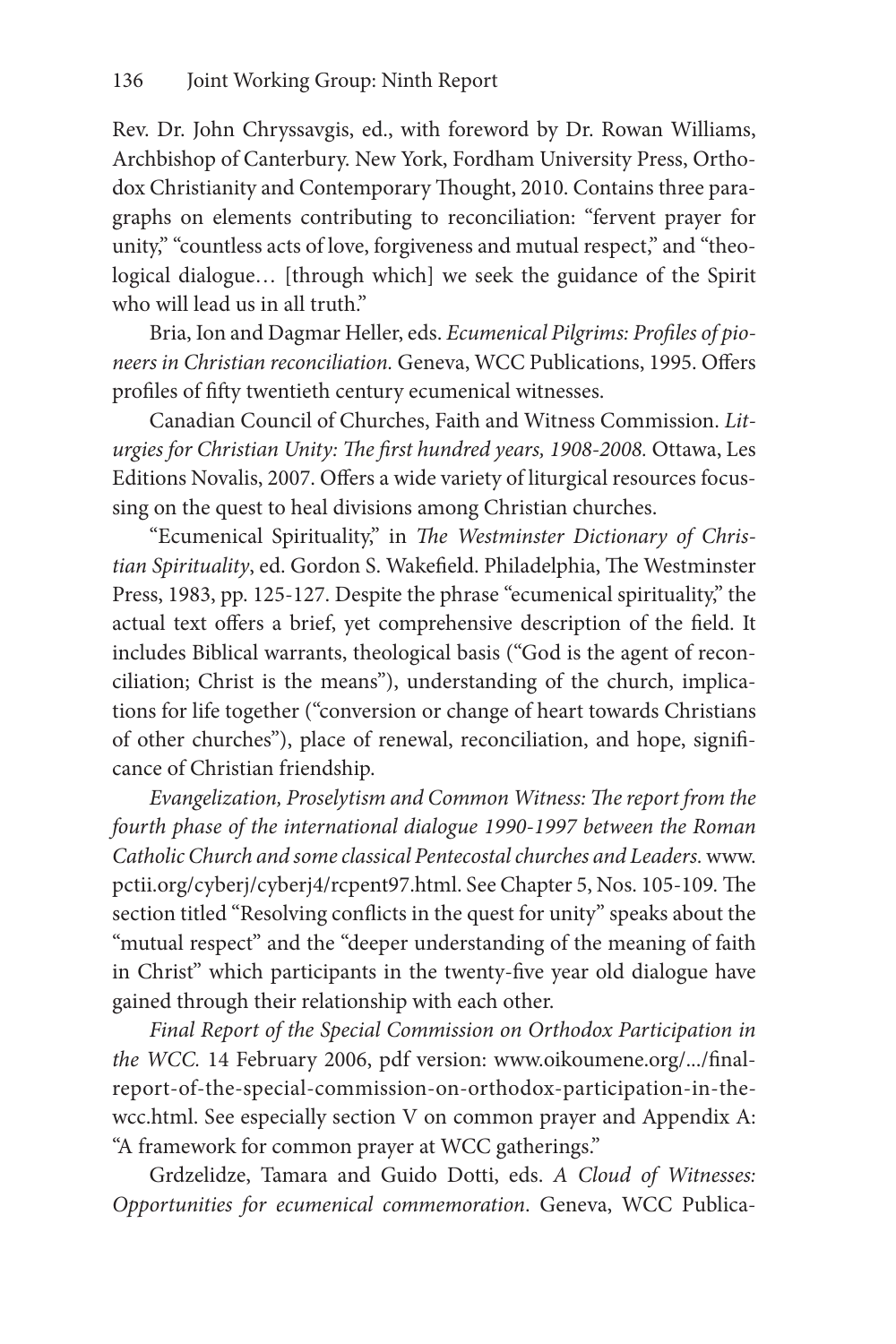tions, 2009. Presents results from an international symposium exploring the growing awareness that contemporary witnesses to the faith are a source of inspiration for all churches.

In God's Hands: The ecumenical prayer cycle, in book and website. Produced by the World Council of Churches. www.oikoumene.org/en/ resources/prayer-cycle.html. Contains aids for intercessory prayers, "prayers on behalf of and in solidarity with others."

John Paul II. *Ut unum sint* (That All May Be One). Origins, CNS Documentary Service, Vol. 25: No. 4, 8 June 1995. Encyclical "On Commitment to Ecumenism." See especially the section on "Renewal and Conversion," paragraphs 15-17. Par. 15 calls attention to "new horizons for which the Triune God calls us to give thanks" and to "an increased sense of the need for repentance."

Kasper, Walter Cardinal. *A Handbook of Spiritual Ecumenism*. Hyde Park, NY, New City Press, 2007. A brief book, suitable for laity and clergy, giving an overview of the fundamentals of spiritual ecumenism.

*The Paschal Homily of St. John Chrysostom.* www.orthodoxchristian. info/pages/sermon.htm. Read aloud in every Orthodox parish on the morning of the Great and Holy Pascha Jesus Christ. Noted for its exemplary Christian compassion and spirit of charity.

*The Patriarchal and Synodal Encyclical of 1920, "Unto All the Churches Wheresoever They Be*." Published in *Guidelines for Orthodox Christians in Ecumenical Relations*, The Revd Robert G. Stephanopoulos, General Secretary, S.C.O.B.A.. The Standing Conference of Canonical Orthodox Bishops in America, 1973. Generally acknowledged as the formal basis of Orthodox participation in the ecumenical movement.

Pontifical Council for Promoting Christian Unity. *Directory for the Application of Principles and Norms on Ecumenism.* Vatican City, 25 March 1993. Paragraph 25 observes that "ecumenism…reaches into the depths of Christian spirituality."

"Prayer in the Ecumenical Movement," "Spiritual Ecumenism," and "Spirituality in the Ecumenical Movement," in *Dictionary of the Ecumenical Movement, 2nd Edition.* Nicholas Lossky et al., eds. Geneva, WCC Publications, 2002, pp. 925-928, 1069-1070, 1070-1073. Builds on the concept of discipleship. Defines spirituality as follows: "Spirituality…is the way people take to be Christian, to fulfill their Christian vocation. It embraces ministry and service, relationships, life-style, prayer and response to the political and social environment." Includes sections on definition, histori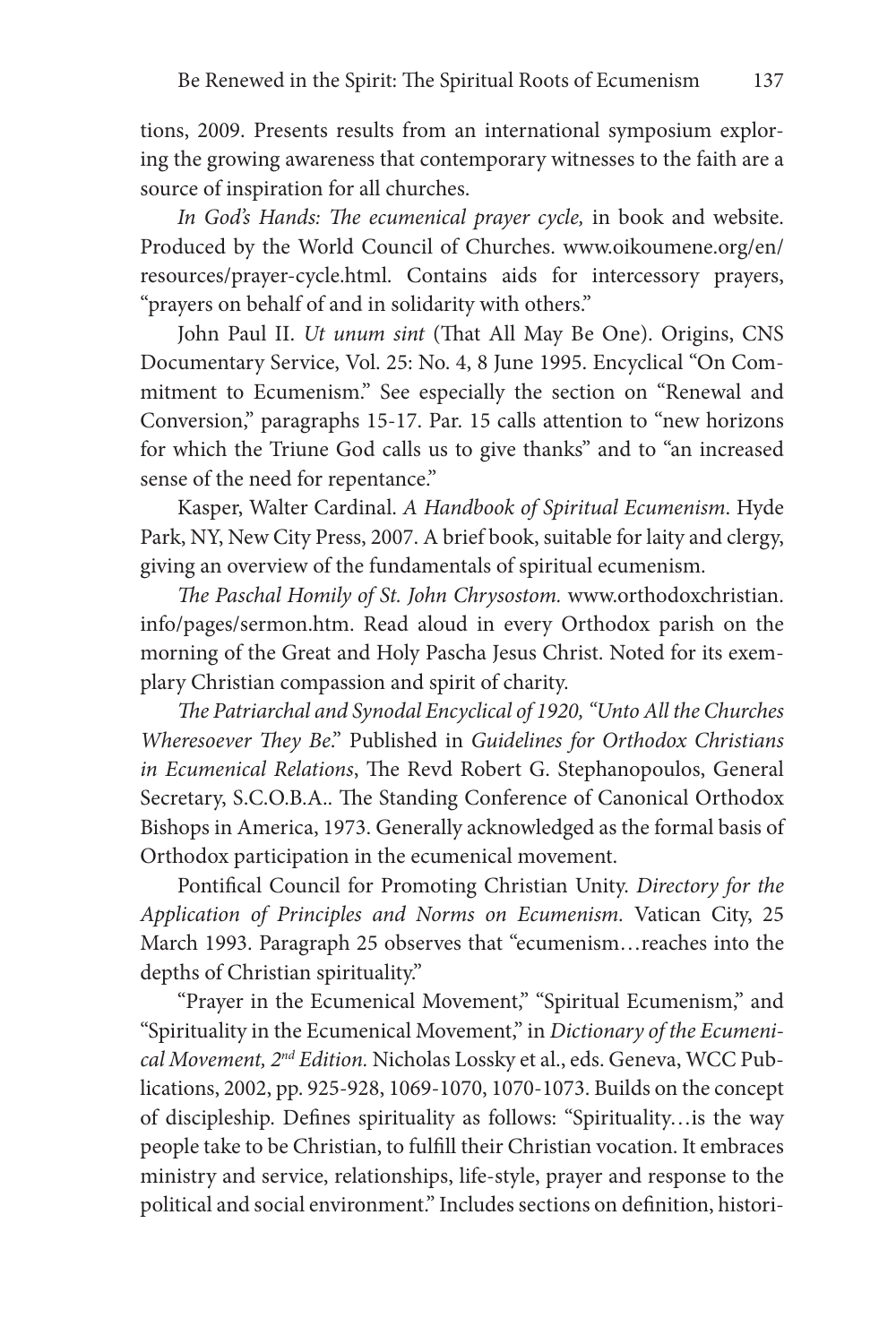cal context, marks of the church (one, holy, catholic and apostolic), and "implications and new explorations."

"Prayer and Worship: Towards Conversion of the Heart," in *The Ecumenical Movement: An anthology of key texts and voices*. Michael Kinnamon and Brian C. Cope, eds. Geneva, WCC Publications, 1997, pp. 497-525. Contains excerpts from individual writings (Paul Couturier, Roger Schutz, Lukas Vischer, Desmond Tutu), prayers used in ecumenical contexts (student Christian movements, WCC assembly worship books, Lima liturgy), material from ecumenical gatherings (Fourth and Fifth World Conferences on Faith and Order), and John Paul II's ecumenical encyclical, *Ut unum sint.*

The Standing Conference of Canonical Orthodox Bishops in the Americas. *Pastoral Letter on the Occasion of the Third Christian Millennium.* www.scoba.us/resources/third\_christian\_millenium.html. See paragraphs 115-124, "A Community of Healing and Reconciliation," which says "The involvement of the Orthodox Church in the quest for reconciliation of Christians and the restoration of the visible unity of the churches is an expression of our faithfulness to the Lord and His Gospel. By seeking the reconciliation of divided Christians, we are in fact sharing in our Lord's ministry of reconciliation."

*Unitatis Redintegratio,* Vatican II Decree on Ecumenism, Chapter II, "The Practice of Ecumenism." Provides the basis for the Vatican II understanding of the spiritual roots of ecumenism. A frequently quoted text: "There can be no ecumenism worthy of the name without a change of heart." Also worthy of note: "Christ summons the Church, as she goes her pilgrim way, to that continual reformation of which she always has need, insofar as she is an institution of men here on earth." And "Let all Christ's faithful remember that the more purely they strive to live according to the gospel, the more they are fostering and even practicing Christian unity."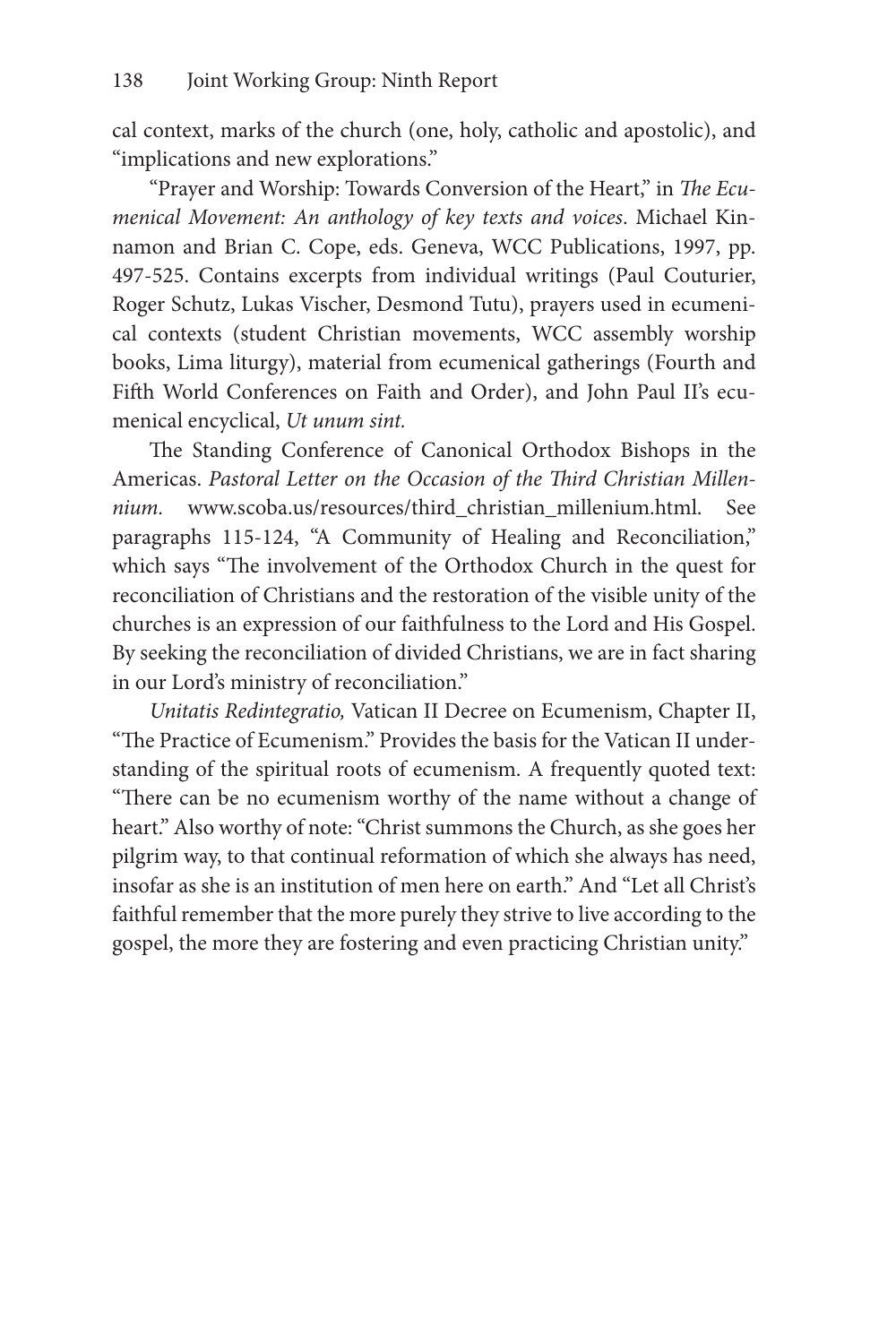# **Appendix C**

## The Church in the Life of Youth and Youth in the Life of the Church

#### **Contents**

I. BELONGING TO THE CHURCH

II. WHO ARE THE YOUTH?

## III. THE REALITY FOR YOUNG PEOPLE TODAY

IV. YOUTH IN THE LIFE OF THE CHURCH AND CHURCH IN THE LIFE OF YOUTH

## V. YOUTH AND CHRISTIAN UNITY

## VI. DIALOGUING WITH YOUTH

- A. *Resources for youth*: Exploring a new methodology
- B. Feedback from youth on the resource materials
- C. The role of faith in the life of youth
- D. The role of the Church
- E. Ecumenical awareness of youth

## VII. WORKING WITH YOUTH—RECOMMENDATIONS

- A. Collaboration
- B. Formation
- C. Participation
- D. Advocacy

As part of its ninth mandate, the Joint Working Group (JWG) has sought to reflect more deeply about the reality of young people as part of the body of Christ, the Church. Our approach has been to seek to understand more fully how youth respond to the call of Christ and how youth belong, or discover the need to belong, to the church family.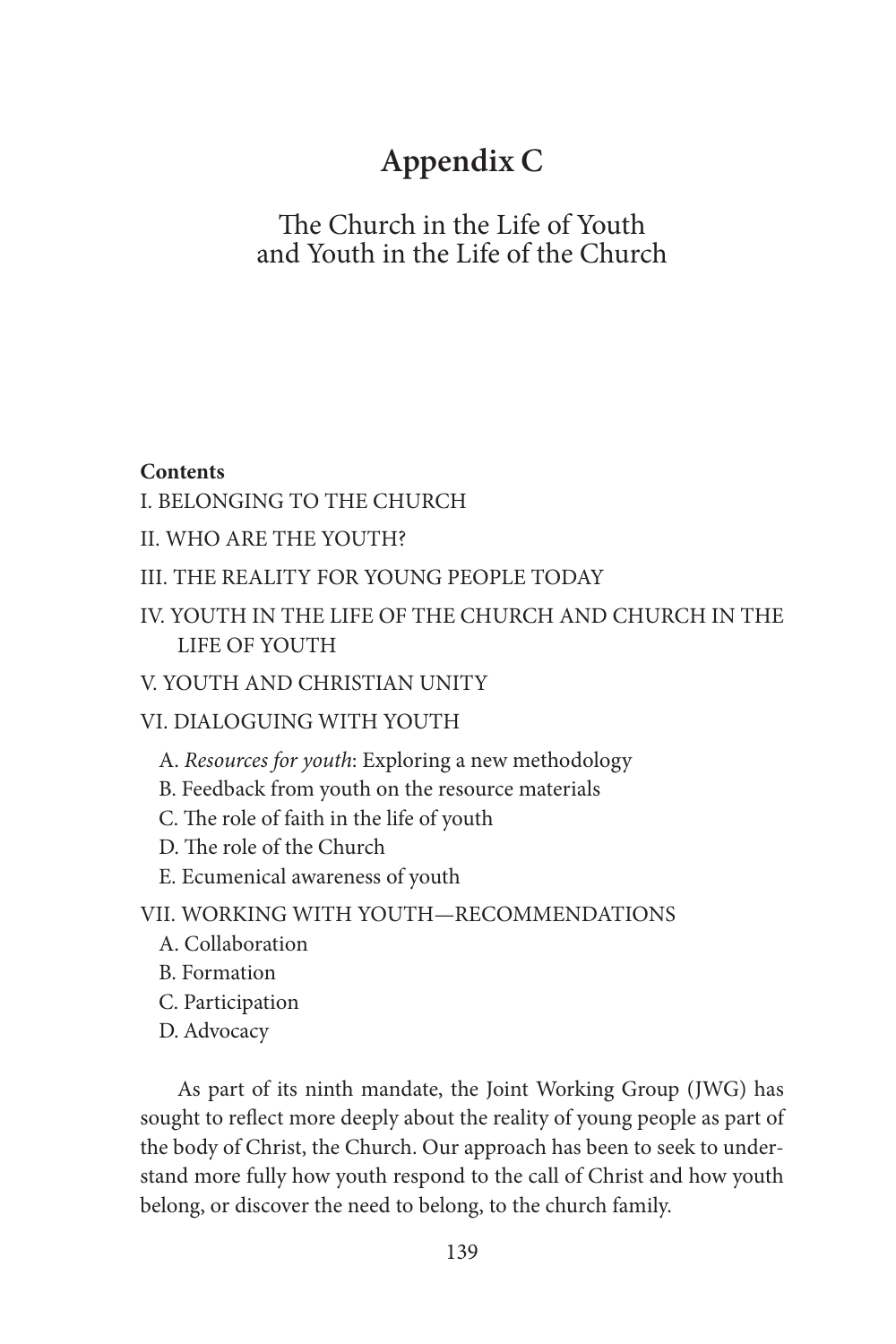#### **I. Belonging to the Church**

*"Let no one despise your youth, but set the believers an example in speech and conduct, in love, in faith, in purity."* (1 Tim. 4:12)

1. Inspired by the words of the Apostle Paul to the young Timothy, the JWG recognizes that the Church is called to play an essential role in the life of young people, while the role and contribution of youth in the life of the Church must also be recognized and encouraged as an essential part of our Christian identity. Young people are one of the most dynamic sections of any society, and are at a fascinating stage of life. It is also a stage when nurtured development, guidance and formation are important, and even necessary. It is essential, as an integral part of the mission of the Church, to find suitable and creative ways to lead young people to Jesus Christ, the only One who has words of eternal life (cf. John 6:68).

2. The JWG agrees with Pope John Paul II when he affirmed: What is needed today is a church which knows how to respond to the expectations of young people. Jesus wants to enter into dialogue with them and, through his body, which is the Church, to propose the possibility of a choice, which will require a commitment of their lives. As Jesus with the disciples of Emmaus, so the Church must become the traveling companion of young people.<sup>1</sup>

3. We also understand that youth are fully part of the body of Christ, the Church, and have a significant role to play in today's world:

We need the vision and the courage of young people for the necessary changes. We see how young people lead processes of democratization and peace in many countries today. The young people of today are witnesses and agents for peace even when they become victims of violence and terror like in Norway this summer. We have to acknowledge that we have not always been good at honoring and fostering the contributions young people can make in our religious communities. We elders standing here need to work together for peace between generations and to give young people throughout the world real hope for the future.*<sup>2</sup>*

4. All the churches are faced with the same reality: if young people are absent, the vitality of the Church is at stake. Yet our churches face vastly different experiences in youth participation, from parts of the developed

<sup>1.</sup> Pope John Paul II, World Youth Day 1995, Philippines.

<sup>2.</sup> Rev. Dr Olav Fykse Tveit, WCC General Secretary, Day of Reflection, Dialogue and Prayer for Peace and Justice in the World, 27 October 2011, Assisi.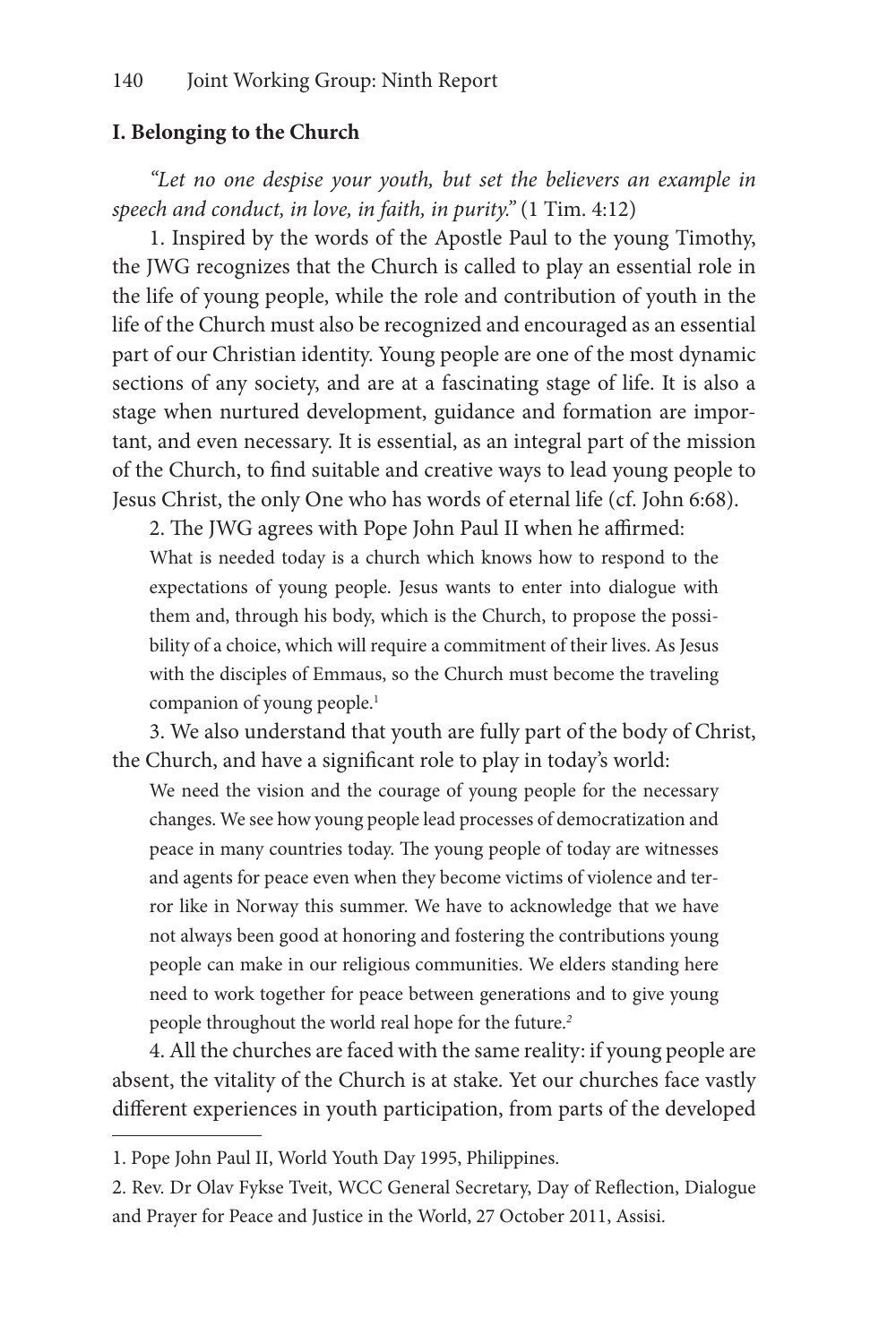world, where young people have often become disassociated from the life of the institutional church, to other regions where young people form an increasingly large part of the church family. Indeed, young people comprise a significant presence in the contemporary church, and globally are one of the largest demographic groups among Christians.

5. Accordingly, we wish to stimulate discussion on how the Church can configure its life to appeal to young people, and to ensure that there are opportunities for them to experience and understand the richness of the Christian faith. While it is frequently (and correctly) said that young people are the church of tomorrow, we also wish to affirm and reflect upon their place and role in today's church.

#### **II. Who Are the Youth?**

6. For statistical purposes, the United Nations defines "youth" as individuals between the ages of 15 and 24. Young people, according to this definition, currently number 1.2 billion, accounting for approximately 18 percent of the global population,<sup>3</sup> a substantial demographic group. Such an age range, however, covers a period of enormous growth in physical development and maturity, and it is helpful to distinguish between teenagers (13-19) and young adults (20-24), since the sociological, psychological and physical contexts that they face differ substantially. For many churches, however, those regarded as youth cannot be determined by a uniform reference to their age, but rather by their dynamic contribution in particular cultural contexts. What constitutes youth in one culture may be significantly different in another. Most youth ministries across different churches worldwide therefore also differ, although it is common to cater to youth in general across the ages of 18-35 years.

#### **III. The Reality Facing Young People Today**

*"Test everything; hold fast to what is good*." (1 Thess. 5:21)

7. All would agree that the contemporary world presents many challenges to young people. The JWG wishes to suggest, however, that these very challenges also can be seen as opportunities to relate to youth, and to speak to them of the value and advantages of a life of faith in fidelity to Christ.

8. The first challenge is the pressure of an increasingly global society, which places high expectations on young people, which demands high

<sup>3.</sup> www.un.org/esa/socdev/unyin/documents/wyr10/Brief%20demographic.pdf.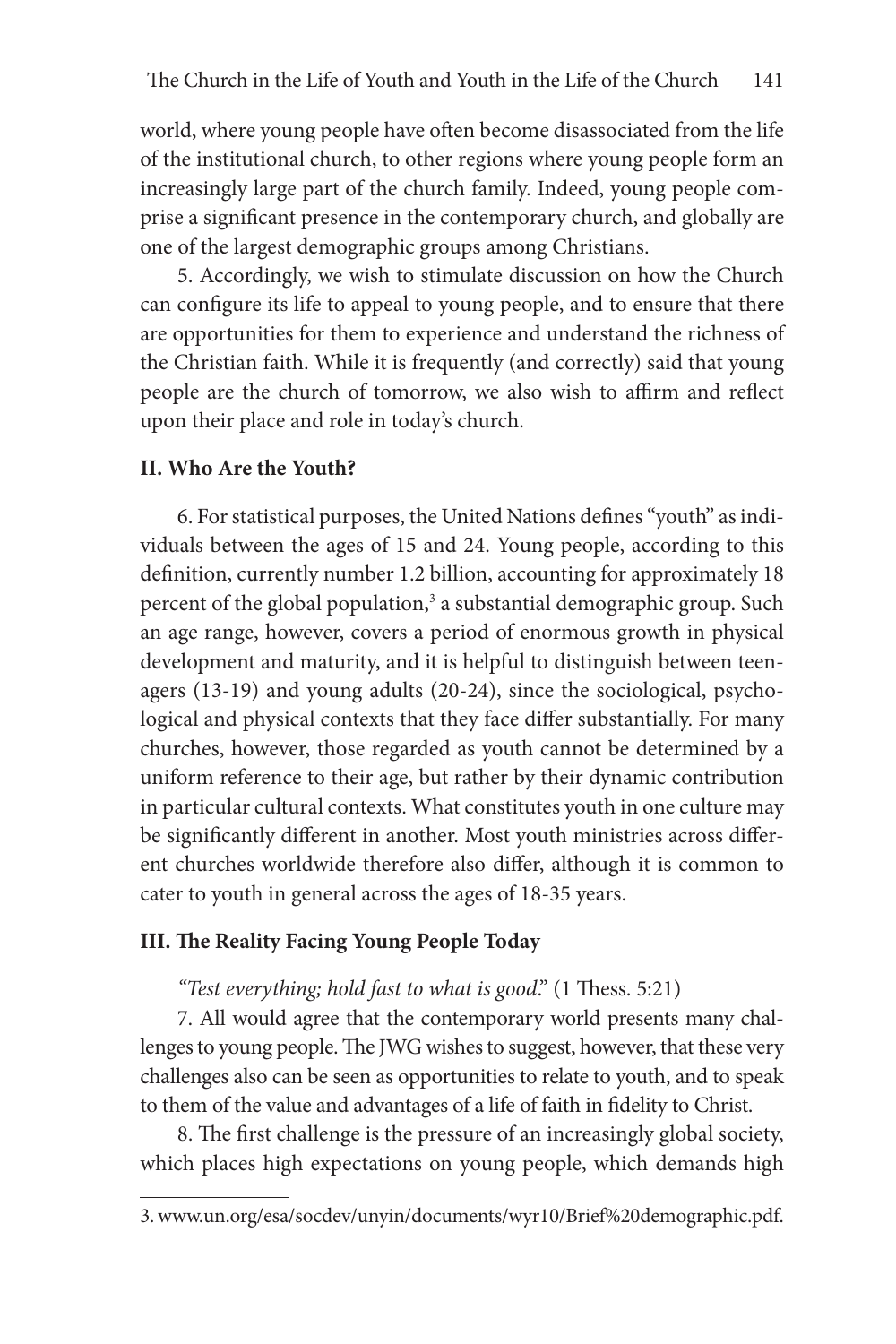levels of skill, efficiency and competitiveness, and in which education is fundamental. The pressure towards academic achievement that is linked to employment prospects has become a serious concern for many young people, while many others are struggling even to have access to education—a struggle made more difficult by poverty, political instability, violence and conflict.

9. Second, the very diversity of human culture, with its global accessibility, brings along with it the risk of feeding an individualistic approach to life. This may be aggravated by a lack of appropriate role models and sources of authority, and even an abundance of negative examples. The family is not always able to provide the appropriate support and guidance which are so essential to young people in their discernment as they mature.

10. The JWG invites the churches to be aware of the consequences of these pressures, and the inevitable frustrations to which they can give rise. As youth are influenced by patterns of living that challenge older generations, youth also fear that their voice is not valued or is not being heard.

11. Another reality that must be acknowledged is the social context affecting contemporary youth. It is important to take serious note of the proliferation of information and communication technologies that have had a considerable impact on the lives of young people. These technologies especially have affected their interests, priorities, passions and lifestyles. For example, new social networking technologies have changed the perspective and understanding of young persons on many issues, but especially with respect to human relationships, even to the extent that personal and direct relationships are at times replaced by virtual contacts.

12. Nevertheless, the JWG invites the churches to reflect on positive opportunities provided by these new technologies. If given the opportunity, young people often exhibit great interest in contributing to society and to the life of the Church. With their vast knowledge of information technologies, they have the means to harness the potential inherent in those media. Many young people have developed remarkable, creative communication skills, enabling them to link up, network and collaborate. This means that there is an impressive sense of global solidarity among young people today, and a passion for empowering themselves to mobilize into action. Youth is dynamic; its preference is for participatory and action-oriented programmes and events. They aspire to put their acquired learning and training into practice, especially at the service of the poor and voiceless.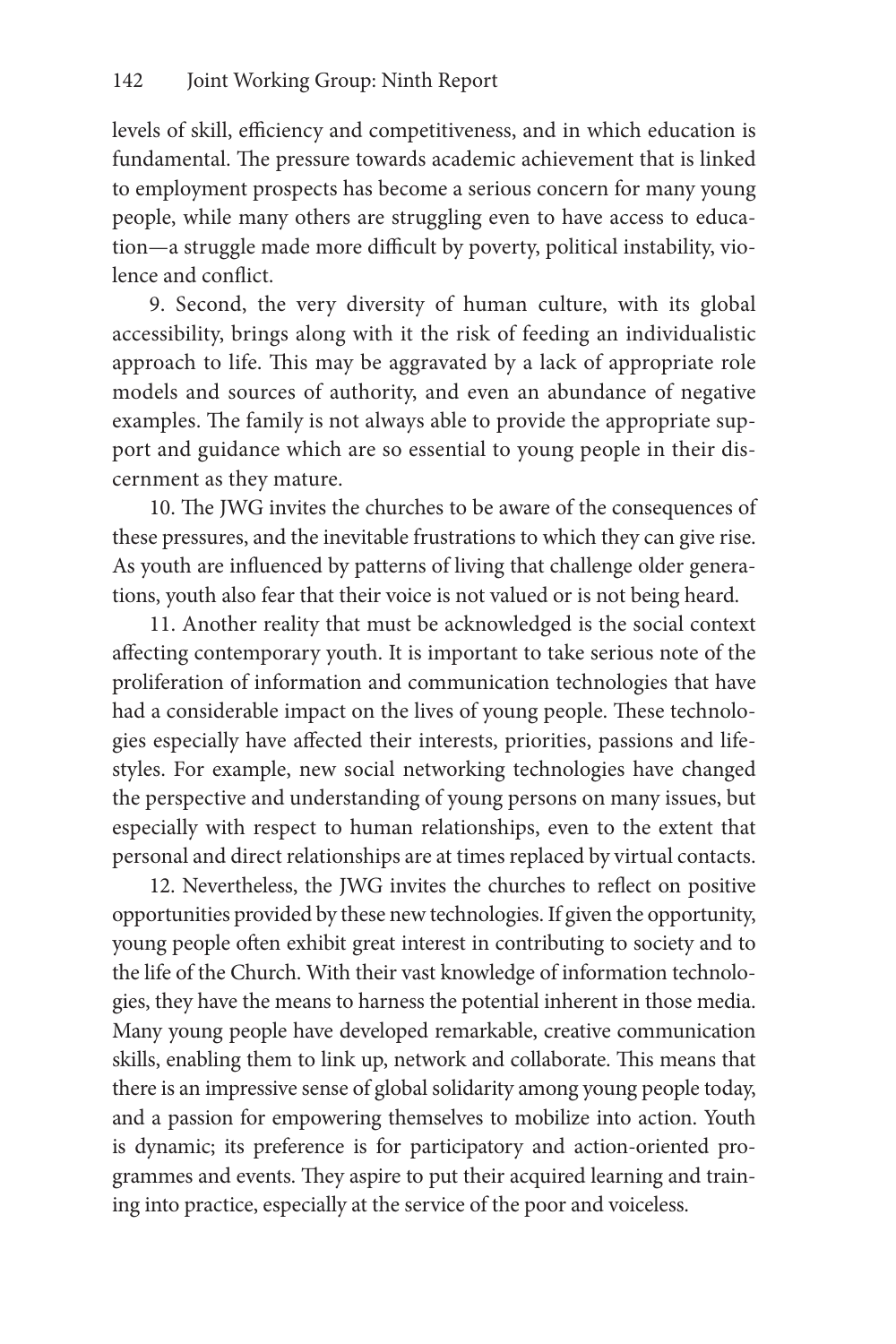13. Moreover, the contemporary world encourages young people to develop a sense of independent action. Young people dare to make decisions on their own, they yearn to get the most out of life, and they are open to new experiences. Importantly—and surprisingly for some observers a great number of young people continue to search for personal spiritual experiences. They have a deep longing for a personal relationship with God. The JWG challenges the churches to ask whether they truly give young people an opportunity to cultivate their relationship with God and personal spiritual development, as well as community experience and involvement.

## **IV. Youth in the Life of the Church and Church in the Life of Youth**

*"So we, who are many, are one body in Christ..."* (1Cor.12: 5a)

14. The JWG suggest that the challenges outlined above also have an impact on the way that youth participate in the Church.

Their heightened influence in society demands of them [young people] a proportionately active apostolate. Happily, their natural qualities fit them for this activity. As they become more conscious of their own personality, they are impelled by a zest for life and abounding energies to assume their own responsibility, and they yearn to play their part in social and cultural life. If this zeal is imbued with the spirit of Christ and is inspired by obedience to and love for the shepherds of the Church, it can be expected to be very fruitful. They themselves ought to become the prime and direct apostles of youth, exercising the apostolate among themselves and through themselves and reckoning with the social environment in which they live.<sup>4</sup>

15. A number of young people continue to engage in the life of the church through worship and liturgy, parochial/congregational activity, and participation in various youth organizations and movements. Many others, however, remain passive or cease to involve themselves in any churchrelated activities. Both groups can feel that the church lives in a culture that is unresponsive to their aspirations and modes of expression. This can lead to an uneasiness and sense of distance from the life of the Church.

16. We should neither ignore nor avoid addressing this increasing uneasiness, isolation, and indeed frustration with the church that is sometimes expressed by young people. The church may seem irrelevant to them and may appear unable to inspire trust. The churches sometimes

<sup>4.</sup> Second Vatican Council, Decree on the Apostolate of the Laity, n. 12.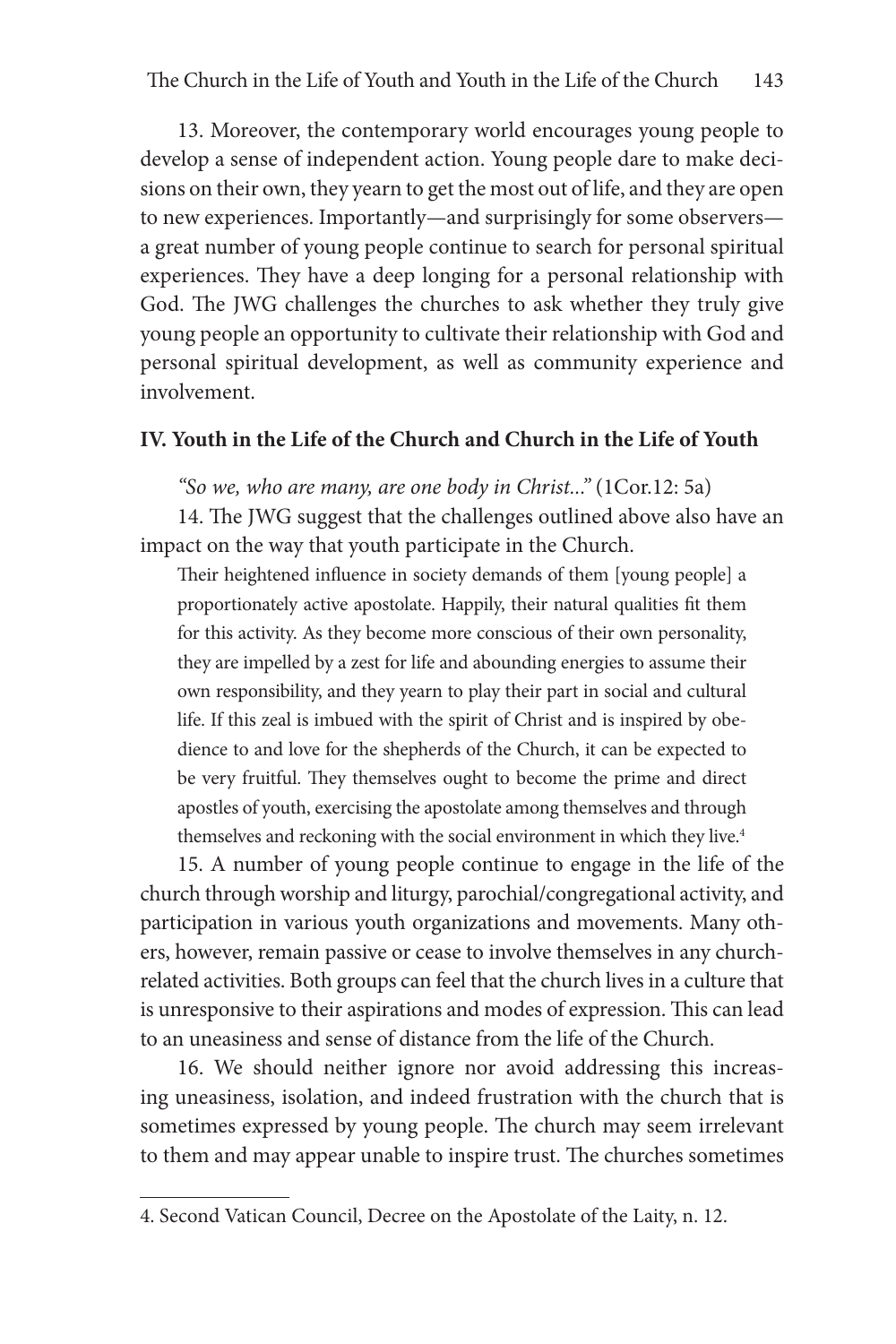fail to demonstrate how young people can play a tangible role in their lives—a role that young people expect to be offered if they are invited to participate. One of the most important issues for churches to reflect on is how to avoid the perception that the contribution of young people is undervalued. For many young people, the difficult realities of the world in which they live—where injustice, conflict, unemployment and so many other issues seem to prevail—challenge their belonging to the church. If the Church is seen as a catalyst for change, a hope for justice and peace expressed in the good news of God's kingdom, then such realities can be considered an opportunity to strengthen the faith of young people.

17. Thus, we invite the churches to seek to understand and respond to the complex reality experienced by youth, to be open to their needs and expectations as a key for developing, maintaining and nurturing their belonging to the Church. We also invite the churches to give young people the opportunity to identify substantial contributions, roles and responsibilities within the church that will enable them to gain confidence and to feel trusted.

18. In creating these opportunities, the churches must bear in mind the dynamic of the Church as described by the Apostle Paul, who points to the importance of every member in it. "For as in one body we have many members, and not all the members have the same function, so we, who are many, are one body in Christ, and individually we are members one of another. We have gifts that differ according to the grace given to us" (Rom. 12:4-6a). While young persons in the church have their own particular and important function, they must also be helped to recognize that other members also have their own contributions to make. Undoubtedly, "we do not want to create for the youth a special separate division in the church, since they are part of the one family of the church."5

19. It is helpful to acknowledge that, in the history of the church, there have been young people who have been good examples, and whose impact has been widely recognized for their outstanding contribution to the church. We think, for example, of Saint Francis of Assisi, who, we read, "was a young man when he surrendered his life to God. His passion for the goodness of creation and example of radical daring for peace show the significance of faith and the courage of young people. What Francis accomplished as a young man in his twenties is a salutary reminder to us

5. His Beatitude Patriarch Ignatius IV, 4<sup>th</sup> JWG Plenary Session, Saidnaya, Syria, October 2010.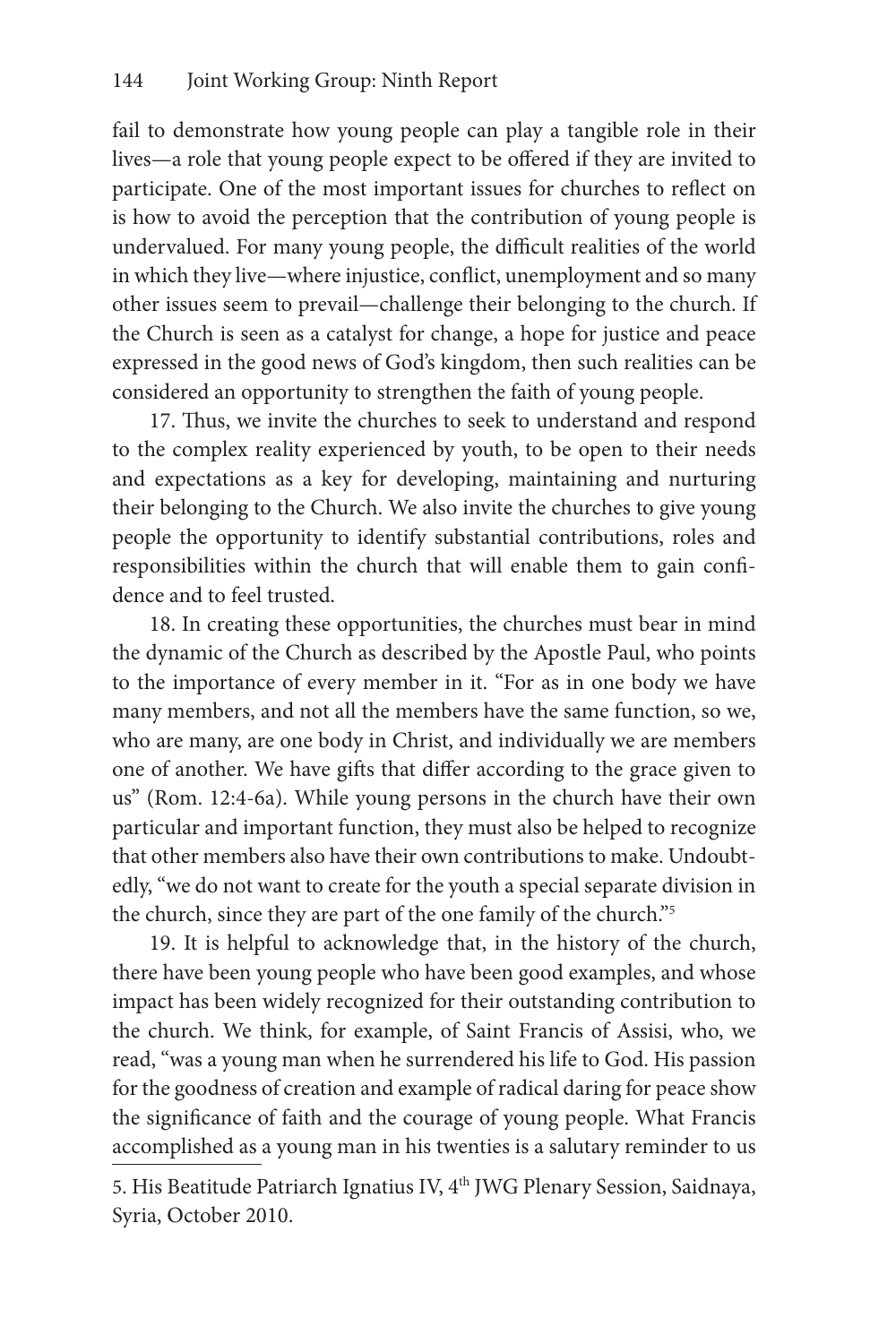of the important role that young people need to and can play both in the faith communities and in wider society."6

20. In the early church of the second century, Bishop Eleutherios was 22 years of age when he was martyred in Valona Illyria, today Albania. St. Therese of Lisieux, who was canonized by the Catholic Church and officially named as "Doctor of the Church," was only 24 years old when she died in 1897. These and others are models who demonstrate how the contributions of youth to the Church can be real and substantial.

#### **V. Youth and Christian Unity**

#### *"That they may all be one…"* (John 17:21)

21. In reflecting on the role of youth in promoting Christian unity, the JWG also invites the churches to develop new ways of engaging young people in the work of ecumenism.

22. As disciples of Christ themselves, youth share in the church's mission. Young people have played a crucial role in shaping the development of the modern ecumenical movement, and they continue to play a role in the search for the unity willed by Christ for the church in the third millennium.

23. Among the earliest ecumenical institutions, the Young Men's Christian Association (YMCA) and the Young Women's Christian Association (YWCA) emerged in the mid-nineteenth century, and gathered young men and women together across the lines of the divided churches. The World Student Christian Federation (WSCF), founded in 1895, and the local Student Christian Movement (SCM) similarly gathered university students together. For generations, these organizations provided the training ground for future ecumenical leadership. Under the leadership of John Mott, one of the early pioneers of ecumenism, the WSCF and the English SCM were pivotal in shaping the direction of the 1910 Edinburgh missionary conference into something more ecclesial in nature, which in turn ignited the modern ecumenical movement.

24. In recent years, the Ecumenical Global Gathering for Students and Youth in 1993 sought to continue the role of young people in promoting ecumenism. In early 2000, the Ecumenical Asia Students and Youth Network (EASY Net) was formed to strengthen the ecumenical network and initiatives in the region. On the occasion of the hundredth anniversary of the Week of Prayer for Christian Unity, global Christian

<sup>6.</sup> Rev. Dr Olav Fykse Tveit, WCC General Secretary. 27 October 2011. Day of Reflection, Dialogue and Prayer for Peace and Justice in the World. Assisi.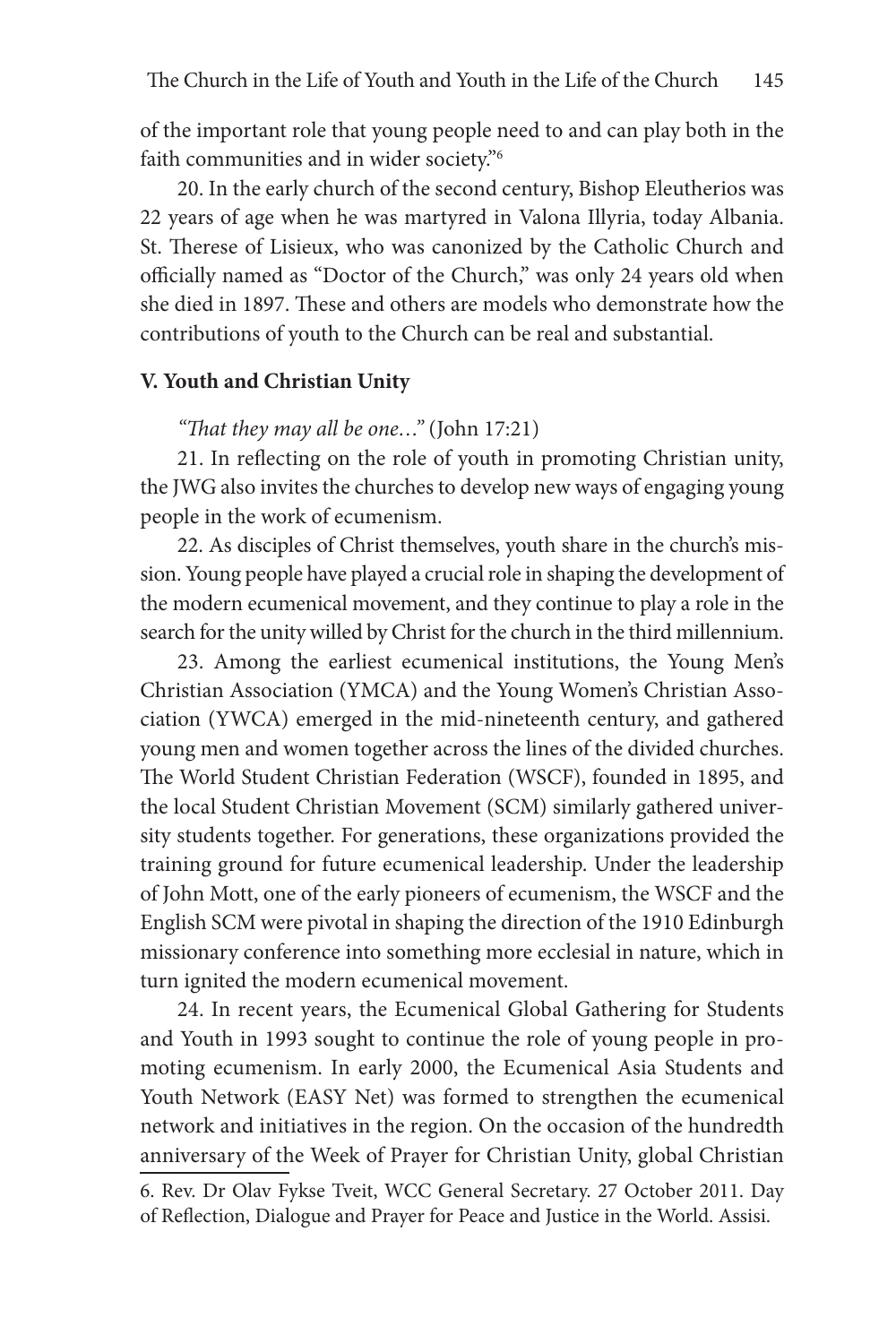youth organizations were involved in common action with other Christian student and youth organizations at regional and local levels. The World Youth Days, started in 1985 with John Paul II's invitation to Catholic youth "to announce to everyone that only in the death and resurrection of Christ we can find salvation and redemption," also recognizes the role of youth in promoting ecumenism.

25. Today, undeniably, there is increasing interest in and desire to increase youth participation in the life of the Church and the ecumenical movement. Yet at the same time, there may be a growing sense of frustration about the way that churches engage with young people. Thus, we challenge churches to reflect on their perceptions of youth. The way that we understand youth involvement and engagement can reveal a generational gap. At times young people are even seen to be a problem, and they can feel ignored within their churches. At times, they perceive that they are treated with condescension, as an audience, as passive recipients, or as targets, rather than as potential partners. We invite the churches to respond to the call by The Revd Samuel Kobia, former WCC general secretary, to establish a positive perspective on youth:

The time has come, when we must not only open opportunities to young people for their ecumenical growth and leadership, but where we must learn from the innovative and dynamic models of ecumenical relationships that youth can teach us. As an ecumenical and intergenerational family, we need to humble ourselves and to listen to young people. It was with young people that the ecumenical movement was born. It is young people's passion and insight today that will ensure the relevance and vitality of it. Without young people our ecumenical family is incomplete. At this time we need to nurture meaningful relationships and shared leadership between the generations. Young people need to know that they are important partners and that we are open to learning from their ecumenical experience.<sup>7</sup>

26. The WCC-ECHOS Commission on Youth was created in 2007 to encourage young adults to become more active in the life of the churches and the ecumenical movement. We call upon our member churches to consider how, in a similar way, their ecumenical engagement can offer young people the sense that their contribution is heard and valued, and that their ideas and enthusiasms are making a real difference in the work of Christian unity.

<sup>7.</sup> The Rev. Samuel Kobia, ninth WCC assembly, Porto Alegre, 2006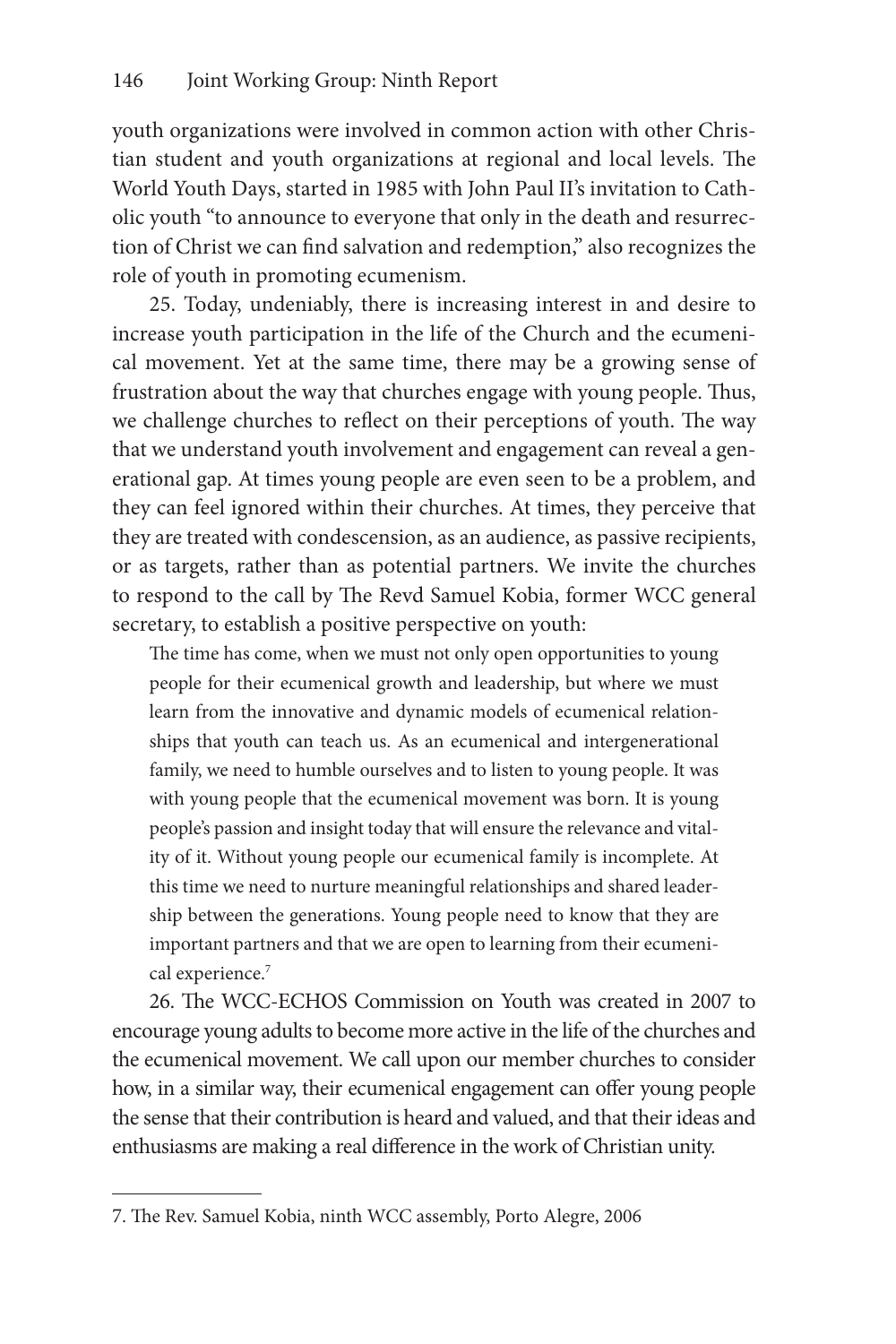## **VI. Dialoguing with Youth**

## **A. Resources for youth: Exploring a new methodology**

27. Bearing in mind that the topics of ecumenical reception and the spiritual roots of ecumenism have been the focus of the JWG's ninth mandate, the study about youth has explored ways to seek a deep connection with these wider issues. Our aim has not been to compose a document solely about youth, but also to open a channel of communication with young people through specific resources that can be used in different places and churches.

28. As a starting point, the JWG prepared a six page document titled *Resources for Youth,* to be tested among young people on a worldwide level.<sup>8</sup>The growing awareness of decreasing youth participation in church life in the developed world was an important factor in developing the materials. Youth's believing without belonging is one of the biggest challenges for all churches. The intention of the document was not to carry out a theoretical analysis of the reasons behind this situation, but rather to encourage a dialogue with young people themselves.

29. The three areas explored by the *Resources for Youth* are: 1) believing (faith); 2) belonging to the Church (baptism); and 3) living one's faith (discipleship). Each area was dealt with from three different perspectives: the word of God, the early Christian witnesses, and the church today. There was no intention to create a new catechism, but rather to provide a template that might be used by different churches in various contexts. The resources were prepared with the intention to test them in group encounters or sessions focusing on the three areas. While each encounter would have a formal structure, creativity and fresh insights were encouraged. Different methodologies were put forward (including bibliodrama, brainstorming, story-telling, picture analysis, and film). An evaluation form was provided to obtain feedback.

30. The resource materials were tested among Christian students' groups, parish and congregational groups, as well as in schools. Members of the ECHOS Commission and young leaders from different parts of the world, including America, Asia, Europe and Oceania, also reviewed and tested the materials. The JWG is very grateful for the generous and honest responses received.

<sup>8.</sup> The resource is available on the website of the WCC: www.oikoumene.org/ en/programmes/the-wcc-and-the-ecumenical-movement-in-the-21st-century/youth-in-the-ecumenical-movement.html.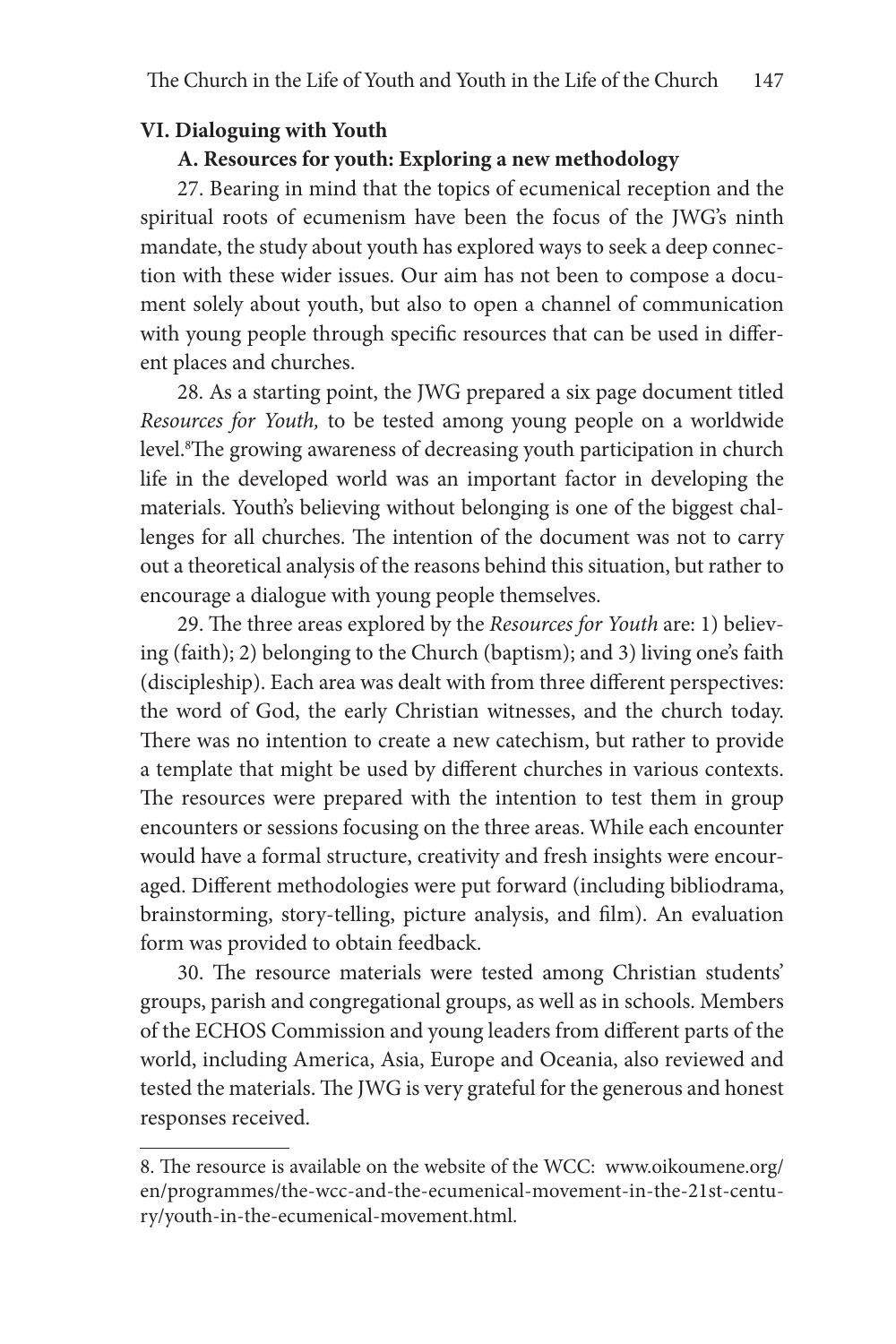## **B. Feedback from youth on the resource materials**

31. The responses we received addressed a number of issues: the role of faith in the lives of young people; explored what it means to belong to the Christian tradition; considered the role of the Church; and examined the interaction with Christians from different traditions. Even though there was little familiarity with the Church Fathers, the use of these texts did not prove to be a real obstacle. While no particular concern was expressed regarding the content, some respondents, however, expressed difficulty in identifying with certain aspects of different ecclesial traditions.

32. It is important, however, to underline that *Resources for Youth* is intended as a starting point, and that the JWG encourages churches which may like to use this material to develop suitable reflections and emphases suitable for their own Christian traditions. Nevertheless, the youth involved in the consultation considered the resource materials to be useful and interesting tools.

33. While the *Resources for Youth* treated issues, such as faith, conversion and discipleship, that are not commonly associated with young people, the feedback shows a surprising interest in and readiness to speak out about these topics. Naturally, opinions and experiences differed.

## **C. The role of faith in the life of youth**

34. The feedback contained important insights about the significant role that faith plays in the life of young people, and the way that faith provides spiritual support to their overall well-being. The responses we received affirmed that young people find that faith helps them to distinguish between good and evil, gives them guidance in their solitude, and enables them to experience the existence of God. Some young people responded that it would not be possible to exist without faith because it gives them a sense of meaning and purpose, and helps them to overcome obstacles in their lives. Faith was seen by the majority of youth responding as a source of direction, strength, and courage. It was also described as giving a sense of solidarity, confidence, rest and space for protest, compassion and love, comfort, and a way of dealing with life. Some young people believe that they are led to faith by everyday problems and trials; others by Sunday worship, their relationship with other Christian believers or moments of prayer. Some youth feel challenged by how to put faith into practice and wonder whether it is possible to live a Christian life in the professional workplace.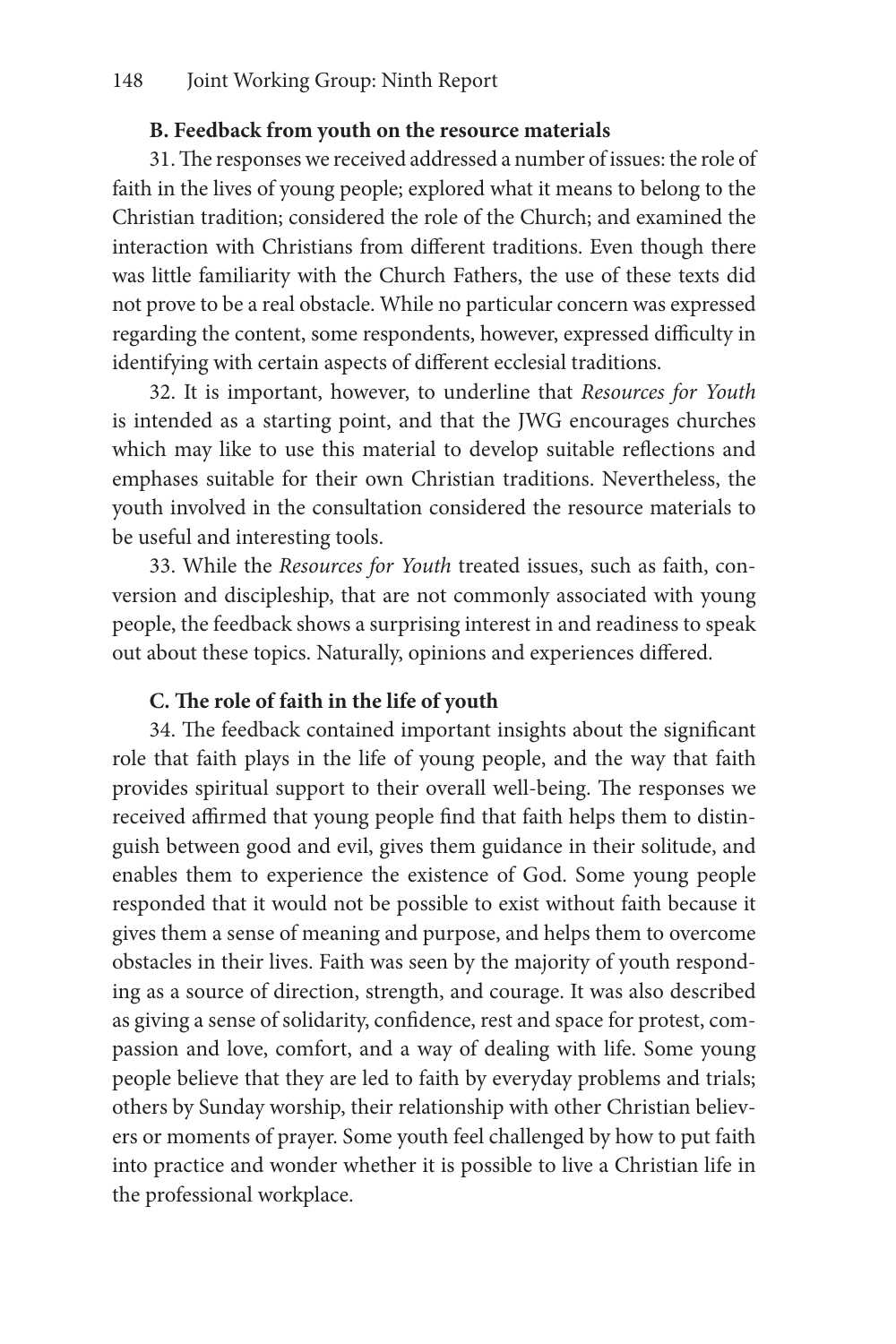## **D. The role of the church**

35. While faith was identified as a very important issue in many young people's lives, the question of the relevance of church membership for youth provides much thought for reflection. For many of our respondents, the recognition of the importance of faith did not entail automatically becoming active in a church. Some young people expressed eagerness to be part of the Christian tradition, while others felt they could live their Christian faith without the church.

36. While some young people do not believe that the church has a significant role to play in nurturing their faith, others appreciated the pastoral care offered by the church at various levels. Some expressed regret that they do not receive enough support from the Christian community. Nonetheless, the church appears to be a constant reminder of questions of faith even to those who do not practice their faith regularly.

37. In a relativistic world, it can be difficult for youth to understand where truth lies, not only in matters of ethics and universal values, but also in other matters of faith and beliefs. This is particularly complicated in the pluralistic setting in which all our churches live. Some question the authority and the moral teaching of church leaders. The responses we received generally affirmed, however, that the church is called upon and expected to play an active role in modern society.

#### **E. Ecumenical awareness of youth**

38. The feedback shows that while young people are very open to interaction with the various Christian traditions, in general there is little awareness of ecumenism in the wider life of the church, or of the role that young people can play in this area. Therefore, the JWG believes it is important for churches to consider how they can involve young people more in their ecumenical strategies, so that they move from a merely peaceful coexistence with other Christians to a conscious effort to promote Christian unity.

#### **VII. Working with Youth—Recommendations**

39. We recognize that each new generation of Christians inherits the burden of past divisions. We invite our parent bodies to promote initiatives seeking to build cooperation and exchange among young people from different churches. The JWG wishes to highlight four areas in particular in which the parent bodies might wish to concentrate their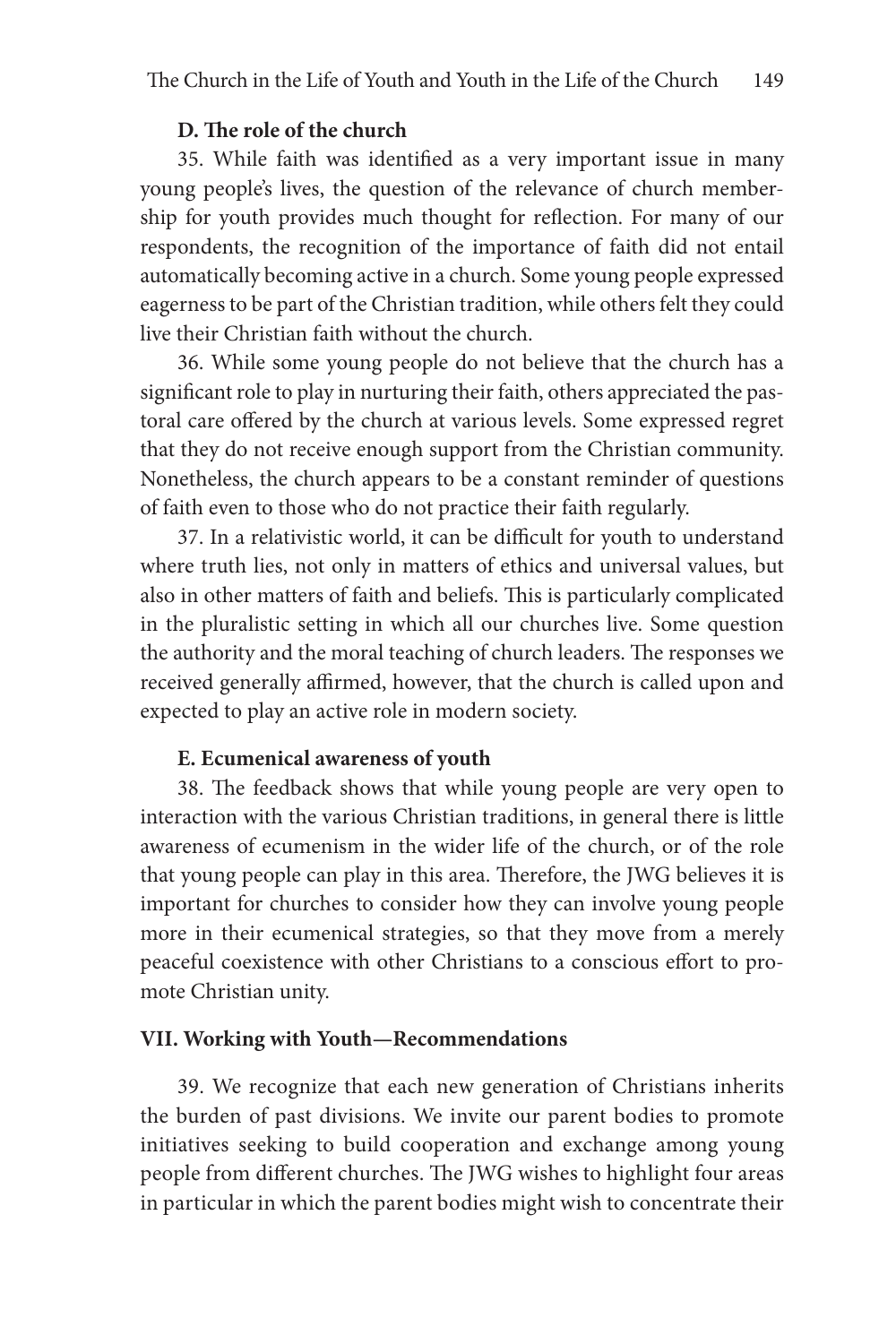efforts and pursue common initiatives to encourage youth involvement in the ecumenical movement: collaboration, formation, participation and advocacy.

## **A. Collaboration**

• We invite churches to develop clearly directed and purposeful cooperation with existing Christian youth networks on a regular basis. Although institutional support for specific events is much appreciated, it is just as important to establish partnerships with existing bodies for ecumenical work.

• We commend the ECHOS commission on youth as a useful instrument for developing ecumenism in the 21<sup>st</sup> century. In doing so, we are aware that ECHOS must include representation of regional and international ecumenical youth networks.

• We encourage an emphasis on the ecumenical dimension in the context of youth events. International youth gatherings also could provide a fruitful opportunity for a common ecumenical commitment. In this context, it is worth mentioning the ecumenical event that was jointly organized by the International Young Catholic Students (IYCS) in collaboration with ECHOS during the World Youth Day (WYD) in Madrid, 2011. It also is important to repeat such experiences at a local level.

## **B. Formation**

• We encourage churches to provide suitable ecumenical educators and to develop resource materials for the ecumenical formation of young people.

• We recommend prayerful reading of the sacred scriptures in common as well as the opportunity to discover afresh the Christian witness of the first centuries, helping young people to develop a sense of belonging to the body of Christ.

• We call the churches to evaluate and renew themselves through the lens of the critique offered by young people.

## **C. Participation**

• We recommend that churches invite Christian youth networks to adapt, plan and implement the Week of Prayer for Christian Unity at the local level on a regular basis. In the area of spiritual ecumenism, in particular, the challenge is to make use of the creativity and contribution of new generations.